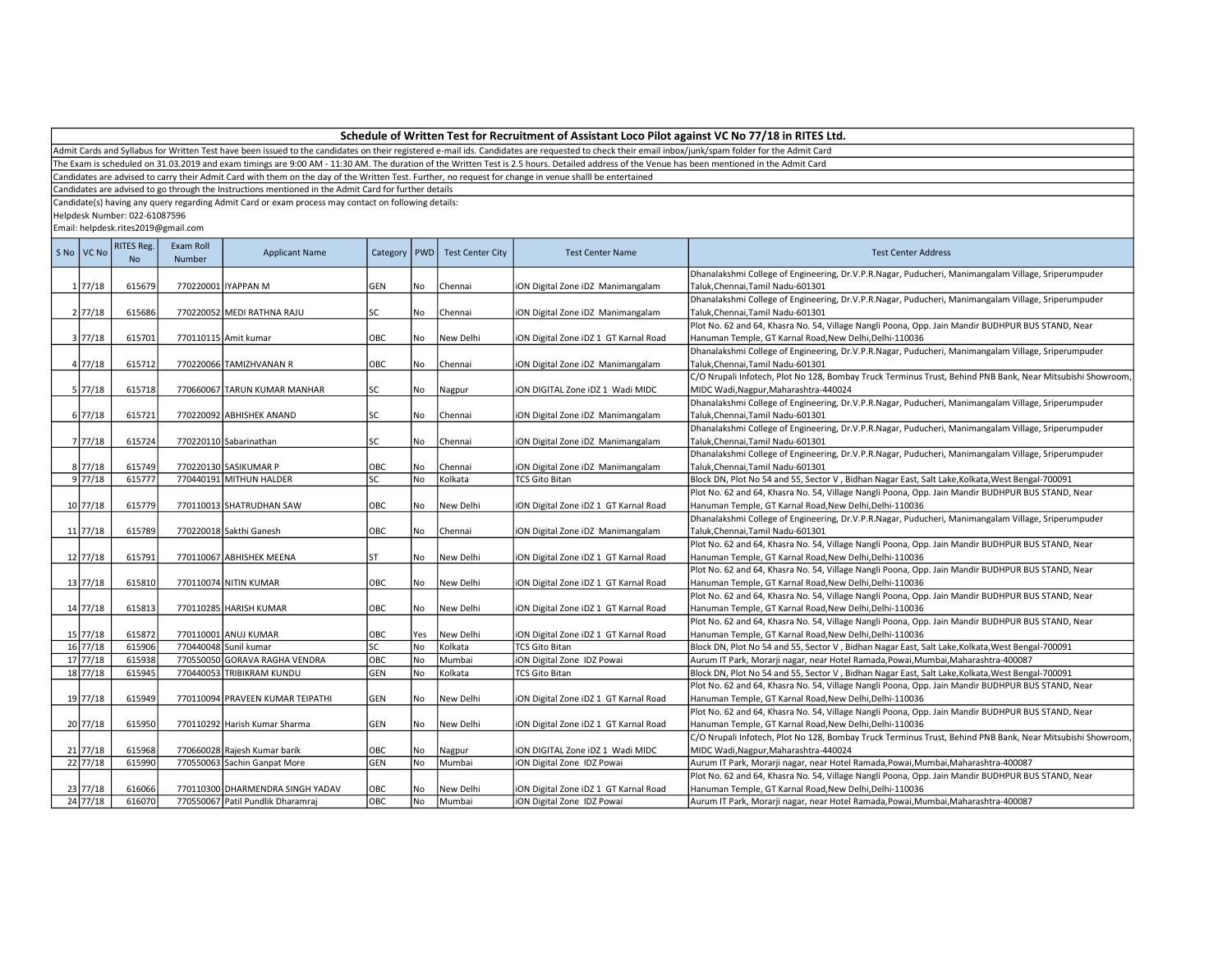| Schedule of Written Test for Recruitment of Assistant Loco Pilot against VC No 77/18 in RITES Ltd. |  |
|----------------------------------------------------------------------------------------------------|--|
|----------------------------------------------------------------------------------------------------|--|

The Exam is scheduled on 31.03.2019 and exam timings are 9:00 AM - 11:30 AM. The duration of the Written Test is 2.5 hours. Detailed address of the Venue has been mentioned in the Admit Card

Candidates are advised to carry their Admit Card with them on the day of the Written Test. Further, no request for change in venue shalll be entertained

Candidates are advised to go through the Instructions mentioned in the Admit Card for further details

Candidate(s) having any query regarding Admit Card or exam process may contact on following details:

Helpdesk Number: 022-61087596

| S No VC No            | RITES Reg.<br><b>No</b> | Exam Roll<br>Number | <b>Applicant Name</b>               | Category PWD |           | <b>Test Center City</b> | <b>Test Center Name</b>               | <b>Test Center Address</b>                                                                                                                                                                                                                                                                                     |
|-----------------------|-------------------------|---------------------|-------------------------------------|--------------|-----------|-------------------------|---------------------------------------|----------------------------------------------------------------------------------------------------------------------------------------------------------------------------------------------------------------------------------------------------------------------------------------------------------------|
| 25 77/18              | 616082                  |                     | 770440064 ABHIJIT PRADHAN           | GEN          | No        | Kolkata                 | <b>TCS Gito Bitan</b>                 | Block DN, Plot No 54 and 55, Sector V, Bidhan Nagar East, Salt Lake, Kolkata, West Bengal-700091                                                                                                                                                                                                               |
| 26 77/18              | 616100                  |                     | 770550072 Shinde vishal Vasant      | SC.          | <b>No</b> | Mumbai                  | iON Digital Zone IDZ Powai            | Aurum IT Park, Morarji nagar, near Hotel Ramada, Powai, Mumbai, Maharashtra-400087                                                                                                                                                                                                                             |
| 27 77/18              | 616126                  |                     | 770550074 PAPESH KUMAR ROUL         | ОВС          | No        | Mumbai                  | iON Digital Zone IDZ Powai            | Aurum IT Park, Morarji nagar, near Hotel Ramada, Powai, Mumbai, Maharashtra-400087                                                                                                                                                                                                                             |
| 28 77/18              | 616211                  |                     | 770550002 praful prakash sutar      | OBC          | Yes       | Mumbai                  | iON Digital Zone IDZ Powai            | Aurum IT Park, Morarji nagar, near Hotel Ramada, Powai, Mumbai, Maharashtra-400087                                                                                                                                                                                                                             |
| 29 77/18              | 616228                  |                     | 770550078 DHAMANE SAGAR BHAU        | OBC          | No        | Mumbai                  | ION Digital Zone IDZ Powai            | Aurum IT Park, Morarji nagar, near Hotel Ramada, Powai, Mumbai, Maharashtra-400087                                                                                                                                                                                                                             |
| 30 77/18              | 616233                  |                     | 770330041 JAYANATH MARNDI           | <b>ST</b>    | l No      | Hyderabad               | ION Digital Zone IDZ LB Nagar         | Techspine Solutions, Opposite Srikara Hospital, Aishwarya Building, Main Road LB Nagar Circle, Towards Sagar<br>Ring Road, Saroornagar Mandal, Ranga Reddy District, Hyderabad, Telangana-500074<br>C/O Nrupali Infotech, Plot No 128, Bombay Truck Terminus Trust, Behind PNB Bank, Near Mitsubishi Showroom, |
| 31 77/18              | 616253                  |                     | 770660043 RAVINDRA DAYARAM KOKANE   | SC           | No        | Nagpur                  | ION DIGITAL Zone IDZ 1 Wadi MIDC      | MIDC Wadi, Nagpur, Maharashtra-440024                                                                                                                                                                                                                                                                          |
| 32 77/18              | 616284                  |                     | 770550082 Vinay Tukaram Mhatre      | SC.          | <b>No</b> | Mumbai                  | iON Digital Zone IDZ Powai            | Aurum IT Park, Morarji nagar, near Hotel Ramada, Powai, Mumbai, Maharashtra-400087                                                                                                                                                                                                                             |
|                       |                         |                     |                                     |              |           |                         |                                       | Plot No. 62 and 64, Khasra No. 54, Village Nangli Poona, Opp. Jain Mandir BUDHPUR BUS STAND, Near                                                                                                                                                                                                              |
| 33 77/18              | 616299                  |                     | 770110323 ANJAN KUMAR               | OBC          | No        | New Delhi               | ION Digital Zone IDZ 1 GT Karnal Road | Hanuman Temple, GT Karnal Road, New Delhi, Delhi-110036                                                                                                                                                                                                                                                        |
| $34 \overline{77/18}$ | 616326                  |                     | 770550085 Deepak ramdas nemade      | ОВС          | No        | Mumbai                  | iON Digital Zone IDZ Powai            | Aurum IT Park, Morarji nagar, near Hotel Ramada, Powai, Mumbai, Maharashtra-400087                                                                                                                                                                                                                             |
|                       |                         |                     | PARMAR JAYDEEPSINH                  |              |           |                         |                                       |                                                                                                                                                                                                                                                                                                                |
| 35 77/18              | 616340                  |                     | 770550087 ARVINDSINH                | GEN          | No        | Mumbai                  | iON Digital Zone IDZ Powai            | Aurum IT Park, Morarji nagar, near Hotel Ramada, Powai, Mumbai, Maharashtra-400087                                                                                                                                                                                                                             |
| 36 77/18              | 616380                  |                     | 770550090 BHIVAJI ASHOK KALE        | OBC          | No        | Mumbai                  | iON Digital Zone IDZ Powai            | Aurum IT Park, Morarji nagar, near Hotel Ramada, Powai, Mumbai, Maharashtra-400087                                                                                                                                                                                                                             |
| 37 77/18              | 616406                  |                     | 770550092 Gunwant Pundalik Kuchewar | ОВС          | No        | Mumbai                  | iON Digital Zone IDZ Powai            | Aurum IT Park, Morarji nagar, near Hotel Ramada, Powai, Mumbai, Maharashtra-400087                                                                                                                                                                                                                             |
| 38 77/18              | 616437                  |                     | 770550094 Ramnath Abasaheb Ugale    | GEN          | No        | Mumbai                  | iON Digital Zone IDZ Powai            | Aurum IT Park, Morarji nagar, near Hotel Ramada, Powai, Mumbai, Maharashtra-400087                                                                                                                                                                                                                             |
| 39 77/18              | 616515                  |                     | 770110330 Rakesh kumar jha          | GEN          | No        | New Delhi               | iON Digital Zone iDZ 1 GT Karnal Road | Plot No. 62 and 64, Khasra No. 54, Village Nangli Poona, Opp. Jain Mandir BUDHPUR BUS STAND, Near<br>Hanuman Temple, GT Karnal Road, New Delhi, Delhi-110036                                                                                                                                                   |
| 40 77/18              | 616528                  |                     | 770660059 VIJAY SHANKAR             | OBC          | No        | Nagpur                  | ION DIGITAL Zone IDZ 1 Wadi MIDC      | C/O Nrupali Infotech, Plot No 128, Bombay Truck Terminus Trust, Behind PNB Bank, Near Mitsubishi Showroom,<br>MIDC Wadi, Nagpur, Maharashtra-440024                                                                                                                                                            |
| 41 77/18              | 616531                  |                     | 770220068 L TAMILSELVAN             | SC           | No        | Chennai                 | iON Digital Zone iDZ Manimangalam     | Dhanalakshmi College of Engineering, Dr.V.P.R.Nagar, Puducheri, Manimangalam Village, Sriperumpuder<br>Taluk, Chennai, Tamil Nadu-601301                                                                                                                                                                       |
| 42 77/18              | 616555                  |                     | 770550103 MAYUR DINESH GHARAT       | OBC          | No        | Mumbai                  | iON Digital Zone IDZ Powai            | Aurum IT Park, Morarji nagar, near Hotel Ramada, Powai, Mumbai, Maharashtra-400087                                                                                                                                                                                                                             |
| 43 77/18              | 616586                  |                     | 770330053 medapureddi nagaraju      | OBC          | No        | Hyderabad               | iON Digital Zone iDZ LB Nagar         | Techspine Solutions, Opposite Srikara Hospital, Aishwarya Building, Main Road LB Nagar Circle, Towards Sagar<br>Ring Road, Saroornagar Mandal, Ranga Reddy District, Hyderabad, Telangana-500074                                                                                                               |
| 44 77/18              | 616599                  |                     | 770550109 avinash darwadkar         | GEN          | No        | Mumbai                  | iON Digital Zone IDZ Powai            | Aurum IT Park, Morarji nagar, near Hotel Ramada, Powai, Mumbai, Maharashtra-400087                                                                                                                                                                                                                             |
| 45 77/18              | 616606                  |                     | 770330054 KURUBA MADHUSUDHAN        | OBC          | No        | Hyderabad               | iON Digital Zone iDZ LB Nagar         | Techspine Solutions, Opposite Srikara Hospital, Aishwarya Building, Main Road LB Nagar Circle, Towards Sagar<br>Ring Road, Saroornagar Mandal, Ranga Reddy District, Hyderabad, Telangana-500074                                                                                                               |
| 46 77/18              | 616626                  |                     | 770110147 ABHAY VERMA               | OBC          | No        | New Delhi               | iON Digital Zone iDZ 1 GT Karnal Road | Plot No. 62 and 64, Khasra No. 54, Village Nangli Poona, Opp. Jain Mandir BUDHPUR BUS STAND, Near<br>Hanuman Temple, GT Karnal Road, New Delhi, Delhi-110036                                                                                                                                                   |
| 47 77/18              | 616645                  |                     | 770110151 ASHISH KUMAR PRAJAPATI    | OBC          | No        | New Delhi               | iON Digital Zone iDZ 1 GT Karnal Road | Plot No. 62 and 64, Khasra No. 54, Village Nangli Poona, Opp. Jain Mandir BUDHPUR BUS STAND, Near<br>Hanuman Temple, GT Karnal Road,New Delhi,Delhi-110036                                                                                                                                                     |
| 48 77/18              | 616665                  |                     | 770220072 SANTHOSH KUMAR M          | SC           | No        | Chennai                 | iON Digital Zone iDZ Manimangalam     | Dhanalakshmi College of Engineering, Dr.V.P.R.Nagar, Puducheri, Manimangalam Village, Sriperumpuder<br>Taluk, Chennai, Tamil Nadu-601301                                                                                                                                                                       |
| 49 77/18              | 616670                  |                     | 770440110 ANKUSH KUMAR              | GEN          | No        | Kolkata                 | <b>TCS Gito Bitan</b>                 | Block DN, Plot No 54 and 55, Sector V, Bidhan Nagar East, Salt Lake, Kolkata, West Bengal-700091                                                                                                                                                                                                               |
| 50 77/18              | 616672                  |                     | 770440112 MOHAMMED JILANI           | ОВС          | No        | Kolkata                 | <b>TCS Gito Bitan</b>                 | Block DN, Plot No 54 and 55, Sector V, Bidhan Nagar East, Salt Lake, Kolkata, West Bengal-700091                                                                                                                                                                                                               |
| 51 77/18              | 616699                  |                     | 770440113 Jitendra Behera           | SC           | No        | Kolkata                 | <b>TCS Gito Bitan</b>                 | Block DN, Plot No 54 and 55, Sector V, Bidhan Nagar East, Salt Lake, Kolkata, West Bengal-700091                                                                                                                                                                                                               |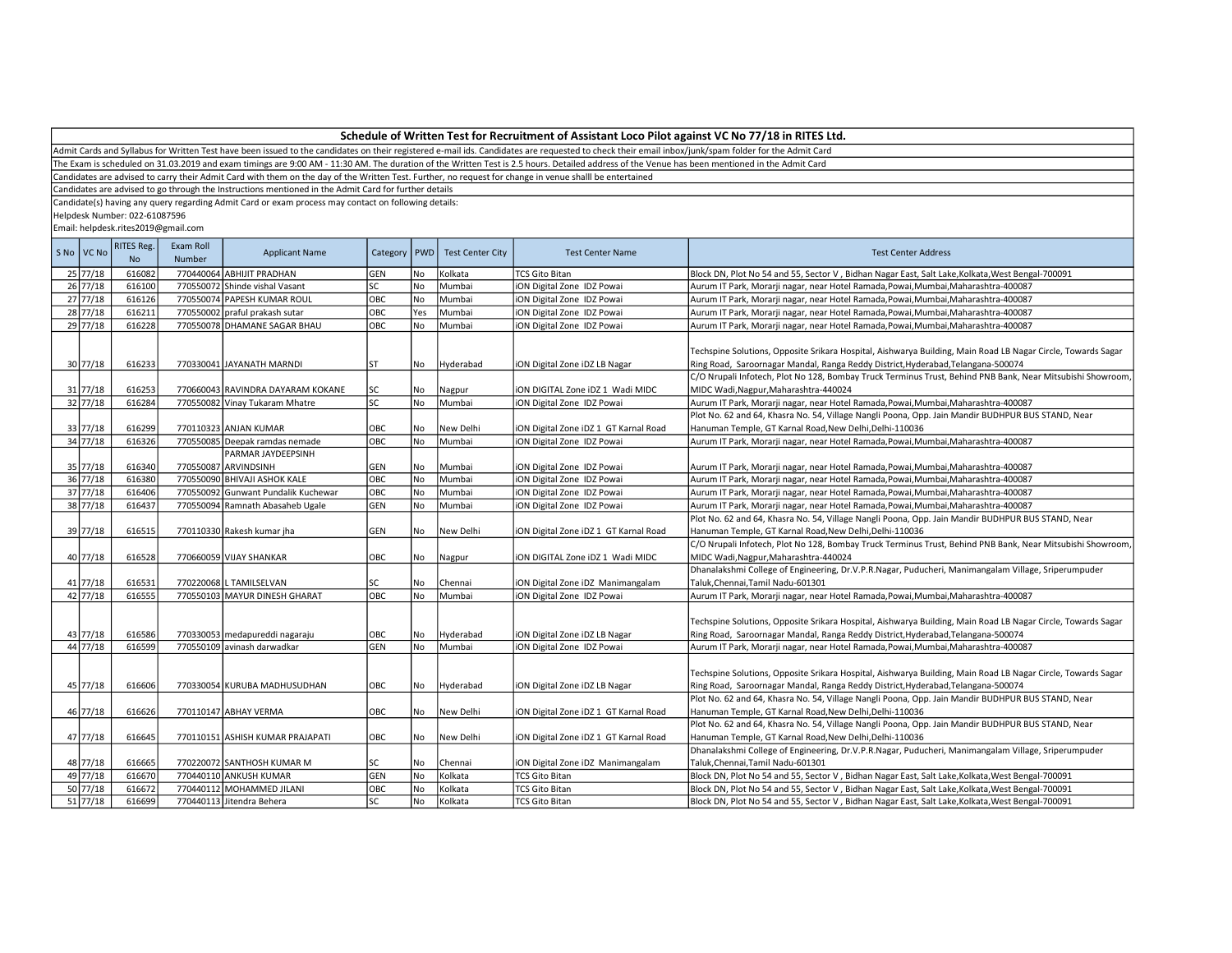Admit Cards and Syllabus for Written Test have been issued to the candidates on their registered e-mail ids. Candidates are requested to check their email inbox/junk/spam folder for the Admit Card

The Exam is scheduled on 31.03.2019 and exam timings are 9:00 AM - 11:30 AM. The duration of the Written Test is 2.5 hours. Detailed address of the Venue has been mentioned in the Admit Card

Candidates are advised to carry their Admit Card with them on the day of the Written Test. Further, no request for change in venue shalll be entertained

Candidates are advised to go through the Instructions mentioned in the Admit Card for further details

Candidate(s) having any query regarding Admit Card or exam process may contact on following details:

Helpdesk Number: 022-61087596

| S No VC No | <b>RITES Reg.</b><br><b>No</b> | Exam Roll<br>Number | <b>Applicant Name</b>                                            | Category   | <b>PWD</b>      | <b>Test Center City</b> | <b>Test Center Name</b>                                        | <b>Test Center Address</b>                                                                                                  |
|------------|--------------------------------|---------------------|------------------------------------------------------------------|------------|-----------------|-------------------------|----------------------------------------------------------------|-----------------------------------------------------------------------------------------------------------------------------|
| 52 77/18   |                                |                     |                                                                  |            |                 |                         |                                                                | C/O Nrupali Infotech, Plot No 128, Bombay Truck Terminus Trust, Behind PNB Bank, Near Mitsubishi Showroom,                  |
| 53 77/18   | 616739<br>616760               |                     | 770660073 Sachin Manik Lokhande<br>770550129 CHANDAN KUMAR GUPTA | SC<br>GEN  | No<br><b>No</b> | Nagpur<br>Mumbai        | ION DIGITAL Zone IDZ 1 Wadi MIDC<br>iON Digital Zone IDZ Powai | MIDC Wadi, Nagpur, Maharashtra-440024<br>Aurum IT Park, Morarji nagar, near Hotel Ramada, Powai, Mumbai, Maharashtra-400087 |
|            |                                |                     |                                                                  |            |                 |                         |                                                                | Plot No. 62 and 64, Khasra No. 54, Village Nangli Poona, Opp. Jain Mandir BUDHPUR BUS STAND, Near                           |
| 54 77/18   | 616766                         |                     | 770110161 MATHI AZHAGAN                                          | SC         | No              | New Delhi               | ION Digital Zone IDZ 1 GT Karnal Road                          | Hanuman Temple, GT Karnal Road, New Delhi, Delhi-110036                                                                     |
|            |                                |                     |                                                                  |            |                 |                         |                                                                | Plot No. 62 and 64, Khasra No. 54, Village Nangli Poona, Opp. Jain Mandir BUDHPUR BUS STAND, Near                           |
| 55 77/18   | 616781                         |                     | 770110355 Nikhil Arora                                           | GEN        | No              | New Delhi               | iON Digital Zone iDZ 1 GT Karnal Road                          | Hanuman Temple, GT Karnal Road, New Delhi, Delhi-110036                                                                     |
|            |                                |                     |                                                                  |            |                 |                         |                                                                | C/O Nrupali Infotech, Plot No 128, Bombay Truck Terminus Trust, Behind PNB Bank, Near Mitsubishi Showroom,                  |
| 56 77/18   | 616812                         |                     | 770660078 SUMIT BHADE                                            | OBC        | No              | Nagpur                  | ION DIGITAL Zone IDZ 1 Wadi MIDC                               | MIDC Wadi, Nagpur, Maharashtra-440024                                                                                       |
| $57$ 77/18 | 616821                         |                     | 770440121 ZOHEB ALI KHAN                                         | <b>OBC</b> | <b>No</b>       | Kolkata                 | <b>TCS Gito Bitan</b>                                          | Block DN, Plot No 54 and 55, Sector V, Bidhan Nagar East, Salt Lake, Kolkata, West Bengal-700091                            |
|            |                                |                     |                                                                  |            |                 |                         |                                                                | Plot No. 62 and 64, Khasra No. 54, Village Nangli Poona, Opp. Jain Mandir BUDHPUR BUS STAND, Near                           |
| 58 77/18   | 616834                         |                     | 770110360 Rajat Tiyagi                                           | GEN        | No              | New Delhi               | iON Digital Zone iDZ 1 GT Karnal Road                          | Hanuman Temple, GT Karnal Road, New Delhi, Delhi-110036                                                                     |
|            |                                |                     |                                                                  |            |                 |                         |                                                                | Plot No. 62 and 64, Khasra No. 54, Village Nangli Poona, Opp. Jain Mandir BUDHPUR BUS STAND, Near                           |
| 59 77/18   | 616835                         |                     | 770110362 RAKESH BHANDARI                                        | OBC        | No              | New Delhi               | iON Digital Zone iDZ 1 GT Karnal Road                          | Hanuman Temple, GT Karnal Road, New Delhi, Delhi-110036                                                                     |
|            |                                |                     |                                                                  |            |                 |                         |                                                                |                                                                                                                             |
| 60 77/18   | 616862                         |                     | 770440132 AMRENDRA KUMAR CHAUDARY                                | OBC        | No              | Kolkata                 | <b>TCS Gito Bitan</b>                                          | Block DN, Plot No 54 and 55, Sector V, Bidhan Nagar East, Salt Lake, Kolkata, West Bengal-700091                            |
|            |                                |                     |                                                                  |            |                 |                         |                                                                | C/O Nrupali Infotech, Plot No 128, Bombay Truck Terminus Trust, Behind PNB Bank, Near Mitsubishi Showroom,                  |
| 61 77/18   | 616886                         |                     | 770660084 Amar Vijayrao Totade                                   | SC         | No              | Nagpur                  | ION DIGITAL Zone IDZ 1 Wadi MIDC                               | MIDC Wadi, Nagpur, Maharashtra-440024                                                                                       |
|            |                                |                     |                                                                  |            |                 |                         |                                                                | Plot No. 62 and 64, Khasra No. 54, Village Nangli Poona, Opp. Jain Mandir BUDHPUR BUS STAND, Near                           |
| 62 77/18   | 616892                         |                     | 770110172 SHIVAM SHARMA                                          | GEN        | No              | New Delhi               | ION Digital Zone IDZ 1 GT Karnal Road                          | Hanuman Temple, GT Karnal Road, New Delhi, Delhi-110036                                                                     |
|            |                                |                     |                                                                  |            |                 |                         |                                                                | Dhanalakshmi College of Engineering, Dr.V.P.R.Nagar, Puducheri, Manimangalam Village, Sriperumpuder                         |
| 63 77/18   | 616924                         |                     | 770220096 S POOPATHI                                             | SC         | No              | Chennai                 | iON Digital Zone iDZ Manimangalam                              | Taluk, Chennai, Tamil Nadu-601301                                                                                           |
|            |                                |                     |                                                                  |            |                 |                         |                                                                | Plot No. 62 and 64, Khasra No. 54, Village Nangli Poona, Opp. Jain Mandir BUDHPUR BUS STAND, Near                           |
| 64 77/18   | 616926                         |                     | 770110177 HEMANSHU GUPTA                                         | GEN        | No              | New Delhi               | iON Digital Zone iDZ 1 GT Karnal Road                          | Hanuman Temple, GT Karnal Road, New Delhi, Delhi-110036                                                                     |
| 65 77/18   | 616952                         |                     | 770550143 KIRAN TRYAMBAK BINNAR                                  | ОВС        | No              | Mumbai                  | ION Digital Zone IDZ Powai                                     | Aurum IT Park, Morarji nagar, near Hotel Ramada, Powai, Mumbai, Maharashtra-400087                                          |
| 66 77/18   | 616963                         |                     | 770550146 RAHUL RAMESH SARODE                                    | GEN        | No              | Mumbai                  | iON Digital Zone IDZ Powai                                     | Aurum IT Park, Morarji nagar, near Hotel Ramada, Powai, Mumbai, Maharashtra-400087                                          |
|            |                                |                     |                                                                  |            |                 |                         |                                                                |                                                                                                                             |
|            |                                |                     |                                                                  |            |                 |                         |                                                                | Techspine Solutions, Opposite Srikara Hospital, Aishwarya Building, Main Road LB Nagar Circle, Towards Sagar                |
| 67 77/18   | 616981                         |                     | 770330071 MANO AJAY C                                            | SC         | No              | Hyderabad               | ION Digital Zone IDZ LB Nagar                                  | Ring Road, Saroornagar Mandal, Ranga Reddy District, Hyderabad, Telangana-500074                                            |
| 68 77/18   | 617041                         |                     | 770550153 VIKAS DEVIDAS BAKARE                                   | GEN        | No              | Mumbai                  | ION Digital Zone IDZ Powai                                     | Aurum IT Park, Morarji nagar, near Hotel Ramada, Powai, Mumbai, Maharashtra-400087                                          |
|            |                                |                     |                                                                  |            |                 |                         |                                                                | Plot No. 62 and 64, Khasra No. 54, Village Nangli Poona, Opp. Jain Mandir BUDHPUR BUS STAND, Near                           |
| 69 77/18   | 617050                         |                     | 770110381 Surjeet Singh                                          | ST         | No              | New Delhi               | iON Digital Zone iDZ 1 GT Karnal Road                          | Hanuman Temple, GT Karnal Road, New Delhi, Delhi-110036                                                                     |
|            |                                |                     |                                                                  |            |                 |                         |                                                                | Plot No. 62 and 64, Khasra No. 54, Village Nangli Poona, Opp. Jain Mandir BUDHPUR BUS STAND, Near                           |
| 70 77/18   | 617073                         |                     | 770110382 suryamani sahu                                         | OBC        | No              | New Delhi               | iON Digital Zone iDZ 1 GT Karnal Road                          | Hanuman Temple, GT Karnal Road, New Delhi, Delhi-110036                                                                     |
|            |                                |                     |                                                                  |            |                 |                         |                                                                | Plot No. 62 and 64, Khasra No. 54, Village Nangli Poona, Opp. Jain Mandir BUDHPUR BUS STAND, Near                           |
| 71 77/18   | 617086                         |                     | 770110385 AJAY KUMAR                                             | OBC        | No              | New Delhi               | iON Digital Zone iDZ 1 GT Karnal Road                          | Hanuman Temple, GT Karnal Road, New Delhi, Delhi-110036                                                                     |
|            |                                |                     |                                                                  |            |                 |                         |                                                                | C/O Nrupali Infotech, Plot No 128, Bombay Truck Terminus Trust, Behind PNB Bank, Near Mitsubishi Showroom,                  |
| 72 77/18   | 617107                         |                     | 770660092 Nitin Sitaram Kolhe                                    | OBC        | No              | Nagpur                  | ION DIGITAL Zone IDZ 1 Wadi MIDC                               | MIDC Wadi, Nagpur, Maharashtra-440024                                                                                       |
| 73 77/18   | 617114                         |                     | 770440161 InROSHAN RANJAN KUMAR                                  | OBC        | No              | Kolkata                 | TCS Gito Bitan                                                 | Block DN, Plot No 54 and 55, Sector V, Bidhan Nagar East, Salt Lake, Kolkata, West Bengal-700091                            |
| 74 77/18   | 617118                         |                     | 770550164 Shaikh Sameer Tanvir                                   | GEN        | No              | Mumbai                  | ION Digital Zone IDZ Powai                                     | Aurum IT Park, Morarji nagar, near Hotel Ramada, Powai, Mumbai, Maharashtra-400087                                          |
|            |                                |                     |                                                                  |            |                 |                         |                                                                | Dhanalakshmi College of Engineering, Dr.V.P.R.Nagar, Puducheri, Manimangalam Village, Sriperumpuder                         |
| 75 77/18   | 617120                         |                     | 770220118 GUNASEELAN.S                                           | OBC        | No              | Chennai                 | ION Digital Zone IDZ Manimangalam                              | Taluk.Chennai.Tamil Nadu-601301                                                                                             |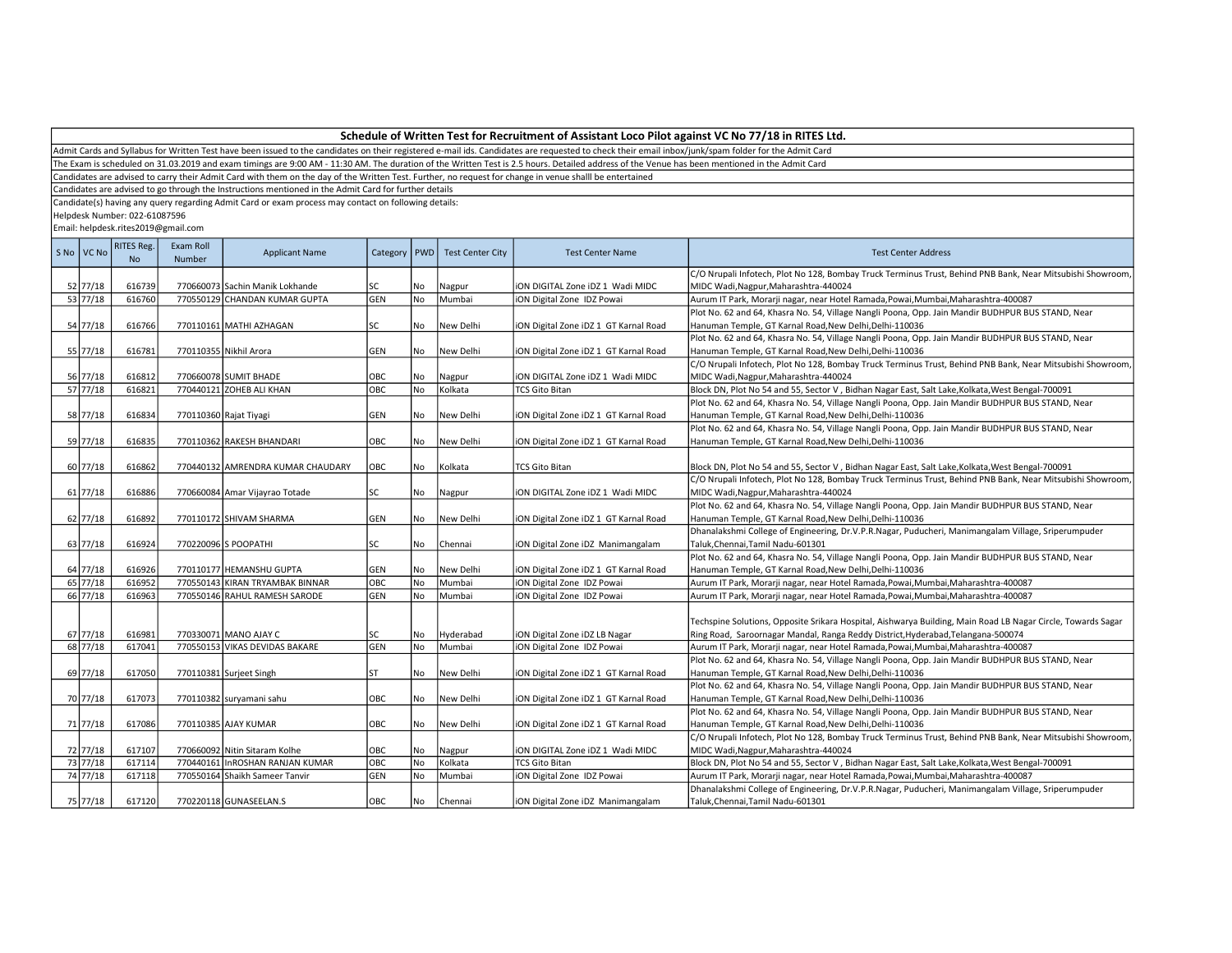Admit Cards and Syllabus for Written Test have been issued to the candidates on their registered e-mail ids. Candidates are requested to check their email inbox/junk/spam folder for the Admit Card

The Exam is scheduled on 31.03.2019 and exam timings are 9:00 AM - 11:30 AM. The duration of the Written Test is 2.5 hours. Detailed address of the Venue has been mentioned in the Admit Card

Candidates are advised to carry their Admit Card with them on the day of the Written Test. Further, no request for change in venue shalll be entertained

Candidates are advised to go through the Instructions mentioned in the Admit Card for further details

Candidate(s) having any query regarding Admit Card or exam process may contact on following details:

Helpdesk Number: 022-61087596

| S No   VC No          | <b>RITES Reg.</b><br><b>No</b> | Exam Roll<br>Number | <b>Applicant Name</b>                | Category   PWD |           | <b>Test Center City</b> | <b>Test Center Name</b>               | <b>Test Center Address</b>                                                                                                                                                                       |
|-----------------------|--------------------------------|---------------------|--------------------------------------|----------------|-----------|-------------------------|---------------------------------------|--------------------------------------------------------------------------------------------------------------------------------------------------------------------------------------------------|
| 76 77/18              | 617122                         |                     | 770440164 SUPROKASH ROY              | GEN            | No        | Kolkata                 | <b>TCS Gito Bitan</b>                 | Block DN, Plot No 54 and 55, Sector V, Bidhan Nagar East, Salt Lake, Kolkata, West Bengal-700091                                                                                                 |
| 77 77/18              | 617173                         | 770440165 Deep Dey  |                                      | GEN            | No        | Kolkata                 | <b>TCS Gito Bitan</b>                 | Block DN, Plot No 54 and 55, Sector V, Bidhan Nagar East, Salt Lake, Kolkata, West Bengal-700091                                                                                                 |
| 78 77/18              | 617186                         |                     | 770550175 shinde vijay abaji         | SC.            | No        | Mumbai                  | iON Digital Zone IDZ Powai            | Aurum IT Park, Morarji nagar, near Hotel Ramada, Powai, Mumbai, Maharashtra-400087                                                                                                               |
| 79 77/18              | 617193                         |                     | 770550178 RAHUL DEVRAM AROTE         | GEN            | No        | Mumbai                  | iON Digital Zone IDZ Powai            | Aurum IT Park, Morarji nagar, near Hotel Ramada, Powai, Mumbai, Maharashtra-400087                                                                                                               |
| 80 77/18              | 617222                         |                     | 770550180 Shubham Subhash Dhatrak    | ОВС            | No        | Mumbai                  | iON Digital Zone IDZ Powai            | Aurum IT Park, Morarji nagar, near Hotel Ramada, Powai, Mumbai, Maharashtra-400087                                                                                                               |
| 81 77/18              | 617223                         |                     | 770550183 Lokeshwar Prasad Mandavi   | ST             | No        | Mumbai                  | iON Digital Zone IDZ Powai            | Aurum IT Park, Morarji nagar, near Hotel Ramada, Powai, Mumbai, Maharashtra-400087                                                                                                               |
| 82 77/18              | 617292                         |                     | 770330089 AAM GOTH AJAY KUMAR        | ST             | No        | Hyderabad               | ION Digital Zone IDZ LB Nagar         | Techspine Solutions, Opposite Srikara Hospital, Aishwarya Building, Main Road LB Nagar Circle, Towards Sagar<br>Ring Road, Saroornagar Mandal, Ranga Reddy District, Hyderabad, Telangana-500074 |
|                       |                                |                     |                                      |                |           |                         |                                       | Plot No. 62 and 64, Khasra No. 54, Village Nangli Poona, Opp. Jain Mandir BUDHPUR BUS STAND, Near                                                                                                |
| 83 77/18              | 617342                         |                     | 770110401 Ashok Kumar                | SC             | No        | New Delhi               | iON Digital Zone iDZ 1 GT Karnal Road | Hanuman Temple, GT Karnal Road, New Delhi, Delhi-110036                                                                                                                                          |
| 84 77/18              | 617428                         |                     | 770440178 Kuldeep Narayan Nag        | ОВС            | No        | Kolkata                 | <b>TCS Gito Bitan</b>                 | Block DN, Plot No 54 and 55, Sector V, Bidhan Nagar East, Salt Lake, Kolkata, West Bengal-700091                                                                                                 |
| 85 77/18              | 617478                         |                     | 770550186 Raut Rajendra Rambhau      | GEN            | No        | Mumbai                  | ION Digital Zone IDZ Powai            | Aurum IT Park, Morarji nagar, near Hotel Ramada, Powai, Mumbai, Maharashtra-400087                                                                                                               |
|                       |                                |                     |                                      |                |           |                         |                                       | Plot No. 62 and 64, Khasra No. 54, Village Nangli Poona, Opp. Jain Mandir BUDHPUR BUS STAND, Near                                                                                                |
| 86 77/18              | 617531                         |                     | 770110219 Love Gautam                | GEN            | No        | New Delhi               | iON Digital Zone iDZ 1 GT Karnal Road | Hanuman Temple, GT Karnal Road, New Delhi, Delhi-110036                                                                                                                                          |
| $87 \overline{77/18}$ | 617587                         |                     | 770550190 Ashish manohar kolhe       | ОВС            | No        | Mumbai                  | iON Digital Zone IDZ Powai            | Aurum IT Park, Morarji nagar, near Hotel Ramada, Powai, Mumbai, Maharashtra-400087                                                                                                               |
|                       |                                |                     |                                      |                |           |                         |                                       | Plot No. 62 and 64, Khasra No. 54, Village Nangli Poona, Opp. Jain Mandir BUDHPUR BUS STAND, Near                                                                                                |
| 88 77/18              | 617615                         |                     | 770110225 Rohit Sharma               | GEN            | No        | New Delhi               | iON Digital Zone iDZ 1 GT Karnal Road | Hanuman Temple, GT Karnal Road, New Delhi, Delhi-110036                                                                                                                                          |
| 89 77/18              | 617636                         |                     | 770440190 DEEPAK KUMAR               | GEN            | No        | Kolkata                 | <b>TCS Gito Bitan</b>                 | Block DN, Plot No 54 and 55, Sector V, Bidhan Nagar East, Salt Lake, Kolkata, West Bengal-700091                                                                                                 |
| 90 77/18              | 617652                         |                     | 770440192 RAM SUKH PRAJAPATI         | ОВС            | No        | Kolkata                 | <b>TCS Gito Bitan</b>                 | Block DN, Plot No 54 and 55, Sector V, Bidhan Nagar East, Salt Lake, Kolkata, West Bengal-700091                                                                                                 |
| 91 77/18              | 617661                         |                     | 770330096 Muddineni Naresh           | GEN            | No        | Hyderabad               | ION Digital Zone IDZ LB Nagar         | Techspine Solutions, Opposite Srikara Hospital, Aishwarya Building, Main Road LB Nagar Circle, Towards Sagar<br>Ring Road, Saroornagar Mandal, Ranga Reddy District, Hyderabad, Telangana-500074 |
| 92 77/18              | 617813                         |                     | 770330098 KALALI SRIKANTH GOUD       | OBC            | No        | Hyderabad               | ION Digital Zone IDZ LB Nagar         | Techspine Solutions, Opposite Srikara Hospital, Aishwarya Building, Main Road LB Nagar Circle, Towards Sagar<br>Ring Road, Saroornagar Mandal, Ranga Reddy District, Hyderabad, Telangana-500074 |
| 93 77/18              | 617817                         |                     | 770330099 VIJAY KUMAR JANGID         | OBC            | No        | Hyderabad               | iON Digital Zone iDZ LB Nagar         | Techspine Solutions, Opposite Srikara Hospital, Aishwarya Building, Main Road LB Nagar Circle, Towards Sagar<br>Ring Road, Saroornagar Mandal, Ranga Reddy District, Hyderabad, Telangana-500074 |
| 94 77/18              | 617827                         |                     | 770550201 HIWARE SANTOSH DHURAJI     | SC             | No        | Mumbai                  | ION Digital Zone IDZ Powai            | Aurum IT Park, Morarji nagar, near Hotel Ramada, Powai, Mumbai, Maharashtra-400087                                                                                                               |
| 95 77/18              | 617952                         |                     | 770440197 RAJEAHWAR KUMAR SINGH      | GEN            | No        | Kolkata                 | <b>TCS Gito Bitan</b>                 | Block DN, Plot No 54 and 55, Sector V, Bidhan Nagar East, Salt Lake, Kolkata, West Bengal-700091                                                                                                 |
|                       |                                |                     |                                      |                |           |                         |                                       | C/O Nrupali Infotech, Plot No 128, Bombay Truck Terminus Trust, Behind PNB Bank, Near Mitsubishi Showroom,                                                                                       |
| 96 77/18              | 618032                         |                     | 770660104 SANDIP KUMAR PRUSTY        | GEN            | No        | Nagpur                  | ION DIGITAL Zone IDZ 1 Wadi MIDC      | MIDC Wadi, Nagpur, Maharashtra-440024                                                                                                                                                            |
| 97 77/18              | 618052                         |                     | 770440202 Ranjan Kumar Sahu          | GEN            | No        | Kolkata                 | <b>TCS Gito Bitan</b>                 | Block DN, Plot No 54 and 55, Sector V, Bidhan Nagar East, Salt Lake, Kolkata, West Bengal-700091                                                                                                 |
| 98 77/18              | 618080                         |                     | 770550208 Suryawanshi Vaibhav Sanjay | ОВС            | No        | Mumbai                  | ION Digital Zone IDZ Powai            | Aurum IT Park, Morarji nagar, near Hotel Ramada, Powai, Mumbai, Maharashtra-400087                                                                                                               |
| 99 77/18              | 618083                         |                     | 770440206 SUMIT KUMAR                | ОВС            | <b>No</b> | Kolkata                 | <b>TCS Gito Bitan</b>                 | Block DN, Plot No 54 and 55, Sector V, Bidhan Nagar East, Salt Lake, Kolkata, West Bengal-700091                                                                                                 |
| 100 77/18             | 618131                         |                     | 770110014 arvind kumar               | SC             | No        | New Delhi               | iON Digital Zone iDZ 1 GT Karnal Road | Plot No. 62 and 64, Khasra No. 54, Village Nangli Poona, Opp. Jain Mandir BUDHPUR BUS STAND, Near<br>Hanuman Temple, GT Karnal Road, New Delhi, Delhi-110036                                     |
| 101 77/18             | 618139                         |                     | 770330004 Dalai Antharyami           | GEN            | No        | Hyderabad               | ION Digital Zone IDZ LB Nagar         | Techspine Solutions, Opposite Srikara Hospital, Aishwarya Building, Main Road LB Nagar Circle, Towards Sagar<br>Ring Road, Saroornagar Mandal, Ranga Reddy District, Hyderabad, Telangana-500074 |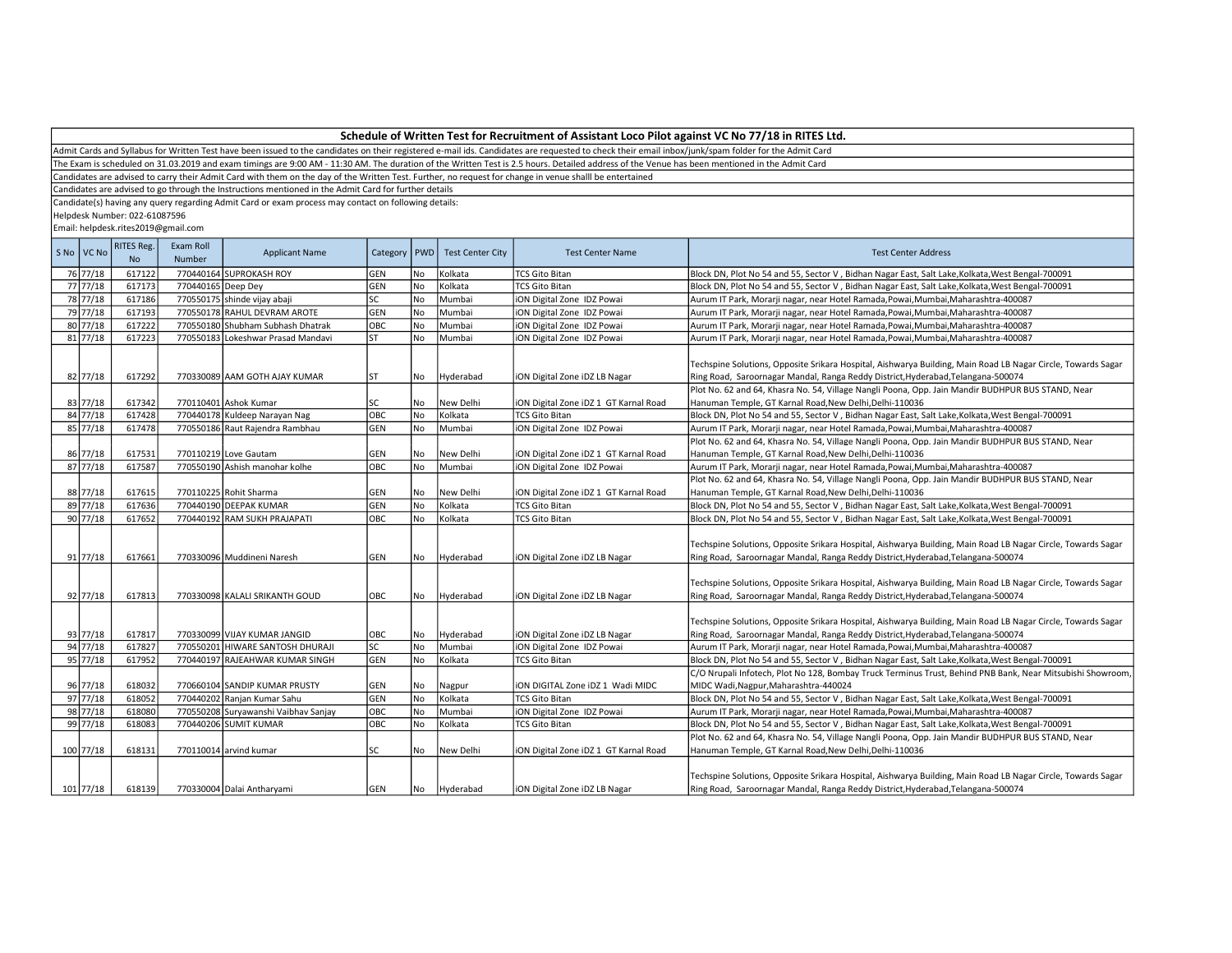| Schedule of Written Test for Recruitment of Assistant Loco Pilot against VC No 77/18 in RITES Ltd. |  |
|----------------------------------------------------------------------------------------------------|--|
|----------------------------------------------------------------------------------------------------|--|

The Exam is scheduled on 31.03.2019 and exam timings are 9:00 AM - 11:30 AM. The duration of the Written Test is 2.5 hours. Detailed address of the Venue has been mentioned in the Admit Card

Candidates are advised to carry their Admit Card with them on the day of the Written Test. Further, no request for change in venue shalll be entertained

Candidates are advised to go through the Instructions mentioned in the Admit Card for further details

Candidate(s) having any query regarding Admit Card or exam process may contact on following details:

Helpdesk Number: 022-61087596

| S No   VC No | <b>RITES Reg.</b><br><b>No</b> | Exam Roll<br>Number | <b>Applicant Name</b>               | Category   PWD |           | <b>Test Center City</b> | <b>Test Center Name</b>               | <b>Test Center Address</b>                                                                                   |
|--------------|--------------------------------|---------------------|-------------------------------------|----------------|-----------|-------------------------|---------------------------------------|--------------------------------------------------------------------------------------------------------------|
|              |                                |                     |                                     |                |           |                         |                                       | Plot No. 62 and 64, Khasra No. 54, Village Nangli Poona, Opp. Jain Mandir BUDHPUR BUS STAND, Near            |
| 102 77/18    | 618145                         |                     | 770110022 DHANANJAY RAI             | GEN            | No        | New Delhi               | iON Digital Zone iDZ 1 GT Karnal Road | Hanuman Temple, GT Karnal Road, New Delhi, Delhi-110036                                                      |
| 103 77/18    | 618146                         |                     | 770550010 GAIKWAD MAHESH VIJAY      | <b>SC</b>      | <b>No</b> | Mumbai                  | iON Digital Zone IDZ Powai            | Aurum IT Park, Morarji nagar, near Hotel Ramada, Powai, Mumbai, Maharashtra-400087                           |
|              |                                |                     |                                     |                |           |                         |                                       |                                                                                                              |
|              |                                |                     |                                     |                |           |                         |                                       | Techspine Solutions, Opposite Srikara Hospital, Aishwarya Building, Main Road LB Nagar Circle, Towards Sagar |
| 104 77/18    | 618186                         |                     | 770330008 Kodiganti saikrishna      | OBC            | No        | Hyderabad               | iON Digital Zone iDZ LB Nagar         | Ring Road, Saroornagar Mandal, Ranga Reddy District, Hyderabad, Telangana-500074                             |
|              |                                |                     |                                     |                |           |                         |                                       | Plot No. 62 and 64, Khasra No. 54, Village Nangli Poona, Opp. Jain Mandir BUDHPUR BUS STAND, Near            |
| 105 77/18    | 618197                         |                     | 770110033 Ashok Saini               | OBC            | No        | New Delhi               | iON Digital Zone iDZ 1 GT Karnal Road | Hanuman Temple, GT Karnal Road, New Delhi, Delhi-110036                                                      |
|              |                                |                     |                                     |                |           |                         |                                       | Plot No. 62 and 64, Khasra No. 54, Village Nangli Poona, Opp. Jain Mandir BUDHPUR BUS STAND, Near            |
| 106 77/18    | 618216                         |                     | 770110037 PRAMOD KUMAR              | SC             | No        | New Delhi               | iON Digital Zone iDZ 1 GT Karnal Road | Hanuman Temple, GT Karnal Road, New Delhi, Delhi-110036                                                      |
|              |                                |                     |                                     |                |           |                         |                                       | Plot No. 62 and 64, Khasra No. 54, Village Nangli Poona, Opp. Jain Mandir BUDHPUR BUS STAND, Near            |
| 107 77/18    | 618220                         |                     | 770110038 Pramod kumar singh        | OBC            | No        | New Delhi               | iON Digital Zone iDZ 1 GT Karnal Road | Hanuman Temple, GT Karnal Road, New Delhi, Delhi-110036                                                      |
|              |                                |                     |                                     |                |           |                         |                                       | C/O Nrupali Infotech, Plot No 128, Bombay Truck Terminus Trust, Behind PNB Bank, Near Mitsubishi Showroom,   |
| 108 77/18    | 618246                         |                     | 770660010 thakur singh              | GEN            | No        | Nagpur                  | ION DIGITAL Zone IDZ 1 Wadi MIDC      | MIDC Wadi, Nagpur, Maharashtra-440024                                                                        |
|              |                                |                     |                                     |                |           |                         |                                       | Dhanalakshmi College of Engineering, Dr.V.P.R.Nagar, Puducheri, Manimangalam Village, Sriperumpuder          |
| 109 77/18    | 618254                         |                     | 770220014 AGILASH V R DHARAN        | OBC            | No        | Chennai                 | iON Digital Zone iDZ Manimangalam     | Taluk, Chennai, Tamil Nadu-601301                                                                            |
|              |                                |                     |                                     |                |           |                         |                                       | Dhanalakshmi College of Engineering, Dr.V.P.R.Nagar, Puducheri, Manimangalam Village, Sriperumpuder          |
| 110 77/18    | 618286                         |                     | 770220019 SATHISHKUMAR S            | OBC            | No        | Chennai                 | iON Digital Zone iDZ Manimangalam     | Taluk, Chennai, Tamil Nadu-601301                                                                            |
|              |                                |                     |                                     |                |           |                         |                                       |                                                                                                              |
|              |                                |                     |                                     |                |           |                         |                                       | Techspine Solutions, Opposite Srikara Hospital, Aishwarya Building, Main Road LB Nagar Circle, Towards Sagar |
| 111 77/18    | 618312                         |                     | 770330012 BHAGWAN BEHRA             | SC             | No        | Hyderabad               | iON Digital Zone iDZ LB Nagar         | Ring Road, Saroornagar Mandal, Ranga Reddy District, Hyderabad, Telangana-500074                             |
|              |                                |                     |                                     |                |           |                         |                                       | C/O Nrupali Infotech, Plot No 128, Bombay Truck Terminus Trust, Behind PNB Bank, Near Mitsubishi Showroom,   |
| 112 77/18    | 618329                         |                     | 770660016 mangesh devidas rahate    | SC             | No        | Nagpur                  | iON DIGITAL Zone iDZ 1 Wadi MIDC      | MIDC Wadi, Nagpur, Maharashtra-440024                                                                        |
|              |                                |                     |                                     |                |           |                         |                                       | C/O Nrupali Infotech, Plot No 128, Bombay Truck Terminus Trust, Behind PNB Bank, Near Mitsubishi Showroom,   |
| 113 77/18    | 618347                         |                     | 770660019 SUKHWINDER SINGH SAINI    | GEN            | No        | Nagpur                  | iON DIGITAL Zone iDZ 1 Wadi MIDC      | MIDC Wadi, Nagpur, Maharashtra-440024                                                                        |
|              |                                |                     |                                     |                |           |                         |                                       | Plot No. 62 and 64, Khasra No. 54, Village Nangli Poona, Opp. Jain Mandir BUDHPUR BUS STAND, Near            |
| 114 77/18    | 618388                         |                     | 770110270 Sugandh Prakash           | OBC            | No        | New Delhi               | iON Digital Zone iDZ 1 GT Karnal Road | Hanuman Temple, GT Karnal Road, New Delhi, Delhi-110036                                                      |
|              |                                |                     |                                     |                |           |                         |                                       |                                                                                                              |
|              |                                |                     |                                     |                |           |                         |                                       | Techspine Solutions, Opposite Srikara Hospital, Aishwarya Building, Main Road LB Nagar Circle, Towards Sagar |
| 115 77/18    | 618428                         |                     | 770330015 VENKATA RAMA KUMAR YASODA | GEN            | No        | Hyderabad               | iON Digital Zone iDZ LB Nagar         | Ring Road, Saroornagar Mandal, Ranga Reddy District, Hyderabad, Telangana-500074                             |
|              |                                |                     |                                     |                |           |                         |                                       | Plot No. 62 and 64, Khasra No. 54, Village Nangli Poona, Opp. Jain Mandir BUDHPUR BUS STAND, Near            |
| 116 77/18    | 618432                         |                     | 770110054 MOHD RAJA                 | OBC            | No        | New Delhi               | iON Digital Zone iDZ 1 GT Karnal Road | Hanuman Temple, GT Karnal Road, New Delhi, Delhi-110036                                                      |
|              |                                |                     |                                     |                |           |                         |                                       | C/O Nrupali Infotech, Plot No 128, Bombay Truck Terminus Trust, Behind PNB Bank, Near Mitsubishi Showroom,   |
| 117 77/18    | 618438                         |                     | 770660021 MANISH KUMAR SINGH        | GEN            | No        | Nagpur                  | iON DIGITAL Zone iDZ 1 Wadi MIDC      | MIDC Wadi, Nagpur, Maharashtra-440024                                                                        |
|              |                                |                     |                                     |                |           |                         |                                       | Plot No. 62 and 64, Khasra No. 54, Village Nangli Poona, Opp. Jain Mandir BUDHPUR BUS STAND, Near            |
| 118 77/18    | 618486                         |                     | 770110060 VARUN DHAWAN              | GEN            | No        | New Delhi               | iON Digital Zone iDZ 1 GT Karnal Road | Hanuman Temple, GT Karnal Road, New Delhi, Delhi-110036                                                      |
|              |                                |                     |                                     |                |           |                         |                                       | Dhanalakshmi College of Engineering, Dr.V.P.R.Nagar, Puducheri, Manimangalam Village, Sriperumpuder          |
| 119 77/18    | 618505                         |                     | 770220036 V.RAMANAN                 | OBC            | No        | Chennai                 | iON Digital Zone iDZ Manimangalam     | Taluk, Chennai, Tamil Nadu-601301                                                                            |
|              |                                |                     |                                     |                |           |                         |                                       | Plot No. 62 and 64, Khasra No. 54, Village Nangli Poona, Opp. Jain Mandir BUDHPUR BUS STAND, Near            |
| 120 77/18    | 618575                         |                     | 770110068 MEGH NATH SINGH SAINI     | OBC            | No        | New Delhi               | iON Digital Zone iDZ 1 GT Karnal Road | Hanuman Temple, GT Karnal Road, New Delhi, Delhi-110036                                                      |
|              |                                |                     |                                     |                |           |                         |                                       | Plot No. 62 and 64, Khasra No. 54, Village Nangli Poona, Opp. Jain Mandir BUDHPUR BUS STAND, Near            |
| 121 77/18    | 618606                         |                     | 770110279 Dilwar Kumar Anjana       | <b>OBC</b>     | No        | New Delhi               | iON Digital Zone iDZ 1 GT Karnal Road | Hanuman Temple, GT Karnal Road, New Delhi, Delhi-110036                                                      |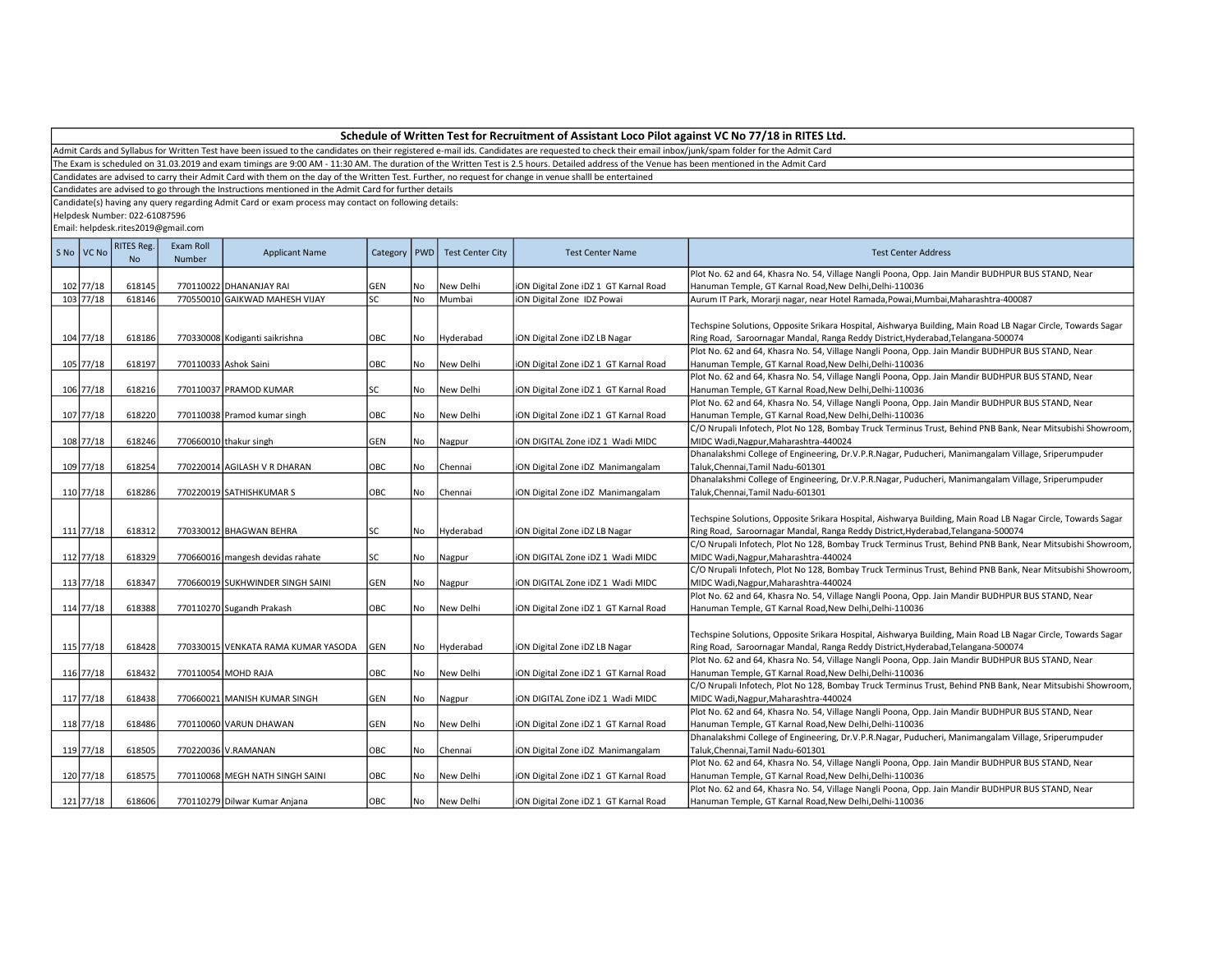The Exam is scheduled on 31.03.2019 and exam timings are 9:00 AM - 11:30 AM. The duration of the Written Test is 2.5 hours. Detailed address of the Venue has been mentioned in the Admit Card

Candidates are advised to carry their Admit Card with them on the day of the Written Test. Further, no request for change in venue shalll be entertained

Candidates are advised to go through the Instructions mentioned in the Admit Card for further details

Candidate(s) having any query regarding Admit Card or exam process may contact on following details:

Helpdesk Number: 022-61087596

| S <sub>No</sub> | VC No     | <b>RITES Reg.</b><br>No | Exam Roll<br>Number  | <b>Applicant Name</b>              | Category   PWD |           | <b>Test Center City</b> | <b>Test Center Name</b>               | <b>Test Center Address</b>                                                                                                               |
|-----------------|-----------|-------------------------|----------------------|------------------------------------|----------------|-----------|-------------------------|---------------------------------------|------------------------------------------------------------------------------------------------------------------------------------------|
|                 | 122 77/18 | 618660                  |                      | 770220042 DEEPAK KUMAR             | SC             | No        | Chennai                 | iON Digital Zone iDZ Manimangalam     | Dhanalakshmi College of Engineering, Dr.V.P.R.Nagar, Puducheri, Manimangalam Village, Sriperumpuder<br>Taluk, Chennai, Tamil Nadu-601301 |
|                 |           |                         |                      |                                    |                |           |                         |                                       | Dhanalakshmi College of Engineering, Dr.V.P.R.Nagar, Puducheri, Manimangalam Village, Sriperumpuder                                      |
|                 | 123 77/18 | 618664                  |                      | 770220045 C.VADIVELU               | GEN            | No        | Chennai                 | iON Digital Zone iDZ Manimangalam     | Taluk, Chennai, Tamil Nadu-601301                                                                                                        |
|                 |           |                         |                      |                                    |                |           |                         |                                       | Dhanalakshmi College of Engineering, Dr.V.P.R.Nagar, Puducheri, Manimangalam Village, Sriperumpuder                                      |
|                 | 124 77/18 | 618714                  |                      | 770220046 C.suryakumar             | SC             | No        | Chennai                 | iON Digital Zone iDZ Manimangalam     | Taluk, Chennai, Tamil Nadu-601301                                                                                                        |
|                 |           |                         |                      |                                    |                |           |                         |                                       | Plot No. 62 and 64, Khasra No. 54, Village Nangli Poona, Opp. Jain Mandir BUDHPUR BUS STAND, Near                                        |
|                 | 125 77/18 | 618734                  |                      | 770110073 Amit Kumar               | OBC            | No        | New Delhi               | iON Digital Zone iDZ 1 GT Karnal Road | Hanuman Temple, GT Karnal Road, New Delhi, Delhi-110036                                                                                  |
|                 | 126 77/18 | 618735                  |                      | 770550039 Pritam Dharmadas Jadhav  | lsc            | No        | Mumbai                  | iON Digital Zone IDZ Powai            | Aurum IT Park, Morarji nagar, near Hotel Ramada, Powai, Mumbai, Maharashtra-400087                                                       |
|                 |           |                         |                      |                                    |                |           |                         |                                       | Plot No. 62 and 64, Khasra No. 54, Village Nangli Poona, Opp. Jain Mandir BUDHPUR BUS STAND, Near                                        |
|                 | 127 77/18 | 618766                  |                      | 770110283 NAVEEN KUMAR             | SC             | No        | New Delhi               | iON Digital Zone iDZ 1 GT Karnal Road | Hanuman Temple, GT Karnal Road, New Delhi, Delhi-110036                                                                                  |
|                 | 128 77/18 | 618797                  |                      | 770440045 SHIBU KUMAR DAS          | <b>GEN</b>     | No        | Kolkata                 | <b>TCS Gito Bitan</b>                 | Block DN, Plot No 54 and 55, Sector V, Bidhan Nagar East, Salt Lake, Kolkata, West Bengal-700091                                         |
|                 | 129 77/18 | 618799                  |                      | 770550040 kuldip virendrabhai dave | GEN            | No        | Mumbai                  | iON Digital Zone IDZ Powai            | Aurum IT Park, Morarji nagar, near Hotel Ramada,Powai,Mumbai,Maharashtra-400087                                                          |
|                 |           |                         |                      |                                    |                |           |                         |                                       | Plot No. 62 and 64, Khasra No. 54, Village Nangli Poona, Opp. Jain Mandir BUDHPUR BUS STAND, Near                                        |
|                 | 130 77/18 | 618804                  |                      | 770110075 UDAY KUMAR MEHTO         | GEN            | No        | New Delhi               | iON Digital Zone iDZ 1 GT Karnal Road | Hanuman Temple, GT Karnal Road, New Delhi, Delhi-110036                                                                                  |
|                 |           |                         |                      |                                    |                |           |                         |                                       | Plot No. 62 and 64, Khasra No. 54, Village Nangli Poona, Opp. Jain Mandir BUDHPUR BUS STAND, Near                                        |
|                 | 131 77/18 | 618813                  |                      | 770110076 Pawan Kumar              | GEN            | No        | New Delhi               | iON Digital Zone iDZ 1 GT Karnal Road | Hanuman Temple, GT Karnal Road, New Delhi, Delhi-110036                                                                                  |
|                 | 132 77/18 | 618843                  |                      | 770440003 pankaj kumar mondal      | SC             | Yes       | Kolkata                 | <b>TCS Gito Bitan</b>                 | Block DN, Plot No 54 and 55, Sector V, Bidhan Nagar East, Salt Lake, Kolkata, West Bengal-700091                                         |
|                 |           |                         |                      |                                    |                |           |                         |                                       | Plot No. 62 and 64, Khasra No. 54, Village Nangli Poona, Opp. Jain Mandir BUDHPUR BUS STAND, Near                                        |
|                 | 133 77/18 | 618848                  | 770110077 Rahul Jain |                                    | GEN            | No        | New Delhi               | iON Digital Zone iDZ 1 GT Karnal Road | Hanuman Temple, GT Karnal Road, New Delhi, Delhi-110036                                                                                  |
|                 |           |                         |                      |                                    |                |           |                         |                                       | Plot No. 62 and 64, Khasra No. 54, Village Nangli Poona, Opp. Jain Mandir BUDHPUR BUS STAND, Near                                        |
|                 | 134 77/18 | 618865                  |                      | 770110284 SANJEED AHMAD            | OBC            | No        | New Delhi               | iON Digital Zone iDZ 1 GT Karnal Road | Hanuman Temple, GT Karnal Road, New Delhi, Delhi-110036                                                                                  |
|                 |           |                         |                      |                                    |                |           |                         |                                       | Plot No. 62 and 64, Khasra No. 54, Village Nangli Poona, Opp. Jain Mandir BUDHPUR BUS STAND, Near                                        |
|                 | 135 77/18 | 618878                  |                      | 770110078 ankit kalyani            | SC             | No        | New Delhi               | iON Digital Zone iDZ 1 GT Karnal Road | Hanuman Temple, GT Karnal Road, New Delhi, Delhi-110036                                                                                  |
|                 | 136 77/18 | 618895                  |                      | 770550041 VIKAS UTTAM MORE         | SC             | No        | Mumbai                  | iON Digital Zone IDZ Powai            | Aurum IT Park, Morarji nagar, near Hotel Ramada, Powai, Mumbai, Maharashtra-400087                                                       |
|                 |           |                         |                      |                                    |                |           |                         |                                       | Plot No. 62 and 64, Khasra No. 54, Village Nangli Poona, Opp. Jain Mandir BUDHPUR BUS STAND, Near                                        |
|                 | 137 77/18 | 618897                  |                      | 770110079 Amit Tewatia             | GEN            | No        | New Delhi               | iON Digital Zone iDZ 1 GT Karnal Road | Hanuman Temple, GT Karnal Road, New Delhi, Delhi-110036                                                                                  |
|                 | 138 77/18 | 618901                  |                      | 770550042 Shreenath Vasant Panchal | OBC            | <b>No</b> | Mumbai                  | iON Digital Zone IDZ Powai            | Aurum IT Park, Morarji nagar, near Hotel Ramada, Powai, Mumbai, Maharashtra-400087                                                       |
|                 |           |                         |                      |                                    |                |           |                         |                                       |                                                                                                                                          |
|                 |           |                         |                      |                                    |                |           |                         |                                       | Techspine Solutions, Opposite Srikara Hospital, Aishwarya Building, Main Road LB Nagar Circle, Towards Sagar                             |
|                 | 139 77/18 | 618973                  |                      | 770330027 DEEPAK KUMAR SAHU        | GEN            | No        | Hyderabad               | iON Digital Zone iDZ LB Nagar         | Ring Road, Saroornagar Mandal, Ranga Reddy District, Hyderabad, Telangana-500074                                                         |
|                 |           |                         |                      |                                    |                |           |                         |                                       |                                                                                                                                          |
|                 |           |                         |                      |                                    |                |           |                         |                                       | Techspine Solutions, Opposite Srikara Hospital, Aishwarya Building, Main Road LB Nagar Circle, Towards Sagar                             |
|                 | 140 77/18 | 618982                  |                      | 770330028 DILEEP KUMAR TULIMELLI   | <b>SC</b>      | No        | Hyderabad               | iON Digital Zone iDZ LB Nagar         | Ring Road, Saroornagar Mandal, Ranga Reddy District, Hyderabad, Telangana-500074                                                         |
|                 | 141 77/18 | 619000                  |                      | 770550043 BASUDEB BHATTACHARYA     | <b>GEN</b>     | No        | Mumbai                  | iON Digital Zone IDZ Powai            | Aurum IT Park, Morarji nagar, near Hotel Ramada, Powai, Mumbai, Maharashtra-400087                                                       |
|                 |           |                         |                      |                                    |                |           |                         |                                       |                                                                                                                                          |
|                 |           |                         |                      |                                    |                |           |                         |                                       | Techspine Solutions, Opposite Srikara Hospital, Aishwarya Building, Main Road LB Nagar Circle, Towards Sagar                             |
|                 | 142 77/18 | 619035                  |                      | 770330029 BALLIKURI SRINIVASA RAO  | SC             | No        | Hyderabad               | iON Digital Zone iDZ LB Nagar         | Ring Road, Saroornagar Mandal, Ranga Reddy District, Hyderabad, Telangana-500074                                                         |
|                 |           |                         |                      |                                    |                |           |                         |                                       | Plot No. 62 and 64, Khasra No. 54, Village Nangli Poona, Opp. Jain Mandir BUDHPUR BUS STAND, Near                                        |
|                 | 143 77/18 | 619044                  |                      | 770110286 vikas kumar              | GEN            | No.       | New Delhi               | iON Digital Zone iDZ 1 GT Karnal Road | Hanuman Temple, GT Karnal Road, New Delhi, Delhi-110036                                                                                  |
|                 | 144 77/18 | 619045                  |                      | 770550044 Saulakhe Akshay Balaji   | ОВС            | No        | Mumbai                  | iON Digital Zone IDZ Powai            | Aurum IT Park, Morarji nagar, near Hotel Ramada, Powai, Mumbai, Maharashtra-400087                                                       |
|                 | 145 77/18 | 619061                  |                      | 770550045 NAVEEN KUMAR             | OBC            | No        | Mumbai                  | iON Digital Zone IDZ Powai            | Aurum IT Park, Morarji nagar, near Hotel Ramada,Powai,Mumbai,Maharashtra-400087                                                          |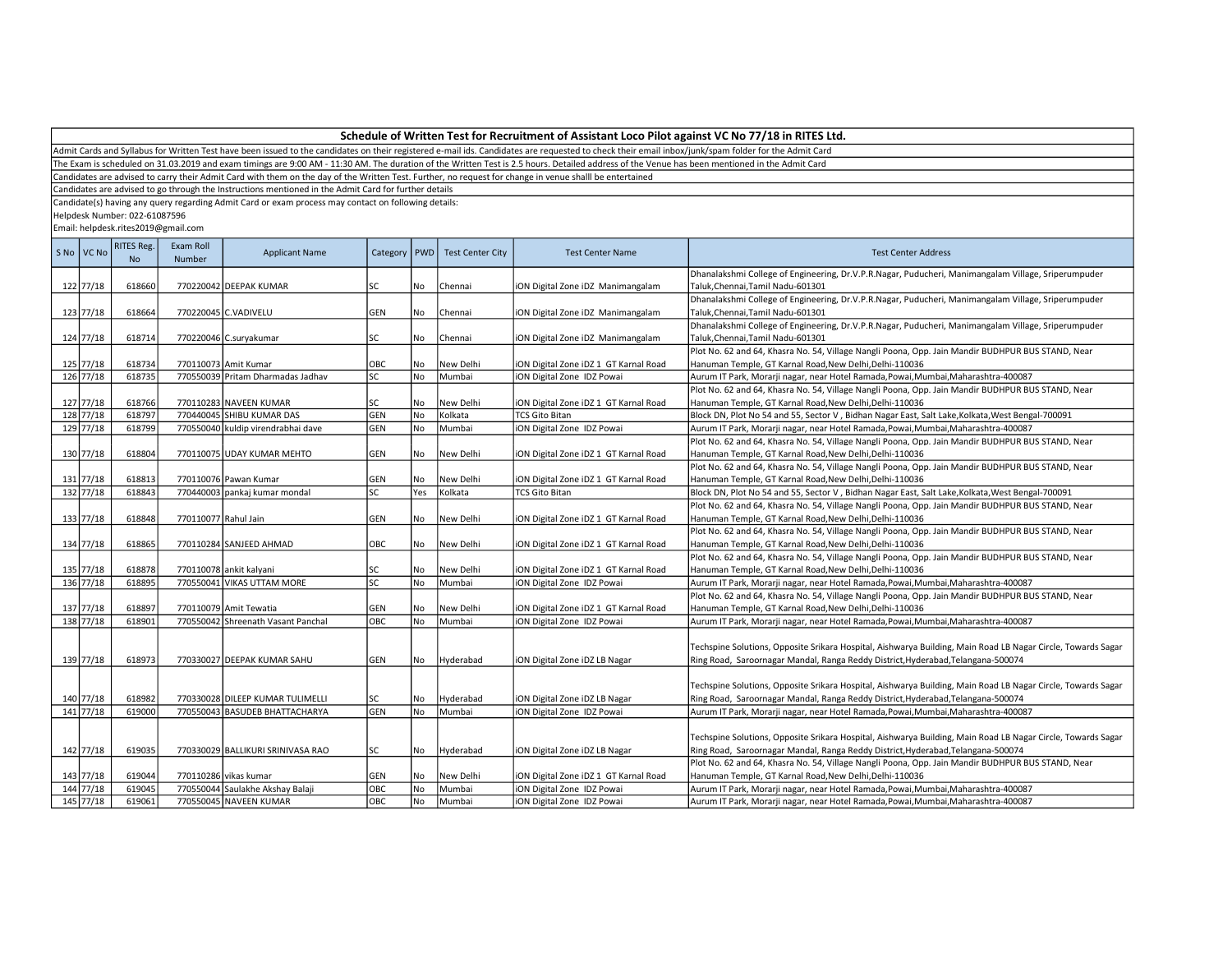| Schedule of Written Test for Recruitment of Assistant Loco Pilot against VC No 77/18 in RITES Ltd. |  |
|----------------------------------------------------------------------------------------------------|--|
|----------------------------------------------------------------------------------------------------|--|

The Exam is scheduled on 31.03.2019 and exam timings are 9:00 AM - 11:30 AM. The duration of the Written Test is 2.5 hours. Detailed address of the Venue has been mentioned in the Admit Card

Candidates are advised to carry their Admit Card with them on the day of the Written Test. Further, no request for change in venue shalll be entertained

Candidates are advised to go through the Instructions mentioned in the Admit Card for further details

Candidate(s) having any query regarding Admit Card or exam process may contact on following details:

Helpdesk Number: 022-61087596

|            | <b>RITES Reg.</b> | Exam Roll          |                                    |           |           |                                   |                                       |                                                                                                              |
|------------|-------------------|--------------------|------------------------------------|-----------|-----------|-----------------------------------|---------------------------------------|--------------------------------------------------------------------------------------------------------------|
| S No VC No | <b>No</b>         | <b>Number</b>      | <b>Applicant Name</b>              |           |           | Category   PWD   Test Center City | <b>Test Center Name</b>               | <b>Test Center Address</b>                                                                                   |
| 146 77/18  | 619068            | 770550046 Ramniwas |                                    | SC        | No        | Mumbai                            | ON Digital Zone IDZ Powai             | Aurum IT Park, Morarji nagar, near Hotel Ramada, Powai, Mumbai, Maharashtra-400087                           |
|            |                   |                    |                                    |           |           |                                   |                                       | Dhanalakshmi College of Engineering, Dr.V.P.R.Nagar, Puducheri, Manimangalam Village, Sriperumpuder          |
| 147 77/18  | 619084            |                    | 770220047 SREENATH A               | GEN       | No        | Chennai                           | ON Digital Zone iDZ Manimangalam      | Taluk, Chennai, Tamil Nadu-601301                                                                            |
|            |                   |                    |                                    |           |           |                                   |                                       |                                                                                                              |
|            |                   |                    |                                    |           |           |                                   |                                       | Techspine Solutions, Opposite Srikara Hospital, Aishwarya Building, Main Road LB Nagar Circle, Towards Sagar |
| 148 77/18  | 619097            |                    | 770330030 Gorli Thatha Rao         | OBC       | No        | Hyderabad                         | ON Digital Zone iDZ LB Nagar          | Ring Road, Saroornagar Mandal, Ranga Reddy District, Hyderabad, Telangana-500074                             |
| 149 77/18  | 619148            |                    | 770550047 prashant subhash sirsat  | SC        | No        | Mumbai                            | ON Digital Zone IDZ Powai             | Aurum IT Park, Morarji nagar, near Hotel Ramada, Powai, Mumbai, Maharashtra-400087                           |
|            |                   |                    |                                    |           |           |                                   |                                       | Plot No. 62 and 64, Khasra No. 54, Village Nangli Poona, Opp. Jain Mandir BUDHPUR BUS STAND, Near            |
| 150 77/18  | 619175            |                    | 770110287 Ashok Saini              | OBC       | No        | New Delhi                         | iON Digital Zone iDZ 1 GT Karnal Road | Hanuman Temple, GT Karnal Road, New Delhi, Delhi-110036                                                      |
|            |                   |                    |                                    |           |           |                                   |                                       | Dhanalakshmi College of Engineering, Dr.V.P.R.Nagar, Puducheri, Manimangalam Village, Sriperumpuder          |
| 151 77/18  | 619216            |                    | 770220048 K.T.Kannathasan          | OBC       | No        | Chennai                           | iON Digital Zone iDZ Manimangalam     | Taluk, Chennai, Tamil Nadu-601301                                                                            |
|            |                   |                    |                                    |           |           |                                   |                                       | Plot No. 62 and 64, Khasra No. 54, Village Nangli Poona, Opp. Jain Mandir BUDHPUR BUS STAND, Near            |
| 152 77/18  | 619225            |                    | 770110080 Arun Kumar               | OBC       | <b>No</b> | New Delhi                         | iON Digital Zone iDZ 1 GT Karnal Road | Hanuman Temple, GT Karnal Road, New Delhi, Delhi-110036                                                      |
|            |                   |                    |                                    |           |           |                                   |                                       | Plot No. 62 and 64, Khasra No. 54, Village Nangli Poona, Opp. Jain Mandir BUDHPUR BUS STAND, Near            |
| 153 77/18  | 619346            |                    | 770110081 SANDEEP GAUTAM           | OBC       | No        | New Delhi                         | iON Digital Zone iDZ 1 GT Karnal Road | Hanuman Temple, GT Karnal Road, New Delhi, Delhi-110036                                                      |
|            |                   |                    |                                    |           |           |                                   |                                       | Plot No. 62 and 64, Khasra No. 54, Village Nangli Poona, Opp. Jain Mandir BUDHPUR BUS STAND, Near            |
| 154 77/18  | 619463            |                    | 770110288 RAJAN VERMA              | GEN       | No        | New Delhi                         | iON Digital Zone iDZ 1 GT Karnal Road | Hanuman Temple, GT Karnal Road,New Delhi,Delhi-110036                                                        |
|            |                   |                    |                                    |           |           |                                   |                                       | Plot No. 62 and 64, Khasra No. 54, Village Nangli Poona, Opp. Jain Mandir BUDHPUR BUS STAND, Near            |
| 155 77/18  | 619472            |                    | 770110082 CHANDRAMANI PATEL        | OBC       | No        | New Delhi                         | iON Digital Zone iDZ 1 GT Karnal Road | Hanuman Temple, GT Karnal Road, New Delhi, Delhi-110036                                                      |
| 156 77/18  | 619553            |                    | 770550048 AVINASH DNYANDEO SALUNKE | OBC       | No        | Mumbai                            | iON Digital Zone IDZ Powai            | Aurum IT Park, Morarji nagar, near Hotel Ramada, Powai, Mumbai, Maharashtra-400087                           |
|            |                   |                    |                                    |           |           |                                   |                                       | Dhanalakshmi College of Engineering, Dr.V.P.R.Nagar, Puducheri, Manimangalam Village, Sriperumpuder          |
| 157 77/18  | 619594            |                    | 770220049 SHASHINDRA D             | SC        | No        | Chennai                           | ON Digital Zone iDZ Manimangalam      | Taluk, Chennai, Tamil Nadu-601301                                                                            |
| 158 77/18  | 619595            |                    | 770440046 CHANDAN MISHRA           | GEN       | No        | Kolkata                           | <b>TCS Gito Bitan</b>                 | Block DN, Plot No 54 and 55, Sector V, Bidhan Nagar East, Salt Lake, Kolkata, West Bengal-700091             |
| 159 77/18  | 619630            |                    | 770440047 Sukanta Kumar Kanhar     | GEN       | No        | Kolkata                           | <b>TCS Gito Bitan</b>                 | Block DN, Plot No 54 and 55, Sector V, Bidhan Nagar East, Salt Lake, Kolkata, West Bengal-700091             |
|            |                   |                    |                                    |           |           |                                   |                                       | Plot No. 62 and 64, Khasra No. 54, Village Nangli Poona, Opp. Jain Mandir BUDHPUR BUS STAND, Near            |
| 160 77/18  | 619633            |                    | 770110083 DEVENDER SINGH           | OBC       | No        | New Delhi                         | ON Digital Zone iDZ 1 GT Karnal Road  | Hanuman Temple, GT Karnal Road, New Delhi, Delhi-110036                                                      |
|            |                   |                    |                                    |           |           |                                   |                                       |                                                                                                              |
|            |                   |                    |                                    |           |           |                                   |                                       | Techspine Solutions, Opposite Srikara Hospital, Aishwarya Building, Main Road LB Nagar Circle, Towards Sagar |
| 161 77/18  | 619667            |                    | 770330031 GUGULOTH NARESH          | <b>ST</b> | No.       | Hyderabad                         | iON Digital Zone iDZ LB Nagar         | Ring Road, Saroornagar Mandal, Ranga Reddy District, Hyderabad, Telangana-500074                             |
| 162 77/18  | 619685            |                    | 770550001 SHRIRAM SINGH            | OBC       | Yes       | Mumbai                            | iON Digital Zone IDZ Powai            | Aurum IT Park, Morarji nagar, near Hotel Ramada, Powai, Mumbai, Maharashtra-400087                           |
|            |                   |                    |                                    |           |           |                                   |                                       | Plot No. 62 and 64, Khasra No. 54, Village Nangli Poona, Opp. Jain Mandir BUDHPUR BUS STAND, Near            |
| 163 77/18  | 619691            |                    | 770110084 Anshul sharma            | GEN       | l No      | New Delhi                         | iON Digital Zone iDZ 1 GT Karnal Road | Hanuman Temple, GT Karnal Road, New Delhi, Delhi-110036                                                      |
|            |                   |                    |                                    |           |           |                                   |                                       | Plot No. 62 and 64, Khasra No. 54, Village Nangli Poona, Opp. Jain Mandir BUDHPUR BUS STAND, Near            |
| 164 77/18  | 619692            |                    | 770110085 Rakesh Kumar             | OBC       | No        | New Delhi                         | iON Digital Zone iDZ 1 GT Karnal Road | Hanuman Temple, GT Karnal Road, New Delhi, Delhi-110036                                                      |
|            |                   |                    |                                    |           |           |                                   |                                       | Plot No. 62 and 64, Khasra No. 54, Village Nangli Poona, Opp. Jain Mandir BUDHPUR BUS STAND, Near            |
| 165 77/18  | 619699            |                    | 770110086 KRISHAN KUMAR            | OBC       | No        | New Delhi                         | iON Digital Zone iDZ 1 GT Karnal Road | Hanuman Temple, GT Karnal Road,New Delhi,Delhi-110036                                                        |
|            |                   |                    |                                    |           |           |                                   |                                       | Plot No. 62 and 64, Khasra No. 54, Village Nangli Poona, Opp. Jain Mandir BUDHPUR BUS STAND, Near            |
| 166 77/18  | 619709            |                    | 770110087 Poonam Chand Prajapat    | OBC       | No.       | New Delhi                         | ON Digital Zone iDZ 1 GT Karnal Road  | Hanuman Temple, GT Karnal Road, New Delhi, Delhi-110036                                                      |
| 167 77/18  | 619720            |                    | 770440049 CHITTARANJAN PRADHAN     | OBC       | No        | Kolkata                           | <b>TCS Gito Bitan</b>                 | Block DN, Plot No 54 and 55, Sector V, Bidhan Nagar East, Salt Lake, Kolkata, West Bengal-700091             |
|            |                   |                    |                                    |           |           |                                   |                                       | Plot No. 62 and 64, Khasra No. 54, Village Nangli Poona, Opp. Jain Mandir BUDHPUR BUS STAND, Near            |
| 168 77/18  | 619770            |                    | 770110088 Vikram Singh sahu        | GEN       | No        | New Delhi                         | ON Digital Zone iDZ 1 GT Karnal Road  | Hanuman Temple, GT Karnal Road, New Delhi, Delhi-110036                                                      |
| 169 77/18  | 619771            | 770550049 Shahed M |                                    | OBC       | No        | <b>Mumbai</b>                     | iON Digital Zone IDZ Powai            | Aurum IT Park, Morarji nagar, near Hotel Ramada, Powai, Mumbai, Maharashtra-400087                           |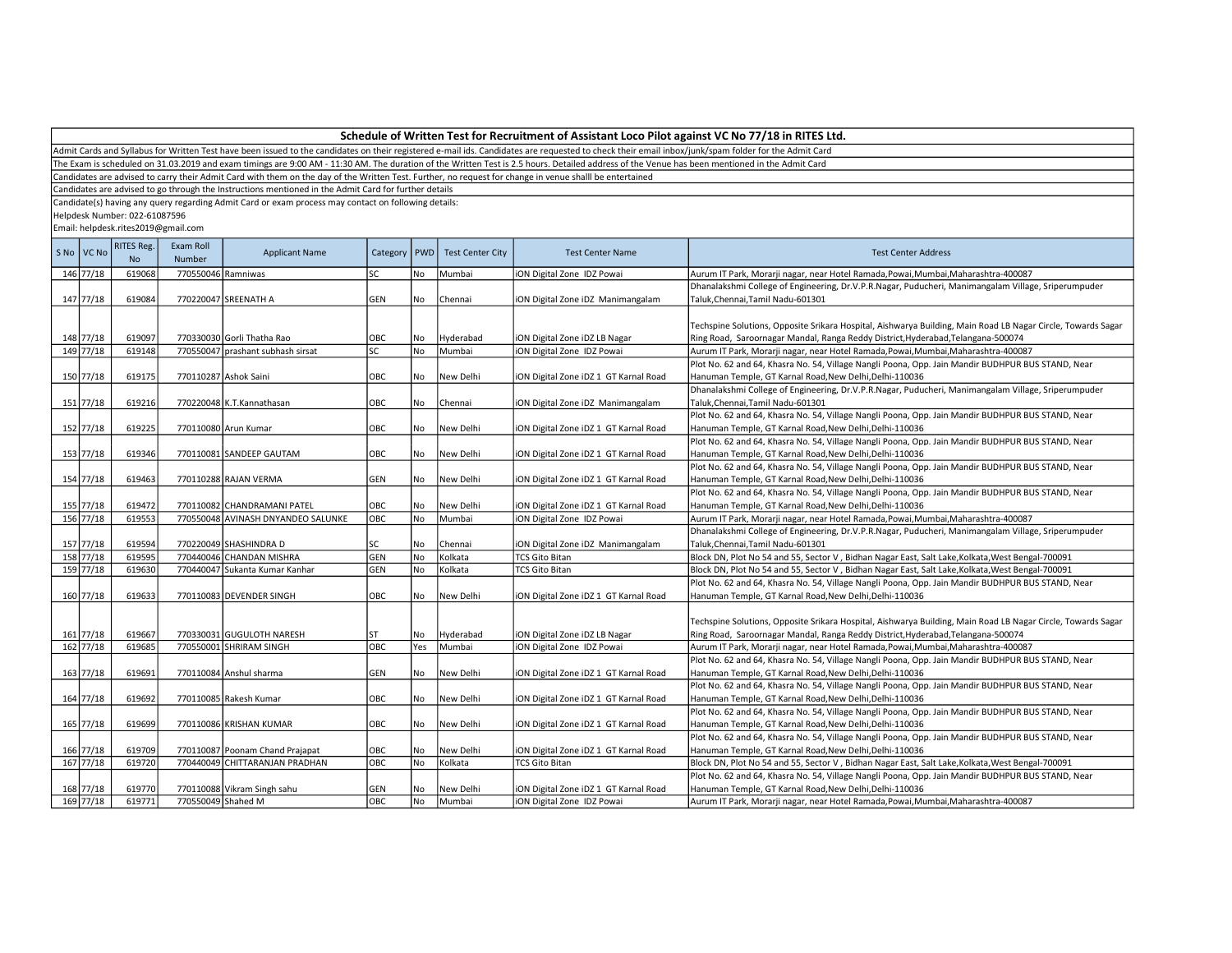| Schedule of Written Test for Recruitment of Assistant Loco Pilot against VC No 77/18 in RITES Ltd. |  |
|----------------------------------------------------------------------------------------------------|--|
|----------------------------------------------------------------------------------------------------|--|

The Exam is scheduled on 31.03.2019 and exam timings are 9:00 AM - 11:30 AM. The duration of the Written Test is 2.5 hours. Detailed address of the Venue has been mentioned in the Admit Card

Candidates are advised to carry their Admit Card with them on the day of the Written Test. Further, no request for change in venue shalll be entertained

Candidates are advised to go through the Instructions mentioned in the Admit Card for further details

Candidate(s) having any query regarding Admit Card or exam process may contact on following details:

Helpdesk Number: 022-61087596

| S No   VC No | <b>RITES Reg.</b><br><b>No</b> | Exam Roll<br>Number | <b>Applicant Name</b>                  | Category   PWD |           | <b>Test Center City</b> | <b>Test Center Name</b>               | <b>Test Center Address</b>                                                                                 |
|--------------|--------------------------------|---------------------|----------------------------------------|----------------|-----------|-------------------------|---------------------------------------|------------------------------------------------------------------------------------------------------------|
| 170 77/18    | 619775                         |                     | 770440050 Gauhar firakh                | GEN            | No        | Kolkata                 | <b>TCS Gito Bitan</b>                 | Block DN, Plot No 54 and 55, Sector V, Bidhan Nagar East, Salt Lake, Kolkata, West Bengal-700091           |
|              |                                |                     |                                        |                |           |                         |                                       | Plot No. 62 and 64, Khasra No. 54, Village Nangli Poona, Opp. Jain Mandir BUDHPUR BUS STAND, Near          |
| 171 77/18    | 619783                         |                     | 770110289 RAMAN LAL KANESH             | ST             | No        | New Delhi               | iON Digital Zone iDZ 1 GT Karnal Road | Hanuman Temple, GT Karnal Road, New Delhi, Delhi-110036                                                    |
| 172 77/18    | 619831                         |                     | 770550051 RUSHIKESH ASHOK KUMBHAR      | OBC            | <b>No</b> | Mumbai                  | iON Digital Zone IDZ Powai            | Aurum IT Park, Morarji nagar, near Hotel Ramada, Powai, Mumbai, Maharashtra-400087                         |
|              |                                |                     |                                        |                |           |                         |                                       | Plot No. 62 and 64, Khasra No. 54, Village Nangli Poona, Opp. Jain Mandir BUDHPUR BUS STAND, Near          |
| 173 77/18    | 619842                         |                     | 770110089 VINAY KUMAR                  | OBC            | No        | New Delhi               | iON Digital Zone iDZ 1 GT Karnal Road | Hanuman Temple, GT Karnal Road, New Delhi, Delhi-110036                                                    |
| 174 77/18    | 619871                         |                     | 770550052 Subhajit DAS                 | GEN            | No        | Mumbai                  | ION Digital Zone IDZ Powai            | Aurum IT Park, Morarji nagar, near Hotel Ramada, Powai, Mumbai, Maharashtra-400087                         |
| 175 77/18    | 619916                         |                     | 770550053 GAVHANE MANOJ JAGANNATH      | SC             | No        | Mumbai                  | iON Digital Zone IDZ Powai            | Aurum IT Park, Morarji nagar, near Hotel Ramada,Powai,Mumbai,Maharashtra-400087                            |
|              |                                |                     |                                        |                |           |                         |                                       | Plot No. 62 and 64, Khasra No. 54, Village Nangli Poona, Opp. Jain Mandir BUDHPUR BUS STAND, Near          |
| 176 77/18    | 619937                         |                     | 770110090 Pramod Kumar                 | GEN            | No        | New Delhi               | iON Digital Zone iDZ 1 GT Karnal Road | Hanuman Temple, GT Karnal Road, New Delhi, Delhi-110036                                                    |
| 177 77/18    | 619941                         |                     | 770440051 JAKIR KHAN                   | GEN            | No        | Kolkata                 | <b>TCS Gito Bitan</b>                 | Block DN, Plot No 54 and 55, Sector V, Bidhan Nagar East, Salt Lake, Kolkata, West Bengal-700091           |
| 178 77/18    | 619999                         |                     | 770440052 PASUPATI MAHATO              | ОВС            | <b>No</b> | Kolkata                 | <b>TCS Gito Bitan</b>                 | Block DN, Plot No 54 and 55, Sector V, Bidhan Nagar East, Salt Lake, Kolkata, West Bengal-700091           |
|              |                                |                     |                                        |                |           |                         |                                       | C/O Nrupali Infotech, Plot No 128, Bombay Truck Terminus Trust, Behind PNB Bank, Near Mitsubishi Showroom, |
| 179 77/18    | 620059                         |                     | 770660025 SaminaAnjum Mirza Kalim Baig | GEN            | No        | Nagpur                  | ION DIGITAL Zone IDZ 1 Wadi MIDC      | MIDC Wadi, Nagpur, Maharashtra-440024                                                                      |
|              |                                |                     |                                        |                |           |                         |                                       | Dhanalakshmi College of Engineering, Dr.V.P.R.Nagar, Puducheri, Manimangalam Village, Sriperumpuder        |
| 180 77/18    | 620070                         |                     | 770220050 premakumar KC                | SC             | No        | Chennai                 | ION Digital Zone IDZ Manimangalam     | Taluk, Chennai, Tamil Nadu-601301                                                                          |
|              |                                |                     |                                        |                |           |                         |                                       | Plot No. 62 and 64, Khasra No. 54, Village Nangli Poona, Opp. Jain Mandir BUDHPUR BUS STAND, Near          |
| 181 77/18    | 620095                         |                     | 770110091 Manoj Kumar                  | SC             | No        | New Delhi               | iON Digital Zone iDZ 1 GT Karnal Road | Hanuman Temple, GT Karnal Road, New Delhi, Delhi-110036                                                    |
| 182 77/18    | 620129                         |                     | 770550054 Vaibhav Eknath Pagar         | GEN            | No        | Mumbai                  | iON Digital Zone IDZ Powai            | Aurum IT Park, Morarji nagar, near Hotel Ramada, Powai, Mumbai, Maharashtra-400087                         |
| 183 77/18    | 620131                         |                     | 770550055 YAMINI RAVINDRA SHINDE       | OBC            | No        | Mumbai                  | ION Digital Zone IDZ Powai            | Aurum IT Park, Morarji nagar, near Hotel Ramada, Powai, Mumbai, Maharashtra-400087                         |
| 184 77/18    | 620138                         |                     | 770550056 AMIT KUMAR RAI               | GEN            | <b>No</b> | Mumbai                  | iON Digital Zone IDZ Powai            | Aurum IT Park, Morarji nagar, near Hotel Ramada, Powai, Mumbai, Maharashtra-400087                         |
|              |                                |                     |                                        |                |           |                         |                                       | Plot No. 62 and 64, Khasra No. 54, Village Nangli Poona, Opp. Jain Mandir BUDHPUR BUS STAND, Near          |
| 185 77/18    | 620150                         |                     | 770110092 Ajeet Kumar Singh            | OBC            | No        | New Delhi               | ION Digital Zone IDZ 1 GT Karnal Road | Hanuman Temple, GT Karnal Road, New Delhi, Delhi-110036                                                    |
| 186 77/18    | 620164                         |                     | 770440054 SOUMEN JANA                  | GEN            | No        | Kolkata                 | <b>TCS Gito Bitan</b>                 | Block DN, Plot No 54 and 55, Sector V, Bidhan Nagar East, Salt Lake, Kolkata, West Bengal-700091           |
| 187 77/18    | 620234                         |                     | 770550057 UMESH CHANDRA                | OBC            | <b>No</b> | Mumbai                  | ION Digital Zone IDZ Powai            | Aurum IT Park, Morarji nagar, near Hotel Ramada, Powai, Mumbai, Maharashtra-400087                         |
|              |                                |                     |                                        |                |           |                         |                                       | Dhanalakshmi College of Engineering, Dr.V.P.R.Nagar, Puducheri, Manimangalam Village, Sriperumpuder        |
| 188 77/18    | 620273                         |                     | 770220051 Akhilraj RB                  | OBC            | l No      | Chennai                 | ION Digital Zone IDZ Manimangalam     | Taluk, Chennai, Tamil Nadu-601301                                                                          |
|              |                                |                     |                                        |                |           |                         |                                       | Plot No. 62 and 64, Khasra No. 54, Village Nangli Poona, Opp. Jain Mandir BUDHPUR BUS STAND, Near          |
| 189 77/18    | 620287                         |                     | 770110093 AMIT KUMAR                   | GEN            | No        | New Delhi               | iON Digital Zone iDZ 1 GT Karnal Road | Hanuman Temple, GT Karnal Road, New Delhi, Delhi-110036                                                    |
| 190 77/18    | 620296                         |                     | 770440055 SUSANTA KUMAR PATRA          | SC.            | No        | Kolkata                 | <b>TCS Gito Bitan</b>                 | Block DN, Plot No 54 and 55, Sector V, Bidhan Nagar East, Salt Lake, Kolkata, West Bengal-700091           |
|              |                                |                     |                                        |                |           |                         |                                       | C/O Nrupali Infotech, Plot No 128, Bombay Truck Terminus Trust, Behind PNB Bank, Near Mitsubishi Showroom, |
| 191 77/18    | 620313                         |                     | 770660026 JITENDRA MESHRAM             | GEN            | No        | Nagpur                  | ION DIGITAL Zone IDZ 1 Wadi MIDC      | MIDC Wadi, Nagpur, Maharashtra-440024                                                                      |
|              |                                |                     |                                        |                |           |                         |                                       | Plot No. 62 and 64, Khasra No. 54, Village Nangli Poona, Opp. Jain Mandir BUDHPUR BUS STAND, Near          |
| 192 77/18    | 620336                         |                     | 770110095 MOHIT KUMAR                  | SC             | No        | New Delhi               | ION Digital Zone IDZ 1 GT Karnal Road | Hanuman Temple, GT Karnal Road, New Delhi, Delhi-110036                                                    |
| 193 77/18    | 620364                         |                     | 770550058 KISHOR GULAB DAWALE          | ОВС            | No        | Mumbai                  | iON Digital Zone IDZ Powai            | Aurum IT Park, Morarji nagar, near Hotel Ramada, Powai, Mumbai, Maharashtra-400087                         |
| 194 77/18    | 620423                         |                     | 770550059 Raju kumar gupta             | ОВС            | No        | Mumbai                  | ION Digital Zone IDZ Powai            | Aurum IT Park, Morarji nagar, near Hotel Ramada, Powai, Mumbai, Maharashtra-400087                         |
| 195 77/18    | 620434                         |                     | 770440056 SANDIP MONDAL                | GEN            | No        | Kolkata                 | <b>TCS Gito Bitan</b>                 | Block DN, Plot No 54 and 55, Sector V, Bidhan Nagar East, Salt Lake, Kolkata, West Bengal-700091           |
|              |                                |                     |                                        |                |           |                         |                                       | Plot No. 62 and 64, Khasra No. 54, Village Nangli Poona, Opp. Jain Mandir BUDHPUR BUS STAND, Near          |
| 196 77/18    | 620456                         |                     | 770110290 RAMESH KUMAR                 | OBC            | No        | New Delhi               | iON Digital Zone iDZ 1 GT Karnal Road | Hanuman Temple, GT Karnal Road, New Delhi, Delhi-110036                                                    |
|              |                                |                     |                                        |                |           |                         |                                       | C/O Nrupali Infotech, Plot No 128, Bombay Truck Terminus Trust, Behind PNB Bank, Near Mitsubishi Showroom, |
| 197 77/18    | 620485                         |                     | 770660027 MANOJ KUMAR CHAURASIYA       | OBC            | No        | Nagpur                  | IION DIGITAL Zone IDZ 1 Wadi MIDC     | MIDC Wadi, Nagpur, Maharashtra-440024                                                                      |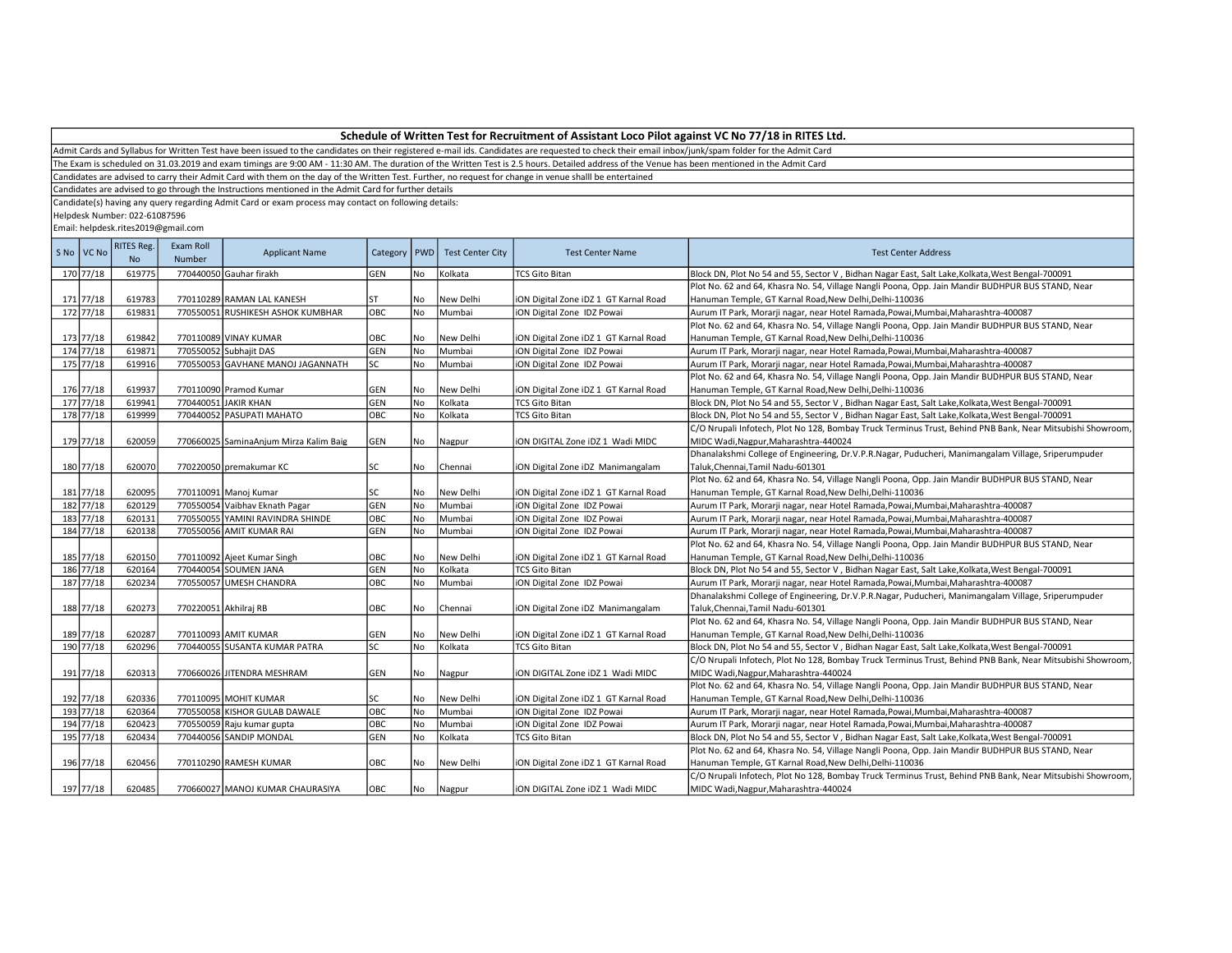| Schedule of Written Test for Recruitment of Assistant Loco Pilot against VC No 77/18 in RITES Ltd. |  |
|----------------------------------------------------------------------------------------------------|--|
|----------------------------------------------------------------------------------------------------|--|

The Exam is scheduled on 31.03.2019 and exam timings are 9:00 AM - 11:30 AM. The duration of the Written Test is 2.5 hours. Detailed address of the Venue has been mentioned in the Admit Card

Candidates are advised to carry their Admit Card with them on the day of the Written Test. Further, no request for change in venue shalll be entertained

Candidates are advised to go through the Instructions mentioned in the Admit Card for further details

Candidate(s) having any query regarding Admit Card or exam process may contact on following details:

Helpdesk Number: 022-61087596

| S No VC No | <b>RITES Reg.</b> | Exam Roll          | <b>Applicant Name</b>            |            |      | Category   PWD   Test Center City | <b>Test Center Name</b>               | <b>Test Center Address</b>                                                                                   |
|------------|-------------------|--------------------|----------------------------------|------------|------|-----------------------------------|---------------------------------------|--------------------------------------------------------------------------------------------------------------|
|            | <b>No</b>         | Number             |                                  |            |      |                                   |                                       |                                                                                                              |
|            |                   |                    |                                  |            |      |                                   |                                       | Plot No. 62 and 64, Khasra No. 54, Village Nangli Poona, Opp. Jain Mandir BUDHPUR BUS STAND, Near            |
| 198 77/18  | 620499            |                    | 770110291 Govind singh           | OBC        | l No | New Delhi                         | iON Digital Zone iDZ 1 GT Karnal Road | Hanuman Temple, GT Karnal Road, New Delhi, Delhi-110036                                                      |
| 199 77/18  | 620519            |                    | 770550060 Santosh kumar          | OBC        | No   | Mumbai                            | iON Digital Zone IDZ Powai            | Aurum IT Park, Morarji nagar, near Hotel Ramada, Powai, Mumbai, Maharashtra-400087                           |
|            |                   |                    |                                  |            |      |                                   |                                       |                                                                                                              |
|            |                   |                    |                                  |            |      |                                   |                                       | Techspine Solutions, Opposite Srikara Hospital, Aishwarya Building, Main Road LB Nagar Circle, Towards Sagar |
| 200 77/18  | 620571            |                    | 770330032 ANGADALA PRAVEEN KUMAR | OBC        | No   | Hyderabad                         | iON Digital Zone iDZ LB Nagar         | Ring Road, Saroornagar Mandal, Ranga Reddy District, Hyderabad, Telangana-500074                             |
|            |                   |                    |                                  |            |      |                                   |                                       |                                                                                                              |
|            |                   |                    |                                  |            |      |                                   |                                       | Techspine Solutions, Opposite Srikara Hospital, Aishwarya Building, Main Road LB Nagar Circle, Towards Sagar |
| 201 77/18  | 620630            |                    | 770330033 HULUGAPPA H            | SC         | l No | Hyderabad                         | iON Digital Zone iDZ LB Nagar         | Ring Road, Saroornagar Mandal, Ranga Reddy District, Hyderabad, Telangana-500074                             |
|            |                   |                    |                                  |            |      |                                   |                                       | Plot No. 62 and 64, Khasra No. 54, Village Nangli Poona, Opp. Jain Mandir BUDHPUR BUS STAND, Near            |
| 202 77/18  | 620631            |                    | 770110293 Vivek Tyagi            | GEN        | No   | New Delhi                         | iON Digital Zone iDZ 1 GT Karnal Road | Hanuman Temple, GT Karnal Road, New Delhi, Delhi-110036                                                      |
| 203 77/18  | 620637            | 770440004 ANUP DAS |                                  | SC         | Yes  | Kolkata                           | <b>TCS Gito Bitan</b>                 | Block DN, Plot No 54 and 55, Sector V, Bidhan Nagar East, Salt Lake, Kolkata, West Bengal-700091             |
| 204 77/18  | 620653            |                    | 770440057 Kunal Naskar           | SC         | No   | Kolkata                           | <b>TCS Gito Bitan</b>                 | Block DN, Plot No 54 and 55, Sector V, Bidhan Nagar East, Salt Lake, Kolkata, West Bengal-700091             |
| 205 77/18  | 620662            |                    | 770440058 Mrinal Naskar          | SC         | l No | Kolkata                           | <b>TCS Gito Bitan</b>                 | Block DN, Plot No 54 and 55, Sector V, Bidhan Nagar East, Salt Lake, Kolkata, West Bengal-700091             |
|            |                   |                    |                                  |            |      |                                   |                                       | Plot No. 62 and 64, Khasra No. 54, Village Nangli Poona, Opp. Jain Mandir BUDHPUR BUS STAND, Near            |
| 206 77/18  | 620677            |                    | 770110294 SHASHI RANJA RAI       | GEN        | No.  | New Delhi                         | iON Digital Zone iDZ 1 GT Karnal Road | Hanuman Temple, GT Karnal Road, New Delhi, Delhi-110036                                                      |
|            |                   |                    |                                  |            |      |                                   |                                       | Plot No. 62 and 64, Khasra No. 54, Village Nangli Poona, Opp. Jain Mandir BUDHPUR BUS STAND, Near            |
| 207 77/18  | 620730            |                    | 770110295 Ritesh Singh           | OBC        | No   | New Delhi                         | iON Digital Zone iDZ 1 GT Karnal Road | Hanuman Temple, GT Karnal Road, New Delhi, Delhi-110036                                                      |
| 208 77/18  | 620736            |                    | 770440059 KAMALA KANTA DEO       | GEN        | lno  | Kolkata                           | <b>TCS Gito Bitan</b>                 | Block DN, Plot No 54 and 55, Sector V, Bidhan Nagar East, Salt Lake, Kolkata, West Bengal-700091             |
|            |                   |                    |                                  |            |      |                                   |                                       | Dhanalakshmi College of Engineering, Dr.V.P.R.Nagar, Puducheri, Manimangalam Village, Sriperumpuder          |
| 209 77/18  | 620762            |                    | 770220053 KOLANJINATHAN          | OBC        | No   | Chennai                           | iON Digital Zone iDZ Manimangalam     | Taluk, Chennai, Tamil Nadu-601301                                                                            |
| 210 77/18  | 620783            |                    | 770550061 SANJAY SHANKAR POL     | SC         | No   | Mumbai                            | iON Digital Zone IDZ Powai            | Aurum IT Park, Morarji nagar, near Hotel Ramada, Powai, Mumbai, Maharashtra-400087                           |
| 211 77/18  | 620784            |                    | 770550062 SUTAR SHRIDHAR MANOHAR | OBC        | No   | Mumbai                            | iON Digital Zone IDZ Powai            | Aurum IT Park, Morarji nagar, near Hotel Ramada, Powai, Mumbai, Maharashtra-400087                           |
|            |                   |                    |                                  |            |      |                                   |                                       | Plot No. 62 and 64, Khasra No. 54, Village Nangli Poona, Opp. Jain Mandir BUDHPUR BUS STAND, Near            |
| 212 77/18  | 620800            |                    | 770110096 SHOURABH YADAV         | OBC        | No   | New Delhi                         | iON Digital Zone iDZ 1 GT Karnal Road | Hanuman Temple, GT Karnal Road, New Delhi, Delhi-110036                                                      |
| 213 77/18  | 620807            |                    | 770440060 OM PRAKASH CHANDRA     | ОВС        | No   | Kolkata                           | <b>TCS Gito Bitan</b>                 | Block DN, Plot No 54 and 55, Sector V, Bidhan Nagar East, Salt Lake, Kolkata, West Bengal-700091             |
|            |                   |                    |                                  |            |      |                                   |                                       | Dhanalakshmi College of Engineering, Dr.V.P.R.Nagar, Puducheri, Manimangalam Village, Sriperumpuder          |
| 214 77/18  | 620879            |                    | 770220054 Hemachandar            | GEN        | No   | Chennai                           | iON Digital Zone iDZ Manimangalam     | Taluk, Chennai, Tamil Nadu-601301                                                                            |
|            |                   |                    |                                  |            |      |                                   |                                       | Plot No. 62 and 64, Khasra No. 54, Village Nangli Poona, Opp. Jain Mandir BUDHPUR BUS STAND, Near            |
| 215 77/18  | 620885            |                    | 770110296 Narendra Kumar         | OBC        | No.  | New Delhi                         | iON Digital Zone iDZ 1 GT Karnal Road | Hanuman Temple, GT Karnal Road, New Delhi, Delhi-110036                                                      |
|            |                   |                    |                                  |            |      |                                   |                                       | C/O Nrupali Infotech, Plot No 128, Bombay Truck Terminus Trust, Behind PNB Bank, Near Mitsubishi Showroom,   |
| 216 77/18  | 620915            |                    | 770660029 RAKESH MURLIDHAR BOKDE | <b>GEN</b> | No   |                                   | ION DIGITAL Zone IDZ 1 Wadi MIDC      | MIDC Wadi, Nagpur, Maharashtra-440024                                                                        |
|            |                   |                    |                                  |            |      | Nagpur                            |                                       | Plot No. 62 and 64, Khasra No. 54, Village Nangli Poona, Opp. Jain Mandir BUDHPUR BUS STAND, Near            |
|            |                   |                    |                                  |            |      |                                   |                                       |                                                                                                              |
| 217 77/18  | 621043            |                    | 770110097 RAUSHAN KUMAR          | OBC        | No   | New Delhi                         | iON Digital Zone iDZ 1 GT Karnal Road | Hanuman Temple, GT Karnal Road, New Delhi, Delhi-110036                                                      |
|            |                   |                    |                                  |            |      |                                   |                                       |                                                                                                              |
|            |                   |                    |                                  |            |      |                                   |                                       | Techspine Solutions, Opposite Srikara Hospital, Aishwarya Building, Main Road LB Nagar Circle, Towards Sagar |
| 218 77/18  | 621074            |                    | 770330034 GANTA NAGARAJU         | SC         | No   | Hyderabad                         | iON Digital Zone iDZ LB Nagar         | Ring Road, Saroornagar Mandal, Ranga Reddy District, Hyderabad, Telangana-500074                             |
|            |                   |                    |                                  |            |      |                                   |                                       | C/O Nrupali Infotech, Plot No 128, Bombay Truck Terminus Trust, Behind PNB Bank, Near Mitsubishi Showroom,   |
| 219 77/18  | 621152            |                    | 770660030 DINESH SADASHIV RAUT   | OBC        | No   | Nagpur                            | ION DIGITAL Zone IDZ 1 Wadi MIDC      | MIDC Wadi, Nagpur, Maharashtra-440024                                                                        |
|            |                   |                    |                                  |            |      |                                   |                                       | Plot No. 62 and 64, Khasra No. 54, Village Nangli Poona, Opp. Jain Mandir BUDHPUR BUS STAND, Near            |
| 220 77/18  | 621159            | 770110098 SANDEEP  |                                  | lsc        | l No | New Delhi                         | iON Digital Zone iDZ 1 GT Karnal Road | Hanuman Temple, GT Karnal Road, New Delhi, Delhi-110036                                                      |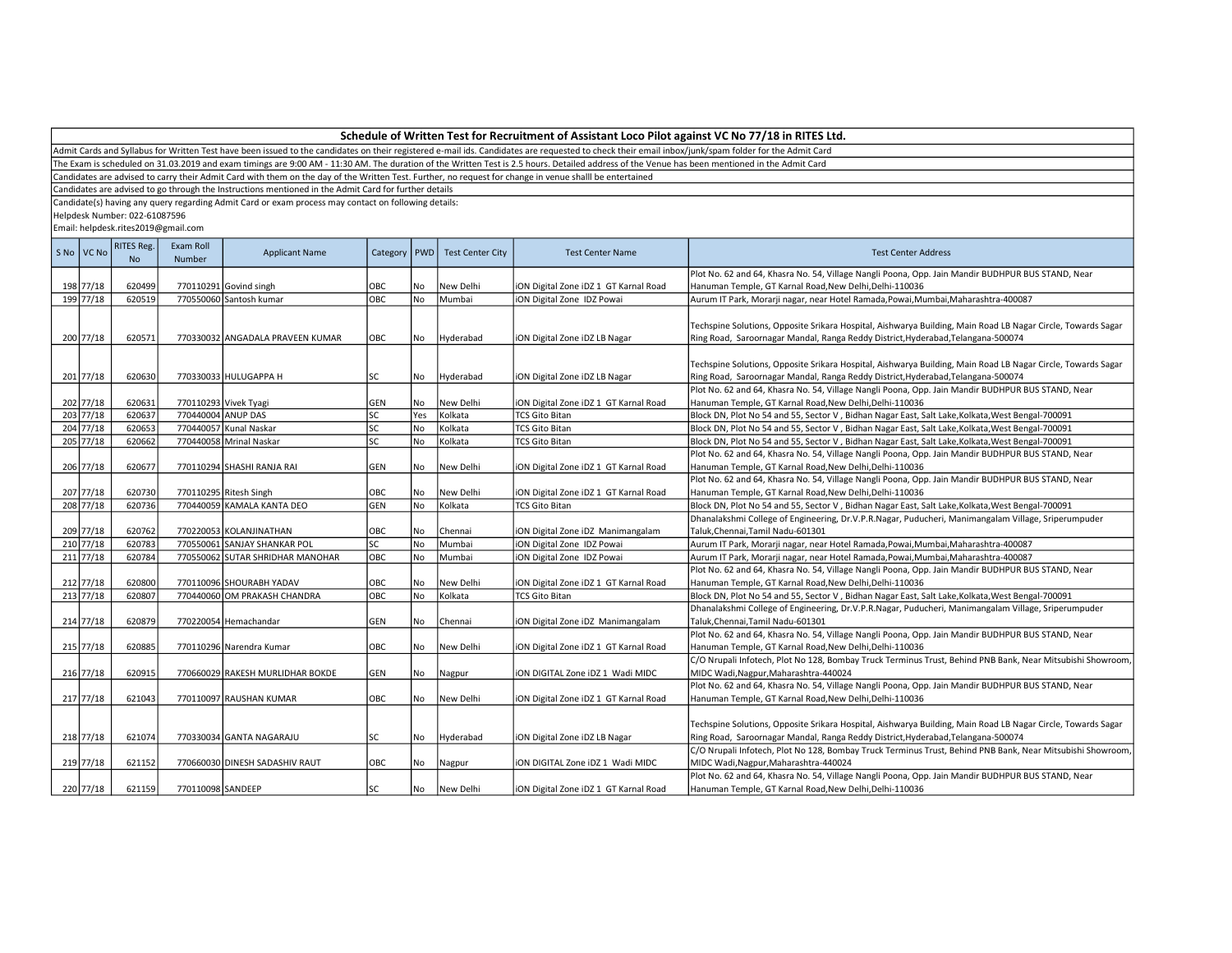Admit Cards and Syllabus for Written Test have been issued to the candidates on their registered e-mail ids. Candidates are requested to check their email inbox/junk/spam folder for the Admit Card

The Exam is scheduled on 31.03.2019 and exam timings are 9:00 AM - 11:30 AM. The duration of the Written Test is 2.5 hours. Detailed address of the Venue has been mentioned in the Admit Card

Candidates are advised to carry their Admit Card with them on the day of the Written Test. Further, no request for change in venue shalll be entertained

Candidates are advised to go through the Instructions mentioned in the Admit Card for further details

Candidate(s) having any query regarding Admit Card or exam process may contact on following details:

Helpdesk Number: 022-61087596

| S No   VC No | RITES Reg.<br>N <sub>o</sub> | Exam Roll<br>Number | <b>Applicant Name</b>              | Category   | PWD       | <b>Test Center City</b> | <b>Test Center Name</b>               | <b>Test Center Address</b>                                                                                                                                                                       |
|--------------|------------------------------|---------------------|------------------------------------|------------|-----------|-------------------------|---------------------------------------|--------------------------------------------------------------------------------------------------------------------------------------------------------------------------------------------------|
| 221 77/18    | 621184                       |                     | 770660031 HARIOM VERMA             | lsc        |           |                         |                                       | C/O Nrupali Infotech, Plot No 128, Bombay Truck Terminus Trust, Behind PNB Bank, Near Mitsubishi Showroom,<br>MIDC Wadi, Nagpur, Maharashtra-440024                                              |
|              |                              |                     |                                    |            | No        | Nagpur                  | iON DIGITAL Zone iDZ 1 Wadi MIDC      | Plot No. 62 and 64, Khasra No. 54, Village Nangli Poona, Opp. Jain Mandir BUDHPUR BUS STAND, Near                                                                                                |
| 222 77/18    | 621208                       |                     | 770110099 ADITYA KUMAR             | lsc        | No        | New Delhi               | iON Digital Zone iDZ 1 GT Karnal Road | Hanuman Temple, GT Karnal Road, New Delhi, Delhi-110036                                                                                                                                          |
| 223 77/18    | 621231                       |                     | 770440061 Sujit Karmakar           | <b>GEN</b> | <b>No</b> | Kolkata                 | <b>TCS Gito Bitan</b>                 | Block DN, Plot No 54 and 55, Sector V, Bidhan Nagar East, Salt Lake, Kolkata, West Bengal-700091                                                                                                 |
|              |                              |                     |                                    |            |           |                         |                                       | Plot No. 62 and 64, Khasra No. 54, Village Nangli Poona, Opp. Jain Mandir BUDHPUR BUS STAND, Near                                                                                                |
| 224 77/18    | 621288                       |                     | 770110297 NEPAL SINGH              | lsc        | No        | New Delhi               | iON Digital Zone iDZ 1 GT Karnal Road | Hanuman Temple, GT Karnal Road, New Delhi, Delhi-110036                                                                                                                                          |
| 225 77/18    | 621327                       |                     | 770330035 JJAGARAPU VIJAY          | OBC        | No        | Hyderabad               | iON Digital Zone iDZ LB Nagar         | Techspine Solutions, Opposite Srikara Hospital, Aishwarya Building, Main Road LB Nagar Circle, Towards Sagar<br>Ring Road, Saroornagar Mandal, Ranga Reddy District, Hyderabad, Telangana-500074 |
|              |                              |                     |                                    |            |           |                         |                                       | Plot No. 62 and 64, Khasra No. 54, Village Nangli Poona, Opp. Jain Mandir BUDHPUR BUS STAND, Near                                                                                                |
| 226 77/18    | 621368                       |                     | 770110298 NAVEEN SHRIVASTAVA       | <b>GEN</b> | No        | New Delhi               | iON Digital Zone iDZ 1 GT Karnal Road | Hanuman Temple, GT Karnal Road, New Delhi, Delhi-110036                                                                                                                                          |
| 227 77/18    | 621374                       |                     | 770440062 Anirban Patra            | <b>GEN</b> | No        | Kolkata                 | <b>TCS Gito Bitan</b>                 | Block DN, Plot No 54 and 55, Sector V, Bidhan Nagar East, Salt Lake, Kolkata, West Bengal-700091                                                                                                 |
| 228 77/18    | 621385                       |                     | 770440063 RAVI SHANKAR KUMAR       | Іовс       | No        | Kolkata                 | <b>TCS Gito Bitan</b>                 | Block DN, Plot No 54 and 55, Sector V, Bidhan Nagar East, Salt Lake, Kolkata, West Bengal-700091                                                                                                 |
|              |                              |                     |                                    |            |           |                         |                                       | Plot No. 62 and 64, Khasra No. 54, Village Nangli Poona, Opp. Jain Mandir BUDHPUR BUS STAND, Near                                                                                                |
| 229 77/18    | 621397                       |                     | 770110299 Atul Kumar               | lsc        | No        | New Delhi               | iON Digital Zone iDZ 1 GT Karnal Road | Hanuman Temple, GT Karnal Road, New Delhi, Delhi-110036                                                                                                                                          |
| 230 77/18    | 621411                       |                     | 770330036 KOMMU KONDALA RAO        | lsc        | No        | Hyderabad               | iON Digital Zone iDZ LB Nagar         | Techspine Solutions, Opposite Srikara Hospital, Aishwarya Building, Main Road LB Nagar Circle, Towards Sagar<br>Ring Road, Saroornagar Mandal, Ranga Reddy District, Hyderabad, Telangana-500074 |
| 231 77/18    | 621428                       |                     | 770550064 RAMCHANDRA VINAYAK BAPAT | GEN        | No        | Mumbai                  | iON Digital Zone IDZ Powai            | Aurum IT Park, Morarji nagar, near Hotel Ramada, Powai, Mumbai, Maharashtra-400087                                                                                                               |
|              |                              |                     |                                    |            |           |                         |                                       | Plot No. 62 and 64, Khasra No. 54, Village Nangli Poona, Opp. Jain Mandir BUDHPUR BUS STAND, Near                                                                                                |
| 232 77/18    | 621447                       |                     | 770110301 DEVENDRA SINGH           | GEN        | No        | New Delhi               | iON Digital Zone iDZ 1 GT Karnal Road | Hanuman Temple, GT Karnal Road, New Delhi, Delhi-110036                                                                                                                                          |
| 233 77/18    | 621457                       |                     | 770550065 SAGAR NARAYAN RAUT       | OBC        | <b>No</b> | Mumbai                  | iON Digital Zone IDZ Powai            | Aurum IT Park, Morarji nagar, near Hotel Ramada, Powai, Mumbai, Maharashtra-400087                                                                                                               |
|              |                              |                     |                                    |            |           |                         |                                       | Plot No. 62 and 64, Khasra No. 54, Village Nangli Poona, Opp. Jain Mandir BUDHPUR BUS STAND, Near                                                                                                |
| 234 77/18    | 621510                       |                     | 770110302 SANJAY KOTHARI           | GEN        | No        | New Delhi               | iON Digital Zone iDZ 1 GT Karnal Road | Hanuman Temple, GT Karnal Road, New Delhi, Delhi-110036                                                                                                                                          |
| 235 77/18    | 621519                       |                     | 770550066 PYARELAL MEENA           | lsт        | No        | Mumbai                  | iON Digital Zone IDZ Powai            | Aurum IT Park, Morarji nagar, near Hotel Ramada, Powai, Mumbai, Maharashtra-400087                                                                                                               |
|              |                              |                     |                                    |            |           |                         |                                       | Plot No. 62 and 64, Khasra No. 54, Village Nangli Poona, Opp. Jain Mandir BUDHPUR BUS STAND, Near                                                                                                |
| 236 77/18    | 621584                       |                     | 770110303 Mohd Usman               | <b>GEN</b> | No        | New Delhi               | iON Digital Zone iDZ 1 GT Karnal Road | Hanuman Temple, GT Karnal Road, New Delhi, Delhi-110036                                                                                                                                          |
|              |                              |                     |                                    |            |           |                         |                                       | C/O Nrupali Infotech, Plot No 128, Bombay Truck Terminus Trust, Behind PNB Bank, Near Mitsubishi Showroom,                                                                                       |
| 237 77/18    | 621598                       | 770660032 Indrajit  |                                    | OBC        | No        | Nagpur                  | ION DIGITAL Zone IDZ 1 Wadi MIDC      | MIDC Wadi, Nagpur, Maharashtra-440024                                                                                                                                                            |
|              |                              |                     |                                    |            |           |                         |                                       | C/O Nrupali Infotech, Plot No 128, Bombay Truck Terminus Trust, Behind PNB Bank, Near Mitsubishi Showroom,                                                                                       |
| 238 77/18    | 621607                       |                     | 770660033 SANJAY KUMAR BARETH      | OBC        | No        | Nagpur                  | ION DIGITAL Zone IDZ 1 Wadi MIDC      | MIDC Wadi, Nagpur, Maharashtra-440024                                                                                                                                                            |
|              |                              |                     |                                    |            |           |                         |                                       | Plot No. 62 and 64, Khasra No. 54, Village Nangli Poona, Opp. Jain Mandir BUDHPUR BUS STAND, Near                                                                                                |
| 239 77/18    | 621621                       |                     | 770110100 MOHIT THARANIYA          | lsc        | No        | New Delhi               | ION Digital Zone IDZ 1 GT Karnal Road | Hanuman Temple, GT Karnal Road, New Delhi, Delhi-110036                                                                                                                                          |
|              |                              |                     |                                    |            |           |                         |                                       | Plot No. 62 and 64, Khasra No. 54, Village Nangli Poona, Opp. Jain Mandir BUDHPUR BUS STAND, Near                                                                                                |
| 240 77/18    | 621645                       | 770110304 Kushal    |                                    | OBC        | No        | New Delhi               | iON Digital Zone iDZ 1 GT Karnal Road | Hanuman Temple, GT Karnal Road, New Delhi, Delhi-110036                                                                                                                                          |
|              |                              |                     |                                    |            |           |                         |                                       | Plot No. 62 and 64, Khasra No. 54, Village Nangli Poona, Opp. Jain Mandir BUDHPUR BUS STAND, Near                                                                                                |
| 241 77/18    | 621719                       |                     | 770110101 Pankaj kumar mourya      | OBC        | No        | New Delhi               | iON Digital Zone iDZ 1 GT Karnal Road | Hanuman Temple, GT Karnal Road, New Delhi, Delhi-110036                                                                                                                                          |
|              |                              |                     |                                    |            |           |                         |                                       | C/O Nrupali Infotech, Plot No 128, Bombay Truck Terminus Trust, Behind PNB Bank, Near Mitsubishi Showroom,                                                                                       |
| 242 77/18    | 621727                       |                     | 770660034 MARAPE RAHUL ARUNRAO     | lst        | No        | Nagpur                  | ION DIGITAL Zone IDZ 1 Wadi MIDC      | MIDC Wadi, Nagpur, Maharashtra-440024                                                                                                                                                            |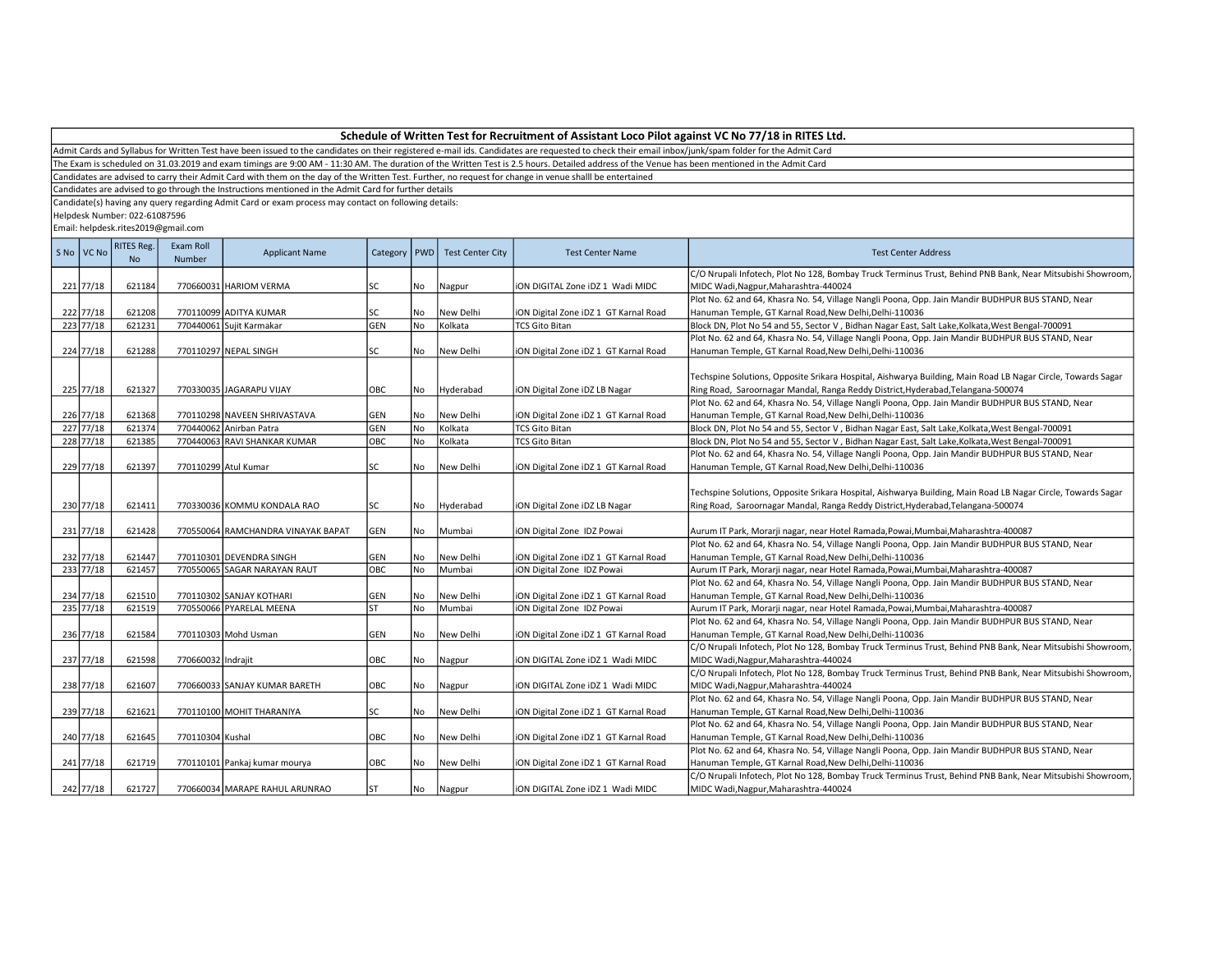| Schedule of Written Test for Recruitment of Assistant Loco Pilot against VC No 77/18 in RITES Ltd. |  |
|----------------------------------------------------------------------------------------------------|--|
|----------------------------------------------------------------------------------------------------|--|

The Exam is scheduled on 31.03.2019 and exam timings are 9:00 AM - 11:30 AM. The duration of the Written Test is 2.5 hours. Detailed address of the Venue has been mentioned in the Admit Card

Candidates are advised to carry their Admit Card with them on the day of the Written Test. Further, no request for change in venue shalll be entertained

Candidates are advised to go through the Instructions mentioned in the Admit Card for further details

Candidate(s) having any query regarding Admit Card or exam process may contact on following details:

Helpdesk Number: 022-61087596

| S No VC No | <b>RITES Reg.</b><br>N <sub>o</sub> | Exam Roll<br>Number | <b>Applicant Name</b>             | Category   PWD |           | <b>Test Center City</b> | <b>Test Center Name</b>               | <b>Test Center Address</b>                                                                                                                                                                       |
|------------|-------------------------------------|---------------------|-----------------------------------|----------------|-----------|-------------------------|---------------------------------------|--------------------------------------------------------------------------------------------------------------------------------------------------------------------------------------------------|
|            |                                     |                     |                                   |                |           |                         |                                       | Plot No. 62 and 64, Khasra No. 54, Village Nangli Poona, Opp. Jain Mandir BUDHPUR BUS STAND, Near                                                                                                |
| 243 77/18  | 621743                              |                     | 770110102 Om Prakash              | OBC            | No        | New Delhi               | iON Digital Zone iDZ 1 GT Karnal Road | Hanuman Temple, GT Karnal Road, New Delhi, Delhi-110036                                                                                                                                          |
| 244 77/18  | 621810                              |                     | 770330037 SUNARKARISRINIVAS       | SC             | No        | Hyderabad               | iON Digital Zone iDZ LB Nagar         | Techspine Solutions, Opposite Srikara Hospital, Aishwarya Building, Main Road LB Nagar Circle, Towards Sagar<br>Ring Road, Saroornagar Mandal, Ranga Reddy District, Hyderabad, Telangana-500074 |
| 245 77/18  | 621812                              |                     | 770660035 DHIWAR RITESH VILAS     | SC             | No        | Nagpur                  | iON DIGITAL Zone iDZ 1 Wadi MIDC      | C/O Nrupali Infotech, Plot No 128, Bombay Truck Terminus Trust, Behind PNB Bank, Near Mitsubishi Showroom,<br>MIDC Wadi, Nagpur, Maharashtra-440024                                              |
| 246 77/18  | 621817                              |                     | 770550068 SANTOSH GATKHANE        | SC.            | <b>No</b> | Mumbai                  | iON Digital Zone IDZ Powai            | Aurum IT Park, Morarji nagar, near Hotel Ramada, Powai, Mumbai, Maharashtra-400087                                                                                                               |
|            |                                     |                     |                                   |                |           |                         |                                       | Plot No. 62 and 64, Khasra No. 54, Village Nangli Poona, Opp. Jain Mandir BUDHPUR BUS STAND, Near                                                                                                |
| 247 77/18  | 621818                              |                     | 770110305 Puneet s Nimesh         | SC             | No        | New Delhi               | iON Digital Zone iDZ 1 GT Karnal Road | Hanuman Temple, GT Karnal Road, New Delhi, Delhi-110036                                                                                                                                          |
|            |                                     |                     |                                   |                |           |                         |                                       | Plot No. 62 and 64, Khasra No. 54, Village Nangli Poona, Opp. Jain Mandir BUDHPUR BUS STAND, Near                                                                                                |
| 248 77/18  | 621933                              |                     | 770110103 HARDEEP KUMAR           | OBC            | No        | New Delhi               | iON Digital Zone iDZ 1 GT Karnal Road | Hanuman Temple, GT Karnal Road, New Delhi, Delhi-110036                                                                                                                                          |
| 249 77/18  | 621983                              |                     | 770550069 Ashish Joshi            | GEN            | No        | Mumbai                  | iON Digital Zone IDZ Powai            | Aurum IT Park, Morarji nagar, near Hotel Ramada, Powai, Mumbai, Maharashtra-400087                                                                                                               |
| 250 77/18  | 621985                              |                     | 770440065 CHAYAN MUKHERJEE        | GEN            | No        | Kolkata                 | <b>TCS Gito Bitan</b>                 | Block DN, Plot No 54 and 55, Sector V, Bidhan Nagar East, Salt Lake, Kolkata, West Bengal-700091                                                                                                 |
| 251 77/18  | 622034                              |                     | 770330038 Maheswara Rao Kotyada   | OBC            | No        | Hyderabad               | ION Digital Zone IDZ LB Nagar         | Techspine Solutions, Opposite Srikara Hospital, Aishwarya Building, Main Road LB Nagar Circle, Towards Sagar<br>Ring Road, Saroornagar Mandal, Ranga Reddy District, Hyderabad, Telangana-500074 |
|            |                                     |                     | DHARMENDRA KANAIYALAL             |                |           |                         |                                       |                                                                                                                                                                                                  |
| 252 77/18  | 622058                              | 770550070 PITHAVA   |                                   | SC             | No        | Mumbai                  | iON Digital Zone IDZ Powai            | Aurum IT Park, Morarji nagar, near Hotel Ramada, Powai, Mumbai, Maharashtra-400087                                                                                                               |
| 253 77/18  | 622066                              |                     | 770440066 SISIR KUMAR ROY         | SC.            | No        | Kolkata                 | <b>TCS Gito Bitan</b>                 | Block DN, Plot No 54 and 55, Sector V, Bidhan Nagar East, Salt Lake, Kolkata, West Bengal-700091                                                                                                 |
|            |                                     |                     |                                   |                |           |                         |                                       | Plot No. 62 and 64, Khasra No. 54, Village Nangli Poona, Opp. Jain Mandir BUDHPUR BUS STAND, Near                                                                                                |
| 254 77/18  | 622071                              |                     | 770110306 RAMKHILAVAN             | OBC            | No        | New Delhi               | iON Digital Zone iDZ 1 GT Karnal Road | Hanuman Temple, GT Karnal Road, New Delhi, Delhi-110036                                                                                                                                          |
| 255 77/18  | 622115                              |                     | 770440067 ABHAY KUMAR             | GEN            | No        | Kolkata                 | <b>TCS Gito Bitan</b>                 | Block DN, Plot No 54 and 55, Sector V, Bidhan Nagar East, Salt Lake, Kolkata, West Bengal-700091                                                                                                 |
| 256 77/18  | 622136                              |                     | 770550071 THORAT ITIHAS PANDURANG | ОВС            | No        | Mumbai                  | iON Digital Zone IDZ Powai            | Aurum IT Park, Morarji nagar, near Hotel Ramada, Powai, Mumbai, Maharashtra-400087                                                                                                               |
|            |                                     |                     |                                   |                |           |                         |                                       | Plot No. 62 and 64, Khasra No. 54, Village Nangli Poona, Opp. Jain Mandir BUDHPUR BUS STAND, Near                                                                                                |
| 257 77/18  | 622159                              | 770110307 Sunny Pal |                                   | OBC            | No        | New Delhi               | iON Digital Zone iDZ 1 GT Karnal Road | Hanuman Temple, GT Karnal Road, New Delhi, Delhi-110036                                                                                                                                          |
|            |                                     |                     |                                   |                |           |                         |                                       | Plot No. 62 and 64, Khasra No. 54, Village Nangli Poona, Opp. Jain Mandir BUDHPUR BUS STAND, Near                                                                                                |
| 258 77/18  | 622197                              |                     | 770110308 RAJNIKANT               | SC             | l No      | New Delhi               | ION Digital Zone IDZ 1 GT Karnal Road | Hanuman Temple, GT Karnal Road, New Delhi, Delhi-110036                                                                                                                                          |
| 259 77/18  | 622235                              |                     | 770330039 KAJA VISHNU             | OBC            | No        | Hyderabad               | iON Digital Zone iDZ LB Nagar         | Techspine Solutions, Opposite Srikara Hospital, Aishwarya Building, Main Road LB Nagar Circle, Towards Sagar<br>Ring Road, Saroornagar Mandal, Ranga Reddy District, Hyderabad, Telangana-500074 |
|            |                                     |                     |                                   |                |           |                         |                                       | Plot No. 62 and 64, Khasra No. 54, Village Nangli Poona, Opp. Jain Mandir BUDHPUR BUS STAND, Near                                                                                                |
| 260 77/18  | 622240                              |                     | 770110002 YATINDRA KUMAR PANDEY   | GEN            | Yes       | New Delhi               | iON Digital Zone iDZ 1 GT Karnal Road | Hanuman Temple, GT Karnal Road, New Delhi, Delhi-110036                                                                                                                                          |
|            |                                     |                     |                                   |                |           |                         |                                       | Plot No. 62 and 64, Khasra No. 54, Village Nangli Poona, Opp. Jain Mandir BUDHPUR BUS STAND, Near                                                                                                |
| 261 77/18  | 622301                              |                     | 770110309 AWIRAM PRASAD           | SC             | No        | New Delhi               | ION Digital Zone IDZ 1 GT Karnal Road | Hanuman Temple, GT Karnal Road, New Delhi, Delhi-110036                                                                                                                                          |
| 262 77/18  | 622398                              |                     | 770550073 Dharmendra Kumar        | ОВС            | No        | Mumbai                  | iON Digital Zone IDZ Powai            | Aurum IT Park, Morarji nagar, near Hotel Ramada, Powai, Mumbai, Maharashtra-400087                                                                                                               |
| 263 77/18  | 622447                              |                     | 770440068 CHINMOY GUPTA           | GEN            | No        | Kolkata                 | <b>TCS Gito Bitan</b>                 | Block DN, Plot No 54 and 55, Sector V, Bidhan Nagar East, Salt Lake, Kolkata, West Bengal-700091                                                                                                 |
| 264 77/18  | 622471                              |                     | 770660036 suneel kumar jawre      | SC             | No        | Nagpur                  | ION DIGITAL Zone IDZ 1 Wadi MIDC      | C/O Nrupali Infotech, Plot No 128, Bombay Truck Terminus Trust, Behind PNB Bank, Near Mitsubishi Showroom,<br>MIDC Wadi, Nagpur, Maharashtra-440024                                              |
|            |                                     |                     |                                   |                |           |                         |                                       | Plot No. 62 and 64, Khasra No. 54, Village Nangli Poona, Opp. Jain Mandir BUDHPUR BUS STAND, Near                                                                                                |
| 265 77/18  | 622518                              |                     | 770110104 Budhi prakash jangir    | OBC            | No        | New Delhi               | ION Digital Zone IDZ 1 GT Karnal Road | Hanuman Temple, GT Karnal Road, New Delhi, Delhi-110036                                                                                                                                          |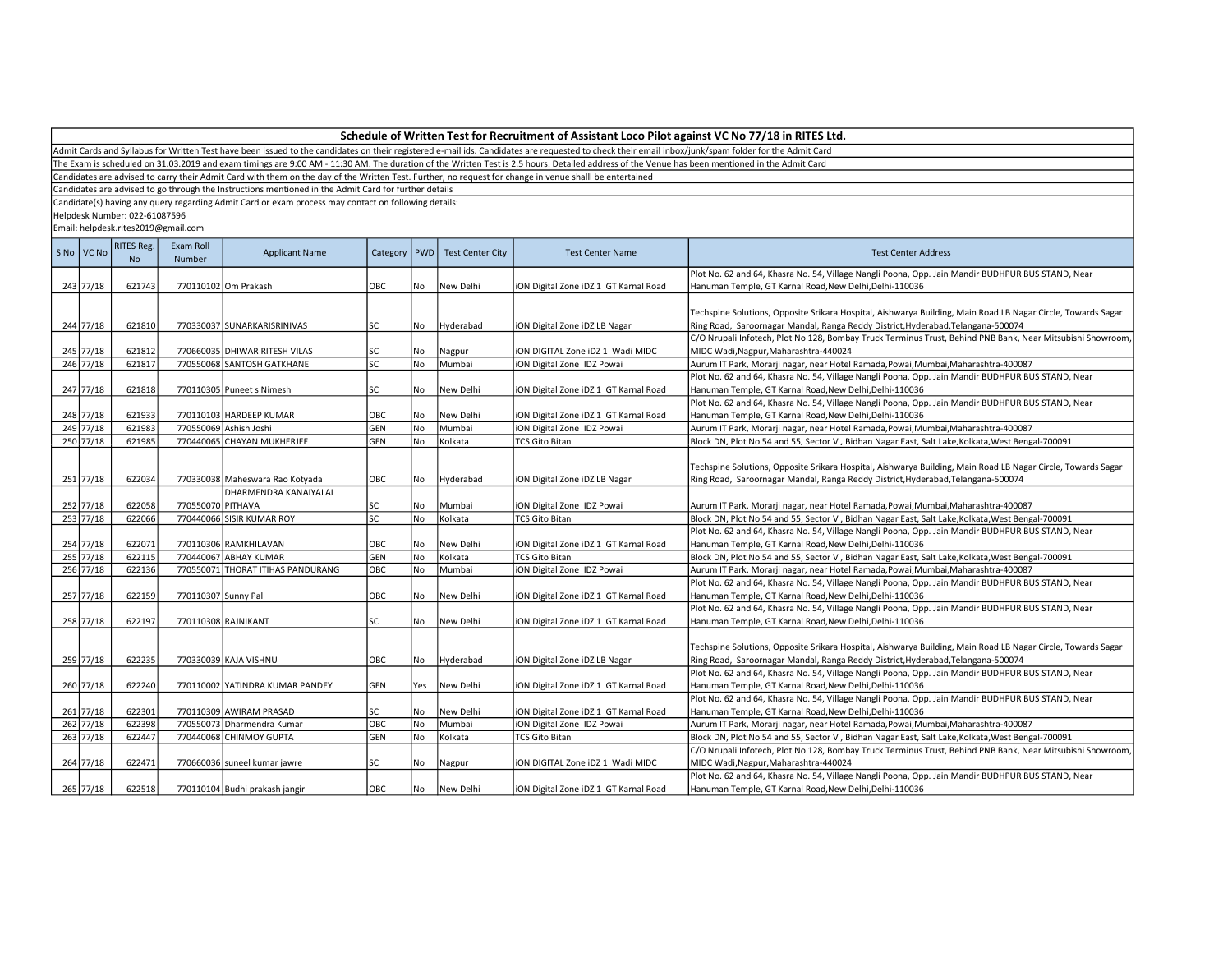Admit Cards and Syllabus for Written Test have been issued to the candidates on their registered e-mail ids. Candidates are requested to check their email inbox/junk/spam folder for the Admit Card

The Exam is scheduled on 31.03.2019 and exam timings are 9:00 AM - 11:30 AM. The duration of the Written Test is 2.5 hours. Detailed address of the Venue has been mentioned in the Admit Card

Candidates are advised to carry their Admit Card with them on the day of the Written Test. Further, no request for change in venue shalll be entertained

Candidates are advised to go through the Instructions mentioned in the Admit Card for further details

Candidate(s) having any query regarding Admit Card or exam process may contact on following details:

Helpdesk Number: 022-61087596

| S <sub>No</sub> | VC No     | <b>RITES Reg.</b><br><b>No</b> | Exam Roll<br>Number  | <b>Applicant Name</b>             | Category   PWD |           | <b>Test Center City</b> | <b>Test Center Name</b>               | <b>Test Center Address</b>                                                                                 |
|-----------------|-----------|--------------------------------|----------------------|-----------------------------------|----------------|-----------|-------------------------|---------------------------------------|------------------------------------------------------------------------------------------------------------|
|                 |           |                                |                      |                                   |                |           |                         |                                       | Plot No. 62 and 64, Khasra No. 54, Village Nangli Poona, Opp. Jain Mandir BUDHPUR BUS STAND, Near          |
|                 | 266 77/18 | 622541                         |                      | 770110003 yogesh kumar            | SC             | Yes       | New Delhi               | iON Digital Zone iDZ 1 GT Karnal Road | Hanuman Temple, GT Karnal Road, New Delhi, Delhi-110036                                                    |
|                 | 267 77/18 | 622545                         |                      | 770440069 ANKAR MONDAL            | <b>SC</b>      | <b>No</b> | Kolkata                 | <b>TCS Gito Bitan</b>                 | Block DN, Plot No 54 and 55, Sector V, Bidhan Nagar East, Salt Lake, Kolkata, West Bengal-700091           |
|                 |           |                                |                      |                                   |                |           |                         |                                       | Plot No. 62 and 64, Khasra No. 54, Village Nangli Poona, Opp. Jain Mandir BUDHPUR BUS STAND, Near          |
|                 | 268 77/18 | 622632                         |                      | 770110105 ANIL KUMAR              | OBC            | No        | New Delhi               | iON Digital Zone iDZ 1 GT Karnal Road | Hanuman Temple, GT Karnal Road, New Delhi, Delhi-110036                                                    |
|                 | 269 77/18 | 622644                         |                      | 770440070 Pabitra Kumar Maity     | GEN            | No        | Kolkata                 | <b>TCS Gito Bitan</b>                 | Block DN, Plot No 54 and 55, Sector V, Bidhan Nagar East, Salt Lake, Kolkata, West Bengal-700091           |
|                 |           |                                |                      |                                   |                |           |                         |                                       | Plot No. 62 and 64, Khasra No. 54, Village Nangli Poona, Opp. Jain Mandir BUDHPUR BUS STAND, Near          |
|                 | 270 77/18 | 622698                         |                      | 770110310 Harpal singh            | <b>SC</b>      | No        | New Delhi               | iON Digital Zone iDZ 1 GT Karnal Road | Hanuman Temple, GT Karnal Road, New Delhi, Delhi-110036                                                    |
|                 |           |                                |                      |                                   |                |           |                         |                                       | Plot No. 62 and 64, Khasra No. 54, Village Nangli Poona, Opp. Jain Mandir BUDHPUR BUS STAND, Near          |
|                 | 271 77/18 | 622717                         |                      | 770110106 Deepak Kumar            | GEN            | No        | New Delhi               | ION Digital Zone IDZ 1 GT Karnal Road | Hanuman Temple, GT Karnal Road, New Delhi, Delhi-110036                                                    |
|                 |           |                                |                      |                                   |                |           |                         |                                       | Plot No. 62 and 64, Khasra No. 54, Village Nangli Poona, Opp. Jain Mandir BUDHPUR BUS STAND, Near          |
|                 | 272 77/18 | 622774                         |                      | 770110311 Umashanker              | <b>GEN</b>     | No        | New Delhi               | iON Digital Zone iDZ 1 GT Karnal Road | Hanuman Temple, GT Karnal Road, New Delhi, Delhi-110036                                                    |
|                 |           |                                |                      |                                   |                |           |                         |                                       | Plot No. 62 and 64, Khasra No. 54, Village Nangli Poona, Opp. Jain Mandir BUDHPUR BUS STAND, Near          |
|                 | 273 77/18 | 622790                         |                      | 770110107 GYAN CHAND SAINI        | OBC            | No        | New Delhi               | ION Digital Zone IDZ 1 GT Karnal Road | Hanuman Temple, GT Karnal Road, New Delhi, Delhi-110036                                                    |
|                 |           |                                |                      |                                   |                |           |                         |                                       | Plot No. 62 and 64, Khasra No. 54, Village Nangli Poona, Opp. Jain Mandir BUDHPUR BUS STAND, Near          |
|                 | 274 77/18 | 622793                         |                      | 770110108 AVLESH KUMAR            | OBC            | No        | New Delhi               | ION Digital Zone IDZ 1 GT Karnal Road | Hanuman Temple, GT Karnal Road, New Delhi, Delhi-110036                                                    |
|                 |           |                                |                      |                                   |                |           |                         |                                       | Plot No. 62 and 64, Khasra No. 54, Village Nangli Poona, Opp. Jain Mandir BUDHPUR BUS STAND, Near          |
|                 | 275 77/18 | 622817                         |                      | 770110312 SHYAM SUNDER            | GEN            | No        | New Delhi               | iON Digital Zone iDZ 1 GT Karnal Road | Hanuman Temple, GT Karnal Road, New Delhi, Delhi-110036                                                    |
|                 | 276 77/18 | 622845                         |                      | 770440071 RAKESH KUMAR BEHERA     | GEN            | No        | Kolkata                 | <b>TCS Gito Bitan</b>                 | Block DN, Plot No 54 and 55, Sector V, Bidhan Nagar East, Salt Lake, Kolkata, West Bengal-700091           |
|                 | 277 77/18 | 622880                         |                      | 770440072 MD DANISH ALAM          | OBC            | No        | Kolkata                 | <b>TCS Gito Bitan</b>                 | Block DN, Plot No 54 and 55, Sector V, Bidhan Nagar East, Salt Lake, Kolkata, West Bengal-700091           |
|                 |           |                                |                      |                                   |                |           |                         |                                       | Plot No. 62 and 64, Khasra No. 54, Village Nangli Poona, Opp. Jain Mandir BUDHPUR BUS STAND, Near          |
|                 | 278 77/18 | 622923                         |                      | 770110313 GURPREET SINGH          | GEN            | No        | New Delhi               | iON Digital Zone iDZ 1 GT Karnal Road | Hanuman Temple, GT Karnal Road, New Delhi, Delhi-110036                                                    |
|                 | 279 77/18 | 622997                         |                      | 770550075 Amar Satish Pandit      | OBC            | No        | Mumbai                  | iON Digital Zone IDZ Powai            | Aurum IT Park, Morarji nagar, near Hotel Ramada, Powai, Mumbai, Maharashtra-400087                         |
|                 |           |                                |                      |                                   |                |           |                         |                                       | Plot No. 62 and 64, Khasra No. 54, Village Nangli Poona, Opp. Jain Mandir BUDHPUR BUS STAND, Near          |
|                 | 280 77/18 | 623009                         |                      | 770110109 AKSHAY KUMAR            | SC             | No        | New Delhi               | iON Digital Zone iDZ 1 GT Karnal Road | Hanuman Temple, GT Karnal Road, New Delhi, Delhi-110036                                                    |
|                 | 281 77/18 | 623026                         |                      | 770440073 Ratan kumar verma       | OBC            | No        | Kolkata                 | <b>TCS Gito Bitan</b>                 | Block DN, Plot No 54 and 55, Sector V, Bidhan Nagar East, Salt Lake, Kolkata, West Bengal-700091           |
|                 |           |                                |                      |                                   |                |           |                         |                                       | C/O Nrupali Infotech, Plot No 128, Bombay Truck Terminus Trust, Behind PNB Bank, Near Mitsubishi Showroom, |
|                 | 282 77/18 | 623049                         |                      | 770660037 Amit Kumar Shrivastava  | GEN            | No        | Nagpur                  | iON DIGITAL Zone iDZ 1 Wadi MIDC      | MIDC Wadi, Nagpur, Maharashtra-440024                                                                      |
|                 |           |                                |                      |                                   |                |           |                         |                                       | Plot No. 62 and 64, Khasra No. 54, Village Nangli Poona, Opp. Jain Mandir BUDHPUR BUS STAND, Near          |
|                 | 283 77/18 | 623055                         |                      | 770110314 PINTU SINGH             | SC             | No        | New Delhi               | iON Digital Zone iDZ 1 GT Karnal Road | Hanuman Temple, GT Karnal Road, New Delhi, Delhi-110036                                                    |
|                 |           |                                |                      |                                   |                |           |                         |                                       | Plot No. 62 and 64, Khasra No. 54, Village Nangli Poona, Opp. Jain Mandir BUDHPUR BUS STAND, Near          |
|                 | 284 77/18 | 623067                         |                      | 770110110 Rajesj Kumar Singh Rana | lsc            | No        | New Delhi               | iON Digital Zone iDZ 1 GT Karnal Road | Hanuman Temple, GT Karnal Road, New Delhi, Delhi-110036                                                    |
|                 |           |                                |                      |                                   |                |           |                         |                                       | Plot No. 62 and 64, Khasra No. 54, Village Nangli Poona, Opp. Jain Mandir BUDHPUR BUS STAND, Near          |
|                 | 285 77/18 | 623076                         | 770110111 Rahul      |                                   | OBC            | No        | New Delhi               | iON Digital Zone iDZ 1 GT Karnal Road | Hanuman Temple, GT Karnal Road, New Delhi, Delhi-110036                                                    |
|                 |           |                                |                      |                                   |                |           |                         |                                       | Plot No. 62 and 64, Khasra No. 54, Village Nangli Poona, Opp. Jain Mandir BUDHPUR BUS STAND, Near          |
|                 | 286 77/18 | 623078                         | 770110112 Anil Gulia |                                   | GEN            | No        | New Delhi               | iON Digital Zone iDZ 1 GT Karnal Road | Hanuman Temple, GT Karnal Road, New Delhi, Delhi-110036                                                    |
|                 | 287 77/18 | 623100                         |                      | 770550076 ASHUTOSH KUMAR PANDIT   | OBC            | No        | Mumbai                  | iON Digital Zone IDZ Powai            | Aurum IT Park, Morarji nagar, near Hotel Ramada, Powai, Mumbai, Maharashtra-400087                         |
|                 | 288 77/18 | 623168                         |                      | 770550077 JEETEN RAMESH MORE      | GEN            | No        | Mumbai                  | iON Digital Zone IDZ Powai            | Aurum IT Park, Morarji nagar, near Hotel Ramada, Powai, Mumbai, Maharashtra-400087                         |
|                 | 289 77/18 | 623171                         | 770440074 Dipak rout |                                   | GEN            | No        | Kolkata                 | <b>TCS Gito Bitan</b>                 | Block DN, Plot No 54 and 55, Sector V, Bidhan Nagar East, Salt Lake, Kolkata, West Bengal-700091           |
|                 |           |                                |                      |                                   |                |           |                         |                                       | Plot No. 62 and 64, Khasra No. 54, Village Nangli Poona, Opp. Jain Mandir BUDHPUR BUS STAND, Near          |
|                 | 290 77/18 | 623201                         |                      | 770110315 RAMASHRAYA KUMAR        | lsc            | l No      | New Delhi               | ION Digital Zone IDZ 1 GT Karnal Road | Hanuman Temple, GT Karnal Road, New Delhi, Delhi-110036                                                    |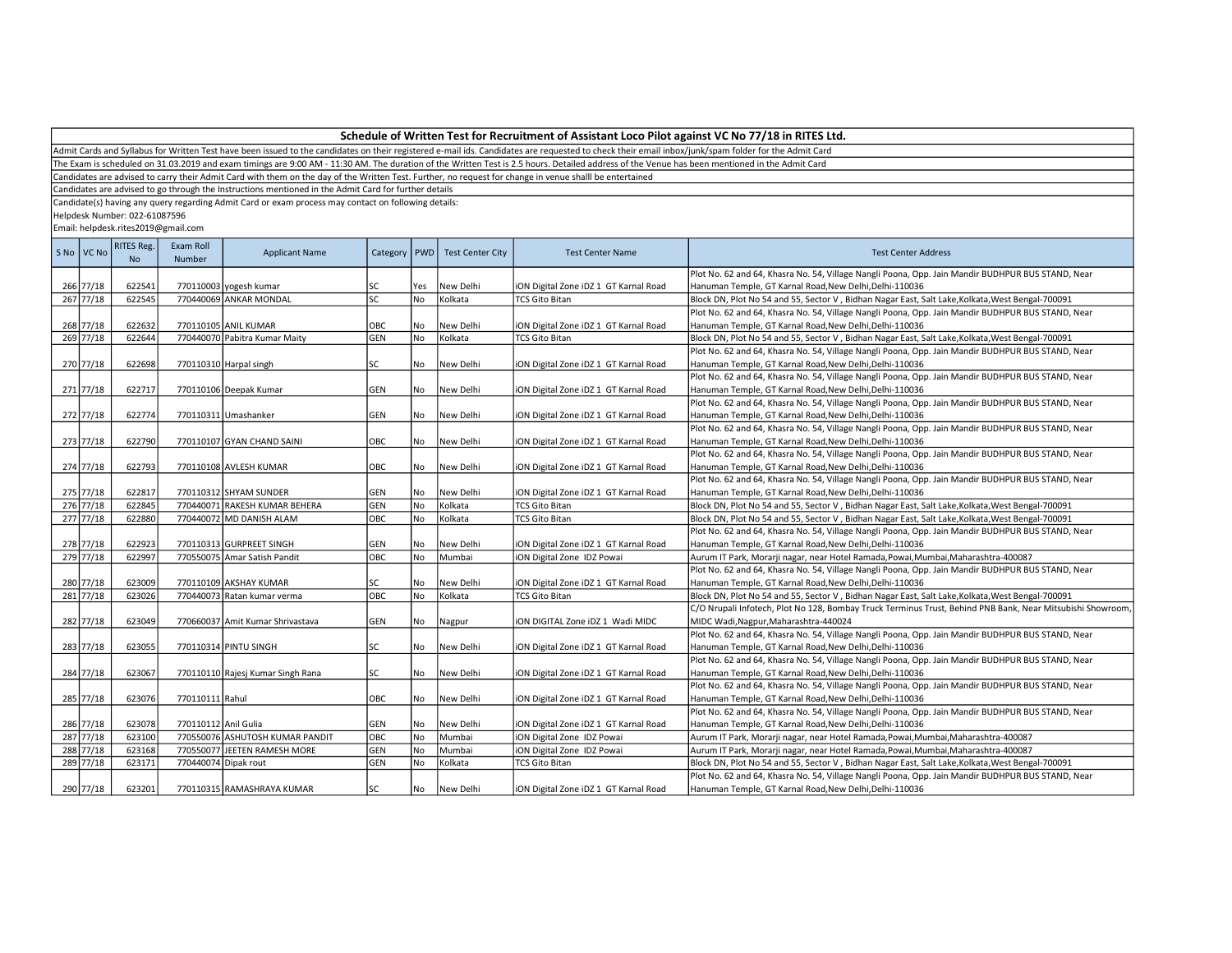Admit Cards and Syllabus for Written Test have been issued to the candidates on their registered e-mail ids. Candidates are requested to check their email inbox/junk/spam folder for the Admit Card

The Exam is scheduled on 31.03.2019 and exam timings are 9:00 AM - 11:30 AM. The duration of the Written Test is 2.5 hours. Detailed address of the Venue has been mentioned in the Admit Card

Candidates are advised to carry their Admit Card with them on the day of the Written Test. Further, no request for change in venue shalll be entertained

Candidates are advised to go through the Instructions mentioned in the Admit Card for further details

Candidate(s) having any query regarding Admit Card or exam process may contact on following details:

Helpdesk Number: 022-61087596

| S No VC No  | <b>RITES Reg.</b><br><b>No</b> | Exam Roll<br>Number | <b>Applicant Name</b>                 | Category   | <b>PWD</b> | <b>Test Center City</b> | <b>Test Center Name</b>               | <b>Test Center Address</b>                                                                                                                                                                       |
|-------------|--------------------------------|---------------------|---------------------------------------|------------|------------|-------------------------|---------------------------------------|--------------------------------------------------------------------------------------------------------------------------------------------------------------------------------------------------|
| 291 77/18   | 623213                         |                     | 770660038 DHARMENDRA KUMAR TIWARI     | GEN        | No         | Nagpur                  | ION DIGITAL Zone IDZ 1 Wadi MIDC      | C/O Nrupali Infotech, Plot No 128, Bombay Truck Terminus Trust, Behind PNB Bank, Near Mitsubishi Showroom,<br>MIDC Wadi, Nagpur, Maharashtra-440024                                              |
|             |                                |                     |                                       |            |            |                         |                                       | Plot No. 62 and 64, Khasra No. 54, Village Nangli Poona, Opp. Jain Mandir BUDHPUR BUS STAND, Near                                                                                                |
| 292 77/18   | 623222                         |                     | 770110316 MOHIT SHARMA                | GEN        | No         | New Delhi               | iON Digital Zone iDZ 1 GT Karnal Road | Hanuman Temple, GT Karnal Road, New Delhi, Delhi-110036                                                                                                                                          |
|             |                                |                     |                                       |            |            |                         |                                       | Plot No. 62 and 64, Khasra No. 54, Village Nangli Poona, Opp. Jain Mandir BUDHPUR BUS STAND, Near                                                                                                |
| 293 77/18   | 623261                         | 770110113 Ravi Nder |                                       | SC         | No         | New Delhi               | iON Digital Zone iDZ 1 GT Karnal Road | Hanuman Temple, GT Karnal Road, New Delhi, Delhi-110036                                                                                                                                          |
|             |                                |                     |                                       |            |            |                         |                                       | Plot No. 62 and 64, Khasra No. 54, Village Nangli Poona, Opp. Jain Mandir BUDHPUR BUS STAND, Near                                                                                                |
| 294 77/18   | 623263                         |                     | 770110004 DILIP KUMAR SAINI           | OBC        | Yes        | New Delhi               | iON Digital Zone iDZ 1 GT Karnal Road | Hanuman Temple, GT Karnal Road,New Delhi,Delhi-110036                                                                                                                                            |
|             |                                |                     |                                       |            |            |                         |                                       | Plot No. 62 and 64, Khasra No. 54, Village Nangli Poona, Opp. Jain Mandir BUDHPUR BUS STAND, Near                                                                                                |
| 295 77/18   | 623274                         |                     | 770110114 SONU KUMAR PAL              | OBC        | No         | New Delhi               | ION Digital Zone IDZ 1 GT Karnal Road | Hanuman Temple, GT Karnal Road, New Delhi, Delhi-110036                                                                                                                                          |
| 296 77/18   | 623335                         |                     | 770330040 TALLURI GOPINADH            | OBC        | No         | Hyderabad               | ION Digital Zone IDZ LB Nagar         | Techspine Solutions, Opposite Srikara Hospital, Aishwarya Building, Main Road LB Nagar Circle, Towards Sagar<br>Ring Road, Saroornagar Mandal, Ranga Reddy District, Hyderabad, Telangana-500074 |
|             |                                |                     |                                       |            |            |                         |                                       | C/O Nrupali Infotech, Plot No 128, Bombay Truck Terminus Trust, Behind PNB Bank, Near Mitsubishi Showroom,                                                                                       |
| 297 77/18   | 623380                         | 770660039 VIJAY     |                                       | OBC        | No         | Nagpur                  | ION DIGITAL Zone IDZ 1 Wadi MIDC      | MIDC Wadi, Nagpur, Maharashtra-440024                                                                                                                                                            |
| 298 77/18   | 623423                         |                     | 770440075 MD SAQUIB AKHTAR            | OBC        | <b>No</b>  | Kolkata                 | <b>TCS Gito Bitan</b>                 | Block DN, Plot No 54 and 55, Sector V, Bidhan Nagar East, Salt Lake, Kolkata, West Bengal-700091                                                                                                 |
|             |                                |                     | SAMIRKUMAR YOGESHWAR                  |            |            |                         |                                       | C/O Nrupali Infotech, Plot No 128, Bombay Truck Terminus Trust, Behind PNB Bank, Near Mitsubishi Showroom,                                                                                       |
| 299 77/18   | 623434                         |                     | 770660040 MESHRAM                     | OBC        | No         | Nagpur                  | ION DIGITAL Zone IDZ 1 Wadi MIDC      | MIDC Wadi, Nagpur, Maharashtra-440024                                                                                                                                                            |
|             |                                |                     |                                       |            |            |                         |                                       | Plot No. 62 and 64, Khasra No. 54, Village Nangli Poona, Opp. Jain Mandir BUDHPUR BUS STAND, Near                                                                                                |
| 300 77/18   | 623455                         |                     | 770110317 sriniwas ojha               | GEN        | No         | New Delhi               | iON Digital Zone iDZ 1 GT Karnal Road | Hanuman Temple, GT Karnal Road, New Delhi, Delhi-110036<br>Plot No. 62 and 64, Khasra No. 54, Village Nangli Poona, Opp. Jain Mandir BUDHPUR BUS STAND, Near                                     |
| 301 77/18   | 623474                         |                     | 770110318 Chandan singh               | GEN        | No         | New Delhi               | iON Digital Zone iDZ 1 GT Karnal Road | Hanuman Temple, GT Karnal Road, New Delhi, Delhi-110036                                                                                                                                          |
| 302 77/18   | 623529                         |                     | 770440076 CHITTA RANJAN PATRA         | SC         | No         | Kolkata                 | <b>TCS Gito Bitan</b>                 | Block DN, Plot No 54 and 55, Sector V, Bidhan Nagar East, Salt Lake, Kolkata, West Bengal-700091                                                                                                 |
|             |                                |                     |                                       |            |            |                         |                                       | Plot No. 62 and 64, Khasra No. 54, Village Nangli Poona, Opp. Jain Mandir BUDHPUR BUS STAND, Near                                                                                                |
| 303 77/18   | 623537                         |                     | 770110116 Ramesh Kumar Pandey         | GEN        | No         | New Delhi               | iON Digital Zone iDZ 1 GT Karnal Road | Hanuman Temple, GT Karnal Road, New Delhi, Delhi-110036                                                                                                                                          |
| 304 77/18   | 623558                         |                     | 770440077 SANTANU HALDER              | OBC        | No         | Kolkata                 | TCS Gito Bitan                        | Block DN, Plot No 54 and 55, Sector V, Bidhan Nagar East, Salt Lake, Kolkata, West Bengal-700091                                                                                                 |
|             |                                |                     |                                       |            |            |                         |                                       | C/O Nrupali Infotech, Plot No 128, Bombay Truck Terminus Trust, Behind PNB Bank, Near Mitsubishi Showroom,                                                                                       |
| 305 77/18   | 623592                         |                     | 770660041 PRANAY RAMESHWAR KAMTHE     | OBC        | No         | Nagpur                  | ION DIGITAL Zone IDZ 1 Wadi MIDC      | MIDC Wadi, Nagpur, Maharashtra-440024                                                                                                                                                            |
|             |                                |                     |                                       |            |            |                         |                                       | C/O Nrupali Infotech, Plot No 128, Bombay Truck Terminus Trust, Behind PNB Bank, Near Mitsubishi Showroom,                                                                                       |
| 306 77/18   | 623656                         |                     | 770660042 Kiran Loknath Hedau         | GEN        | No         | Nagpur                  | ION DIGITAL Zone IDZ 1 Wadi MIDC      | MIDC Wadi, Nagpur, Maharashtra-440024                                                                                                                                                            |
|             |                                |                     |                                       |            |            |                         |                                       |                                                                                                                                                                                                  |
|             |                                |                     |                                       |            |            |                         |                                       | Techspine Solutions, Opposite Srikara Hospital, Aishwarya Building, Main Road LB Nagar Circle, Towards Sagar                                                                                     |
| 307 77/18   | 623672                         |                     | 770330042 BISNU PRASAD SENAPATI       | GEN        | No         | Hyderabad               | ION Digital Zone IDZ LB Nagar         | Ring Road, Saroornagar Mandal, Ranga Reddy District, Hyderabad, Telangana-500074                                                                                                                 |
|             |                                |                     |                                       |            |            |                         |                                       | Plot No. 62 and 64, Khasra No. 54, Village Nangli Poona, Opp. Jain Mandir BUDHPUR BUS STAND, Near                                                                                                |
| 308 77/18   | 623675                         |                     | 770110319 SOMVEER SINGH               | OBC        | No         | New Delhi               | iON Digital Zone iDZ 1 GT Karnal Road | Hanuman Temple, GT Karnal Road, New Delhi, Delhi-110036                                                                                                                                          |
|             |                                |                     |                                       |            |            |                         |                                       | Plot No. 62 and 64, Khasra No. 54, Village Nangli Poona, Opp. Jain Mandir BUDHPUR BUS STAND, Near                                                                                                |
| 309 77/18   | 623684                         |                     | 770110320 Ashok sain                  | OBC        | No         | New Delhi               | iON Digital Zone iDZ 1 GT Karnal Road | Hanuman Temple, GT Karnal Road, New Delhi, Delhi-110036                                                                                                                                          |
|             |                                |                     |                                       |            |            |                         |                                       | C/O Nrupali Infotech, Plot No 128, Bombay Truck Terminus Trust, Behind PNB Bank, Near Mitsubishi Showroom,                                                                                       |
| 310 77/18   | 623686                         |                     | 770660044 DHARMENDRA KUMAR            | SC         | No         | Nagpur                  | iON DIGITAL Zone iDZ 1 Wadi MIDC      | MIDC Wadi, Nagpur, Maharashtra-440024                                                                                                                                                            |
| $311$ 77/18 | 623704                         |                     | 770440078 SHRAVAN KUMAR               | OBC        | No         | Kolkata                 | <b>TCS Gito Bitan</b>                 | Block DN, Plot No 54 and 55, Sector V, Bidhan Nagar East, Salt Lake, Kolkata, West Bengal-700091                                                                                                 |
|             |                                |                     |                                       |            |            |                         |                                       |                                                                                                                                                                                                  |
| 312 77/18   | 623717                         |                     | 770550079 PATEL MITESHKUMAR KANTIBHAI | <b>GEN</b> | No         | Mumbai                  | ION Digital Zone IDZ Powai            | Aurum IT Park, Morarji nagar, near Hotel Ramada, Powai, Mumbai, Maharashtra-400087                                                                                                               |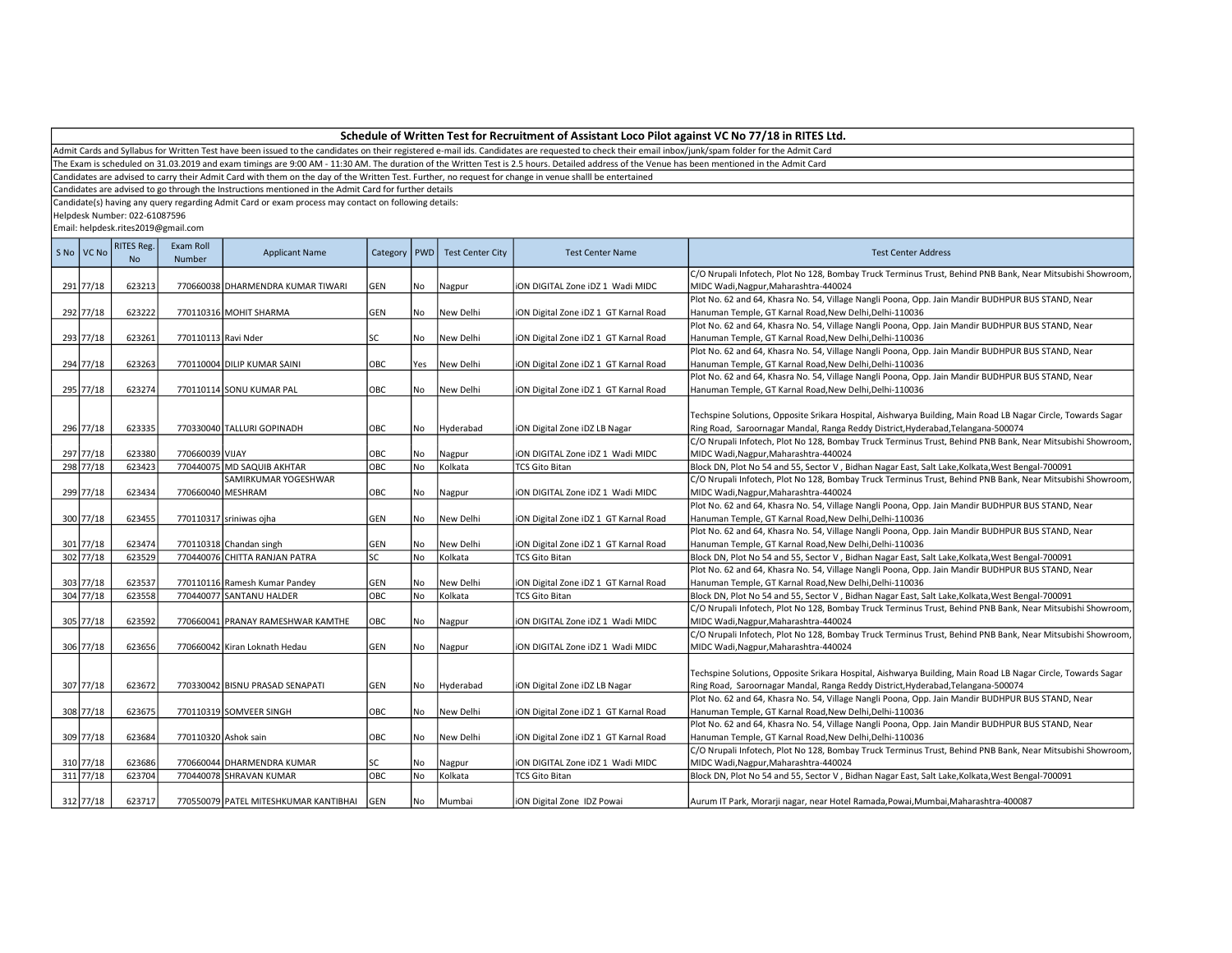Admit Cards and Syllabus for Written Test have been issued to the candidates on their registered e-mail ids. Candidates are requested to check their email inbox/junk/spam folder for the Admit Card

The Exam is scheduled on 31.03.2019 and exam timings are 9:00 AM - 11:30 AM. The duration of the Written Test is 2.5 hours. Detailed address of the Venue has been mentioned in the Admit Card

Candidates are advised to carry their Admit Card with them on the day of the Written Test. Further, no request for change in venue shalll be entertained

Candidates are advised to go through the Instructions mentioned in the Admit Card for further details

Candidate(s) having any query regarding Admit Card or exam process may contact on following details:

Helpdesk Number: 022-61087596

| S No   VC No | <b>RITES Reg.</b><br><b>No</b> | Exam Roll<br>Number   | <b>Applicant Name</b>              | Category   PWD |           | <b>Test Center City</b> | <b>Test Center Name</b>               | <b>Test Center Address</b>                                                                                   |
|--------------|--------------------------------|-----------------------|------------------------------------|----------------|-----------|-------------------------|---------------------------------------|--------------------------------------------------------------------------------------------------------------|
|              |                                |                       |                                    |                |           |                         |                                       | Plot No. 62 and 64, Khasra No. 54, Village Nangli Poona, Opp. Jain Mandir BUDHPUR BUS STAND, Near            |
| 313 77/18    | 623747                         |                       | 770110117 DHIRAJ KUMAR             | OBC            | No        | New Delhi               | iON Digital Zone iDZ 1 GT Karnal Road | Hanuman Temple, GT Karnal Road, New Delhi, Delhi-110036                                                      |
| 314 77/18    | 623775                         |                       | 770550080 AMOL ASHOK PAWAR         | GEN            | No        | Mumbai                  | iON Digital Zone IDZ Powai            | Aurum IT Park, Morarji nagar, near Hotel Ramada, Powai, Mumbai, Maharashtra-400087                           |
| 315 77/18    | 623830                         |                       | 770550081 Bhushan madhukar pradhan | SC             | No        | Mumbai                  | iON Digital Zone IDZ Powai            | Aurum IT Park, Morarji nagar, near Hotel Ramada, Powai, Mumbai, Maharashtra-400087                           |
| $316$ 77/18  | 623900                         |                       | 770440079 LALIT KUMAR SAW          | ОВС            | No        | Kolkata                 | <b>TCS Gito Bitan</b>                 | Block DN, Plot No 54 and 55, Sector V, Bidhan Nagar East, Salt Lake, Kolkata, West Bengal-700091             |
|              |                                |                       |                                    |                |           |                         |                                       | Plot No. 62 and 64, Khasra No. 54, Village Nangli Poona, Opp. Jain Mandir BUDHPUR BUS STAND, Near            |
| 317 77/18    | 623924                         | 770110005 Sunil       |                                    | SC             | Yes       | New Delhi               | ION Digital Zone IDZ 1 GT Karnal Road | Hanuman Temple, GT Karnal Road, New Delhi, Delhi-110036                                                      |
| 318 77/18    | 623941                         |                       | 770440080 PRADEEP KUMAR            | ОВС            | No        | Kolkata                 | <b>TCS Gito Bitan</b>                 | Block DN, Plot No 54 and 55, Sector V, Bidhan Nagar East, Salt Lake, Kolkata, West Bengal-700091             |
|              |                                |                       |                                    |                |           |                         |                                       | Plot No. 62 and 64, Khasra No. 54, Village Nangli Poona, Opp. Jain Mandir BUDHPUR BUS STAND, Near            |
| 319 77/18    | 623947                         |                       | 770110321 PRAKASH DHAYAL           | OBC            | No        | New Delhi               | iON Digital Zone iDZ 1 GT Karnal Road | Hanuman Temple, GT Karnal Road, New Delhi, Delhi-110036                                                      |
|              |                                |                       |                                    |                |           |                         |                                       | Plot No. 62 and 64, Khasra No. 54, Village Nangli Poona, Opp. Jain Mandir BUDHPUR BUS STAND, Near            |
| 320 77/18    | 623959                         |                       | 770110322 KAUSHICK PARAMANICK      | OBC            | No        | New Delhi               | ION Digital Zone IDZ 1 GT Karnal Road | Hanuman Temple, GT Karnal Road, New Delhi, Delhi-110036                                                      |
|              |                                |                       |                                    |                |           |                         |                                       | C/O Nrupali Infotech, Plot No 128, Bombay Truck Terminus Trust, Behind PNB Bank, Near Mitsubishi Showroom,   |
| 321 77/18    | 623985                         |                       | 770660045 Dasharath Kharkar        | OBC            | No        | Nagpur                  | iON DIGITAL Zone iDZ 1 Wadi MIDC      | MIDC Wadi, Nagpur, Maharashtra-440024                                                                        |
|              |                                |                       |                                    |                |           |                         |                                       | Dhanalakshmi College of Engineering, Dr.V.P.R.Nagar, Puducheri, Manimangalam Village, Sriperumpuder          |
| 322 77/18    | 623997                         | 770220055 Nitin Singh |                                    | OBC            | No        | Chennai                 | ION Digital Zone IDZ Manimangalam     | Taluk, Chennai, Tamil Nadu-601301                                                                            |
|              |                                |                       |                                    |                |           |                         |                                       | C/O Nrupali Infotech, Plot No 128, Bombay Truck Terminus Trust, Behind PNB Bank, Near Mitsubishi Showroom,   |
| 323 77/18    | 624033                         |                       | 770660046 VIRENDRA KUMAR VERMA     | GEN            | No        | Nagpur                  | ION DIGITAL Zone IDZ 1 Wadi MIDC      | MIDC Wadi, Nagpur, Maharashtra-440024                                                                        |
|              |                                |                       |                                    |                |           |                         |                                       | C/O Nrupali Infotech, Plot No 128, Bombay Truck Terminus Trust, Behind PNB Bank, Near Mitsubishi Showroom,   |
| 324 77/18    | 624035                         |                       | 770660047 AJAY KUMAR SINGH         | OBC            | No        | Nagpur                  | ION DIGITAL Zone IDZ 1 Wadi MIDC      | MIDC Wadi, Nagpur, Maharashtra-440024                                                                        |
|              |                                |                       |                                    |                |           |                         |                                       | Dhanalakshmi College of Engineering, Dr.V.P.R.Nagar, Puducheri, Manimangalam Village, Sriperumpuder          |
| 325 77/18    | 624048                         | 770220056 ANANTH N    |                                    | SC             | No        | Chennai                 | iON Digital Zone iDZ Manimangalam     | Taluk, Chennai, Tamil Nadu-601301                                                                            |
|              |                                |                       |                                    |                |           |                         |                                       | C/O Nrupali Infotech, Plot No 128, Bombay Truck Terminus Trust, Behind PNB Bank, Near Mitsubishi Showroom,   |
| 326 77/18    | 624105                         |                       | 770660048 MADHUKAR BOPCHE          | OBC            | No        | Nagpur                  | ION DIGITAL Zone IDZ 1 Wadi MIDC      | MIDC Wadi, Nagpur, Maharashtra-440024                                                                        |
|              |                                |                       |                                    |                |           |                         |                                       |                                                                                                              |
|              |                                |                       |                                    |                |           |                         |                                       | Techspine Solutions, Opposite Srikara Hospital, Aishwarya Building, Main Road LB Nagar Circle, Towards Sagar |
| 327 77/18    | 624106                         |                       | 770330043 RITESH KUMAR DUBEY       | GEN            | No        | Hyderabad               | iON Digital Zone iDZ LB Nagar         | Ring Road, Saroornagar Mandal, Ranga Reddy District, Hyderabad, Telangana-500074                             |
| 328 77/18    | 624125                         |                       | 770550083 SANTOSH KUMAR PATEL      | OBC            | <b>No</b> | Mumbai                  | iON Digital Zone IDZ Powai            | Aurum IT Park, Morarji nagar, near Hotel Ramada, Powai, Mumbai, Maharashtra-400087                           |
|              |                                |                       |                                    |                |           |                         |                                       | C/O Nrupali Infotech, Plot No 128, Bombay Truck Terminus Trust, Behind PNB Bank, Near Mitsubishi Showroom,   |
| 329 77/18    | 624129                         |                       | 770660049 Chudaman Yashwant Hedau  | GEN            | No        |                         | ION DIGITAL Zone IDZ 1 Wadi MIDC      | MIDC Wadi, Nagpur, Maharashtra-440024                                                                        |
| 330 77/18    | 624219                         |                       | 770550084 Ajinkya Sunil Dikkar     | OBC            | No        | Nagpur<br>Mumbai        | ION Digital Zone IDZ Powai            | Aurum IT Park, Morarji nagar, near Hotel Ramada, Powai, Mumbai, Maharashtra-400087                           |
|              |                                |                       |                                    |                |           |                         |                                       |                                                                                                              |
|              |                                |                       |                                    |                |           |                         |                                       | Plot No. 62 and 64, Khasra No. 54, Village Nangli Poona, Opp. Jain Mandir BUDHPUR BUS STAND, Near            |
| 331 77/18    | 624228                         |                       | 770110118 Arun Kumar               | SC             | No        | New Delhi               | ION Digital Zone IDZ 1 GT Karnal Road | Hanuman Temple, GT Karnal Road, New Delhi, Delhi-110036                                                      |
|              |                                |                       |                                    |                |           |                         |                                       | Plot No. 62 and 64, Khasra No. 54, Village Nangli Poona, Opp. Jain Mandir BUDHPUR BUS STAND, Near            |
| 332 77/18    | 624240                         |                       | 770110324 NARENDRA SINGH           | GEN            | l No      | New Delhi               | ION Digital Zone IDZ 1 GT Karnal Road | Hanuman Temple, GT Karnal Road, New Delhi, Delhi-110036                                                      |
|              |                                |                       |                                    |                |           |                         |                                       | Plot No. 62 and 64, Khasra No. 54, Village Nangli Poona, Opp. Jain Mandir BUDHPUR BUS STAND, Near            |
| 333 77/18    | 624277                         |                       | 770110119 LALIT KUMAR MAHAVER      | SC             | No        | New Delhi               | iON Digital Zone iDZ 1 GT Karnal Road | Hanuman Temple, GT Karnal Road, New Delhi, Delhi-110036                                                      |
|              |                                |                       |                                    |                |           |                         |                                       | C/O Nrupali Infotech, Plot No 128, Bombay Truck Terminus Trust, Behind PNB Bank, Near Mitsubishi Showroom,   |
| 334 77/18    | 624282                         |                       | 770660050 NAND KISHOR DEWANGAN     | OBC            | No        | Nagpur                  | ION DIGITAL Zone IDZ 1 Wadi MIDC      | MIDC Wadi, Nagpur, Maharashtra-440024                                                                        |
|              |                                |                       |                                    |                |           |                         |                                       | C/O Nrupali Infotech, Plot No 128, Bombay Truck Terminus Trust, Behind PNB Bank, Near Mitsubishi Showroom,   |
| 335 77/18    | 624292                         |                       | 770660051 PRAMOD BHAURAO RAUT      | SC             | No        | Nagpur                  | ION DIGITAL Zone IDZ 1 Wadi MIDC      | MIDC Wadi, Nagpur, Maharashtra-440024                                                                        |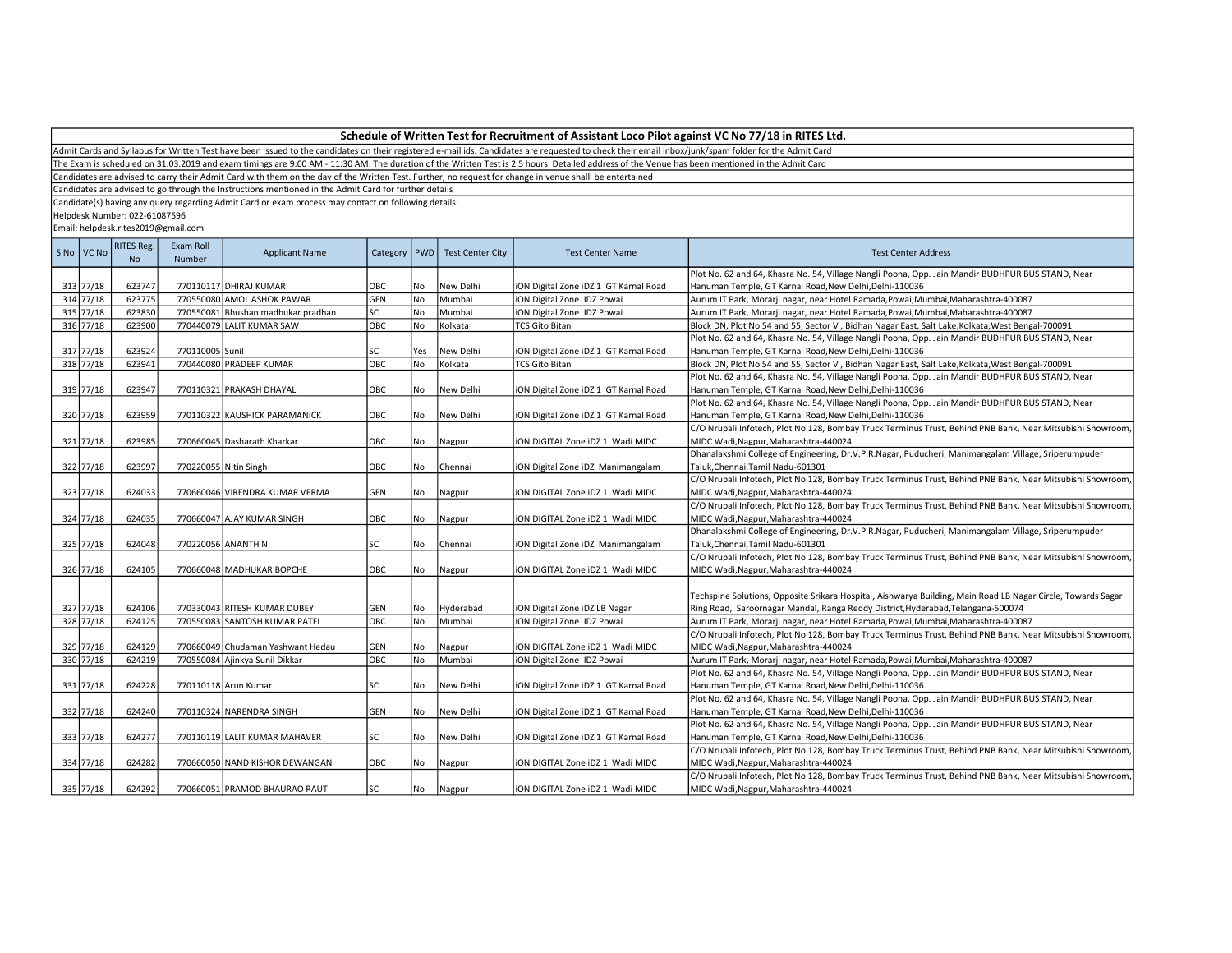Admit Cards and Syllabus for Written Test have been issued to the candidates on their registered e-mail ids. Candidates are requested to check their email inbox/junk/spam folder for the Admit Card

The Exam is scheduled on 31.03.2019 and exam timings are 9:00 AM - 11:30 AM. The duration of the Written Test is 2.5 hours. Detailed address of the Venue has been mentioned in the Admit Card

Candidates are advised to carry their Admit Card with them on the day of the Written Test. Further, no request for change in venue shalll be entertained

Candidates are advised to go through the Instructions mentioned in the Admit Card for further details

Candidate(s) having any query regarding Admit Card or exam process may contact on following details:

Helpdesk Number: 022-61087596

| S No VC No | <b>RITES Reg.</b><br><b>No</b> | Exam Roll<br>Number | <b>Applicant Name</b>                                     | Category   PWD |           | <b>Test Center City</b> | <b>Test Center Name</b>                        | <b>Test Center Address</b>                                                                                                                                                                       |
|------------|--------------------------------|---------------------|-----------------------------------------------------------|----------------|-----------|-------------------------|------------------------------------------------|--------------------------------------------------------------------------------------------------------------------------------------------------------------------------------------------------|
|            |                                |                     |                                                           |                |           |                         |                                                | Plot No. 62 and 64, Khasra No. 54, Village Nangli Poona, Opp. Jain Mandir BUDHPUR BUS STAND, Near                                                                                                |
| 336 77/18  | 624305                         |                     | 770110120 MANISH KUMAR                                    | <b>SC</b>      | No        | New Delhi               | iON Digital Zone iDZ 1 GT Karnal Road          | Hanuman Temple, GT Karnal Road, New Delhi, Delhi-110036                                                                                                                                          |
| 337 77/18  |                                |                     |                                                           |                |           |                         |                                                | Plot No. 62 and 64, Khasra No. 54, Village Nangli Poona, Opp. Jain Mandir BUDHPUR BUS STAND, Near                                                                                                |
| 338 77/18  | 624325<br>624335               |                     | 770110121 Vikrant Singh Kushvah<br>770440081 Animesh Paul | <b>GEN</b>     | No        | New Delhi               | iON Digital Zone iDZ 1 GT Karnal Road          | Hanuman Temple, GT Karnal Road, New Delhi, Delhi-110036                                                                                                                                          |
| 339 77/18  | 624342                         |                     | 770440082 SURAJ KUMAR                                     | OBC<br>ОВС     | No        | Kolkata<br>Kolkata      | <b>TCS Gito Bitan</b><br><b>TCS Gito Bitan</b> | Block DN, Plot No 54 and 55, Sector V, Bidhan Nagar East, Salt Lake, Kolkata, West Bengal-700091                                                                                                 |
| 340 77/18  | 624376                         |                     | 770550003 SAGAR ISHWAR LOHAR                              | ОВС            | No        |                         |                                                | Block DN, Plot No 54 and 55, Sector V, Bidhan Nagar East, Salt Lake, Kolkata, West Bengal-700091                                                                                                 |
|            |                                |                     |                                                           |                | Yes       | Mumbai                  | iON Digital Zone IDZ Powai                     | Aurum IT Park, Morarji nagar, near Hotel Ramada, Powai, Mumbai, Maharashtra-400087                                                                                                               |
|            |                                |                     |                                                           |                |           |                         |                                                | Plot No. 62 and 64, Khasra No. 54, Village Nangli Poona, Opp. Jain Mandir BUDHPUR BUS STAND, Near                                                                                                |
| 341 77/18  | 624403                         |                     | 770110325 SATYPRAKASH                                     | OBC            | No        | New Delhi               | iON Digital Zone iDZ 1 GT Karnal Road          | Hanuman Temple, GT Karnal Road, New Delhi, Delhi-110036                                                                                                                                          |
|            |                                |                     |                                                           |                |           |                         |                                                | C/O Nrupali Infotech, Plot No 128, Bombay Truck Terminus Trust, Behind PNB Bank, Near Mitsubishi Showroom,                                                                                       |
| 342 77/18  | 624409                         |                     | 770660052 Mangesh Ganeshrao Gayakwad                      | SC             | No        | Nagpur                  | iON DIGITAL Zone iDZ 1 Wadi MIDC               | MIDC Wadi, Nagpur, Maharashtra-440024                                                                                                                                                            |
| 343 77/18  | 624412                         |                     | 770440083 SATYANANDA DEHURY                               | GEN            | No        | Kolkata                 | <b>TCS Gito Bitan</b>                          | Block DN, Plot No 54 and 55, Sector V, Bidhan Nagar East, Salt Lake, Kolkata, West Bengal-700091                                                                                                 |
| 344 77/18  | 624424                         |                     | 770550086 Dhiraj jayale                                   | OBC            | <b>No</b> | Mumbai                  | iON Digital Zone IDZ Powai                     | Aurum IT Park, Morarji nagar, near Hotel Ramada, Powai, Mumbai, Maharashtra-400087                                                                                                               |
|            |                                |                     |                                                           |                |           |                         |                                                | Dhanalakshmi College of Engineering, Dr.V.P.R.Nagar, Puducheri, Manimangalam Village, Sriperumpuder                                                                                              |
| 345 77/18  | 624433                         | 770220057 BASKAR T  |                                                           | GEN            | No        | Chennai                 | iON Digital Zone iDZ Manimangalam              | Taluk, Chennai, Tamil Nadu-601301                                                                                                                                                                |
|            |                                |                     |                                                           |                |           |                         |                                                | Dhanalakshmi College of Engineering, Dr.V.P.R.Nagar, Puducheri, Manimangalam Village, Sriperumpuder                                                                                              |
| 346 77/18  | 624439                         |                     | 770220058 SANATAN PRADHAN                                 | GEN            | No        | Chennai                 | iON Digital Zone iDZ Manimangalam              | Taluk, Chennai, Tamil Nadu-601301                                                                                                                                                                |
|            |                                |                     |                                                           |                |           |                         |                                                | C/O Nrupali Infotech, Plot No 128, Bombay Truck Terminus Trust, Behind PNB Bank, Near Mitsubishi Showroom,                                                                                       |
| 347 77/18  | 624474                         |                     | 770660053 RITESH RAMBHAU WANKHADE                         | SC             | No        | Nagpur                  | iON DIGITAL Zone iDZ 1 Wadi MIDC               | MIDC Wadi, Nagpur, Maharashtra-440024                                                                                                                                                            |
|            |                                |                     |                                                           |                |           |                         |                                                | C/O Nrupali Infotech, Plot No 128, Bombay Truck Terminus Trust, Behind PNB Bank, Near Mitsubishi Showroom,                                                                                       |
| 348 77/18  | 624539                         |                     | 770660054 Purushottam Lal Prajapati                       | SC             | No        | Nagpur                  | iON DIGITAL Zone iDZ 1 Wadi MIDC               | MIDC Wadi, Nagpur, Maharashtra-440024                                                                                                                                                            |
| 349 77/18  | 624543                         |                     | 770330044 kouru paleswararao                              | OBC            | No        | Hyderabad               | iON Digital Zone iDZ LB Nagar                  | Techspine Solutions, Opposite Srikara Hospital, Aishwarya Building, Main Road LB Nagar Circle, Towards Sagar<br>Ring Road, Saroornagar Mandal, Ranga Reddy District, Hyderabad, Telangana-500074 |
| 350 77/18  | 624548                         | 770440084 SUJIT DAS |                                                           | SC             | No        | Kolkata                 | <b>TCS Gito Bitan</b>                          | Block DN, Plot No 54 and 55, Sector V, Bidhan Nagar East, Salt Lake, Kolkata, West Bengal-700091                                                                                                 |
|            |                                |                     |                                                           |                |           |                         |                                                | Dhanalakshmi College of Engineering, Dr.V.P.R.Nagar, Puducheri, Manimangalam Village, Sriperumpuder                                                                                              |
| 351 77/18  | 624572                         | 770220059 Prebhu    |                                                           | ОВС            | No        | Chennai                 | iON Digital Zone iDZ Manimangalam              | Taluk, Chennai, Tamil Nadu-601301                                                                                                                                                                |
|            |                                |                     |                                                           |                |           |                         |                                                | C/O Nrupali Infotech, Plot No 128, Bombay Truck Terminus Trust, Behind PNB Bank, Near Mitsubishi Showroom,                                                                                       |
| 352 77/18  | 624576                         |                     | 770660055 SHIVMANGAL SINGH NARWARIYA                      | OBC            | No        | Nagpur                  | iON DIGITAL Zone iDZ 1 Wadi MIDC               | MIDC Wadi, Nagpur, Maharashtra-440024                                                                                                                                                            |
| 353 77/18  | 624610                         |                     | 770550088 Bharat Ashok Tayade                             | SC             | <b>No</b> | Mumbai                  | iON Digital Zone IDZ Powai                     | Aurum IT Park, Morarji nagar, near Hotel Ramada, Powai, Mumbai, Maharashtra-400087                                                                                                               |
|            |                                |                     |                                                           |                |           |                         |                                                | Plot No. 62 and 64, Khasra No. 54, Village Nangli Poona, Opp. Jain Mandir BUDHPUR BUS STAND, Near                                                                                                |
| 354 77/18  | 624674                         |                     | 770110326 ALOK KUMAR YADAV                                | <b>OBC</b>     | <b>No</b> | New Delhi               | iON Digital Zone iDZ 1 GT Karnal Road          | Hanuman Temple, GT Karnal Road, New Delhi, Delhi-110036                                                                                                                                          |
| 355 77/18  | 624695                         |                     | 770330045 TANDYALA RAJENDRAPRASAD                         | OBC            | No        | Hyderabad               | iON Digital Zone iDZ LB Nagar                  | Techspine Solutions, Opposite Srikara Hospital, Aishwarya Building, Main Road LB Nagar Circle, Towards Sagar<br>Ring Road, Saroornagar Mandal, Ranga Reddy District, Hyderabad, Telangana-500074 |
|            |                                |                     |                                                           |                |           |                         |                                                | Plot No. 62 and 64, Khasra No. 54, Village Nangli Poona, Opp. Jain Mandir BUDHPUR BUS STAND, Near                                                                                                |
| 356 77/18  | 624746                         | 770110122 NAVEEN    |                                                           | <b>GEN</b>     | l No      | New Delhi               | iON Digital Zone iDZ 1 GT Karnal Road          | Hanuman Temple, GT Karnal Road, New Delhi, Delhi-110036                                                                                                                                          |
|            |                                |                     |                                                           |                |           |                         |                                                | Plot No. 62 and 64, Khasra No. 54, Village Nangli Poona, Opp. Jain Mandir BUDHPUR BUS STAND, Near                                                                                                |
| 357 77/18  | 624793                         |                     | 770110123 ABHISHEK KUMAR SINGH                            | GEN            | No        | New Delhi               | iON Digital Zone iDZ 1 GT Karnal Road          | Hanuman Temple, GT Karnal Road, New Delhi, Delhi-110036                                                                                                                                          |
|            |                                |                     |                                                           |                |           |                         |                                                | C/O Nrupali Infotech, Plot No 128, Bombay Truck Terminus Trust, Behind PNB Bank, Near Mitsubishi Showroom,                                                                                       |
| 358 77/18  | 624809                         |                     | 770660056 Arvind Kumar                                    | OBC            | No        | Nagpur                  | iON DIGITAL Zone iDZ 1 Wadi MIDC               | MIDC Wadi, Nagpur, Maharashtra-440024                                                                                                                                                            |
| 359 77/18  | 624894                         |                     | 770550089 JITESH RAMU BHOYE                               | <b>ST</b>      | No        | <b>Mumbai</b>           | iON Digital Zone IDZ Powai                     | Aurum IT Park, Morarji nagar, near Hotel Ramada, Powai, Mumbai, Maharashtra-400087                                                                                                               |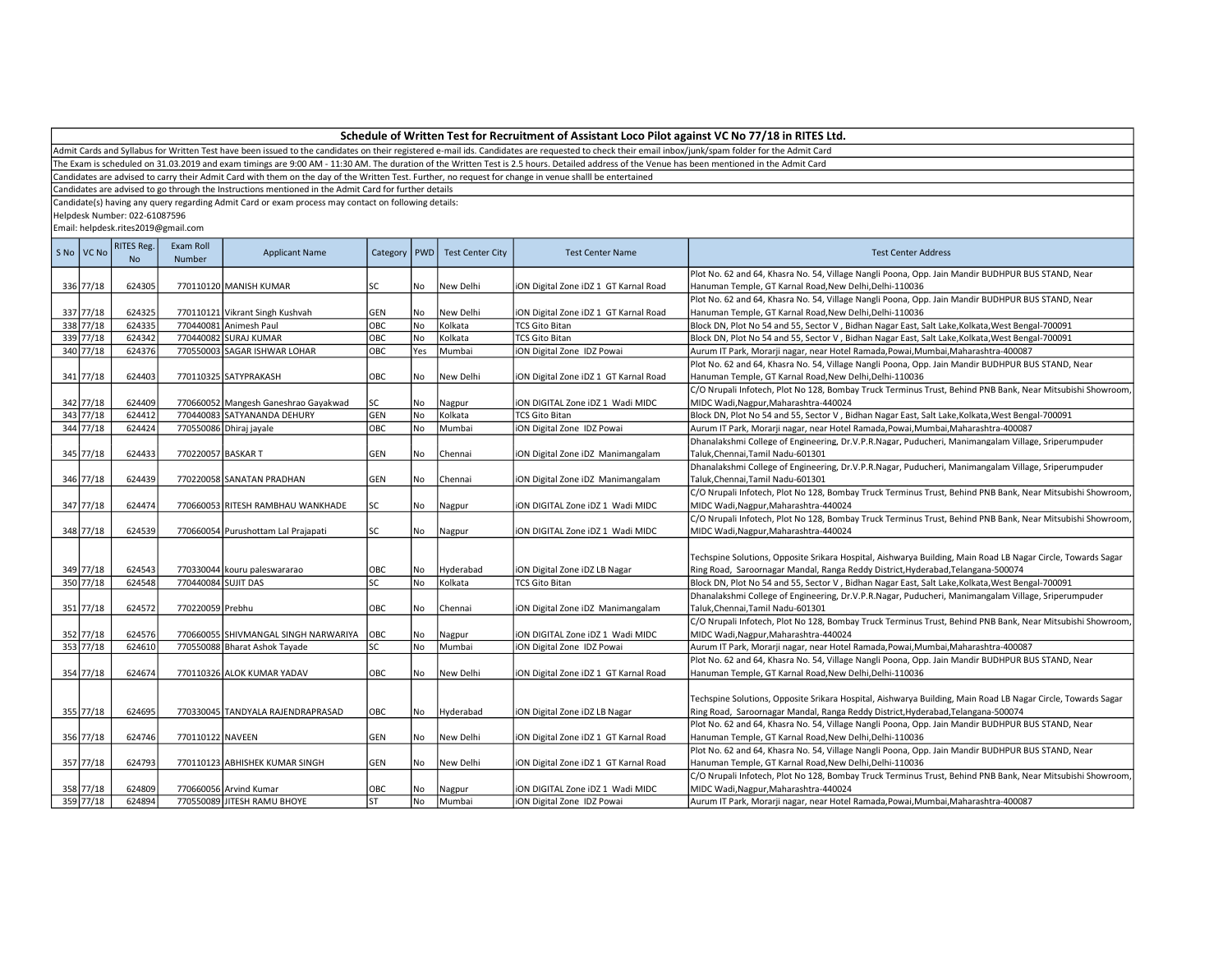Admit Cards and Syllabus for Written Test have been issued to the candidates on their registered e-mail ids. Candidates are requested to check their email inbox/junk/spam folder for the Admit Card

The Exam is scheduled on 31.03.2019 and exam timings are 9:00 AM - 11:30 AM. The duration of the Written Test is 2.5 hours. Detailed address of the Venue has been mentioned in the Admit Card

Candidates are advised to carry their Admit Card with them on the day of the Written Test. Further, no request for change in venue shalll be entertained

Candidates are advised to go through the Instructions mentioned in the Admit Card for further details

Candidate(s) having any query regarding Admit Card or exam process may contact on following details:

Helpdesk Number: 022-61087596

| S No   VC No           | <b>RITES Reg.</b><br><b>No</b> | Exam Roll<br><b>Number</b> | <b>Applicant Name</b>               | Category   PWD |           | <b>Test Center City</b> | <b>Test Center Name</b>               | <b>Test Center Address</b>                                                                                                                                                                       |
|------------------------|--------------------------------|----------------------------|-------------------------------------|----------------|-----------|-------------------------|---------------------------------------|--------------------------------------------------------------------------------------------------------------------------------------------------------------------------------------------------|
| 360 77/18              | 624949                         |                            | 770440085 SHUBHABRATA BAGCHI        | <b>GEN</b>     | No        | Kolkata                 | <b>TCS Gito Bitan</b>                 | Block DN, Plot No 54 and 55, Sector V, Bidhan Nagar East, Salt Lake, Kolkata, West Bengal-700091                                                                                                 |
| 361 77/18              | 624980                         |                            | 770440086 Ankan Pattanayak          | <b>GEN</b>     | No        | Kolkata                 | <b>TCS Gito Bitan</b>                 | Block DN, Plot No 54 and 55, Sector V, Bidhan Nagar East, Salt Lake, Kolkata, West Bengal-700091                                                                                                 |
| 362 77/18              | 624998                         |                            | 770440087 MANOJ KUMAR MALLIK        | SC             | No        | Kolkata                 | <b>TCS Gito Bitan</b>                 | Block DN, Plot No 54 and 55, Sector V, Bidhan Nagar East, Salt Lake, Kolkata, West Bengal-700091                                                                                                 |
| 363 77/18              | 625025                         |                            | 770440088 SISIR KUMAR SETHY         | <b>SC</b>      | No        | Kolkata                 | <b>TCS Gito Bitan</b>                 | Block DN, Plot No 54 and 55, Sector V, Bidhan Nagar East, Salt Lake, Kolkata, West Bengal-700091                                                                                                 |
|                        |                                |                            |                                     |                |           |                         |                                       | Plot No. 62 and 64, Khasra No. 54, Village Nangli Poona, Opp. Jain Mandir BUDHPUR BUS STAND, Near                                                                                                |
| 364 77/18              | 625065                         |                            | 770110124 ARVIND KUMAR REGAR        | SC             | No        | New Delhi               | iON Digital Zone iDZ 1 GT Karnal Road | Hanuman Temple, GT Karnal Road, New Delhi, Delhi-110036                                                                                                                                          |
|                        |                                |                            |                                     |                |           |                         |                                       | Plot No. 62 and 64, Khasra No. 54, Village Nangli Poona, Opp. Jain Mandir BUDHPUR BUS STAND, Near                                                                                                |
| 365 77/18              | 625099                         |                            | 770110125 Ashok kumar               | GEN            | No        | New Delhi               | iON Digital Zone iDZ 1 GT Karnal Road | Hanuman Temple, GT Karnal Road, New Delhi, Delhi-110036                                                                                                                                          |
|                        |                                |                            |                                     |                |           |                         |                                       | C/O Nrupali Infotech, Plot No 128, Bombay Truck Terminus Trust, Behind PNB Bank, Near Mitsubishi Showroom,                                                                                       |
| 366 77/18              | 625165                         |                            | 770660057 GANESH MADHAVRAO DHAMANE  | GEN            | No        | Nagpur                  | ION DIGITAL Zone IDZ 1 Wadi MIDC      | MIDC Wadi, Nagpur, Maharashtra-440024                                                                                                                                                            |
| 367 77/18              | 625172                         |                            | 770440089 Arun Biswas               | <b>SC</b>      | <b>No</b> | Kolkata                 | <b>TCS Gito Bitan</b>                 | Block DN, Plot No 54 and 55, Sector V, Bidhan Nagar East, Salt Lake, Kolkata, West Bengal-700091                                                                                                 |
|                        |                                |                            |                                     |                |           |                         |                                       | Plot No. 62 and 64, Khasra No. 54, Village Nangli Poona, Opp. Jain Mandir BUDHPUR BUS STAND, Near                                                                                                |
| 368 77/18              | 625177                         |                            | 770110327 SURENDRA KUMAR            | SC             | No        | New Delhi               | iON Digital Zone iDZ 1 GT Karnal Road | Hanuman Temple, GT Karnal Road, New Delhi, Delhi-110036                                                                                                                                          |
| 369 77/18              | 625182                         |                            | 770550091 MD AKRAM ANSARI           | OBC            | No        | Mumbai                  | iON Digital Zone IDZ Powai            | Aurum IT Park, Morarji nagar, near Hotel Ramada, Powai, Mumbai, Maharashtra-400087                                                                                                               |
|                        |                                |                            |                                     |                |           |                         |                                       | Dhanalakshmi College of Engineering, Dr.V.P.R.Nagar, Puducheri, Manimangalam Village, Sriperumpuder                                                                                              |
| 370 77/18              | 625288                         | 770220060 VETRIVEL S       |                                     | SC             | No        | Chennai                 | iON Digital Zone iDZ Manimangalam     | Taluk, Chennai, Tamil Nadu-601301                                                                                                                                                                |
|                        |                                |                            |                                     |                |           |                         |                                       |                                                                                                                                                                                                  |
|                        |                                |                            |                                     |                |           |                         |                                       | Techspine Solutions, Opposite Srikara Hospital, Aishwarya Building, Main Road LB Nagar Circle, Towards Sagar                                                                                     |
| 371 77/18              | 625304                         |                            | 770330046 Sudarshan.j.kalal         | OBC            | No        | Hyderabad               | iON Digital Zone iDZ LB Nagar         | Ring Road, Saroornagar Mandal, Ranga Reddy District, Hyderabad, Telangana-500074                                                                                                                 |
|                        |                                |                            |                                     |                |           |                         |                                       | Plot No. 62 and 64, Khasra No. 54, Village Nangli Poona, Opp. Jain Mandir BUDHPUR BUS STAND, Near                                                                                                |
| 372 77/18              | 625327                         |                            | 770110126 CHATRU SINGH GURJAR       | OBC            | No        | New Delhi               | iON Digital Zone iDZ 1 GT Karnal Road | Hanuman Temple, GT Karnal Road, New Delhi, Delhi-110036                                                                                                                                          |
|                        |                                |                            |                                     |                |           |                         |                                       | Plot No. 62 and 64, Khasra No. 54, Village Nangli Poona, Opp. Jain Mandir BUDHPUR BUS STAND, Near                                                                                                |
| 373 77/18              | 625351                         |                            | 770110328 ANAND MAURYA              | OBC            | No        | New Delhi               | iON Digital Zone iDZ 1 GT Karnal Road | Hanuman Temple, GT Karnal Road, New Delhi, Delhi-110036                                                                                                                                          |
|                        |                                |                            |                                     |                |           |                         |                                       | Plot No. 62 and 64, Khasra No. 54, Village Nangli Poona, Opp. Jain Mandir BUDHPUR BUS STAND, Near                                                                                                |
| 374 77/18              | 625354                         | 770110127 Mandeep          |                                     | GEN            | No        | New Delhi               | iON Digital Zone iDZ 1 GT Karnal Road | Hanuman Temple, GT Karnal Road, New Delhi, Delhi-110036                                                                                                                                          |
|                        |                                |                            |                                     |                |           |                         |                                       | Plot No. 62 and 64, Khasra No. 54, Village Nangli Poona, Opp. Jain Mandir BUDHPUR BUS STAND, Near                                                                                                |
| 375 77/18              | 625373                         |                            | 770110128 MANOJ DHIMAN              | OBC            | <b>No</b> | New Delhi               | iON Digital Zone iDZ 1 GT Karnal Road | Hanuman Temple, GT Karnal Road, New Delhi, Delhi-110036                                                                                                                                          |
|                        |                                |                            |                                     |                |           |                         |                                       | Dhanalakshmi College of Engineering, Dr.V.P.R.Nagar, Puducheri, Manimangalam Village, Sriperumpuder                                                                                              |
| 376 77/18<br>377 77/18 | 625383<br>625394               | 770220061 Sakthivel P      |                                     | OBC            | No        | Chennai                 | iON Digital Zone iDZ Manimangalam     | Taluk, Chennai, Tamil Nadu-601301                                                                                                                                                                |
|                        |                                |                            | 770440090 SAMIT KUMAR PAL           | OBC            | No        | Kolkata                 | <b>TCS Gito Bitan</b>                 | Block DN, Plot No 54 and 55, Sector V, Bidhan Nagar East, Salt Lake, Kolkata, West Bengal-700091                                                                                                 |
|                        |                                |                            |                                     |                |           |                         |                                       |                                                                                                                                                                                                  |
| 378 77/18              | 625399                         |                            | 770330047 Sandeep dhage             | GEN            | No        | Hyderabad               | iON Digital Zone iDZ LB Nagar         | Techspine Solutions, Opposite Srikara Hospital, Aishwarya Building, Main Road LB Nagar Circle, Towards Sagar<br>Ring Road, Saroornagar Mandal, Ranga Reddy District, Hyderabad, Telangana-500074 |
| 379 77/18              | 625412                         |                            | 770550093 Ganesh Raghunath Umavane  | овс            | No        | Mumbai                  | iON Digital Zone IDZ Powai            | Aurum IT Park, Morarji nagar, near Hotel Ramada, Powai, Mumbai, Maharashtra-400087                                                                                                               |
| 380 77/18              | 625473                         |                            | 770440091 sarjeet kumar singh       | GEN            | No        | Kolkata                 | <b>TCS Gito Bitan</b>                 | Block DN, Plot No 54 and 55, Sector V, Bidhan Nagar East, Salt Lake, Kolkata, West Bengal-700091                                                                                                 |
| 381 77/18              | 625492                         |                            | 770550095 BAGUL SACHIN MADHUKAR     | GEN            | No        | Mumbai                  | iON Digital Zone IDZ Powai            | Aurum IT Park, Morarji nagar, near Hotel Ramada, Powai, Mumbai, Maharashtra-400087                                                                                                               |
|                        |                                |                            |                                     |                |           |                         |                                       | Plot No. 62 and 64, Khasra No. 54, Village Nangli Poona, Opp. Jain Mandir BUDHPUR BUS STAND, Near                                                                                                |
| 382 77/18              | 625496                         |                            | 770110329 SATYA PRAKASH             | OBC            | No        | New Delhi               | iON Digital Zone iDZ 1 GT Karnal Road | Hanuman Temple, GT Karnal Road, New Delhi, Delhi-110036                                                                                                                                          |
|                        |                                |                            |                                     |                |           |                         |                                       |                                                                                                                                                                                                  |
|                        |                                |                            |                                     |                |           |                         |                                       | Techspine Solutions, Opposite Srikara Hospital, Aishwarya Building, Main Road LB Nagar Circle, Towards Sagar                                                                                     |
| 383 77/18              | 625500                         |                            | 770330048 AMAN SENWAR               | SC             | No        | Hyderabad               | iON Digital Zone iDZ LB Nagar         | Ring Road, Saroornagar Mandal, Ranga Reddy District, Hyderabad, Telangana-500074                                                                                                                 |
| 384 77/18              | 625506                         |                            | 770550096 SHINDE SHASHIKANT SHIVAJI | GEN            | No        | Mumbai                  | iON Digital Zone IDZ Powai            | Aurum IT Park, Morarji nagar, near Hotel Ramada, Powai, Mumbai, Maharashtra-400087                                                                                                               |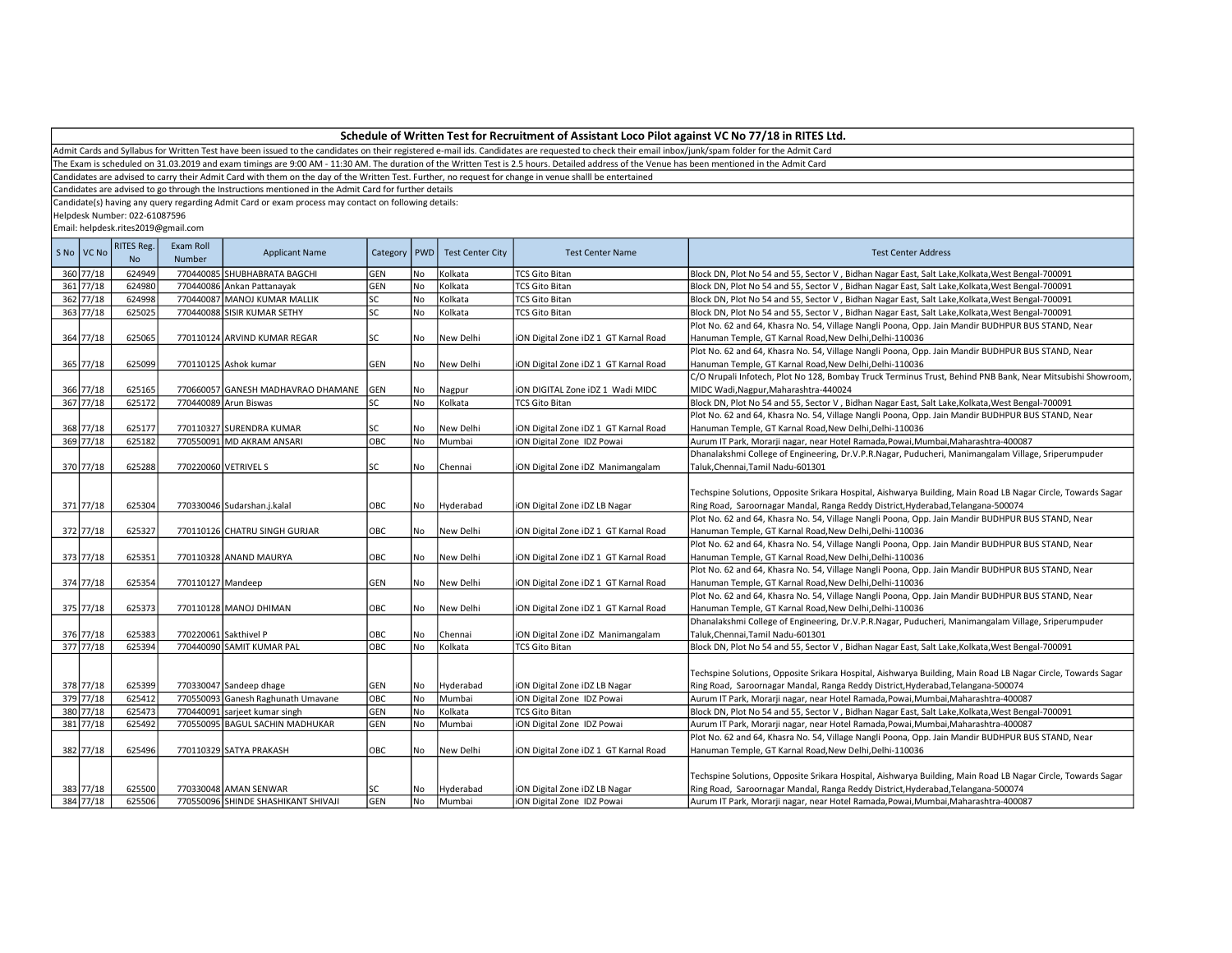Admit Cards and Syllabus for Written Test have been issued to the candidates on their registered e-mail ids. Candidates are requested to check their email inbox/junk/spam folder for the Admit Card

The Exam is scheduled on 31.03.2019 and exam timings are 9:00 AM - 11:30 AM. The duration of the Written Test is 2.5 hours. Detailed address of the Venue has been mentioned in the Admit Card

Candidates are advised to carry their Admit Card with them on the day of the Written Test. Further, no request for change in venue shalll be entertained

Candidates are advised to go through the Instructions mentioned in the Admit Card for further details

Candidate(s) having any query regarding Admit Card or exam process may contact on following details:

Helpdesk Number: 022-61087596

| S No VC No  | <b>RITES Reg.</b><br><b>No</b> | Exam Roll<br>Number | <b>Applicant Name</b>                                      | Category   PWD |           | <b>Test Center City</b> | <b>Test Center Name</b>                                        | <b>Test Center Address</b>                                                                                                                                                                       |
|-------------|--------------------------------|---------------------|------------------------------------------------------------|----------------|-----------|-------------------------|----------------------------------------------------------------|--------------------------------------------------------------------------------------------------------------------------------------------------------------------------------------------------|
| 385 77/18   |                                |                     |                                                            | OBC            |           |                         |                                                                | Plot No. 62 and 64, Khasra No. 54, Village Nangli Poona, Opp. Jain Mandir BUDHPUR BUS STAND, Near                                                                                                |
|             | 625564                         |                     | 770110129 JACHINDRA BEHERA                                 |                | No        | New Delhi               | iON Digital Zone iDZ 1 GT Karnal Road                          | Hanuman Temple, GT Karnal Road, New Delhi, Delhi-110036                                                                                                                                          |
|             |                                |                     |                                                            |                |           |                         |                                                                | Dhanalakshmi College of Engineering, Dr.V.P.R.Nagar, Puducheri, Manimangalam Village, Sriperumpuder                                                                                              |
| 386 77/18   | 625571                         |                     | 770220062 NAVEENA O                                        | GEN            | No        | Chennai                 | iON Digital Zone iDZ Manimangalam                              | Taluk, Chennai, Tamil Nadu-601301<br>Plot No. 62 and 64, Khasra No. 54, Village Nangli Poona, Opp. Jain Mandir BUDHPUR BUS STAND, Near                                                           |
| 387 77/18   | 625616                         |                     |                                                            |                |           |                         |                                                                |                                                                                                                                                                                                  |
| 388 77/18   | 625641                         |                     | 770110130 Raman kant mahawar<br>770440092 Rajendra Maharna | SC<br>GEN      | No        | New Delhi<br>Kolkata    | iON Digital Zone iDZ 1 GT Karnal Road<br><b>TCS Gito Bitan</b> | Hanuman Temple, GT Karnal Road, New Delhi, Delhi-110036                                                                                                                                          |
|             |                                |                     |                                                            |                | No        |                         |                                                                | Block DN, Plot No 54 and 55, Sector V, Bidhan Nagar East, Salt Lake, Kolkata, West Bengal-700091                                                                                                 |
| 389 77/18   | 625643                         |                     | 770440093 Sanjay kumar lal                                 | ОВС            | No        | Kolkata                 | <b>TCS Gito Bitan</b>                                          | Block DN, Plot No 54 and 55, Sector V, Bidhan Nagar East, Salt Lake, Kolkata, West Bengal-700091                                                                                                 |
|             |                                |                     |                                                            |                |           |                         |                                                                | Plot No. 62 and 64, Khasra No. 54, Village Nangli Poona, Opp. Jain Mandir BUDHPUR BUS STAND, Near                                                                                                |
| 390 77/18   | 625669                         | 770110331 PARAS     |                                                            | SC             | No        | New Delhi               | iON Digital Zone iDZ 1 GT Karnal Road                          | Hanuman Temple, GT Karnal Road, New Delhi, Delhi-110036                                                                                                                                          |
|             |                                |                     |                                                            |                |           |                         |                                                                | Plot No. 62 and 64, Khasra No. 54, Village Nangli Poona, Opp. Jain Mandir BUDHPUR BUS STAND, Near                                                                                                |
| 391 77/18   | 625738                         |                     | 770110131 RAHUL SHARMA                                     | GEN            | No        | New Delhi               | iON Digital Zone iDZ 1 GT Karnal Road                          | Hanuman Temple, GT Karnal Road, New Delhi, Delhi-110036                                                                                                                                          |
|             |                                |                     |                                                            |                |           |                         |                                                                | Plot No. 62 and 64, Khasra No. 54, Village Nangli Poona, Opp. Jain Mandir BUDHPUR BUS STAND, Near                                                                                                |
| 392 77/18   | 625772                         |                     | 770110332 SUSHEEL KUMAR JANGID                             | OBC            | No        | New Delhi               | iON Digital Zone iDZ 1 GT Karnal Road                          | Hanuman Temple, GT Karnal Road, New Delhi, Delhi-110036                                                                                                                                          |
|             |                                |                     |                                                            |                |           |                         |                                                                | Plot No. 62 and 64, Khasra No. 54, Village Nangli Poona, Opp. Jain Mandir BUDHPUR BUS STAND, Near                                                                                                |
| 393 77/18   | 625868                         |                     | 770110333 TINKU KUMAR GUPTA                                | OBC            | No        | New Delhi               | iON Digital Zone iDZ 1 GT Karnal Road                          | Hanuman Temple, GT Karnal Road, New Delhi, Delhi-110036                                                                                                                                          |
|             |                                |                     |                                                            |                |           |                         |                                                                | Dhanalakshmi College of Engineering, Dr.V.P.R.Nagar, Puducheri, Manimangalam Village, Sriperumpuder                                                                                              |
| 394 77/18   | 625991                         |                     | 770220063 lakshmanan paul.k                                | OBC            | No        | Chennai                 | iON Digital Zone iDZ Manimangalam                              | Taluk, Chennai, Tamil Nadu-601301                                                                                                                                                                |
| 395 77/18   | 625994                         |                     | 770330049 RAMAVATH SUDHAKAR                                | ST             | No        | Hyderabad               | ION Digital Zone IDZ LB Nagar                                  | Techspine Solutions, Opposite Srikara Hospital, Aishwarya Building, Main Road LB Nagar Circle, Towards Sagar<br>Ring Road, Saroornagar Mandal, Ranga Reddy District, Hyderabad, Telangana-500074 |
|             |                                |                     |                                                            |                |           |                         |                                                                | Dhanalakshmi College of Engineering, Dr.V.P.R.Nagar, Puducheri, Manimangalam Village, Sriperumpuder                                                                                              |
| 396 77/18   | 625996                         |                     | 770220064 RAMESH M                                         | ОВС            | No        | Chennai                 | iON Digital Zone iDZ Manimangalam                              | Taluk, Chennai, Tamil Nadu-601301                                                                                                                                                                |
|             |                                |                     |                                                            |                |           |                         |                                                                | C/O Nrupali Infotech, Plot No 128, Bombay Truck Terminus Trust, Behind PNB Bank, Near Mitsubishi Showroom,                                                                                       |
| 397 77/18   | 626008                         |                     | 770660058 Javed khan                                       | ОВС            | No        | Nagpur                  | iON DIGITAL Zone iDZ 1 Wadi MIDC                               | MIDC Wadi, Nagpur, Maharashtra-440024                                                                                                                                                            |
| 398 77/18   | 626009                         |                     | 770550097 sagar zanak turkele                              | SC.            | No        | Mumbai                  | iON Digital Zone IDZ Powai                                     | Aurum IT Park, Morarji nagar, near Hotel Ramada, Powai, Mumbai, Maharashtra-400087                                                                                                               |
|             |                                |                     |                                                            |                |           |                         |                                                                | Dhanalakshmi College of Engineering, Dr.V.P.R.Nagar, Puducheri, Manimangalam Village, Sriperumpuder                                                                                              |
| 399 77/18   | 626012                         |                     | 770220065 Saravanan m                                      | SC             | l No      | Chennai                 | iON Digital Zone iDZ Manimangalam                              | Taluk, Chennai, Tamil Nadu-601301                                                                                                                                                                |
|             |                                |                     |                                                            |                |           |                         |                                                                | Dhanalakshmi College of Engineering, Dr.V.P.R.Nagar, Puducheri, Manimangalam Village, Sriperumpuder                                                                                              |
| 400 77/18   | 626051                         |                     | 770220067 PERUMAL V                                        | OBC            | No        | Chennai                 | iON Digital Zone iDZ Manimangalam                              | Taluk, Chennai, Tamil Nadu-601301                                                                                                                                                                |
|             |                                |                     |                                                            |                |           |                         |                                                                | Plot No. 62 and 64, Khasra No. 54, Village Nangli Poona, Opp. Jain Mandir BUDHPUR BUS STAND, Near                                                                                                |
| 401 77/18   | 626060                         |                     | 770110132 Ajeet Kumar Gupta                                | OBC            | No        | New Delhi               | iON Digital Zone iDZ 1 GT Karnal Road                          | Hanuman Temple, GT Karnal Road, New Delhi, Delhi-110036                                                                                                                                          |
|             |                                |                     |                                                            |                |           |                         |                                                                |                                                                                                                                                                                                  |
|             |                                |                     |                                                            |                |           |                         |                                                                | Techspine Solutions, Opposite Srikara Hospital, Aishwarya Building, Main Road LB Nagar Circle, Towards Sagar                                                                                     |
| 402 77/18   | 626069                         |                     | 770330050 PANKAJ SAHOO                                     | GEN            | No        | Hyderabad               | ION Digital Zone IDZ LB Nagar                                  | Ring Road, Saroornagar Mandal, Ranga Reddy District, Hyderabad, Telangana-500074                                                                                                                 |
| 403 77/18   | 626083                         |                     | 770440094 SATYAM VIKASH                                    | GEN            | <b>No</b> | Kolkata                 | <b>TCS Gito Bitan</b>                                          | Block DN, Plot No 54 and 55, Sector V, Bidhan Nagar East, Salt Lake, Kolkata, West Bengal-700091                                                                                                 |
|             |                                |                     |                                                            |                |           |                         |                                                                | C/O Nrupali Infotech, Plot No 128, Bombay Truck Terminus Trust, Behind PNB Bank, Near Mitsubishi Showroom,                                                                                       |
| 404 77/18   | 626127                         |                     | 770660060 Sandeep kumar mishra                             | <b>GEN</b>     | No        | Nagpur                  | ION DIGITAL Zone IDZ 1 Wadi MIDC                               | MIDC Wadi, Nagpur, Maharashtra-440024                                                                                                                                                            |
|             |                                |                     |                                                            |                |           |                         |                                                                | C/O Nrupali Infotech, Plot No 128, Bombay Truck Terminus Trust, Behind PNB Bank, Near Mitsubishi Showroom,                                                                                       |
| 405 77/18   | 626161                         |                     | 770660061 SHAHRUKHKHAN PATHAN                              | GEN            | No        |                         | ION DIGITAL Zone IDZ 1 Wadi MIDC                               | MIDC Wadi, Nagpur, Maharashtra-440024                                                                                                                                                            |
| $406$ 77/18 | 626164                         |                     | 770550098 ASHOK BHARAT JAGTAP                              | GEN            | No        | Nagpur<br>Mumbai        | ION Digital Zone IDZ Powai                                     | Aurum IT Park, Morarji nagar, near Hotel Ramada, Powai, Mumbai, Maharashtra-400087                                                                                                               |
|             |                                |                     |                                                            |                |           |                         |                                                                |                                                                                                                                                                                                  |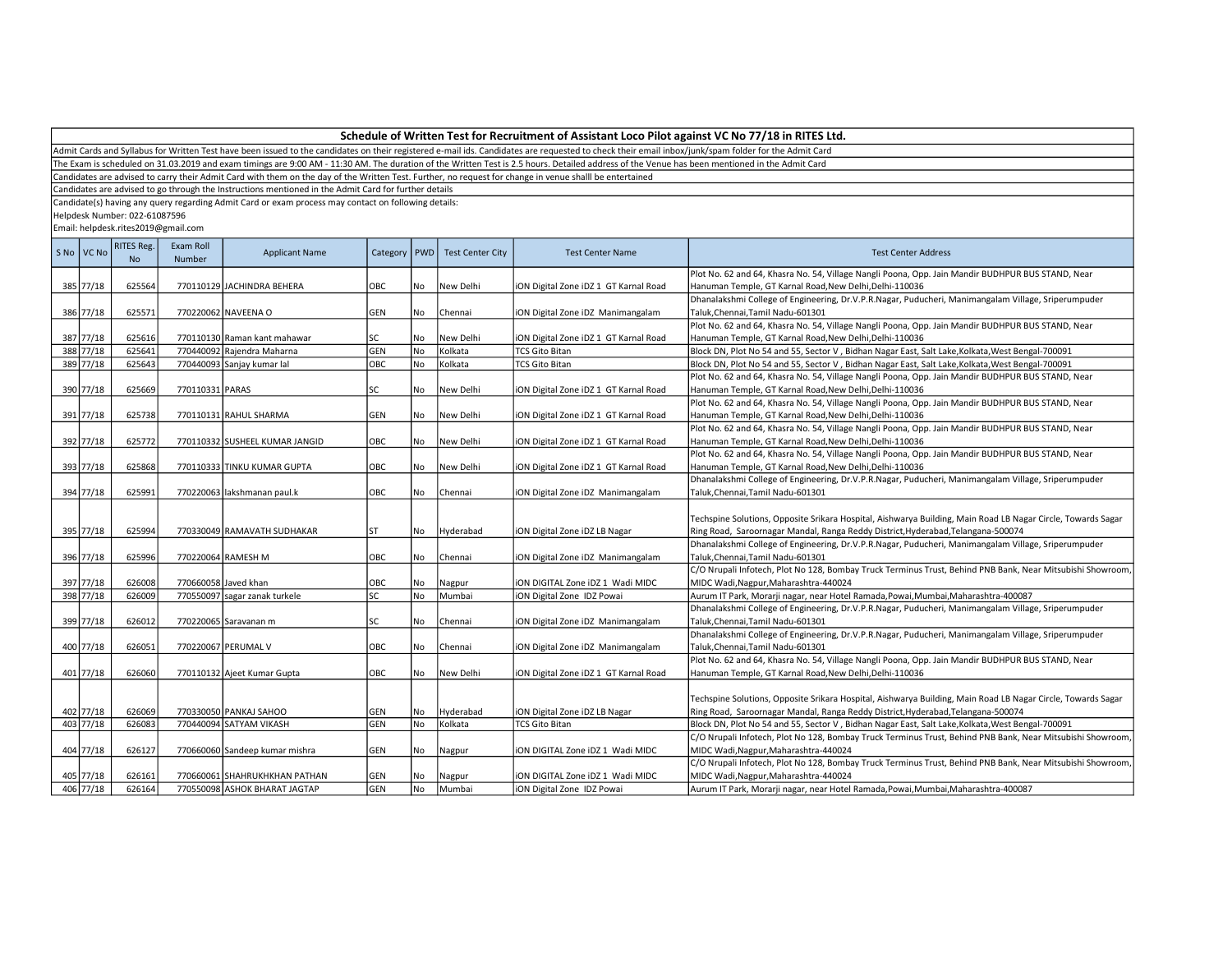Admit Cards and Syllabus for Written Test have been issued to the candidates on their registered e-mail ids. Candidates are requested to check their email inbox/junk/spam folder for the Admit Card

The Exam is scheduled on 31.03.2019 and exam timings are 9:00 AM - 11:30 AM. The duration of the Written Test is 2.5 hours. Detailed address of the Venue has been mentioned in the Admit Card

Candidates are advised to carry their Admit Card with them on the day of the Written Test. Further, no request for change in venue shalll be entertained

Candidates are advised to go through the Instructions mentioned in the Admit Card for further details

Candidate(s) having any query regarding Admit Card or exam process may contact on following details:

Helpdesk Number: 022-61087596

| S No VC No | <b>RITES Reg.</b><br>N <sub>o</sub> | Exam Roll<br>Number  | <b>Applicant Name</b>                     | Category   |           | PWD   Test Center City | <b>Test Center Name</b>               | <b>Test Center Address</b>                                                                                   |
|------------|-------------------------------------|----------------------|-------------------------------------------|------------|-----------|------------------------|---------------------------------------|--------------------------------------------------------------------------------------------------------------|
|            |                                     |                      |                                           |            |           |                        |                                       | Plot No. 62 and 64, Khasra No. 54, Village Nangli Poona, Opp. Jain Mandir BUDHPUR BUS STAND, Near            |
| 407 77/18  | 626227                              | 770110133 Anil       |                                           | SC         | No        | New Delhi              | iON Digital Zone iDZ 1 GT Karnal Road | Hanuman Temple, GT Karnal Road, New Delhi, Delhi-110036                                                      |
|            |                                     |                      |                                           |            |           |                        |                                       | C/O Nrupali Infotech, Plot No 128, Bombay Truck Terminus Trust, Behind PNB Bank, Near Mitsubishi Showroom,   |
| 408 77/18  | 626234                              |                      | 770660062 NANDKUMAR KATEKHAYE             | OBC        | No        | Nagpur                 | ION DIGITAL Zone IDZ 1 Wadi MIDC      | MIDC Wadi, Nagpur, Maharashtra-440024                                                                        |
|            |                                     |                      |                                           |            |           |                        |                                       | Plot No. 62 and 64, Khasra No. 54, Village Nangli Poona, Opp. Jain Mandir BUDHPUR BUS STAND, Near            |
| 409 77/18  | 626272                              | 770110334 raghav jha |                                           | <b>GEN</b> | No        | New Delhi              | ION Digital Zone IDZ 1 GT Karnal Road | Hanuman Temple, GT Karnal Road, New Delhi, Delhi-110036                                                      |
|            |                                     |                      |                                           |            |           |                        |                                       | Plot No. 62 and 64, Khasra No. 54, Village Nangli Poona, Opp. Jain Mandir BUDHPUR BUS STAND, Near            |
| 410 77/18  | 626332                              |                      | 770110335 DHARMVEER SHARMA                | GEN        | No        | New Delhi              | iON Digital Zone iDZ 1 GT Karnal Road | Hanuman Temple, GT Karnal Road, New Delhi, Delhi-110036                                                      |
| 411 77/18  | 626402                              |                      | 770550099 Chandrashekhar kattimani v      | lsc        | <b>No</b> | Mumbai                 | iON Digital Zone IDZ Powai            | Aurum IT Park, Morarji nagar, near Hotel Ramada, Powai, Mumbai, Maharashtra-400087                           |
|            |                                     |                      |                                           |            |           |                        |                                       | Plot No. 62 and 64, Khasra No. 54, Village Nangli Poona, Opp. Jain Mandir BUDHPUR BUS STAND, Near            |
| 412 77/18  | 626411                              |                      | 770110134 PANKAJ SAHOTA                   | SC         | No        | New Delhi              | iON Digital Zone iDZ 1 GT Karnal Road | Hanuman Temple, GT Karnal Road, New Delhi, Delhi-110036                                                      |
| 413 77/18  | 626424                              |                      | 770550100 SANJAY SARKAR                   | lsc        | No        | Mumbai                 | iON Digital Zone IDZ Powai            | Aurum IT Park, Morarji nagar, near Hotel Ramada, Powai, Mumbai, Maharashtra-400087                           |
| 414 77/18  | 626437                              |                      | 770440095 Manas Sarkar                    | lsc        | <b>No</b> | Kolkata                | <b>TCS Gito Bitan</b>                 | Block DN, Plot No 54 and 55, Sector V, Bidhan Nagar East, Salt Lake, Kolkata, West Bengal-700091             |
| 415 77/18  | 626448                              |                      | 770440096 GHANSHYAM BANJARE               | lsc        | No        | Kolkata                | <b>TCS Gito Bitan</b>                 | Block DN, Plot No 54 and 55, Sector V, Bidhan Nagar East, Salt Lake, Kolkata, West Bengal-700091             |
| 416 77/18  | 626511                              |                      | 770550101 SUNIL KUMAR MAURYA              | Овс        | No        | Mumbai                 | iON Digital Zone IDZ Powai            | Aurum IT Park, Morarji nagar, near Hotel Ramada, Powai, Mumbai, Maharashtra-400087                           |
| 417 77/18  | 626664                              |                      | 770550102 Mahesh Ashok Dharme             | GEN        | No        | Mumbai                 | iON Digital Zone IDZ Powai            | Aurum IT Park, Morarji nagar, near Hotel Ramada, Powai, Mumbai, Maharashtra-400087                           |
| 418 77/18  | 626667                              |                      | 770440097 Vishvas singh                   | GEN        | <b>No</b> | Kolkata                | <b>TCS Gito Bitan</b>                 | Block DN, Plot No 54 and 55, Sector V, Bidhan Nagar East, Salt Lake, Kolkata, West Bengal-700091             |
|            |                                     |                      |                                           |            |           |                        |                                       | Dhanalakshmi College of Engineering, Dr.V.P.R.Nagar, Puducheri, Manimangalam Village, Sriperumpuder          |
| 419 77/18  | 626669                              |                      | 770220069 SOURENDRA ROUT                  | <b>GEN</b> | No        | Chennai                | iON Digital Zone iDZ Manimangalam     | Taluk, Chennai, Tamil Nadu-601301                                                                            |
|            |                                     |                      |                                           |            |           |                        |                                       | Plot No. 62 and 64, Khasra No. 54, Village Nangli Poona, Opp. Jain Mandir BUDHPUR BUS STAND, Near            |
| 420 77/18  | 626683                              |                      | 770110135 RAJESH KUMAR                    | Іовс       | <b>No</b> | New Delhi              | iON Digital Zone iDZ 1 GT Karnal Road | Hanuman Temple, GT Karnal Road, New Delhi, Delhi-110036                                                      |
|            |                                     |                      |                                           |            |           |                        |                                       | Plot No. 62 and 64, Khasra No. 54, Village Nangli Poona, Opp. Jain Mandir BUDHPUR BUS STAND, Near            |
| 421 77/18  | 626775                              |                      | 770110336 NARENDRA                        | <b>SC</b>  | No        | New Delhi              | iON Digital Zone iDZ 1 GT Karnal Road | Hanuman Temple, GT Karnal Road, New Delhi, Delhi-110036                                                      |
|            |                                     |                      |                                           |            |           |                        |                                       | Plot No. 62 and 64, Khasra No. 54, Village Nangli Poona, Opp. Jain Mandir BUDHPUR BUS STAND, Near            |
| 422 77/18  | 626779                              |                      | 770110136 Ravi Pandey                     | <b>GEN</b> | No        | New Delhi              | ION Digital Zone IDZ 1 GT Karnal Road | Hanuman Temple, GT Karnal Road, New Delhi, Delhi-110036                                                      |
| 423 77/18  | 626800                              |                      | 770550104 Bhushan Ravindra Hundiwale      | Овс        | No        | Mumbai                 | iON Digital Zone IDZ Powai            | Aurum IT Park, Morarji nagar, near Hotel Ramada, Powai, Mumbai, Maharashtra-400087                           |
| 424 77/18  | 626801                              |                      | 770440098 Rabindra kumar verma            | ОВС        | <b>No</b> | Kolkata                | <b>TCS Gito Bitan</b>                 | Block DN, Plot No 54 and 55, Sector V, Bidhan Nagar East, Salt Lake, Kolkata, West Bengal-700091             |
|            |                                     |                      |                                           |            |           |                        |                                       | Plot No. 62 and 64, Khasra No. 54, Village Nangli Poona, Opp. Jain Mandir BUDHPUR BUS STAND, Near            |
| 425 77/18  | 626844                              |                      | 770110137 Raghav Baweja                   | <b>GEN</b> | No        | New Delhi              | iON Digital Zone iDZ 1 GT Karnal Road | Hanuman Temple, GT Karnal Road, New Delhi, Delhi-110036                                                      |
| 426 77/18  | 626850                              |                      | 770440099 DEBOJYOTI SARKAR                | <b>GEN</b> | No        | Kolkata                | <b>TCS Gito Bitan</b>                 | Block DN, Plot No 54 and 55, Sector V, Bidhan Nagar East, Salt Lake, Kolkata, West Bengal-700091             |
|            |                                     |                      |                                           |            |           |                        |                                       |                                                                                                              |
|            |                                     |                      |                                           |            |           |                        |                                       | Techspine Solutions, Opposite Srikara Hospital, Aishwarya Building, Main Road LB Nagar Circle, Towards Sagar |
| 427 77/18  | 626884                              |                      | 770330051 DODDI VENKATA SATYANARAYANA OBC |            | No        | Hyderabad              | ION Digital Zone IDZ LB Nagar         | Ring Road, Saroornagar Mandal, Ranga Reddy District, Hyderabad, Telangana-500074                             |
|            |                                     |                      |                                           |            |           |                        |                                       | Plot No. 62 and 64, Khasra No. 54, Village Nangli Poona, Opp. Jain Mandir BUDHPUR BUS STAND, Near            |
| 428 77/18  | 626941                              |                      | 770110138 MANISH KUMAR                    | ОВС        | No        | New Delhi              | ION Digital Zone IDZ 1 GT Karnal Road | Hanuman Temple, GT Karnal Road, New Delhi, Delhi-110036                                                      |
|            |                                     |                      |                                           |            |           |                        |                                       |                                                                                                              |
|            |                                     |                      |                                           |            |           |                        |                                       | Techspine Solutions, Opposite Srikara Hospital, Aishwarya Building, Main Road LB Nagar Circle, Towards Sagar |
| 429 77/18  | 626948                              |                      | 770330052 SAPAVAT GOPAL                   | IST        | No        | Hyderabad              | ION Digital Zone IDZ LB Nagar         | Ring Road, Saroornagar Mandal, Ranga Reddy District, Hyderabad, Telangana-500074                             |
|            |                                     |                      |                                           |            |           |                        |                                       | Plot No. 62 and 64, Khasra No. 54, Village Nangli Poona, Opp. Jain Mandir BUDHPUR BUS STAND, Near            |
| 430 77/18  | 626991                              |                      | 770110139 ROHIT PRATAP SINGH              | <b>GEN</b> | No        | New Delhi              | iON Digital Zone iDZ 1 GT Karnal Road | Hanuman Temple, GT Karnal Road, New Delhi, Delhi-110036                                                      |
| 431 77/18  | 626992                              |                      | 770550105 VINOD M R                       | Іовс       | <b>No</b> | Mumbai                 | iON Digital Zone IDZ Powai            | Aurum IT Park, Morarji nagar, near Hotel Ramada, Powai, Mumbai, Maharashtra-400087                           |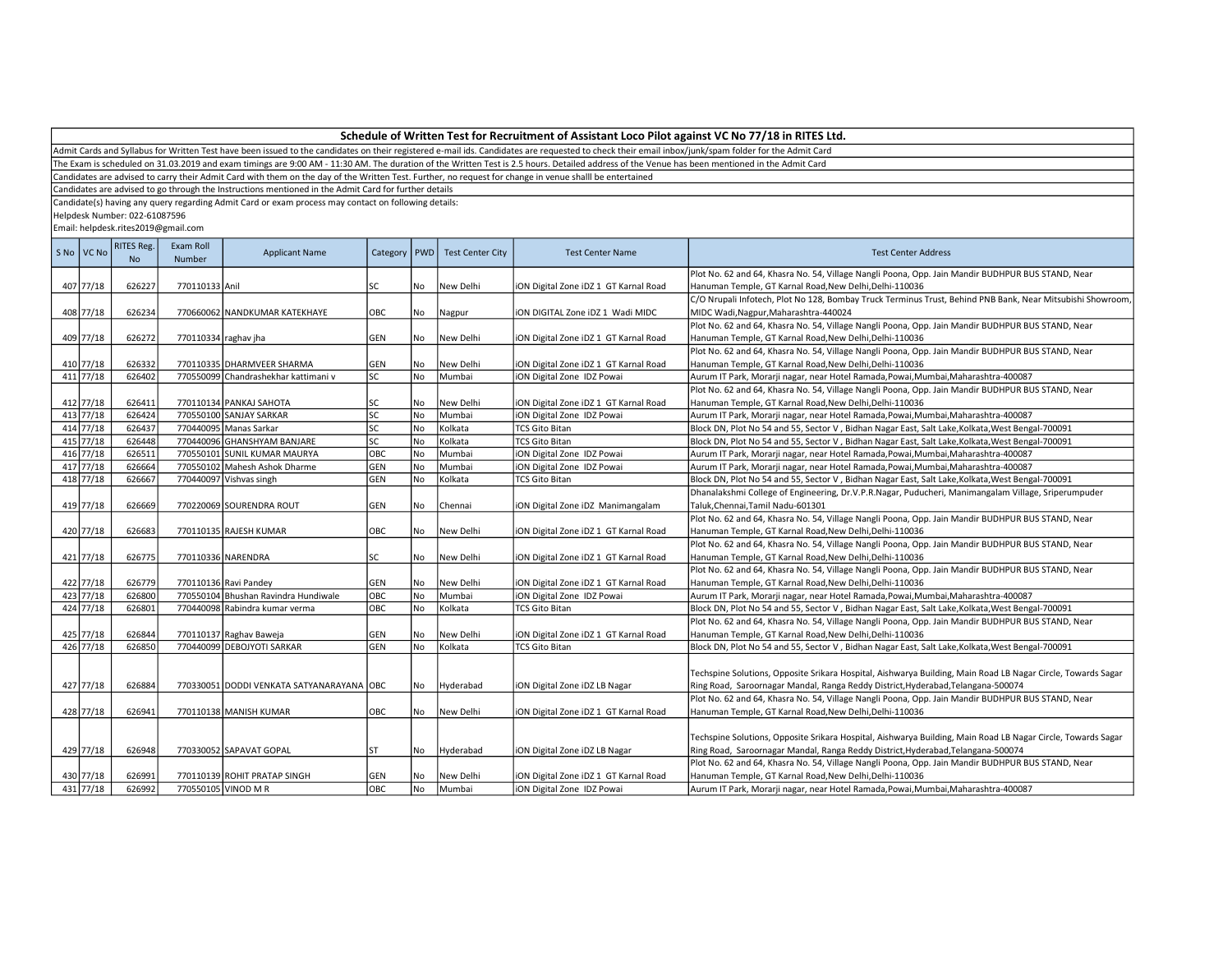Admit Cards and Syllabus for Written Test have been issued to the candidates on their registered e-mail ids. Candidates are requested to check their email inbox/junk/spam folder for the Admit Card

The Exam is scheduled on 31.03.2019 and exam timings are 9:00 AM - 11:30 AM. The duration of the Written Test is 2.5 hours. Detailed address of the Venue has been mentioned in the Admit Card

Candidates are advised to carry their Admit Card with them on the day of the Written Test. Further, no request for change in venue shalll be entertained

Candidates are advised to go through the Instructions mentioned in the Admit Card for further details

Candidate(s) having any query regarding Admit Card or exam process may contact on following details:

Helpdesk Number: 022-61087596

| S No   VC No | RITES Reg.<br><b>No</b> | Exam Roll<br>Number | <b>Applicant Name</b>               | Category   PWD |           | <b>Test Center City</b> | <b>Test Center Name</b>               | <b>Test Center Address</b>                                                                                   |
|--------------|-------------------------|---------------------|-------------------------------------|----------------|-----------|-------------------------|---------------------------------------|--------------------------------------------------------------------------------------------------------------|
|              |                         |                     |                                     |                |           |                         |                                       | Plot No. 62 and 64, Khasra No. 54, Village Nangli Poona, Opp. Jain Mandir BUDHPUR BUS STAND, Near            |
| 432 77/18    | 627014                  |                     | 770110140 yogesh kumar              | <b>GEN</b>     | No        | New Delhi               | iON Digital Zone iDZ 1 GT Karnal Road | Hanuman Temple, GT Karnal Road, New Delhi, Delhi-110036                                                      |
| 433 77/18    | 627045                  |                     | 770550106 Nandeep Naik              | GEN            | <b>No</b> | Mumbai                  | ION Digital Zone IDZ Powai            | Aurum IT Park, Morarji nagar, near Hotel Ramada, Powai, Mumbai, Maharashtra-400087                           |
| 434 77/18    | 627078                  |                     | 770440100 HEMANT KUMAR MAHATO       | OBC            | No        | Kolkata                 | <b>TCS Gito Bitan</b>                 | Block DN, Plot No 54 and 55, Sector V, Bidhan Nagar East, Salt Lake, Kolkata, West Bengal-700091             |
| 435 77/18    | 627082                  |                     | 770440005 DIBYENDU CHAKRABORTY      | GEN            | Yes       | Kolkata                 | <b>TCS Gito Bitan</b>                 | Block DN, Plot No 54 and 55, Sector V, Bidhan Nagar East, Salt Lake, Kolkata, West Bengal-700091             |
| 436 77/18    | 627097                  |                     | 770550107 BIPIN VIMAL KARMAKAR      | GEN            | <b>No</b> | Mumbai                  | ION Digital Zone IDZ Powai            | Aurum IT Park, Morarji nagar, near Hotel Ramada, Powai, Mumbai, Maharashtra-400087                           |
|              |                         |                     |                                     |                |           |                         |                                       | Plot No. 62 and 64, Khasra No. 54, Village Nangli Poona, Opp. Jain Mandir BUDHPUR BUS STAND, Near            |
| 437 77/18    | 627104                  |                     | 770110141 RAKESH KUMAR              | SC             | No        | New Delhi               | iON Digital Zone iDZ 1 GT Karnal Road | Hanuman Temple, GT Karnal Road, New Delhi, Delhi-110036                                                      |
|              |                         |                     |                                     |                |           |                         |                                       | Plot No. 62 and 64, Khasra No. 54, Village Nangli Poona, Opp. Jain Mandir BUDHPUR BUS STAND, Near            |
| 438 77/18    | 627132                  |                     | 770110337 VIKAS SHARMA              | GEN            | l No      | New Delhi               | ION Digital Zone IDZ 1 GT Karnal Road | Hanuman Temple, GT Karnal Road, New Delhi, Delhi-110036                                                      |
| 439 77/18    | 627134                  |                     | 770550108 Pawar Akshay Ganpat       | GEN            | l No      | Mumbai                  | iON Digital Zone IDZ Powai            | Aurum IT Park, Morarji nagar, near Hotel Ramada, Powai, Mumbai, Maharashtra-400087                           |
|              |                         |                     |                                     |                |           |                         |                                       | Dhanalakshmi College of Engineering, Dr.V.P.R.Nagar, Puducheri, Manimangalam Village, Sriperumpuder          |
| 440 77/18    | 627150                  |                     | 770220070 Prabaharan G              | SC             | No        | Chennai                 | ION Digital Zone IDZ Manimangalam     | Taluk, Chennai, Tamil Nadu-601301                                                                            |
|              |                         |                     |                                     |                |           |                         |                                       | Plot No. 62 and 64, Khasra No. 54, Village Nangli Poona, Opp. Jain Mandir BUDHPUR BUS STAND, Near            |
| 441 77/18    | 627176                  |                     | 770110142 RAHUL SEHGAL              | <b>SC</b>      | <b>No</b> | New Delhi               | ION Digital Zone IDZ 1 GT Karnal Road | Hanuman Temple, GT Karnal Road, New Delhi, Delhi-110036                                                      |
|              |                         |                     |                                     |                |           |                         |                                       | Plot No. 62 and 64, Khasra No. 54, Village Nangli Poona, Opp. Jain Mandir BUDHPUR BUS STAND, Near            |
| 442 77/18    | 627193                  |                     | 770110338 SHYAM SUNDER SHARMA       | <b>GEN</b>     | No        | New Delhi               | iON Digital Zone iDZ 1 GT Karnal Road | Hanuman Temple, GT Karnal Road, New Delhi, Delhi-110036                                                      |
| 443 77/18    | 627207                  |                     | 770440101 BISHAKH DAS               | lsc            | <b>No</b> | Kolkata                 | <b>TCS Gito Bitan</b>                 | Block DN, Plot No 54 and 55, Sector V, Bidhan Nagar East, Salt Lake, Kolkata, West Bengal-700091             |
| 444 77/18    | 627232                  |                     | 770550110 Lokhande harshad rangnath | Іовс           | l No      | Mumbai                  | iON Digital Zone IDZ Powai            | Aurum IT Park, Morarji nagar, near Hotel Ramada, Powai, Mumbai, Maharashtra-400087                           |
|              |                         |                     |                                     |                |           |                         |                                       | Plot No. 62 and 64, Khasra No. 54, Village Nangli Poona, Opp. Jain Mandir BUDHPUR BUS STAND, Near            |
| 445 77/18    | 627298                  | 770110143 SUBHAM    |                                     | OBC            | No        | New Delhi               | iON Digital Zone iDZ 1 GT Karnal Road | Hanuman Temple, GT Karnal Road, New Delhi, Delhi-110036                                                      |
| 446 77/18    | 627310                  |                     | 770440102 Surojit mondal            | GEN            | No        | Kolkata                 | <b>TCS Gito Bitan</b>                 | Block DN, Plot No 54 and 55, Sector V, Bidhan Nagar East, Salt Lake, Kolkata, West Bengal-700091             |
|              |                         |                     |                                     |                |           |                         |                                       | Plot No. 62 and 64, Khasra No. 54, Village Nangli Poona, Opp. Jain Mandir BUDHPUR BUS STAND, Near            |
| 447 77/18    | 627339                  |                     | 770110339 Abhimanyu Kumar           | <b>GEN</b>     | l No      | New Delhi               | ION Digital Zone IDZ 1 GT Karnal Road | Hanuman Temple, GT Karnal Road, New Delhi, Delhi-110036                                                      |
|              |                         |                     |                                     |                |           |                         |                                       | Plot No. 62 and 64, Khasra No. 54, Village Nangli Poona, Opp. Jain Mandir BUDHPUR BUS STAND, Near            |
| 448 77/18    | 627342                  |                     | 770110144 NARINDER KUMAR            | OBC            | <b>No</b> | New Delhi               | ION Digital Zone IDZ 1 GT Karnal Road | Hanuman Temple, GT Karnal Road, New Delhi, Delhi-110036                                                      |
|              |                         |                     |                                     |                |           |                         |                                       | Plot No. 62 and 64, Khasra No. 54, Village Nangli Poona, Opp. Jain Mandir BUDHPUR BUS STAND, Near            |
| 449 77/18    | 627358                  |                     | 770110145 RAJ KUMAR                 | OBC            | No        | New Delhi               | ION Digital Zone IDZ 1 GT Karnal Road | Hanuman Temple, GT Karnal Road, New Delhi, Delhi-110036                                                      |
|              |                         |                     |                                     |                |           |                         |                                       | Plot No. 62 and 64, Khasra No. 54, Village Nangli Poona, Opp. Jain Mandir BUDHPUR BUS STAND, Near            |
| 450 77/18    | 627360                  |                     | 770110146 AJAY KUMAR                | <b>GEN</b>     | l No      | New Delhi               | iON Digital Zone iDZ 1 GT Karnal Road | Hanuman Temple, GT Karnal Road, New Delhi, Delhi-110036                                                      |
| 451 77/18    | 627419                  |                     | 770440103 RAJIB SAMADDAR            | SC             | No        | Kolkata                 | <b>TCS Gito Bitan</b>                 | Block DN, Plot No 54 and 55, Sector V, Bidhan Nagar East, Salt Lake, Kolkata, West Bengal-700091             |
| 452 77/18    | 627450                  |                     | 770440104 SUMIT MAHATO              | OBC            | No        | Kolkata                 | <b>TCS Gito Bitan</b>                 | Block DN, Plot No 54 and 55, Sector V, Bidhan Nagar East, Salt Lake, Kolkata, West Bengal-700091             |
| 453 77/18    | 627468                  |                     | 770550111 GITE PRAVIN SHIVAJI       | OBC            | No        | Mumbai                  | iON Digital Zone IDZ Powai            | Aurum IT Park, Morarji nagar, near Hotel Ramada, Powai, Mumbai, Maharashtra-400087                           |
|              |                         |                     |                                     |                |           |                         |                                       | Plot No. 62 and 64, Khasra No. 54, Village Nangli Poona, Opp. Jain Mandir BUDHPUR BUS STAND, Near            |
| 454 77/18    | 627504                  |                     | 770110340 RAJESH KUMAR              | OBC            | l No      | New Delhi               | iON Digital Zone iDZ 1 GT Karnal Road | Hanuman Temple, GT Karnal Road, New Delhi, Delhi-110036                                                      |
|              |                         |                     |                                     |                |           |                         |                                       |                                                                                                              |
|              |                         |                     |                                     |                |           |                         |                                       | Techspine Solutions, Opposite Srikara Hospital, Aishwarya Building, Main Road LB Nagar Circle, Towards Sagar |
| 455 77/18    |                         |                     |                                     |                |           |                         |                                       |                                                                                                              |
|              | 627578                  |                     | 770330055 PATHIPAKA SRINIVAS        | OBC            | No        | Hyderabad               | ION Digital Zone IDZ LB Nagar         | Ring Road, Saroornagar Mandal, Ranga Reddy District, Hyderabad, Telangana-500074                             |
|              |                         |                     |                                     |                |           |                         |                                       | Dhanalakshmi College of Engineering, Dr.V.P.R.Nagar, Puducheri, Manimangalam Village, Sriperumpuder          |
| 456 77/18    | 627707                  | 770220071 DILIPAN S |                                     | lsc            | No        | Chennai                 | ION Digital Zone IDZ Manimangalam     | Taluk, Chennai, Tamil Nadu-601301                                                                            |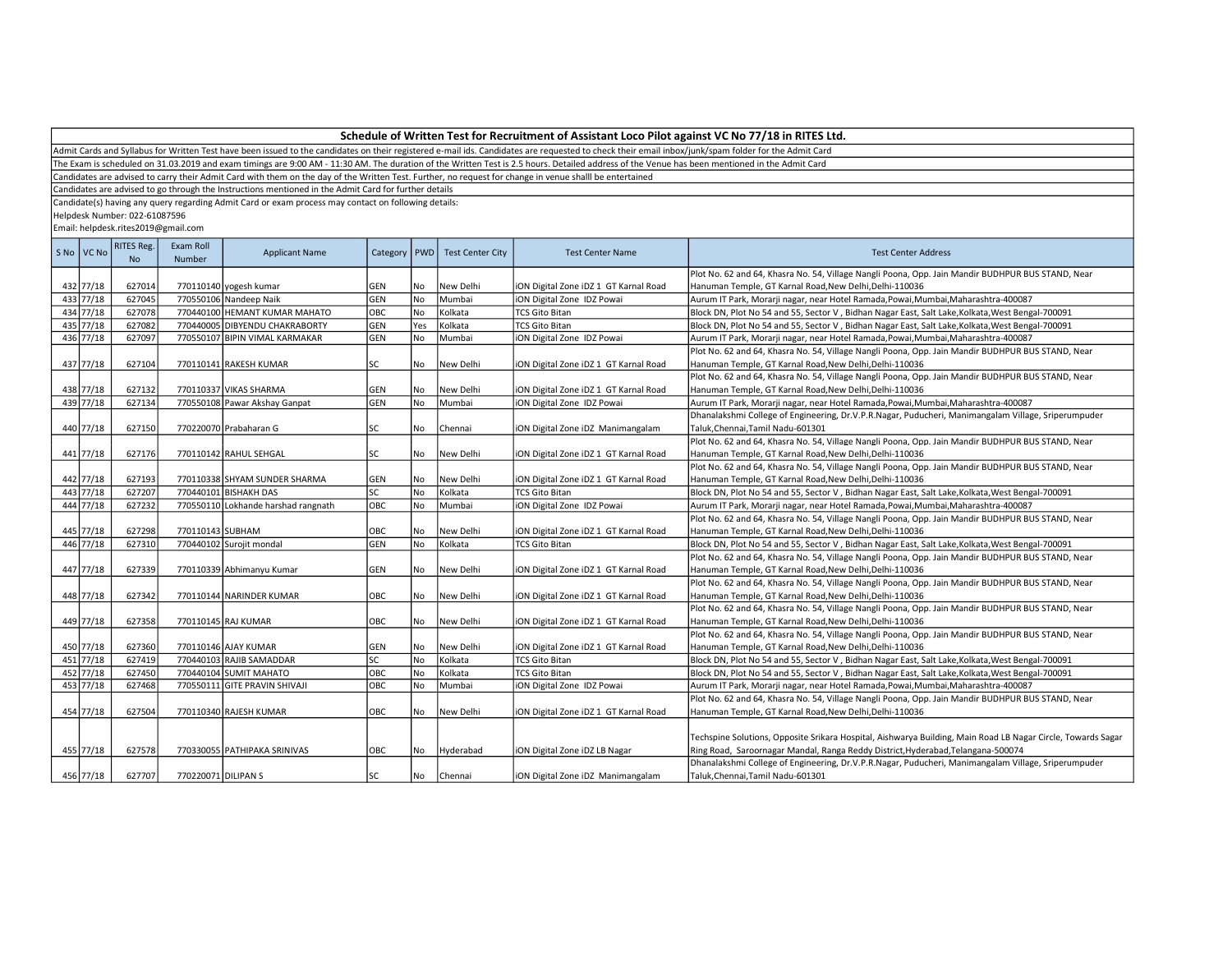Admit Cards and Syllabus for Written Test have been issued to the candidates on their registered e-mail ids. Candidates are requested to check their email inbox/junk/spam folder for the Admit Card

The Exam is scheduled on 31.03.2019 and exam timings are 9:00 AM - 11:30 AM. The duration of the Written Test is 2.5 hours. Detailed address of the Venue has been mentioned in the Admit Card

Candidates are advised to carry their Admit Card with them on the day of the Written Test. Further, no request for change in venue shalll be entertained

Candidates are advised to go through the Instructions mentioned in the Admit Card for further details

Candidate(s) having any query regarding Admit Card or exam process may contact on following details:

Helpdesk Number: 022-61087596

| Techspine Solutions, Opposite Srikara Hospital, Aishwarya Building, Main Road LB Nagar Circle, Towards Sagar<br>457 77/18<br>627735<br>770330056 shyamsundar barik<br>OBC<br>Hyderabad<br>ION Digital Zone IDZ LB Nagar<br>Ring Road, Saroornagar Mandal, Ranga Reddy District, Hyderabad, Telangana-500074<br>No<br>458 77/18<br>627754<br>770440105 Jaydev kumar Dey<br>No<br>Kolkata<br><b>GEN</b><br><b>TCS Gito Bitan</b><br>Block DN, Plot No 54 and 55, Sector V, Bidhan Nagar East, Salt Lake, Kolkata, West Bengal-700091<br>Techspine Solutions, Opposite Srikara Hospital, Aishwarya Building, Main Road LB Nagar Circle, Towards Sagar<br>459 77/18<br>627773<br>Ring Road, Saroornagar Mandal, Ranga Reddy District, Hyderabad, Telangana-500074<br>770330057 Rakesh Kumar Pati<br><b>GEN</b><br><b>No</b><br>Hyderabad<br>ION Digital Zone IDZ LB Nagar<br>Plot No. 62 and 64, Khasra No. 54, Village Nangli Poona, Opp. Jain Mandir BUDHPUR BUS STAND, Near<br>460 77/18<br>627799<br>Hanuman Temple, GT Karnal Road, New Delhi, Delhi-110036<br>770110148 Lovneet Shukla<br><b>GEN</b><br>No<br>New Delhi<br>iON Digital Zone iDZ 1 GT Karnal Road<br>Plot No. 62 and 64, Khasra No. 54, Village Nangli Poona, Opp. Jain Mandir BUDHPUR BUS STAND, Near<br>461 77/18<br>627812<br><b>No</b><br>New Delhi<br>Hanuman Temple, GT Karnal Road, New Delhi, Delhi-110036<br>770110341 RAVINDRA KUMAR<br>lsc<br>iON Digital Zone iDZ 1 GT Karnal Road |  |
|-----------------------------------------------------------------------------------------------------------------------------------------------------------------------------------------------------------------------------------------------------------------------------------------------------------------------------------------------------------------------------------------------------------------------------------------------------------------------------------------------------------------------------------------------------------------------------------------------------------------------------------------------------------------------------------------------------------------------------------------------------------------------------------------------------------------------------------------------------------------------------------------------------------------------------------------------------------------------------------------------------------------------------------------------------------------------------------------------------------------------------------------------------------------------------------------------------------------------------------------------------------------------------------------------------------------------------------------------------------------------------------------------------------------------------------------------------------------|--|
|                                                                                                                                                                                                                                                                                                                                                                                                                                                                                                                                                                                                                                                                                                                                                                                                                                                                                                                                                                                                                                                                                                                                                                                                                                                                                                                                                                                                                                                                 |  |
|                                                                                                                                                                                                                                                                                                                                                                                                                                                                                                                                                                                                                                                                                                                                                                                                                                                                                                                                                                                                                                                                                                                                                                                                                                                                                                                                                                                                                                                                 |  |
|                                                                                                                                                                                                                                                                                                                                                                                                                                                                                                                                                                                                                                                                                                                                                                                                                                                                                                                                                                                                                                                                                                                                                                                                                                                                                                                                                                                                                                                                 |  |
|                                                                                                                                                                                                                                                                                                                                                                                                                                                                                                                                                                                                                                                                                                                                                                                                                                                                                                                                                                                                                                                                                                                                                                                                                                                                                                                                                                                                                                                                 |  |
|                                                                                                                                                                                                                                                                                                                                                                                                                                                                                                                                                                                                                                                                                                                                                                                                                                                                                                                                                                                                                                                                                                                                                                                                                                                                                                                                                                                                                                                                 |  |
|                                                                                                                                                                                                                                                                                                                                                                                                                                                                                                                                                                                                                                                                                                                                                                                                                                                                                                                                                                                                                                                                                                                                                                                                                                                                                                                                                                                                                                                                 |  |
|                                                                                                                                                                                                                                                                                                                                                                                                                                                                                                                                                                                                                                                                                                                                                                                                                                                                                                                                                                                                                                                                                                                                                                                                                                                                                                                                                                                                                                                                 |  |
|                                                                                                                                                                                                                                                                                                                                                                                                                                                                                                                                                                                                                                                                                                                                                                                                                                                                                                                                                                                                                                                                                                                                                                                                                                                                                                                                                                                                                                                                 |  |
|                                                                                                                                                                                                                                                                                                                                                                                                                                                                                                                                                                                                                                                                                                                                                                                                                                                                                                                                                                                                                                                                                                                                                                                                                                                                                                                                                                                                                                                                 |  |
|                                                                                                                                                                                                                                                                                                                                                                                                                                                                                                                                                                                                                                                                                                                                                                                                                                                                                                                                                                                                                                                                                                                                                                                                                                                                                                                                                                                                                                                                 |  |
| Plot No. 62 and 64, Khasra No. 54, Village Nangli Poona, Opp. Jain Mandir BUDHPUR BUS STAND, Near                                                                                                                                                                                                                                                                                                                                                                                                                                                                                                                                                                                                                                                                                                                                                                                                                                                                                                                                                                                                                                                                                                                                                                                                                                                                                                                                                               |  |
| 462 77/18<br>627940<br>ION Digital Zone IDZ 1 GT Karnal Road<br>770110149 Rinku<br><b>GEN</b><br>No<br>New Delhi<br>Hanuman Temple, GT Karnal Road,New Delhi,Delhi-110036                                                                                                                                                                                                                                                                                                                                                                                                                                                                                                                                                                                                                                                                                                                                                                                                                                                                                                                                                                                                                                                                                                                                                                                                                                                                                       |  |
| Plot No. 62 and 64, Khasra No. 54, Village Nangli Poona, Opp. Jain Mandir BUDHPUR BUS STAND, Near                                                                                                                                                                                                                                                                                                                                                                                                                                                                                                                                                                                                                                                                                                                                                                                                                                                                                                                                                                                                                                                                                                                                                                                                                                                                                                                                                               |  |
| 463 77/18<br>627983<br>770110342 ARJUN LAL SAINI<br>OBC<br>No<br>New Delhi<br>Hanuman Temple, GT Karnal Road, New Delhi, Delhi-110036<br>iON Digital Zone iDZ 1 GT Karnal Road                                                                                                                                                                                                                                                                                                                                                                                                                                                                                                                                                                                                                                                                                                                                                                                                                                                                                                                                                                                                                                                                                                                                                                                                                                                                                  |  |
|                                                                                                                                                                                                                                                                                                                                                                                                                                                                                                                                                                                                                                                                                                                                                                                                                                                                                                                                                                                                                                                                                                                                                                                                                                                                                                                                                                                                                                                                 |  |
| Techspine Solutions, Opposite Srikara Hospital, Aishwarya Building, Main Road LB Nagar Circle, Towards Sagar                                                                                                                                                                                                                                                                                                                                                                                                                                                                                                                                                                                                                                                                                                                                                                                                                                                                                                                                                                                                                                                                                                                                                                                                                                                                                                                                                    |  |
| 464 77/18<br>628006<br>770330058 PEMMADI KAMESWARA RAO<br>OBC<br>Ring Road, Saroornagar Mandal, Ranga Reddy District, Hyderabad, Telangana-500074<br>No<br>Hyderabad<br>ION Digital Zone IDZ LB Nagar                                                                                                                                                                                                                                                                                                                                                                                                                                                                                                                                                                                                                                                                                                                                                                                                                                                                                                                                                                                                                                                                                                                                                                                                                                                           |  |
| 465 77/18<br>628039<br>GEN<br>No<br>Kolkata<br>Block DN, Plot No 54 and 55, Sector V, Bidhan Nagar East, Salt Lake, Kolkata, West Bengal-700091<br>770440106 KUMAR PRASHANT GOURAV<br><b>TCS Gito Bitan</b>                                                                                                                                                                                                                                                                                                                                                                                                                                                                                                                                                                                                                                                                                                                                                                                                                                                                                                                                                                                                                                                                                                                                                                                                                                                     |  |
| Plot No. 62 and 64, Khasra No. 54, Village Nangli Poona, Opp. Jain Mandir BUDHPUR BUS STAND, Near                                                                                                                                                                                                                                                                                                                                                                                                                                                                                                                                                                                                                                                                                                                                                                                                                                                                                                                                                                                                                                                                                                                                                                                                                                                                                                                                                               |  |
| 466 77/18<br>628081<br>770110150 GOUTEM<br>lsc<br>No<br>New Delhi<br>iON Digital Zone iDZ 1 GT Karnal Road<br>Hanuman Temple, GT Karnal Road, New Delhi, Delhi-110036                                                                                                                                                                                                                                                                                                                                                                                                                                                                                                                                                                                                                                                                                                                                                                                                                                                                                                                                                                                                                                                                                                                                                                                                                                                                                           |  |
| 467 77/18<br>628114<br>770550112 SANKAR<br>OBC<br>No<br>Mumbai<br>iON Digital Zone IDZ Powai<br>Aurum IT Park, Morarji nagar, near Hotel Ramada, Powai, Mumbai, Maharashtra-400087                                                                                                                                                                                                                                                                                                                                                                                                                                                                                                                                                                                                                                                                                                                                                                                                                                                                                                                                                                                                                                                                                                                                                                                                                                                                              |  |
| 468 77/18<br>628124<br>770550113 AMIT SHANKAR PAWAR<br>GEN<br>iON Digital Zone IDZ Powai<br><b>No</b><br>Mumbai<br>Aurum IT Park, Morarji nagar, near Hotel Ramada, Powai, Mumbai, Maharashtra-400087                                                                                                                                                                                                                                                                                                                                                                                                                                                                                                                                                                                                                                                                                                                                                                                                                                                                                                                                                                                                                                                                                                                                                                                                                                                           |  |
| 469 77/18<br>628159<br>770550114 sanket<br>lsc<br><b>No</b><br>Mumbai<br>iON Digital Zone IDZ Powai<br>Aurum IT Park, Morarji nagar, near Hotel Ramada, Powai, Mumbai, Maharashtra-400087                                                                                                                                                                                                                                                                                                                                                                                                                                                                                                                                                                                                                                                                                                                                                                                                                                                                                                                                                                                                                                                                                                                                                                                                                                                                       |  |
| Plot No. 62 and 64, Khasra No. 54, Village Nangli Poona, Opp. Jain Mandir BUDHPUR BUS STAND, Near                                                                                                                                                                                                                                                                                                                                                                                                                                                                                                                                                                                                                                                                                                                                                                                                                                                                                                                                                                                                                                                                                                                                                                                                                                                                                                                                                               |  |
| 470 77/18<br>628160<br>770110152 pankaj kumar tripathi<br><b>GEN</b><br>No<br>New Delhi<br>iON Digital Zone iDZ 1 GT Karnal Road<br>Hanuman Temple, GT Karnal Road, New Delhi, Delhi-110036                                                                                                                                                                                                                                                                                                                                                                                                                                                                                                                                                                                                                                                                                                                                                                                                                                                                                                                                                                                                                                                                                                                                                                                                                                                                     |  |
|                                                                                                                                                                                                                                                                                                                                                                                                                                                                                                                                                                                                                                                                                                                                                                                                                                                                                                                                                                                                                                                                                                                                                                                                                                                                                                                                                                                                                                                                 |  |
| Techspine Solutions, Opposite Srikara Hospital, Aishwarya Building, Main Road LB Nagar Circle, Towards Sagar                                                                                                                                                                                                                                                                                                                                                                                                                                                                                                                                                                                                                                                                                                                                                                                                                                                                                                                                                                                                                                                                                                                                                                                                                                                                                                                                                    |  |
| 471 77/18<br>628163<br>ION Digital Zone IDZ LB Nagar<br>Ring Road, Saroornagar Mandal, Ranga Reddy District, Hyderabad, Telangana-500074<br>770330059 MOHAMMAD ABDUL GAFFAR<br>GEN<br>No<br>Hyderabad                                                                                                                                                                                                                                                                                                                                                                                                                                                                                                                                                                                                                                                                                                                                                                                                                                                                                                                                                                                                                                                                                                                                                                                                                                                           |  |
| Plot No. 62 and 64, Khasra No. 54, Village Nangli Poona, Opp. Jain Mandir BUDHPUR BUS STAND, Near                                                                                                                                                                                                                                                                                                                                                                                                                                                                                                                                                                                                                                                                                                                                                                                                                                                                                                                                                                                                                                                                                                                                                                                                                                                                                                                                                               |  |
| 472 77/18<br>628181<br>OBC<br>770110153 Sunil Kumar<br>No<br>New Delhi<br>iON Digital Zone iDZ 1 GT Karnal Road<br>Hanuman Temple, GT Karnal Road, New Delhi, Delhi-110036                                                                                                                                                                                                                                                                                                                                                                                                                                                                                                                                                                                                                                                                                                                                                                                                                                                                                                                                                                                                                                                                                                                                                                                                                                                                                      |  |
| C/O Nrupali Infotech, Plot No 128, Bombay Truck Terminus Trust, Behind PNB Bank, Near Mitsubishi Showroom,                                                                                                                                                                                                                                                                                                                                                                                                                                                                                                                                                                                                                                                                                                                                                                                                                                                                                                                                                                                                                                                                                                                                                                                                                                                                                                                                                      |  |
| 473 77/18<br>628205<br>770660063 NIKHIL NAHATE<br>OBC<br>No<br>ION DIGITAL Zone IDZ 1 Wadi MIDC<br>MIDC Wadi, Nagpur, Maharashtra-440024<br>Nagpur                                                                                                                                                                                                                                                                                                                                                                                                                                                                                                                                                                                                                                                                                                                                                                                                                                                                                                                                                                                                                                                                                                                                                                                                                                                                                                              |  |
|                                                                                                                                                                                                                                                                                                                                                                                                                                                                                                                                                                                                                                                                                                                                                                                                                                                                                                                                                                                                                                                                                                                                                                                                                                                                                                                                                                                                                                                                 |  |
| Techspine Solutions, Opposite Srikara Hospital, Aishwarya Building, Main Road LB Nagar Circle, Towards Sagar<br>474 77/18<br>628218                                                                                                                                                                                                                                                                                                                                                                                                                                                                                                                                                                                                                                                                                                                                                                                                                                                                                                                                                                                                                                                                                                                                                                                                                                                                                                                             |  |
| 770330060 PEDDINTI DHARMA RAO<br>Ring Road, Saroornagar Mandal, Ranga Reddy District, Hyderabad, Telangana-500074<br>OBC<br>No<br>Hyderabad<br>ION Digital Zone IDZ LB Nagar<br>475 77/18<br>628272<br>lsc<br>No<br>770550115 Suryakanta Bhoi<br>Mumbai<br>iON Digital Zone IDZ Powai                                                                                                                                                                                                                                                                                                                                                                                                                                                                                                                                                                                                                                                                                                                                                                                                                                                                                                                                                                                                                                                                                                                                                                           |  |
| Aurum IT Park, Morarji nagar, near Hotel Ramada, Powai, Mumbai, Maharashtra-400087<br>476 77/18<br>628303<br>770440107 SOMESHWAR<br>Овс<br>No<br>Kolkata<br><b>TCS Gito Bitan</b><br>Block DN, Plot No 54 and 55, Sector V, Bidhan Nagar East, Salt Lake, Kolkata, West Bengal-700091                                                                                                                                                                                                                                                                                                                                                                                                                                                                                                                                                                                                                                                                                                                                                                                                                                                                                                                                                                                                                                                                                                                                                                           |  |
| 477 77/18<br>628517<br>770550116 GANESH PRAKASH PATEL<br>Овс<br>iON Digital Zone IDZ Powai<br>No<br>Mumbai<br>Aurum IT Park, Morarji nagar, near Hotel Ramada, Powai, Mumbai, Maharashtra-400087                                                                                                                                                                                                                                                                                                                                                                                                                                                                                                                                                                                                                                                                                                                                                                                                                                                                                                                                                                                                                                                                                                                                                                                                                                                                |  |
| 478 77/18<br>OBC<br>628540<br>770550117 SURAJ BHAT<br><b>No</b><br>Mumbai<br>iON Digital Zone IDZ Powai<br>Aurum IT Park, Morarji nagar, near Hotel Ramada, Powai, Mumbai, Maharashtra-400087                                                                                                                                                                                                                                                                                                                                                                                                                                                                                                                                                                                                                                                                                                                                                                                                                                                                                                                                                                                                                                                                                                                                                                                                                                                                   |  |
| 479 77/18<br>628561<br>lst<br><b>No</b><br>770440108 KHAJAN SINGH PANWAR<br>Kolkata<br><b>TCS Gito Bitan</b><br>Block DN, Plot No 54 and 55, Sector V, Bidhan Nagar East, Salt Lake, Kolkata, West Bengal-700091                                                                                                                                                                                                                                                                                                                                                                                                                                                                                                                                                                                                                                                                                                                                                                                                                                                                                                                                                                                                                                                                                                                                                                                                                                                |  |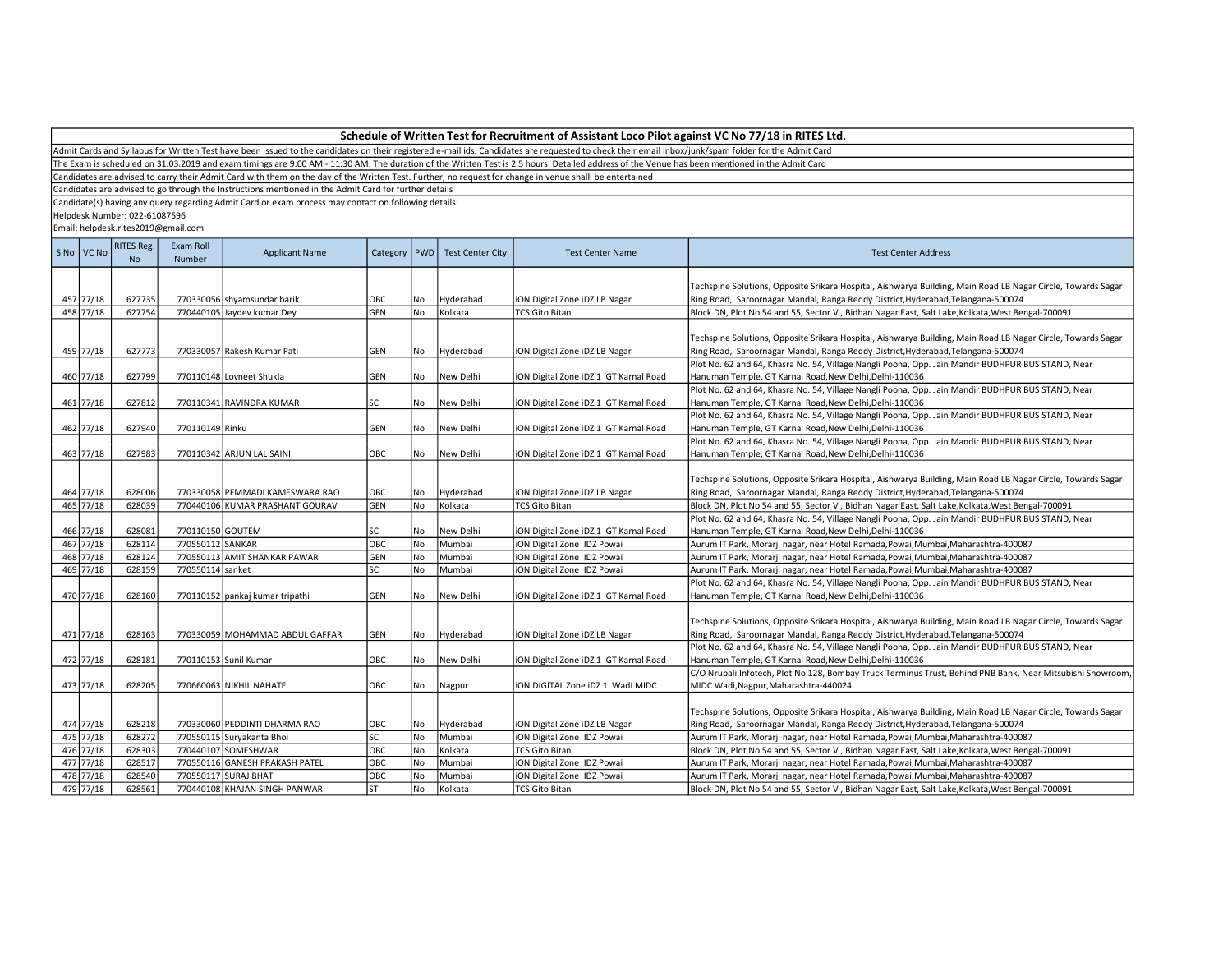Admit Cards and Syllabus for Written Test have been issued to the candidates on their registered e-mail ids. Candidates are requested to check their email inbox/junk/spam folder for the Admit Card

The Exam is scheduled on 31.03.2019 and exam timings are 9:00 AM - 11:30 AM. The duration of the Written Test is 2.5 hours. Detailed address of the Venue has been mentioned in the Admit Card

Candidates are advised to carry their Admit Card with them on the day of the Written Test. Further, no request for change in venue shalll be entertained

Candidates are advised to go through the Instructions mentioned in the Admit Card for further details

Candidate(s) having any query regarding Admit Card or exam process may contact on following details:

Helpdesk Number: 022-61087596

| S No VC No | <b>RITES Reg.</b><br><b>No</b> | Exam Roll<br>Number | <b>Applicant Name</b>             | Category   | PWD       | <b>Test Center City</b> | <b>Test Center Name</b>               | <b>Test Center Address</b>                                                                                                                                                                       |
|------------|--------------------------------|---------------------|-----------------------------------|------------|-----------|-------------------------|---------------------------------------|--------------------------------------------------------------------------------------------------------------------------------------------------------------------------------------------------|
| 480 77/18  | 628594                         |                     | 770220073 SYAMAL KHOSH M.S        | <b>GEN</b> | No        | Chennai                 | iON Digital Zone iDZ Manimangalam     | Dhanalakshmi College of Engineering, Dr.V.P.R.Nagar, Puducheri, Manimangalam Village, Sriperumpuder<br>Taluk, Chennai, Tamil Nadu-601301                                                         |
|            |                                |                     |                                   |            |           |                         |                                       | Plot No. 62 and 64, Khasra No. 54, Village Nangli Poona, Opp. Jain Mandir BUDHPUR BUS STAND, Near                                                                                                |
| 481 77/18  | 628595                         |                     | 770110154 NIRAJ KUMAR SHARMA      | OBC        | No        | New Delhi               | iON Digital Zone iDZ 1 GT Karnal Road | Hanuman Temple, GT Karnal Road, New Delhi, Delhi-110036                                                                                                                                          |
|            |                                |                     |                                   |            |           |                         |                                       | Plot No. 62 and 64, Khasra No. 54, Village Nangli Poona, Opp. Jain Mandir BUDHPUR BUS STAND, Near                                                                                                |
| 482 77/18  | 628620                         |                     | 770110343 RANJEET PUSHKER         | lsc        | No        | New Delhi               | iON Digital Zone iDZ 1 GT Karnal Road | Hanuman Temple, GT Karnal Road, New Delhi, Delhi-110036                                                                                                                                          |
|            |                                |                     |                                   |            |           |                         |                                       | Plot No. 62 and 64, Khasra No. 54, Village Nangli Poona, Opp. Jain Mandir BUDHPUR BUS STAND, Near                                                                                                |
| 483 77/18  | 628624                         | 770110344 RAVI RAJ  |                                   | OBC        | No        | New Delhi               | iON Digital Zone iDZ 1 GT Karnal Road | Hanuman Temple, GT Karnal Road, New Delhi, Delhi-110036                                                                                                                                          |
| 484 77/18  | 628649                         |                     | 770440109 ANIRUDHYA DAS           | <b>GEN</b> | <b>No</b> | Kolkata                 | <b>TCS Gito Bitan</b>                 | Block DN, Plot No 54 and 55, Sector V, Bidhan Nagar East, Salt Lake, Kolkata, West Bengal-700091                                                                                                 |
|            |                                |                     |                                   |            |           |                         |                                       | Dhanalakshmi College of Engineering, Dr.V.P.R.Nagar, Puducheri, Manimangalam Village, Sriperumpuder                                                                                              |
| 485 77/18  | 628657                         |                     | 770220074 DHINESH KUMAR K         | OBC        | No        | Chennai                 | iON Digital Zone iDZ Manimangalam     | Taluk, Chennai, Tamil Nadu-601301                                                                                                                                                                |
|            |                                |                     |                                   |            |           |                         |                                       | Plot No. 62 and 64, Khasra No. 54, Village Nangli Poona, Opp. Jain Mandir BUDHPUR BUS STAND, Near                                                                                                |
| 486 77/18  | 628700                         |                     | 770110345 PREETAM KUMARI          | <b>GEN</b> | No        | New Delhi               | ION Digital Zone IDZ 1 GT Karnal Road | Hanuman Temple, GT Karnal Road, New Delhi, Delhi-110036                                                                                                                                          |
|            |                                |                     |                                   |            |           |                         |                                       | Plot No. 62 and 64, Khasra No. 54, Village Nangli Poona, Opp. Jain Mandir BUDHPUR BUS STAND, Near                                                                                                |
| 487 77/18  | 628730                         |                     | 770110346 INDRALOK VISHWAKARMA    | <b>OBC</b> | No        | New Delhi               | iON Digital Zone iDZ 1 GT Karnal Road | Hanuman Temple, GT Karnal Road, New Delhi, Delhi-110036                                                                                                                                          |
|            |                                |                     |                                   |            |           |                         |                                       | Plot No. 62 and 64, Khasra No. 54, Village Nangli Poona, Opp. Jain Mandir BUDHPUR BUS STAND, Near                                                                                                |
| 488 77/18  | 628791                         |                     | 770110155 VIRESH CHANDER          | SC         | No        | New Delhi               | iON Digital Zone iDZ 1 GT Karnal Road | Hanuman Temple, GT Karnal Road, New Delhi, Delhi-110036                                                                                                                                          |
| 489 77/18  | 628814                         |                     | 770550118 MOKAL AMOL RAMESH       | GEN        | <b>No</b> | Mumbai                  | iON Digital Zone IDZ Powai            | Aurum IT Park, Morarji nagar, near Hotel Ramada, Powai, Mumbai, Maharashtra-400087                                                                                                               |
| 490 77/18  | 628879                         |                     | 770440111 ARVIND KUMAR            | <b>SC</b>  | No        | Kolkata                 | <b>TCS Gito Bitan</b>                 | Block DN, Plot No 54 and 55, Sector V, Bidhan Nagar East, Salt Lake, Kolkata, West Bengal-700091                                                                                                 |
| 491 77/18  | 628883                         |                     | 770330061 SURESH KUMAR JAT        | OBC        | No        | Hyderabad               | iON Digital Zone iDZ LB Nagar         | Techspine Solutions, Opposite Srikara Hospital, Aishwarya Building, Main Road LB Nagar Circle, Towards Sagar<br>Ring Road, Saroornagar Mandal, Ranga Reddy District, Hyderabad, Telangana-500074 |
| 492 77/18  | 628929                         |                     | 770550119 GARUDE NIKHIL BABAN     | lsc        | No        | Mumbai                  | iON Digital Zone IDZ Powai            | Aurum IT Park, Morarji nagar, near Hotel Ramada, Powai, Mumbai, Maharashtra-400087                                                                                                               |
|            |                                |                     |                                   |            |           |                         |                                       | Dhanalakshmi College of Engineering, Dr.V.P.R.Nagar, Puducheri, Manimangalam Village, Sriperumpuder                                                                                              |
| 493 77/18  | 628935                         |                     | 770220075 KUMAR TUPILI            | OBC        | No        | Chennai                 | iON Digital Zone iDZ Manimangalam     | Taluk, Chennai, Tamil Nadu-601301                                                                                                                                                                |
| 494 77/18  | 628939                         |                     | 770550120 Pankaj Yadav            | ОВС        | No        | Mumbai                  | iON Digital Zone IDZ Powai            | Aurum IT Park, Morarji nagar, near Hotel Ramada, Powai, Mumbai, Maharashtra-400087                                                                                                               |
| 495 77/18  | 628997                         |                     | 770550121 Pranav Prabhakar Pathak | <b>GEN</b> | <b>No</b> | Mumbai                  | iON Digital Zone IDZ Powai            | Aurum IT Park, Morarji nagar, near Hotel Ramada, Powai, Mumbai, Maharashtra-400087                                                                                                               |
|            |                                |                     |                                   |            |           |                         |                                       | C/O Nrupali Infotech, Plot No 128, Bombay Truck Terminus Trust, Behind PNB Bank, Near Mitsubishi Showroom,                                                                                       |
| 496 77/18  | 629023                         |                     | 770660064 PRADIP DHANRAJ LENDE    | OBC        | No        | Nagpur                  | iON DIGITAL Zone iDZ 1 Wadi MIDC      | MIDC Wadi, Nagpur, Maharashtra-440024                                                                                                                                                            |
|            |                                |                     |                                   |            |           |                         |                                       | C/O Nrupali Infotech, Plot No 128, Bombay Truck Terminus Trust, Behind PNB Bank, Near Mitsubishi Showroom,                                                                                       |
| 497 77/18  | 629101                         |                     | 770660065 NISHANT CHATURVEDI      | GEN        | No        | Nagpur                  | ION DIGITAL Zone IDZ 1 Wadi MIDC      | MIDC Wadi, Nagpur, Maharashtra-440024                                                                                                                                                            |
|            |                                |                     |                                   |            |           |                         |                                       | C/O Nrupali Infotech, Plot No 128, Bombay Truck Terminus Trust, Behind PNB Bank, Near Mitsubishi Showroom,                                                                                       |
| 498 77/18  | 629114                         |                     | 770660066 ADKANE SANDIP SURESH    | SC         | No        | Nagpur                  | iON DIGITAL Zone iDZ 1 Wadi MIDC      | MIDC Wadi, Nagpur, Maharashtra-440024                                                                                                                                                            |
|            |                                |                     |                                   |            |           |                         |                                       | Plot No. 62 and 64, Khasra No. 54, Village Nangli Poona, Opp. Jain Mandir BUDHPUR BUS STAND, Near                                                                                                |
| 499 77/18  | 629148                         |                     | 770110156 NARESH PANCHAL          | <b>GEN</b> | No        | New Delhi               | iON Digital Zone iDZ 1 GT Karnal Road | Hanuman Temple, GT Karnal Road, New Delhi, Delhi-110036                                                                                                                                          |
| 500 77/18  | 629150                         |                     | 770440006 RANJAN KUMAR            | OBC        | Yes       | Kolkata                 | <b>TCS Gito Bitan</b>                 | Block DN, Plot No 54 and 55, Sector V, Bidhan Nagar East, Salt Lake, Kolkata, West Bengal-700091                                                                                                 |
| 501 77/18  | 629180                         |                     | 770550122 RAVI KIRAN MURMU        | <b>ST</b>  | No        | Mumbai                  | iON Digital Zone IDZ Powai            | Aurum IT Park, Morarji nagar, near Hotel Ramada, Powai, Mumbai, Maharashtra-400087                                                                                                               |
|            |                                |                     |                                   |            |           |                         |                                       | C/O Nrupali Infotech, Plot No 128, Bombay Truck Terminus Trust, Behind PNB Bank, Near Mitsubishi Showroom,                                                                                       |
| 502 77/18  | 629225                         |                     | 770660068 Akash rangari           | SC         | No        | Nagpur                  | iON DIGITAL Zone iDZ 1 Wadi MIDC      | MIDC Wadi, Nagpur, Maharashtra-440024                                                                                                                                                            |
|            |                                |                     |                                   |            |           |                         |                                       | Plot No. 62 and 64, Khasra No. 54, Village Nangli Poona, Opp. Jain Mandir BUDHPUR BUS STAND, Near                                                                                                |
| 503 77/18  | 629239                         |                     | 770110347 SANDEEP KHAROLA         | <b>GEN</b> | No        | New Delhi               | iON Digital Zone iDZ 1 GT Karnal Road | Hanuman Temple, GT Karnal Road, New Delhi, Delhi-110036                                                                                                                                          |
| 504 77/18  | 629270                         |                     | 770550123 Raju Santaram nengule   | ОВС        | <b>No</b> | Mumbai                  | iON Digital Zone IDZ Powai            | Aurum IT Park, Morarji nagar, near Hotel Ramada, Powai, Mumbai, Maharashtra-400087                                                                                                               |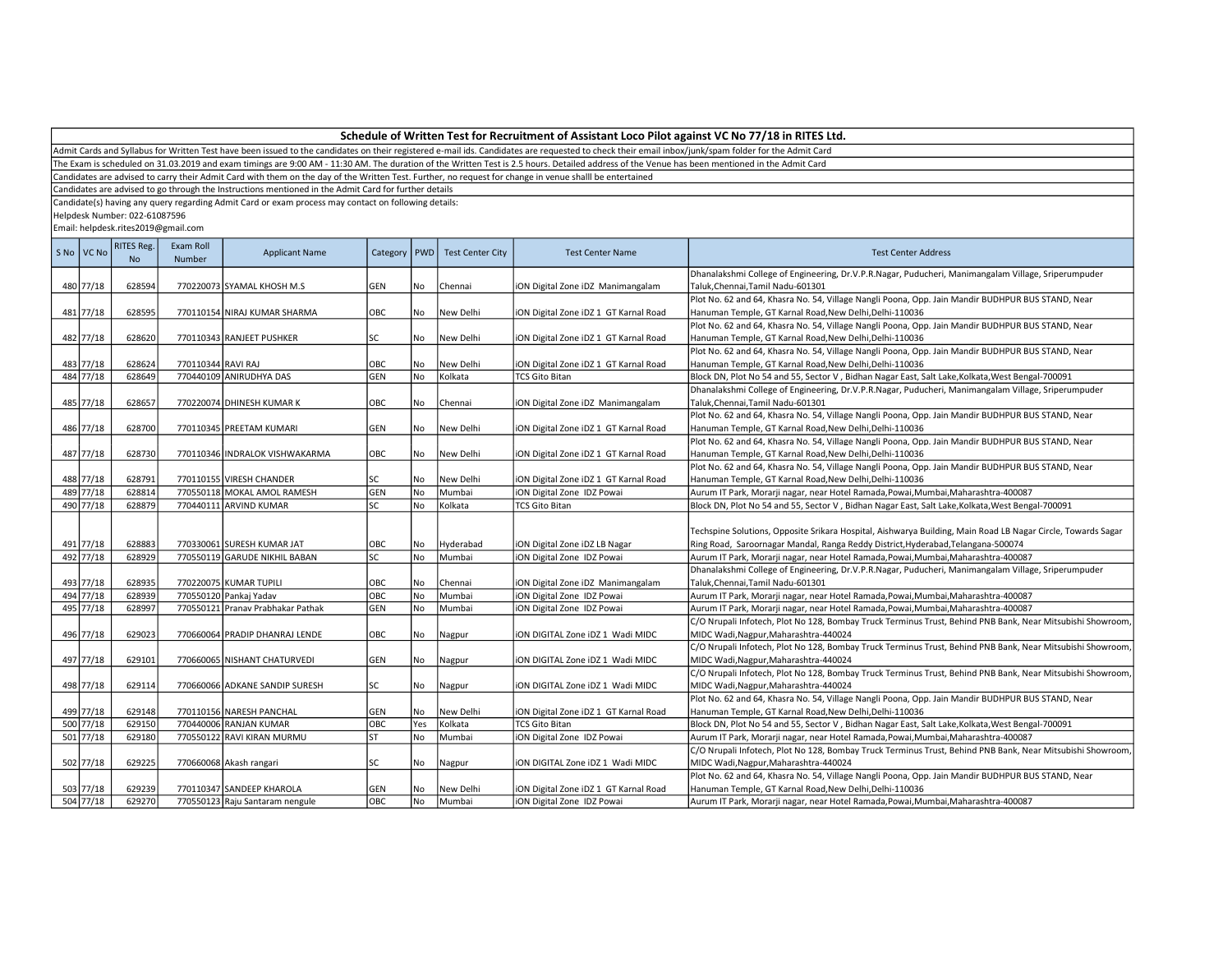Admit Cards and Syllabus for Written Test have been issued to the candidates on their registered e-mail ids. Candidates are requested to check their email inbox/junk/spam folder for the Admit Card

The Exam is scheduled on 31.03.2019 and exam timings are 9:00 AM - 11:30 AM. The duration of the Written Test is 2.5 hours. Detailed address of the Venue has been mentioned in the Admit Card

Candidates are advised to carry their Admit Card with them on the day of the Written Test. Further, no request for change in venue shalll be entertained

Candidates are advised to go through the Instructions mentioned in the Admit Card for further details

Candidate(s) having any query regarding Admit Card or exam process may contact on following details:

Helpdesk Number: 022-61087596

| S No VC No | <b>RITES Reg.</b><br><b>No</b> | Exam Roll<br>Number   | <b>Applicant Name</b>                 | Category   PWD |           | <b>Test Center City</b> | <b>Test Center Name</b>               | <b>Test Center Address</b>                                                                                   |
|------------|--------------------------------|-----------------------|---------------------------------------|----------------|-----------|-------------------------|---------------------------------------|--------------------------------------------------------------------------------------------------------------|
|            |                                |                       |                                       |                |           |                         |                                       | Plot No. 62 and 64, Khasra No. 54, Village Nangli Poona, Opp. Jain Mandir BUDHPUR BUS STAND, Near            |
| 505 77/18  | 629282                         |                       | 770110348 akhilesh kumar chaurasiya   | OBC            | No        | New Delhi               | iON Digital Zone iDZ 1 GT Karnal Road | Hanuman Temple, GT Karnal Road, New Delhi, Delhi-110036                                                      |
|            |                                |                       |                                       |                |           |                         |                                       | C/O Nrupali Infotech, Plot No 128, Bombay Truck Terminus Trust, Behind PNB Bank, Near Mitsubishi Showroom,   |
| 506 77/18  | 629283                         |                       | 770660069 Mohan Raghunath Pandit      | OBC            | No        | Nagpur                  | iON DIGITAL Zone iDZ 1 Wadi MIDC      | MIDC Wadi, Nagpur, Maharashtra-440024                                                                        |
| 507 77/18  | 629290                         |                       | 770550124 pandharinath sukhdev gadakh | GEN            | No        | Mumbai                  | iON Digital Zone IDZ Powai            | Aurum IT Park, Morarji nagar, near Hotel Ramada, Powai, Mumbai, Maharashtra-400087                           |
| 508 77/18  | 629316                         |                       | 770550125 Balaji Pratapsing           | OBC            | <b>No</b> | Mumbai                  | iON Digital Zone IDZ Powai            | Aurum IT Park, Morarji nagar, near Hotel Ramada, Powai, Mumbai, Maharashtra-400087                           |
|            |                                |                       |                                       |                |           |                         |                                       | Plot No. 62 and 64, Khasra No. 54, Village Nangli Poona, Opp. Jain Mandir BUDHPUR BUS STAND, Near            |
| 509 77/18  | 629397                         |                       | 770110006 SUJIT PRUSTY                | OBC            | Yes       | New Delhi               | iON Digital Zone iDZ 1 GT Karnal Road | Hanuman Temple, GT Karnal Road, New Delhi, Delhi-110036                                                      |
|            |                                |                       |                                       |                |           |                         |                                       | Plot No. 62 and 64, Khasra No. 54, Village Nangli Poona, Opp. Jain Mandir BUDHPUR BUS STAND, Near            |
| 510 77/18  | 629398                         |                       | 770110157 AYUSH KUMAR GUPTA           | OBC            | No        | New Delhi               | iON Digital Zone iDZ 1 GT Karnal Road | Hanuman Temple, GT Karnal Road, New Delhi, Delhi-110036                                                      |
|            |                                |                       |                                       |                |           |                         |                                       | Plot No. 62 and 64, Khasra No. 54, Village Nangli Poona, Opp. Jain Mandir BUDHPUR BUS STAND, Near            |
| 511 77/18  | 629442                         |                       | 770110158 DHARMENDAR KUMAR BUNKAR     | lsc            | No        | New Delhi               | iON Digital Zone iDZ 1 GT Karnal Road | Hanuman Temple, GT Karnal Road, New Delhi, Delhi-110036                                                      |
|            |                                |                       |                                       |                |           |                         |                                       | C/O Nrupali Infotech, Plot No 128, Bombay Truck Terminus Trust, Behind PNB Bank, Near Mitsubishi Showroom,   |
| 512 77/18  | 629485                         |                       | 770660070 SNEHAL SHIVSHANKAR GOKHALE  | Іовс           | No        | Nagpur                  | ION DIGITAL Zone IDZ 1 Wadi MIDC      | MIDC Wadi, Nagpur, Maharashtra-440024                                                                        |
|            |                                |                       |                                       |                |           |                         |                                       | C/O Nrupali Infotech, Plot No 128, Bombay Truck Terminus Trust, Behind PNB Bank, Near Mitsubishi Showroom,   |
| 513 77/18  | 629521                         |                       | 770660071 BHUSHAN SURESHRAO KHADASE   | OBC            | No        | Nagpur                  | iON DIGITAL Zone iDZ 1 Wadi MIDC      | MIDC Wadi, Nagpur, Maharashtra-440024                                                                        |
| 514 77/18  | 629538                         |                       | 770550126 SANJAY KUMAR YADAV          | Овс            | No        | Mumbai                  | iON Digital Zone IDZ Powai            | Aurum IT Park, Morarji nagar, near Hotel Ramada, Powai, Mumbai, Maharashtra-400087                           |
|            |                                |                       |                                       |                |           |                         |                                       |                                                                                                              |
| 515 77/18  | 629581                         |                       | 770550127 UMESH PRAKASH MAHAMULKAR    | GEN            | No        | Mumbai                  | iON Digital Zone IDZ Powai            | Aurum IT Park, Morarji nagar, near Hotel Ramada, Powai, Mumbai, Maharashtra-400087                           |
|            |                                |                       |                                       |                |           |                         |                                       | C/O Nrupali Infotech, Plot No 128, Bombay Truck Terminus Trust, Behind PNB Bank, Near Mitsubishi Showroom,   |
| 516 77/18  | 629587                         |                       | 770660072 SOHAN PRASAD                | OBC            | No        | Nagpur                  | iON DIGITAL Zone iDZ 1 Wadi MIDC      | MIDC Wadi, Nagpur, Maharashtra-440024                                                                        |
|            |                                |                       |                                       |                |           |                         |                                       | Dhanalakshmi College of Engineering, Dr.V.P.R.Nagar, Puducheri, Manimangalam Village, Sriperumpuder          |
| 517 77/18  | 629631                         |                       | 770220076 KARTHIKEYAN G               | SC             | No        | Chennai                 | iON Digital Zone iDZ Manimangalam     | Taluk, Chennai, Tamil Nadu-601301                                                                            |
|            |                                |                       |                                       |                |           |                         |                                       | Plot No. 62 and 64, Khasra No. 54, Village Nangli Poona, Opp. Jain Mandir BUDHPUR BUS STAND, Near            |
| 518 77/18  | 629711                         | 770110007 SANJU       |                                       | OBC            | Yes       | New Delhi               | iON Digital Zone iDZ 1 GT Karnal Road | Hanuman Temple, GT Karnal Road, New Delhi, Delhi-110036                                                      |
|            |                                |                       |                                       |                |           |                         |                                       | Plot No. 62 and 64, Khasra No. 54, Village Nangli Poona, Opp. Jain Mandir BUDHPUR BUS STAND, Near            |
| 519 77/18  | 629721                         | 770110349 Braj kishor |                                       | SC             | No        | New Delhi               | iON Digital Zone iDZ 1 GT Karnal Road | Hanuman Temple, GT Karnal Road, New Delhi, Delhi-110036                                                      |
| 520 77/18  | 629747                         |                       | 770550128 AKASHDEEP GOYAL             | SC             | <b>No</b> | Mumbai                  | iON Digital Zone IDZ Powai            | Aurum IT Park, Morarji nagar, near Hotel Ramada, Powai, Mumbai, Maharashtra-400087                           |
|            |                                |                       |                                       |                |           |                         |                                       | Dhanalakshmi College of Engineering, Dr.V.P.R.Nagar, Puducheri, Manimangalam Village, Sriperumpuder          |
| 521 77/18  | 629749                         |                       | 770220077 SENTHILKUMARKP              | OBC            | No        | Chennai                 | iON Digital Zone iDZ Manimangalam     | Taluk, Chennai, Tamil Nadu-601301                                                                            |
|            |                                |                       |                                       |                |           |                         |                                       | Dhanalakshmi College of Engineering, Dr.V.P.R.Nagar, Puducheri, Manimangalam Village, Sriperumpuder          |
| 522 77/18  | 629757                         | 770220078 S.vijay     |                                       | OBC            | No        | Chennai                 | iON Digital Zone iDZ Manimangalam     | Taluk, Chennai, Tamil Nadu-601301                                                                            |
|            |                                |                       |                                       |                |           |                         |                                       |                                                                                                              |
|            |                                |                       |                                       |                |           |                         |                                       | Techspine Solutions, Opposite Srikara Hospital, Aishwarya Building, Main Road LB Nagar Circle, Towards Sagar |
| 523 77/18  | 629775                         |                       | 770330001 JONNAKUTI BHARAT            | SC             | Yes       | Hyderabad               | iON Digital Zone iDZ LB Nagar         | Ring Road, Saroornagar Mandal, Ranga Reddy District, Hyderabad, Telangana-500074                             |
| 524 77/18  | 629806                         |                       | 770440114 SANDIP HAZARI               | GEN            | No        | Kolkata                 | <b>TCS Gito Bitan</b>                 | Block DN, Plot No 54 and 55, Sector V, Bidhan Nagar East, Salt Lake, Kolkata, West Bengal-700091             |
| 525 77/18  | 629807                         |                       | 770440115 SAKTI PADA JANA             | <b>GEN</b>     | <b>No</b> | Kolkata                 | <b>TCS Gito Bitan</b>                 | Block DN, Plot No 54 and 55, Sector V, Bidhan Nagar East, Salt Lake, Kolkata, West Bengal-700091             |
|            |                                |                       |                                       |                |           |                         |                                       |                                                                                                              |
|            |                                |                       |                                       |                |           |                         |                                       | Techspine Solutions, Opposite Srikara Hospital, Aishwarya Building, Main Road LB Nagar Circle, Towards Sagar |
| 526 77/18  | 629819                         |                       | 770330062 Amit Khobragade             | SC             | No        | Hyderabad               | iON Digital Zone iDZ LB Nagar         | Ring Road, Saroornagar Mandal, Ranga Reddy District, Hyderabad, Telangana-500074                             |
|            |                                |                       |                                       |                |           |                         |                                       | Plot No. 62 and 64, Khasra No. 54, Village Nangli Poona, Opp. Jain Mandir BUDHPUR BUS STAND, Near            |
| 527 77/18  | 629846                         |                       | 770110350 KAMAL JEET GUPTA            | OBC            | l No      | New Delhi               | iON Digital Zone iDZ 1 GT Karnal Road | Hanuman Temple, GT Karnal Road, New Delhi, Delhi-110036                                                      |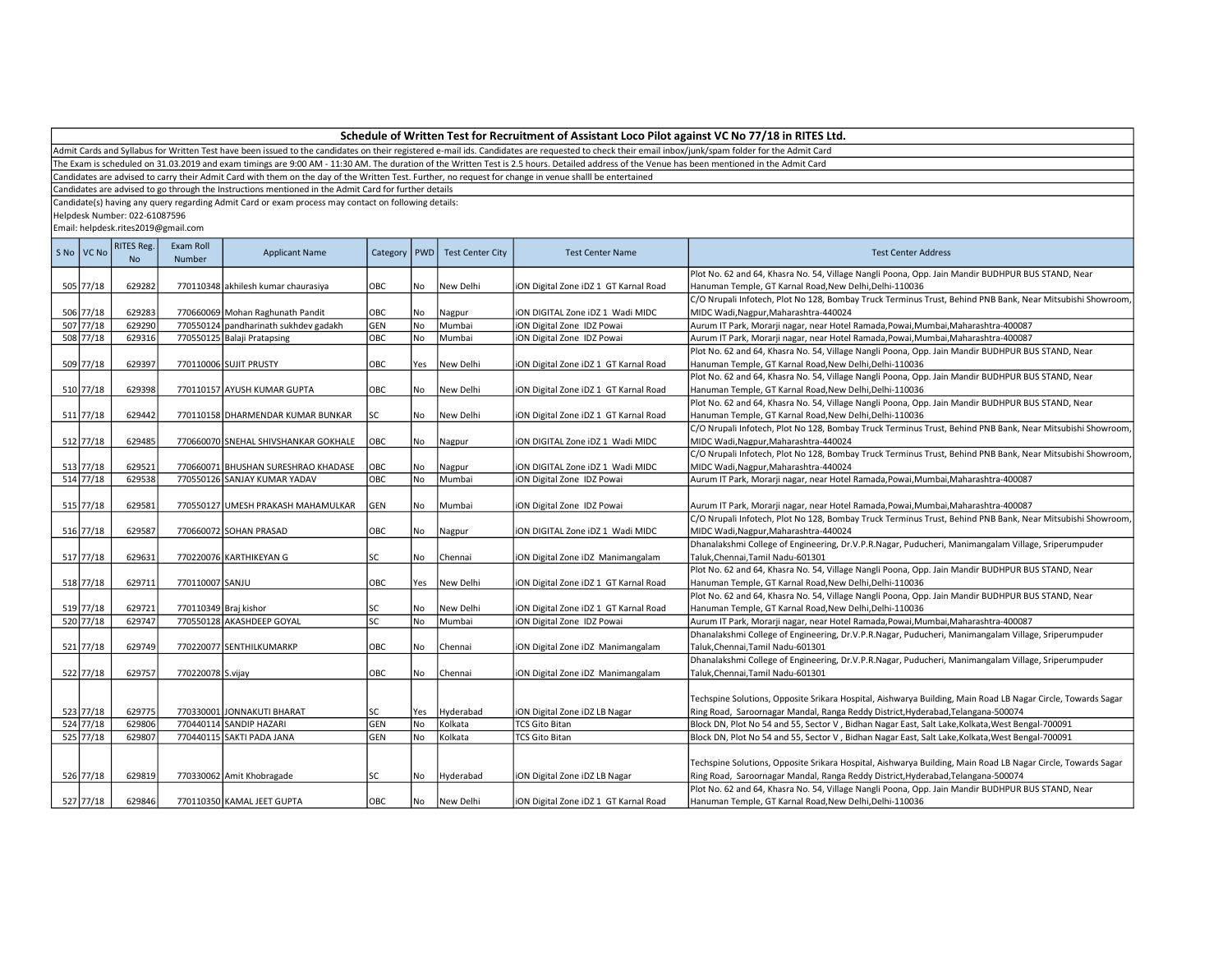Admit Cards and Syllabus for Written Test have been issued to the candidates on their registered e-mail ids. Candidates are requested to check their email inbox/junk/spam folder for the Admit Card

The Exam is scheduled on 31.03.2019 and exam timings are 9:00 AM - 11:30 AM. The duration of the Written Test is 2.5 hours. Detailed address of the Venue has been mentioned in the Admit Card

Candidates are advised to carry their Admit Card with them on the day of the Written Test. Further, no request for change in venue shalll be entertained

Candidates are advised to go through the Instructions mentioned in the Admit Card for further details

Candidate(s) having any query regarding Admit Card or exam process may contact on following details:

Helpdesk Number: 022-61087596

| S No   VC No | <b>RITES Reg.</b><br><b>No</b> | Exam Roll<br>Number | <b>Applicant Name</b>              | Category | <b>PWD</b> | <b>Test Center City</b> | <b>Test Center Name</b>               | <b>Test Center Address</b>                                                                                 |
|--------------|--------------------------------|---------------------|------------------------------------|----------|------------|-------------------------|---------------------------------------|------------------------------------------------------------------------------------------------------------|
| 528 77/18    | 629865                         | 770440116 suvra roy |                                    | GEN      | No         | Kolkata                 | <b>TCS Gito Bitan</b>                 | Block DN, Plot No 54 and 55, Sector V, Bidhan Nagar East, Salt Lake, Kolkata, West Bengal-700091           |
|              |                                |                     |                                    |          |            |                         |                                       | Plot No. 62 and 64, Khasra No. 54, Village Nangli Poona, Opp. Jain Mandir BUDHPUR BUS STAND, Near          |
| 529 77/18    | 629936                         |                     | 770110159 Ankit Sharma             | GEN      | l No       | New Delhi               | ION Digital Zone IDZ 1 GT Karnal Road | Hanuman Temple, GT Karnal Road, New Delhi, Delhi-110036                                                    |
|              |                                |                     |                                    |          |            |                         |                                       | Plot No. 62 and 64, Khasra No. 54, Village Nangli Poona, Opp. Jain Mandir BUDHPUR BUS STAND, Near          |
| 530 77/18    | 629947                         |                     | 770110351 Gajender singh           | OBC      | l No       | New Delhi               | iON Digital Zone iDZ 1 GT Karnal Road | Hanuman Temple, GT Karnal Road, New Delhi, Delhi-110036                                                    |
|              |                                |                     |                                    |          |            |                         |                                       | C/O Nrupali Infotech, Plot No 128, Bombay Truck Terminus Trust, Behind PNB Bank, Near Mitsubishi Showroom, |
| 531 77/18    | 629979                         |                     | 770660074 VIJAY KUMAR SONKER       | SC       | No         | Nagpur                  | ION DIGITAL Zone IDZ 1 Wadi MIDC      | MIDC Wadi, Nagpur, Maharashtra-440024                                                                      |
| 532 77/18    | 629998                         |                     | 770440117 BIKASH DAS               | SC.      | No         | Kolkata                 | <b>TCS Gito Bitan</b>                 | Block DN, Plot No 54 and 55, Sector V, Bidhan Nagar East, Salt Lake, Kolkata, West Bengal-700091           |
| 533 77/18    | 630058                         |                     | 770550130 GHUGE JAYESH SANJAY      | ОВС      | No         | Mumbai                  | iON Digital Zone IDZ Powai            | Aurum IT Park, Morarji nagar, near Hotel Ramada, Powai, Mumbai, Maharashtra-400087                         |
| 534 77/18    | 630091                         |                     | 770440118 DEEPAK KUMAR             | OBC      | No         | Kolkata                 | <b>TCS Gito Bitan</b>                 | Block DN, Plot No 54 and 55, Sector V, Bidhan Nagar East, Salt Lake, Kolkata, West Bengal-700091           |
|              |                                |                     |                                    |          |            |                         |                                       | Dhanalakshmi College of Engineering, Dr.V.P.R.Nagar, Puducheri, Manimangalam Village, Sriperumpuder        |
| 535 77/18    | 630105                         |                     | 770220079 Ravichandiran            | GEN      | l No       | Chennai                 | iON Digital Zone iDZ Manimangalam     | Taluk, Chennai, Tamil Nadu-601301                                                                          |
|              |                                |                     |                                    |          |            |                         |                                       | Plot No. 62 and 64, Khasra No. 54, Village Nangli Poona, Opp. Jain Mandir BUDHPUR BUS STAND, Near          |
| 536 77/18    | 630120                         |                     | 770110160 AJAY KUMAR               | OBC      | No         | New Delhi               | iON Digital Zone iDZ 1 GT Karnal Road | Hanuman Temple, GT Karnal Road, New Delhi, Delhi-110036                                                    |
|              |                                |                     |                                    |          |            |                         |                                       | Dhanalakshmi College of Engineering, Dr.V.P.R.Nagar, Puducheri, Manimangalam Village, Sriperumpuder        |
| 537 77/18    | 630128                         |                     | 770220080 Ashwin Rao               | OBC      | No         | Chennai                 | ION Digital Zone IDZ Manimangalam     | Taluk, Chennai, Tamil Nadu-601301                                                                          |
|              |                                |                     |                                    |          |            |                         |                                       | Dhanalakshmi College of Engineering, Dr.V.P.R.Nagar, Puducheri, Manimangalam Village, Sriperumpuder        |
| 538 77/18    | 630146                         |                     | 770220081 MK VINAYAN               | GEN      | No         | Chennai                 | iON Digital Zone iDZ Manimangalam     | Taluk, Chennai, Tamil Nadu-601301                                                                          |
|              |                                |                     |                                    |          |            |                         |                                       | C/O Nrupali Infotech, Plot No 128, Bombay Truck Terminus Trust, Behind PNB Bank, Near Mitsubishi Showroom, |
| 539 77/18    | 630149                         |                     | 770660075 DEVENDRA KUMAR           | OBC      | No         | Nagpur                  | ION DIGITAL Zone IDZ 1 Wadi MIDC      | MIDC Wadi, Nagpur, Maharashtra-440024                                                                      |
|              |                                |                     |                                    |          |            |                         |                                       | Plot No. 62 and 64, Khasra No. 54, Village Nangli Poona, Opp. Jain Mandir BUDHPUR BUS STAND, Near          |
| 540 77/18    | 630267                         |                     | 770110008 Amit kumar               | SC       | Yes        | New Delhi               | iON Digital Zone iDZ 1 GT Karnal Road | Hanuman Temple, GT Karnal Road, New Delhi, Delhi-110036                                                    |
|              |                                |                     |                                    |          |            |                         |                                       | Dhanalakshmi College of Engineering, Dr.V.P.R.Nagar, Puducheri, Manimangalam Village, Sriperumpuder        |
| 541 77/18    | 630277                         |                     | 770220082 ASWANTH K                | OBC      | No         | Chennai                 | ION Digital Zone IDZ Manimangalam     | Taluk, Chennai, Tamil Nadu-601301                                                                          |
|              |                                |                     |                                    |          |            |                         |                                       | Plot No. 62 and 64, Khasra No. 54, Village Nangli Poona, Opp. Jain Mandir BUDHPUR BUS STAND, Near          |
| 542 77/18    | 630319                         | 770110162 KESHAV    |                                    | SC       | No         | New Delhi               | iON Digital Zone iDZ 1 GT Karnal Road | Hanuman Temple, GT Karnal Road, New Delhi, Delhi-110036                                                    |
|              |                                |                     |                                    |          |            |                         |                                       | Plot No. 62 and 64, Khasra No. 54, Village Nangli Poona, Opp. Jain Mandir BUDHPUR BUS STAND, Near          |
| 543 77/18    | 630375                         |                     | 770110352 PANKAJ KUMAR             | SC       | l No       | New Delhi               | iON Digital Zone iDZ 1 GT Karnal Road | Hanuman Temple, GT Karnal Road, New Delhi, Delhi-110036                                                    |
|              |                                |                     |                                    |          |            |                         |                                       | Plot No. 62 and 64, Khasra No. 54, Village Nangli Poona, Opp. Jain Mandir BUDHPUR BUS STAND, Near          |
| 544 77/18    | 630377                         |                     | 770110353 ANOOP KUMAR SAXENA       | GEN      | No         | New Delhi               | iON Digital Zone iDZ 1 GT Karnal Road | Hanuman Temple, GT Karnal Road, New Delhi, Delhi-110036                                                    |
|              |                                |                     |                                    |          |            |                         |                                       | C/O Nrupali Infotech, Plot No 128, Bombay Truck Terminus Trust, Behind PNB Bank, Near Mitsubishi Showroom, |
| 545 77/18    | 630417                         |                     | 770660076 SANTOSH FAKRUJI GHULE    | OBC      | No         | Nagpur                  | ION DIGITAL Zone IDZ 1 Wadi MIDC      | MIDC Wadi, Nagpur, Maharashtra-440024                                                                      |
|              |                                |                     |                                    |          |            |                         |                                       | Dhanalakshmi College of Engineering, Dr.V.P.R.Nagar, Puducheri, Manimangalam Village, Sriperumpuder        |
| 546 77/18    | 630420                         | 770220083 ADARSH.S  |                                    | OBC      | No         | Chennai                 | iON Digital Zone iDZ Manimangalam     | Taluk, Chennai, Tamil Nadu-601301                                                                          |
|              |                                |                     |                                    |          |            |                         |                                       |                                                                                                            |
| 547 77/18    | 630423                         |                     | 770550131 MALANDKAR RAHUL RAJENDRA | ОВС      | No         | Mumbai                  | iON Digital Zone IDZ Powai            | Aurum IT Park, Morarji nagar, near Hotel Ramada, Powai, Mumbai, Maharashtra-400087                         |
|              |                                |                     |                                    |          |            |                         |                                       | C/O Nrupali Infotech, Plot No 128, Bombay Truck Terminus Trust, Behind PNB Bank, Near Mitsubishi Showroom, |
| 548 77/18    | 630457                         |                     | 770660077 Harshad Punaji Gaikwad   | SC       | No         | Nagpur                  | ION DIGITAL Zone IDZ 1 Wadi MIDC      | MIDC Wadi, Nagpur, Maharashtra-440024                                                                      |
|              |                                |                     |                                    |          |            |                         |                                       | Plot No. 62 and 64, Khasra No. 54, Village Nangli Poona, Opp. Jain Mandir BUDHPUR BUS STAND, Near          |
| 549 77/18    | 630477                         |                     | 770110354 PRAMOD KUMAR             | SC       | No         | New Delhi               | iON Digital Zone iDZ 1 GT Karnal Road | Hanuman Temple, GT Karnal Road, New Delhi, Delhi-110036                                                    |
| 550 77/18    | 630545                         |                     | 770550132 RAJSHEKHAR SUTAR         | GEN      | No         | Mumbai                  | ION Digital Zone IDZ Powai            | Aurum IT Park, Morarji nagar, near Hotel Ramada, Powai, Mumbai, Maharashtra-400087                         |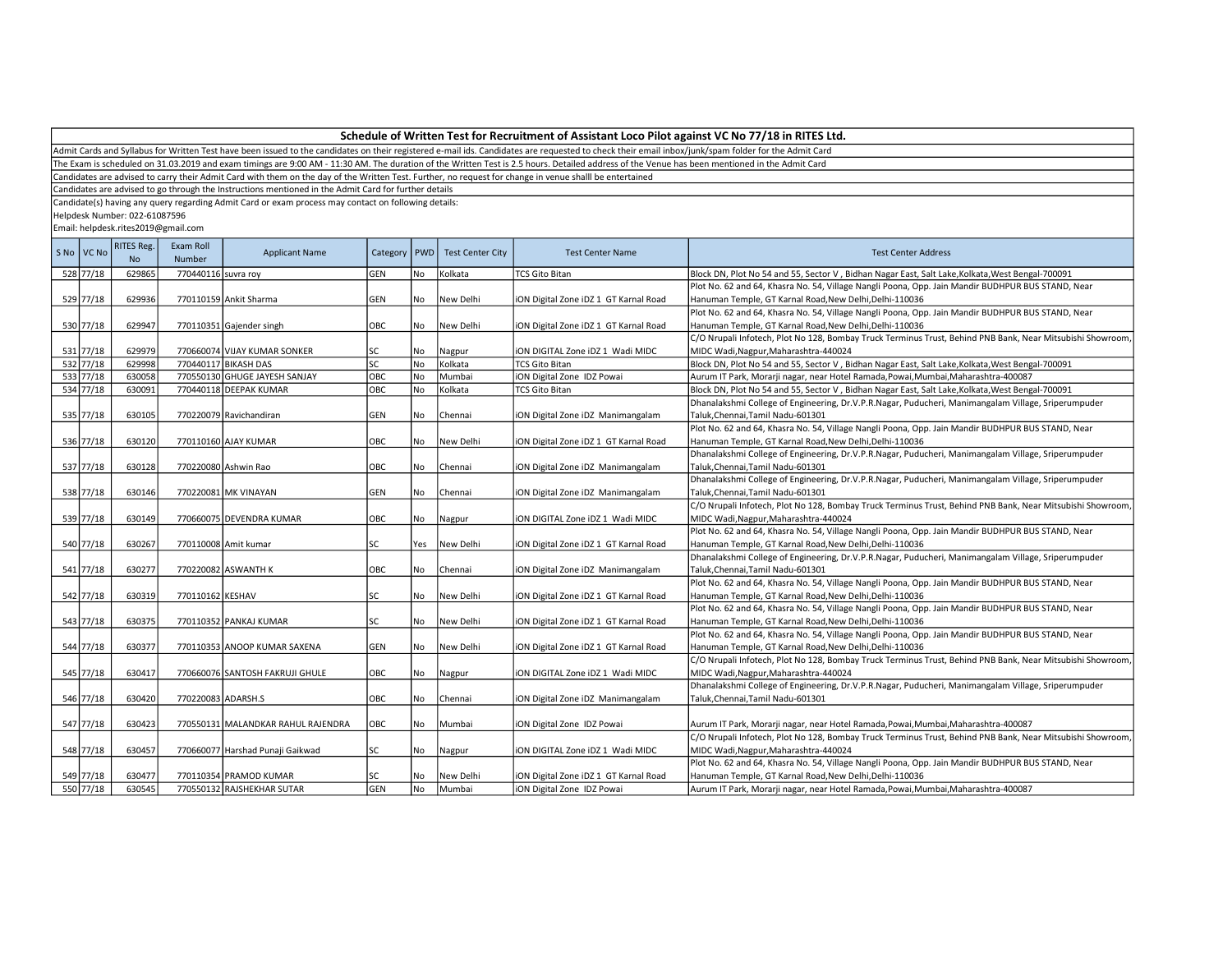Admit Cards and Syllabus for Written Test have been issued to the candidates on their registered e-mail ids. Candidates are requested to check their email inbox/junk/spam folder for the Admit Card

The Exam is scheduled on 31.03.2019 and exam timings are 9:00 AM - 11:30 AM. The duration of the Written Test is 2.5 hours. Detailed address of the Venue has been mentioned in the Admit Card

Candidates are advised to carry their Admit Card with them on the day of the Written Test. Further, no request for change in venue shalll be entertained

Candidates are advised to go through the Instructions mentioned in the Admit Card for further details

Candidate(s) having any query regarding Admit Card or exam process may contact on following details:

Helpdesk Number: 022-61087596

|     | S No VC No | <b>RITES Reg.</b><br><b>No</b> | Exam Roll<br>Number | <b>Applicant Name</b>                            | Category   PWD |           | <b>Test Center City</b> | <b>Test Center Name</b>                                    | <b>Test Center Address</b>                                                                                                                                                                                                                                                                                     |
|-----|------------|--------------------------------|---------------------|--------------------------------------------------|----------------|-----------|-------------------------|------------------------------------------------------------|----------------------------------------------------------------------------------------------------------------------------------------------------------------------------------------------------------------------------------------------------------------------------------------------------------------|
|     |            |                                |                     |                                                  |                |           |                         |                                                            | Plot No. 62 and 64, Khasra No. 54, Village Nangli Poona, Opp. Jain Mandir BUDHPUR BUS STAND, Near                                                                                                                                                                                                              |
|     | 551 77/18  | 630571                         |                     | 770110163 RAJEEV MEENA                           | ST             | No        | New Delhi               | iON Digital Zone iDZ 1 GT Karnal Road                      | Hanuman Temple, GT Karnal Road, New Delhi, Delhi-110036                                                                                                                                                                                                                                                        |
|     | 552 77/18  | 630620                         |                     | 770550133 Paras Virsen Salvi                     | OBC            | No        | Mumbai                  | iON Digital Zone IDZ Powai                                 | Aurum IT Park, Morarji nagar, near Hotel Ramada, Powai, Mumbai, Maharashtra-400087                                                                                                                                                                                                                             |
|     |            |                                |                     |                                                  |                |           |                         |                                                            | Plot No. 62 and 64, Khasra No. 54, Village Nangli Poona, Opp. Jain Mandir BUDHPUR BUS STAND, Near                                                                                                                                                                                                              |
|     | 553 77/18  | 630652                         |                     | 770110164 ROHIT SWAMI                            | OBC            | No        | New Delhi               | iON Digital Zone iDZ 1 GT Karnal Road                      | Hanuman Temple, GT Karnal Road, New Delhi, Delhi-110036                                                                                                                                                                                                                                                        |
|     |            |                                |                     |                                                  |                |           |                         |                                                            | Plot No. 62 and 64, Khasra No. 54, Village Nangli Poona, Opp. Jain Mandir BUDHPUR BUS STAND, Near                                                                                                                                                                                                              |
|     | 554 77/18  | 630659                         |                     | 770110356 RAVINDER BHATI                         | GEN            | No        | New Delhi               | iON Digital Zone iDZ 1 GT Karnal Road                      | Hanuman Temple, GT Karnal Road, New Delhi, Delhi-110036                                                                                                                                                                                                                                                        |
|     |            |                                |                     |                                                  |                |           |                         |                                                            | Dhanalakshmi College of Engineering, Dr.V.P.R.Nagar, Puducheri, Manimangalam Village, Sriperumpuder                                                                                                                                                                                                            |
|     | 555 77/18  | 630665                         |                     | 770220084 T.AZARUDEEN                            | GEN            | No        | Chennai                 | iON Digital Zone iDZ Manimangalam                          | Taluk, Chennai, Tamil Nadu-601301                                                                                                                                                                                                                                                                              |
|     |            |                                |                     |                                                  |                |           |                         |                                                            | Plot No. 62 and 64, Khasra No. 54, Village Nangli Poona, Opp. Jain Mandir BUDHPUR BUS STAND, Near                                                                                                                                                                                                              |
|     | 556 77/18  | 630681                         |                     | 770110357 GURDEEP AWASTHI                        | GEN            | No        | New Delhi               | iON Digital Zone iDZ 1 GT Karnal Road                      | Hanuman Temple, GT Karnal Road, New Delhi, Delhi-110036                                                                                                                                                                                                                                                        |
|     |            |                                |                     |                                                  |                |           |                         |                                                            | Dhanalakshmi College of Engineering, Dr.V.P.R.Nagar, Puducheri, Manimangalam Village, Sriperumpuder                                                                                                                                                                                                            |
|     | 557 77/18  | 630715                         |                     | 770220085 MAREESWARAN P                          | OBC            | No        | Chennai                 | iON Digital Zone iDZ Manimangalam                          | Taluk, Chennai, Tamil Nadu-601301                                                                                                                                                                                                                                                                              |
|     | 558 77/18  | 630729                         |                     | 770550004 RUSHABH SUDHIR TODKAR                  | GEN            | Yes       | Mumbai                  | iON Digital Zone IDZ Powai                                 | Aurum IT Park, Morarji nagar, near Hotel Ramada, Powai, Mumbai, Maharashtra-400087                                                                                                                                                                                                                             |
|     |            |                                |                     |                                                  |                |           |                         |                                                            | Plot No. 62 and 64, Khasra No. 54, Village Nangli Poona, Opp. Jain Mandir BUDHPUR BUS STAND, Near                                                                                                                                                                                                              |
|     | 559 77/18  | 630825                         |                     | 770110358 Vinod Kumar Joshi                      | SC             | No        | New Delhi               | iON Digital Zone iDZ 1 GT Karnal Road                      | Hanuman Temple, GT Karnal Road, New Delhi, Delhi-110036                                                                                                                                                                                                                                                        |
|     | 560 77/18  | 630906                         |                     | 770330063 PASAM MANIKANTA CHANDU                 | GEN            | No.       | Hyderabad               | iON Digital Zone iDZ LB Nagar                              | Techspine Solutions, Opposite Srikara Hospital, Aishwarya Building, Main Road LB Nagar Circle, Towards Sagar<br>Ring Road, Saroornagar Mandal, Ranga Reddy District, Hyderabad, Telangana-500074                                                                                                               |
|     |            |                                |                     |                                                  |                |           |                         |                                                            | Plot No. 62 and 64, Khasra No. 54, Village Nangli Poona, Opp. Jain Mandir BUDHPUR BUS STAND, Near                                                                                                                                                                                                              |
|     | 561 77/18  | 630916                         |                     | 770110165 YOGESH KUMAR                           | OBC            | <b>No</b> | New Delhi               | iON Digital Zone iDZ 1 GT Karnal Road                      | Hanuman Temple, GT Karnal Road, New Delhi, Delhi-110036                                                                                                                                                                                                                                                        |
|     | 562 77/18  | 630917                         |                     | 770330064 DODDI KIRANKUMAR                       | OBC            | No        | Hyderabad               | iON Digital Zone iDZ LB Nagar                              | Techspine Solutions, Opposite Srikara Hospital, Aishwarya Building, Main Road LB Nagar Circle, Towards Sagar<br>Ring Road, Saroornagar Mandal, Ranga Reddy District, Hyderabad, Telangana-500074                                                                                                               |
|     | 563 77/18  | 630952                         |                     | 770440119 ANUTOSH SAHOO                          | <b>GEN</b>     | No        | Kolkata                 | <b>TCS Gito Bitan</b>                                      | Block DN, Plot No 54 and 55, Sector V, Bidhan Nagar East, Salt Lake, Kolkata, West Bengal-700091                                                                                                                                                                                                               |
|     |            |                                |                     |                                                  |                |           |                         |                                                            | Plot No. 62 and 64, Khasra No. 54, Village Nangli Poona, Opp. Jain Mandir BUDHPUR BUS STAND, Near                                                                                                                                                                                                              |
|     | 564 77/18  | 630953                         |                     | 770110166 HIMIT RAM LAHARE                       | SC             | No        | New Delhi               | iON Digital Zone iDZ 1 GT Karnal Road                      | Hanuman Temple, GT Karnal Road, New Delhi, Delhi-110036                                                                                                                                                                                                                                                        |
|     |            |                                |                     |                                                  |                |           |                         |                                                            | Dhanalakshmi College of Engineering, Dr.V.P.R.Nagar, Puducheri, Manimangalam Village, Sriperumpuder                                                                                                                                                                                                            |
|     | 565 77/18  | 630986                         |                     | 770220086 Ragunathan                             | OBC            | No        | Chennai                 | iON Digital Zone iDZ Manimangalam                          | Taluk, Chennai, Tamil Nadu-601301                                                                                                                                                                                                                                                                              |
|     | 566 77/18  | 631009                         |                     | 770330065 Rudranarayan Prusty                    | GEN            | No        | Hyderabad               | iON Digital Zone iDZ LB Nagar                              | Techspine Solutions, Opposite Srikara Hospital, Aishwarya Building, Main Road LB Nagar Circle, Towards Sagar<br>Ring Road, Saroornagar Mandal, Ranga Reddy District, Hyderabad, Telangana-500074<br>C/O Nrupali Infotech, Plot No 128, Bombay Truck Terminus Trust, Behind PNB Bank, Near Mitsubishi Showroom, |
|     | 567 77/18  | 631060                         |                     | 770660079 VIVEK BAGHMARE                         | OBC            | No        | Nagpur                  | ION DIGITAL Zone IDZ 1 Wadi MIDC                           | MIDC Wadi, Nagpur, Maharashtra-440024                                                                                                                                                                                                                                                                          |
|     |            |                                |                     |                                                  |                |           |                         |                                                            | Dhanalakshmi College of Engineering, Dr.V.P.R.Nagar, Puducheri, Manimangalam Village, Sriperumpuder                                                                                                                                                                                                            |
|     | 568 77/18  |                                |                     |                                                  |                |           |                         |                                                            |                                                                                                                                                                                                                                                                                                                |
|     | 569 77/18  | 631085<br>631095               |                     | 770220087 NANDHAKUMAR<br>770440120 SUMAN DEBNATH | OBC<br>OBC     | No<br>No  | Chennai<br>Kolkata      | iON Digital Zone iDZ Manimangalam<br><b>TCS Gito Bitan</b> | Taluk, Chennai, Tamil Nadu-601301<br>Block DN, Plot No 54 and 55, Sector V, Bidhan Nagar East, Salt Lake, Kolkata, West Bengal-700091                                                                                                                                                                          |
|     | 570 77/18  |                                |                     |                                                  |                |           |                         |                                                            |                                                                                                                                                                                                                                                                                                                |
|     | 571 77/18  | 631105                         |                     | 770550134 mahesh vijay gaikwad                   | SC             | No        | Mumbai                  | iON Digital Zone IDZ Powai                                 | Aurum IT Park, Morarji nagar, near Hotel Ramada, Powai, Mumbai, Maharashtra-400087                                                                                                                                                                                                                             |
|     | 572 77/18  | 631110                         |                     | 770440122 Animesh Mani                           | <b>GEN</b>     | No        | Kolkata                 | <b>TCS Gito Bitan</b>                                      | Block DN, Plot No 54 and 55, Sector V, Bidhan Nagar East, Salt Lake, Kolkata, West Bengal-700091                                                                                                                                                                                                               |
|     |            | 631125                         |                     | 770550135 PARDESHI DIPAK RAJENDRA                | OBC            | No        | Mumbai                  | iON Digital Zone IDZ Powai                                 | Aurum IT Park, Morarji nagar, near Hotel Ramada, Powai, Mumbai, Maharashtra-400087                                                                                                                                                                                                                             |
| 573 | 77/18      | 631156                         |                     | 770440123 MALAY KANTI DAS                        | GEN            | No        | Kolkata                 | <b>TCS Gito Bitan</b>                                      | Block DN, Plot No 54 and 55, Sector V, Bidhan Nagar East, Salt Lake, Kolkata, West Bengal-700091                                                                                                                                                                                                               |
|     | 574 77/18  | 631179                         | 770440124 LALTU SK  |                                                  | <b>GEN</b>     | No        | Kolkata                 | <b>TCS Gito Bitan</b>                                      | Block DN, Plot No 54 and 55, Sector V, Bidhan Nagar East, Salt Lake, Kolkata, West Bengal-700091                                                                                                                                                                                                               |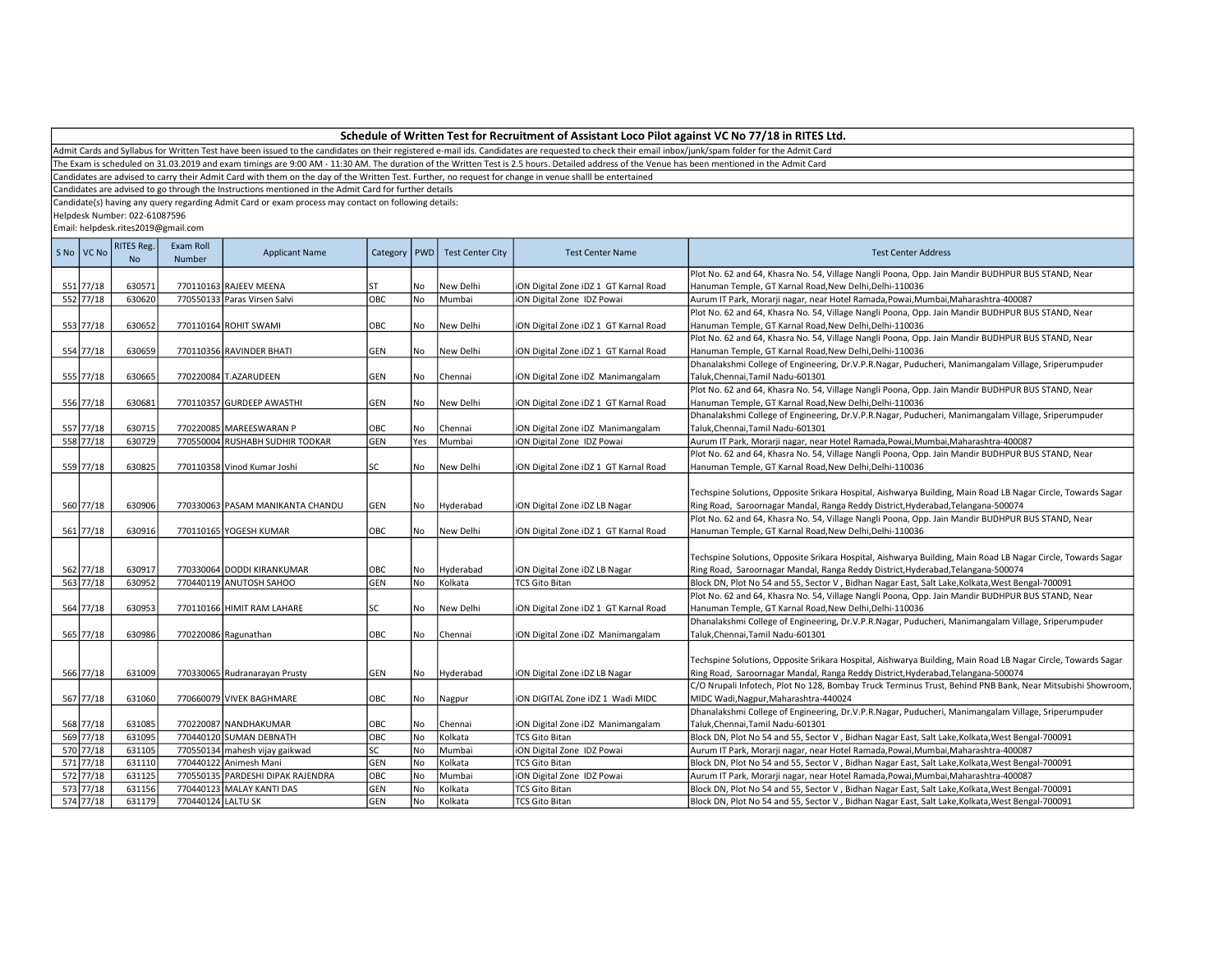| Schedule of Written Test for Recruitment of Assistant Loco Pilot against VC No 77/18 in RITES Ltd. |  |
|----------------------------------------------------------------------------------------------------|--|
|----------------------------------------------------------------------------------------------------|--|

The Exam is scheduled on 31.03.2019 and exam timings are 9:00 AM - 11:30 AM. The duration of the Written Test is 2.5 hours. Detailed address of the Venue has been mentioned in the Admit Card

Candidates are advised to carry their Admit Card with them on the day of the Written Test. Further, no request for change in venue shalll be entertained

Candidates are advised to go through the Instructions mentioned in the Admit Card for further details

Candidate(s) having any query regarding Admit Card or exam process may contact on following details:

Helpdesk Number: 022-61087596

| S No | VC No     | RITES Reg.<br><b>No</b> | Exam Roll<br><b>Number</b> | <b>Applicant Name</b>               | Category   PWD |           | <b>Test Center City</b> | <b>Test Center Name</b>               | <b>Test Center Address</b>                                                                                                                                                                       |
|------|-----------|-------------------------|----------------------------|-------------------------------------|----------------|-----------|-------------------------|---------------------------------------|--------------------------------------------------------------------------------------------------------------------------------------------------------------------------------------------------|
|      |           |                         |                            |                                     |                |           |                         |                                       | C/O Nrupali Infotech, Plot No 128, Bombay Truck Terminus Trust, Behind PNB Bank, Near Mitsubishi Showroom,                                                                                       |
|      | 575 77/18 | 631185                  |                            | 770660080 upendra kumar gupta       | OBC            | No        | Nagpur                  | iON DIGITAL Zone iDZ 1 Wadi MIDC      | MIDC Wadi, Nagpur, Maharashtra-440024                                                                                                                                                            |
|      | 576 77/18 | 631219                  |                            | 770440125 NILADRI PODDAR            | SC             | <b>No</b> | Kolkata                 | <b>TCS Gito Bitan</b>                 | Block DN, Plot No 54 and 55, Sector V, Bidhan Nagar East, Salt Lake, Kolkata, West Bengal-700091                                                                                                 |
|      |           |                         |                            |                                     |                |           |                         |                                       | Plot No. 62 and 64, Khasra No. 54, Village Nangli Poona, Opp. Jain Mandir BUDHPUR BUS STAND, Near                                                                                                |
|      | 577 77/18 | 631232                  |                            | 770110359 ashish ghosh              | SC             | No        | New Delhi               | iON Digital Zone iDZ 1 GT Karnal Road | Hanuman Temple, GT Karnal Road, New Delhi, Delhi-110036                                                                                                                                          |
|      | 578 77/18 | 631263                  |                            | 770440126 BHASKAR RATNA KUMAR RAM   | GEN            | <b>No</b> | Kolkata                 | <b>TCS Gito Bitan</b>                 | Block DN, Plot No 54 and 55, Sector V, Bidhan Nagar East, Salt Lake, Kolkata, West Bengal-700091                                                                                                 |
|      | 579 77/18 | 631270                  |                            | 770330066 SHRISHAIL GURUPAD UDACHAN | <b>GEN</b>     | No        | Hyderabad               | iON Digital Zone iDZ LB Nagar         | Techspine Solutions, Opposite Srikara Hospital, Aishwarya Building, Main Road LB Nagar Circle, Towards Sagar<br>Ring Road, Saroornagar Mandal, Ranga Reddy District, Hyderabad, Telangana-500074 |
|      |           |                         |                            |                                     |                |           |                         |                                       | Plot No. 62 and 64, Khasra No. 54, Village Nangli Poona, Opp. Jain Mandir BUDHPUR BUS STAND, Near                                                                                                |
|      | 580 77/18 | 631293                  |                            | 770110167 vijay kumar awasthi       | GEN            | No        | New Delhi               | iON Digital Zone iDZ 1 GT Karnal Road | Hanuman Temple, GT Karnal Road, New Delhi, Delhi-110036                                                                                                                                          |
|      | 581 77/18 | 631321                  |                            | 770440127 JYOTIRANJAN SENAPATI      | GEN            | No        | Kolkata                 | <b>TCS Gito Bitan</b>                 | Block DN, Plot No 54 and 55, Sector V, Bidhan Nagar East, Salt Lake, Kolkata, West Bengal-700091                                                                                                 |
|      |           |                         |                            |                                     |                |           |                         |                                       | Plot No. 62 and 64, Khasra No. 54, Village Nangli Poona, Opp. Jain Mandir BUDHPUR BUS STAND, Near                                                                                                |
|      | 582 77/18 | 631324                  |                            | 770110168 CHANDAN KUMAR             | GEN            | No.       | New Delhi               | iON Digital Zone iDZ 1 GT Karnal Road | Hanuman Temple, GT Karnal Road, New Delhi, Delhi-110036                                                                                                                                          |
|      | 583 77/18 | 631335                  |                            | 770440128 DABASISH HAZRA            | SC             | <b>No</b> | Kolkata                 | <b>TCS Gito Bitan</b>                 | Block DN, Plot No 54 and 55, Sector V, Bidhan Nagar East, Salt Lake, Kolkata, West Bengal-700091                                                                                                 |
|      |           |                         |                            |                                     |                |           |                         |                                       | Plot No. 62 and 64, Khasra No. 54, Village Nangli Poona, Opp. Jain Mandir BUDHPUR BUS STAND, Near                                                                                                |
|      | 584 77/18 | 631458                  |                            | 770110169 MRIGENDRA SINGH           | OBC            | No        | New Delhi               | iON Digital Zone iDZ 1 GT Karnal Road | Hanuman Temple, GT Karnal Road, New Delhi, Delhi-110036                                                                                                                                          |
|      |           |                         |                            |                                     |                |           |                         |                                       | C/O Nrupali Infotech, Plot No 128, Bombay Truck Terminus Trust, Behind PNB Bank, Near Mitsubishi Showroom,                                                                                       |
|      | 585 77/18 | 631490                  |                            | 770660081 Sheetal Hirekhan          | SC             | No        | Nagpur                  | iON DIGITAL Zone iDZ 1 Wadi MIDC      | MIDC Wadi, Nagpur, Maharashtra-440024                                                                                                                                                            |
|      |           |                         |                            |                                     |                |           |                         |                                       | Plot No. 62 and 64, Khasra No. 54, Village Nangli Poona, Opp. Jain Mandir BUDHPUR BUS STAND, Near                                                                                                |
|      | 586 77/18 | 631508                  |                            | 770110361 Harbansh khati            | <b>GEN</b>     | No        | New Delhi               | iON Digital Zone iDZ 1 GT Karnal Road | Hanuman Temple, GT Karnal Road, New Delhi, Delhi-110036                                                                                                                                          |
|      |           |                         |                            |                                     |                |           |                         |                                       | Dhanalakshmi College of Engineering, Dr.V.P.R.Nagar, Puducheri, Manimangalam Village, Sriperumpuder                                                                                              |
|      | 587 77/18 | 631515                  |                            | 770220088 BASAVARAJA D              | SC             | No        | Chennai                 | iON Digital Zone iDZ Manimangalam     | Taluk, Chennai, Tamil Nadu-601301                                                                                                                                                                |
|      |           |                         |                            |                                     |                |           |                         |                                       | Dhanalakshmi College of Engineering, Dr.V.P.R.Nagar, Puducheri, Manimangalam Village, Sriperumpuder                                                                                              |
|      | 588 77/18 | 631543                  |                            | 770220089 Sreekanth k               | GEN            | No        | Chennai                 | iON Digital Zone iDZ Manimangalam     | Taluk, Chennai, Tamil Nadu-601301                                                                                                                                                                |
|      |           |                         |                            |                                     |                |           |                         |                                       | Plot No. 62 and 64, Khasra No. 54, Village Nangli Poona, Opp. Jain Mandir BUDHPUR BUS STAND, Near                                                                                                |
|      | 589 77/18 | 631566                  |                            | 770110170 SACHIN PAL                | OBC            | No        | New Delhi               | iON Digital Zone iDZ 1 GT Karnal Road | Hanuman Temple, GT Karnal Road, New Delhi, Delhi-110036                                                                                                                                          |
|      | 590 77/18 | 631585                  |                            | 770550136 MALDE KARSHANBHAI BERA    | OBC            | No        | Mumbai                  | iON Digital Zone IDZ Powai            | Aurum IT Park, Morarji nagar, near Hotel Ramada, Powai, Mumbai, Maharashtra-400087                                                                                                               |
|      | 591 77/18 | 631587                  |                            | 770440129 AJIT KUMBHAR              | OBC            | No        | Kolkata                 | <b>TCS Gito Bitan</b>                 | Block DN, Plot No 54 and 55, Sector V, Bidhan Nagar East, Salt Lake, Kolkata, West Bengal-700091                                                                                                 |
|      | 592 77/18 | 631615                  |                            | 770550137 Chandan Kumar             | GEN            | No        | Mumbai                  | iON Digital Zone IDZ Powai            | Aurum IT Park, Morarji nagar, near Hotel Ramada, Powai, Mumbai, Maharashtra-400087                                                                                                               |
|      | 593 77/18 | 631622                  |                            | 770440130 DIPESH MONDAL             | <b>SC</b>      | <b>No</b> | Kolkata                 | <b>TCS Gito Bitan</b>                 | Block DN, Plot No 54 and 55, Sector V, Bidhan Nagar East, Salt Lake, Kolkata, West Bengal-700091                                                                                                 |
|      |           |                         |                            |                                     |                |           |                         |                                       | Dhanalakshmi College of Engineering, Dr.V.P.R.Nagar, Puducheri, Manimangalam Village, Sriperumpuder                                                                                              |
|      | 594 77/18 | 631668                  |                            | 770220090 SHAMSUDEENMANSOOR SA      | GEN            | No        | Chennai                 | iON Digital Zone iDZ Manimangalam     | Taluk, Chennai, Tamil Nadu-601301                                                                                                                                                                |
|      |           |                         |                            |                                     |                |           |                         |                                       | Plot No. 62 and 64, Khasra No. 54, Village Nangli Poona, Opp. Jain Mandir BUDHPUR BUS STAND, Near                                                                                                |
|      | 595 77/18 | 631680                  |                            | 770110363 DANA RAM MEENA            | lst            | No        | New Delhi               | iON Digital Zone iDZ 1 GT Karnal Road | Hanuman Temple, GT Karnal Road, New Delhi, Delhi-110036                                                                                                                                          |
|      |           |                         |                            |                                     |                |           |                         |                                       | Dhanalakshmi College of Engineering, Dr.V.P.R.Nagar, Puducheri, Manimangalam Village, Sriperumpuder                                                                                              |
|      | 596 77/18 | 631703                  | 770220091 VIJAY.R          |                                     | OBC            | No        | Chennai                 | iON Digital Zone iDZ Manimangalam     | Taluk, Chennai, Tamil Nadu-601301                                                                                                                                                                |
|      | 597 77/18 | 631716                  |                            | 770440131 ABHISHEK KUMAR            | ОВС            | No        | Kolkata                 | <b>TCS Gito Bitan</b>                 | Block DN, Plot No 54 and 55, Sector V, Bidhan Nagar East, Salt Lake, Kolkata, West Bengal-700091                                                                                                 |
|      |           |                         |                            |                                     |                |           |                         |                                       | C/O Nrupali Infotech, Plot No 128, Bombay Truck Terminus Trust, Behind PNB Bank, Near Mitsubishi Showroom,                                                                                       |
|      | 598 77/18 | 631739                  |                            | 770660082 KUNAL KUMAR               | GEN            | No        | Nagpur                  | ION DIGITAL Zone IDZ 1 Wadi MIDC      | MIDC Wadi, Nagpur, Maharashtra-440024                                                                                                                                                            |
|      |           |                         |                            |                                     |                |           |                         |                                       | Plot No. 62 and 64, Khasra No. 54, Village Nangli Poona, Opp. Jain Mandir BUDHPUR BUS STAND, Near                                                                                                |
|      | 599 77/18 | 631767                  |                            | 770110171 Arindam Panja             | <b>GEN</b>     | No        | New Delhi               | iON Digital Zone iDZ 1 GT Karnal Road | Hanuman Temple, GT Karnal Road, New Delhi, Delhi-110036                                                                                                                                          |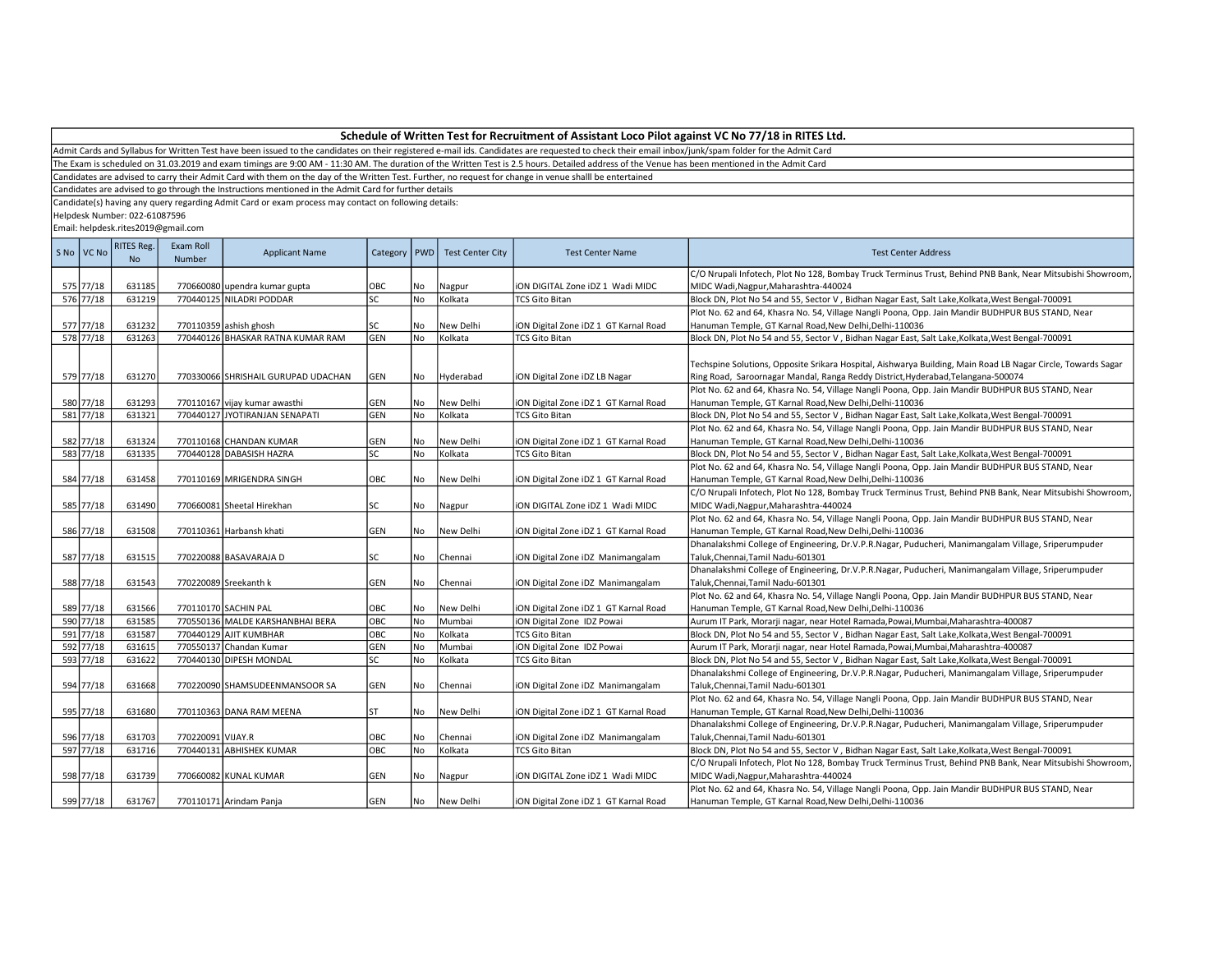Admit Cards and Syllabus for Written Test have been issued to the candidates on their registered e-mail ids. Candidates are requested to check their email inbox/junk/spam folder for the Admit Card

The Exam is scheduled on 31.03.2019 and exam timings are 9:00 AM - 11:30 AM. The duration of the Written Test is 2.5 hours. Detailed address of the Venue has been mentioned in the Admit Card

Candidates are advised to carry their Admit Card with them on the day of the Written Test. Further, no request for change in venue shalll be entertained

Candidates are advised to go through the Instructions mentioned in the Admit Card for further details

Candidate(s) having any query regarding Admit Card or exam process may contact on following details:

Helpdesk Number: 022-61087596

| S No VC No | <b>RITES Reg.</b><br>N <sub>o</sub> | Exam Roll<br>Number | <b>Applicant Name</b>                     | Category   PWD |           | <b>Test Center City</b> | <b>Test Center Name</b>               | <b>Test Center Address</b>                                                                                   |
|------------|-------------------------------------|---------------------|-------------------------------------------|----------------|-----------|-------------------------|---------------------------------------|--------------------------------------------------------------------------------------------------------------|
|            |                                     |                     |                                           |                |           |                         |                                       | Plot No. 62 and 64, Khasra No. 54, Village Nangli Poona, Opp. Jain Mandir BUDHPUR BUS STAND, Near            |
| 600 77/18  | 631784                              |                     | 770110009 ANURAG YADAV                    | OBC            | Yes       | New Delhi               | iON Digital Zone iDZ 1 GT Karnal Road | Hanuman Temple, GT Karnal Road, New Delhi, Delhi-110036                                                      |
| 601 77/18  | 631795                              |                     | 770440133 KRISHNA KUMAR DAS               | GEN            | No        | Kolkata                 | <b>TCS Gito Bitan</b>                 | Block DN, Plot No 54 and 55, Sector V, Bidhan Nagar East, Salt Lake, Kolkata, West Bengal-700091             |
| 602 77/18  | 631813                              |                     | 770440134 SAIKAT MAITY                    | GEN            | No        | Kolkata                 | <b>TCS Gito Bitan</b>                 | Block DN, Plot No 54 and 55, Sector V, Bidhan Nagar East, Salt Lake, Kolkata, West Bengal-700091             |
| 603 77/18  | 631818                              |                     | 770550138 Hitesh Kateliya                 | овс            | No        | Mumbai                  | iON Digital Zone IDZ Powai            | Aurum IT Park, Morarji nagar, near Hotel Ramada, Powai, Mumbai, Maharashtra-400087                           |
| 604 77/18  | 631976                              |                     | 770440135 GYANANETRA NAHAK                | GEN            | No        | Kolkata                 | <b>TCS Gito Bitan</b>                 | Block DN, Plot No 54 and 55, Sector V, Bidhan Nagar East, Salt Lake, Kolkata, West Bengal-700091             |
| 605 77/18  | 632009                              |                     | 770440136 Dhiraj pathak                   | GEN            | <b>No</b> | Kolkata                 | <b>TCS Gito Bitan</b>                 | Block DN, Plot No 54 and 55, Sector V, Bidhan Nagar East, Salt Lake, Kolkata, West Bengal-700091             |
|            |                                     |                     |                                           |                |           |                         |                                       | Plot No. 62 and 64, Khasra No. 54, Village Nangli Poona, Opp. Jain Mandir BUDHPUR BUS STAND, Near            |
| 606 77/18  | 632011                              |                     | 770110364 RAJESH KUMAR SINGH              | OBC            | No        | New Delhi               | iON Digital Zone iDZ 1 GT Karnal Road | Hanuman Temple, GT Karnal Road, New Delhi, Delhi-110036                                                      |
|            |                                     |                     |                                           |                |           |                         |                                       | Dhanalakshmi College of Engineering, Dr.V.P.R.Nagar, Puducheri, Manimangalam Village, Sriperumpuder          |
| 607 77/18  | 632012                              |                     | 770220093 Karthikeyan                     | <b>SC</b>      | No        | Chennai                 | iON Digital Zone iDZ Manimangalam     | Taluk, Chennai, Tamil Nadu-601301                                                                            |
| 608 77/18  | 632077                              |                     | 770440137 TANAY KUMAR MONDAL              | lsc            | No        | Kolkata                 | <b>TCS Gito Bitan</b>                 | Block DN, Plot No 54 and 55, Sector V, Bidhan Nagar East, Salt Lake, Kolkata, West Bengal-700091             |
|            |                                     |                     |                                           |                |           |                         |                                       | C/O Nrupali Infotech, Plot No 128, Bombay Truck Terminus Trust, Behind PNB Bank, Near Mitsubishi Showroom,   |
| 609 77/18  | 632134                              |                     | 770660083 NEERAJKUMAR SURYABALI YADAO GEN |                | No        | Nagpur                  | iON DIGITAL Zone iDZ 1 Wadi MIDC      | MIDC Wadi, Nagpur, Maharashtra-440024                                                                        |
| 610 77/18  | 632149                              |                     | 770440138 SAYANDEB BANERJEE               | <b>GEN</b>     | No        | Kolkata                 | <b>TCS Gito Bitan</b>                 | Block DN, Plot No 54 and 55, Sector V, Bidhan Nagar East, Salt Lake, Kolkata, West Bengal-700091             |
|            |                                     |                     |                                           |                |           |                         |                                       | Plot No. 62 and 64, Khasra No. 54, Village Nangli Poona, Opp. Jain Mandir BUDHPUR BUS STAND, Near            |
| 611 77/18  | 632160                              |                     | 770110365 Anil Kumar Anand                | lsc            | No        | New Delhi               | iON Digital Zone iDZ 1 GT Karnal Road | Hanuman Temple, GT Karnal Road, New Delhi, Delhi-110036                                                      |
| 612 77/18  | 632161                              |                     | 770440139 SURAJIT RANA                    | овс            | No        | Kolkata                 | <b>TCS Gito Bitan</b>                 | Block DN, Plot No 54 and 55, Sector V, Bidhan Nagar East, Salt Lake, Kolkata, West Bengal-700091             |
| 613 77/18  | 632205                              |                     | 770550139 PINTU PANDIT                    | <b>SC</b>      | <b>No</b> | Mumbai                  | iON Digital Zone IDZ Powai            | Aurum IT Park, Morarji nagar, near Hotel Ramada, Powai, Mumbai, Maharashtra-400087                           |
| 614 77/18  | 632251                              |                     | 770440140 SAPAN KUMAR MAJEE               | GEN            | <b>No</b> | Kolkata                 | <b>TCS Gito Bitan</b>                 | Block DN, Plot No 54 and 55, Sector V, Bidhan Nagar East, Salt Lake, Kolkata, West Bengal-700091             |
|            |                                     |                     |                                           |                |           |                         |                                       |                                                                                                              |
|            |                                     |                     |                                           |                |           |                         |                                       | Techspine Solutions, Opposite Srikara Hospital, Aishwarya Building, Main Road LB Nagar Circle, Towards Sagar |
| 615 77/18  | 632330                              |                     | 770330067 SANTHOSH KUMAR R                | OBC            | No        | Hyderabad               | iON Digital Zone iDZ LB Nagar         | Ring Road, Saroornagar Mandal, Ranga Reddy District, Hyderabad, Telangana-500074                             |
| 616 77/18  | 632344                              |                     | 770440141 VISHAL DWIVEDY                  | GEN            | <b>No</b> | Kolkata                 | <b>TCS Gito Bitan</b>                 | Block DN, Plot No 54 and 55, Sector V, Bidhan Nagar East, Salt Lake, Kolkata, West Bengal-700091             |
|            |                                     |                     |                                           |                |           |                         |                                       |                                                                                                              |
|            |                                     |                     |                                           |                |           |                         |                                       | Techspine Solutions, Opposite Srikara Hospital, Aishwarya Building, Main Road LB Nagar Circle, Towards Sagar |
| 617 77/18  | 632381                              |                     | 770330068 ANKUR PATWA                     | ОВС            | No        | Hyderabad               | iON Digital Zone iDZ LB Nagar         | Ring Road, Saroornagar Mandal, Ranga Reddy District, Hyderabad, Telangana-500074                             |
|            |                                     |                     |                                           |                |           |                         |                                       | Plot No. 62 and 64, Khasra No. 54, Village Nangli Poona, Opp. Jain Mandir BUDHPUR BUS STAND, Near            |
| 618 77/18  | 632383                              |                     | 770110366 SUSHIL KUMAR                    | lsc            | No        | New Delhi               | iON Digital Zone iDZ 1 GT Karnal Road | Hanuman Temple, GT Karnal Road, New Delhi, Delhi-110036                                                      |
| 619 77/18  | 632439                              |                     | 770550140 Vinay Sunil Gundale             | Овс            | No        | Mumbai                  | iON Digital Zone IDZ Powai            | Aurum IT Park, Morarji nagar, near Hotel Ramada, Powai, Mumbai, Maharashtra-400087                           |
| 620 77/18  | 632457                              |                     | 770440142 DIPAK KUMAR                     | <b>SC</b>      | <b>No</b> | Kolkata                 | <b>TCS Gito Bitan</b>                 | Block DN, Plot No 54 and 55, Sector V, Bidhan Nagar East, Salt Lake, Kolkata, West Bengal-700091             |
| 621 77/18  | 632471                              |                     | 770550141 Yogesh Janardhan Sarvankar      | Овс            | No        | Mumbai                  | iON Digital Zone IDZ Powai            | Aurum IT Park, Morarji nagar, near Hotel Ramada, Powai, Mumbai, Maharashtra-400087                           |
|            |                                     |                     |                                           |                |           |                         |                                       | Dhanalakshmi College of Engineering, Dr.V.P.R.Nagar, Puducheri, Manimangalam Village, Sriperumpuder          |
| 622 77/18  | 632514                              | 770220094 ALIYAR    |                                           | OBC            | No        | Chennai                 | iON Digital Zone iDZ Manimangalam     | Taluk, Chennai, Tamil Nadu-601301                                                                            |
|            |                                     |                     |                                           |                |           |                         |                                       | Plot No. 62 and 64, Khasra No. 54, Village Nangli Poona, Opp. Jain Mandir BUDHPUR BUS STAND, Near            |
| 623 77/18  | 632522                              |                     | 770110367 SAMRATH LAL MEENA               | lst            | No        | New Delhi               | iON Digital Zone iDZ 1 GT Karnal Road | Hanuman Temple, GT Karnal Road, New Delhi, Delhi-110036                                                      |
| 624 77/18  | 632546                              |                     | 770440143 Suvendu mohan swain             | GEN            | No        | Kolkata                 | <b>TCS Gito Bitan</b>                 | Block DN, Plot No 54 and 55, Sector V, Bidhan Nagar East, Salt Lake, Kolkata, West Bengal-700091             |
|            |                                     |                     |                                           |                |           |                         |                                       | Dhanalakshmi College of Engineering, Dr.V.P.R.Nagar, Puducheri, Manimangalam Village, Sriperumpuder          |
| 625 77/18  | 632615                              | 770220095 NAVEEN S  |                                           | OBC            | No        | Chennai                 | iON Digital Zone iDZ Manimangalam     | Taluk, Chennai, Tamil Nadu-601301                                                                            |
|            |                                     |                     |                                           |                |           |                         |                                       | Plot No. 62 and 64, Khasra No. 54, Village Nangli Poona, Opp. Jain Mandir BUDHPUR BUS STAND, Near            |
| 626 77/18  | 632677                              |                     | 770110368 ANKIT SINGH                     | GEN            | No        | New Delhi               | iON Digital Zone iDZ 1 GT Karnal Road | Hanuman Temple, GT Karnal Road, New Delhi, Delhi-110036                                                      |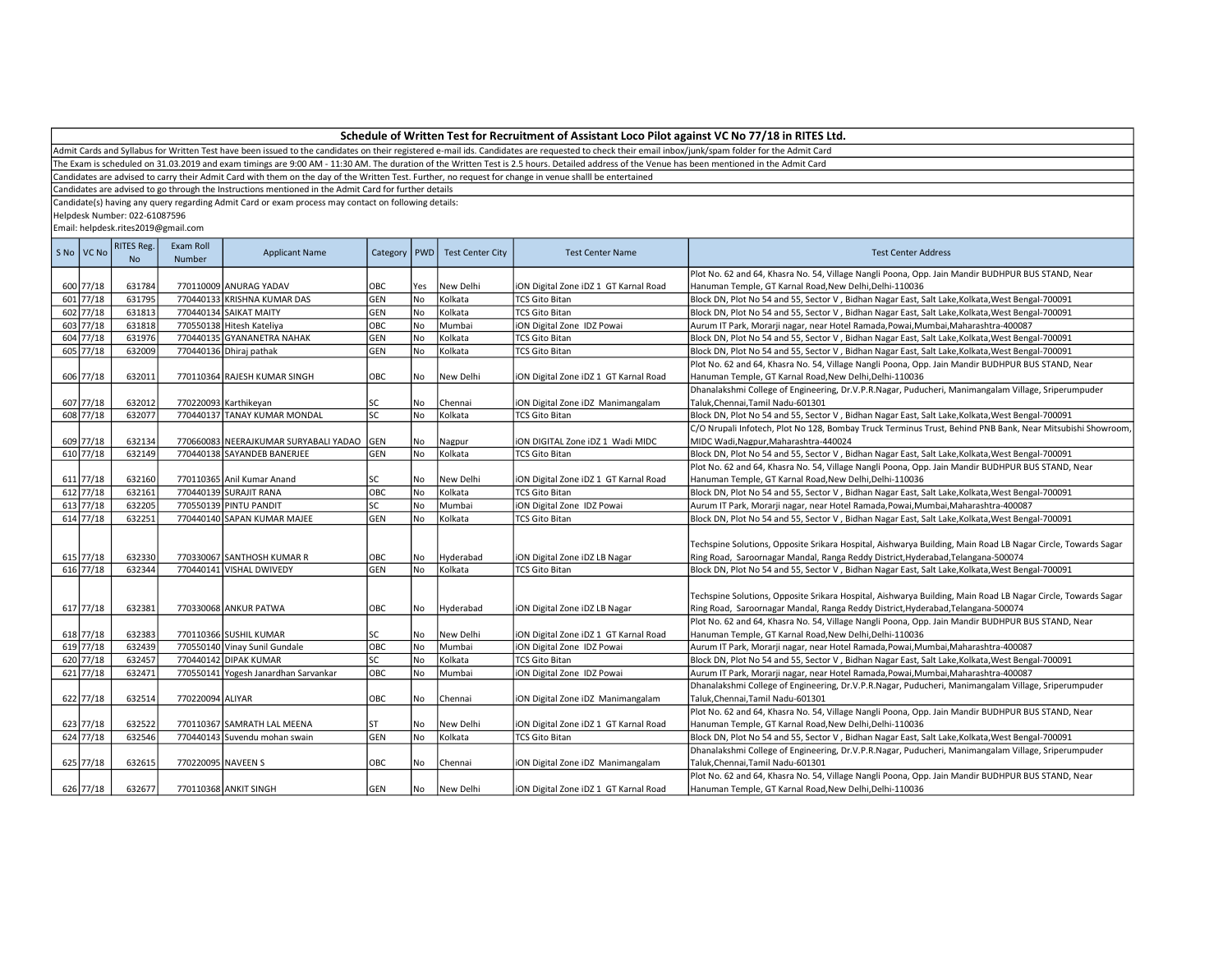Admit Cards and Syllabus for Written Test have been issued to the candidates on their registered e-mail ids. Candidates are requested to check their email inbox/junk/spam folder for the Admit Card

The Exam is scheduled on 31.03.2019 and exam timings are 9:00 AM - 11:30 AM. The duration of the Written Test is 2.5 hours. Detailed address of the Venue has been mentioned in the Admit Card

Candidates are advised to carry their Admit Card with them on the day of the Written Test. Further, no request for change in venue shalll be entertained

Candidates are advised to go through the Instructions mentioned in the Admit Card for further details

Candidate(s) having any query regarding Admit Card or exam process may contact on following details:

Helpdesk Number: 022-61087596

| S No VC No | <b>RITES Reg.</b><br>N <sub>o</sub> | Exam Roll<br>Number | <b>Applicant Name</b>             | Category   PWD |           | <b>Test Center City</b> | <b>Test Center Name</b>               | <b>Test Center Address</b>                                                                                   |
|------------|-------------------------------------|---------------------|-----------------------------------|----------------|-----------|-------------------------|---------------------------------------|--------------------------------------------------------------------------------------------------------------|
|            |                                     |                     |                                   |                |           |                         |                                       | Plot No. 62 and 64, Khasra No. 54, Village Nangli Poona, Opp. Jain Mandir BUDHPUR BUS STAND, Near            |
| 627 77/18  | 632712                              |                     | 770110369 SANJAY KUMAR            | OBC            | No        | New Delhi               | iON Digital Zone iDZ 1 GT Karnal Road | Hanuman Temple, GT Karnal Road, New Delhi, Delhi-110036                                                      |
|            |                                     |                     |                                   |                |           |                         |                                       | Plot No. 62 and 64, Khasra No. 54, Village Nangli Poona, Opp. Jain Mandir BUDHPUR BUS STAND, Near            |
| 628 77/18  | 632732                              | 770110173 Hari Om   |                                   | SC             | No        | New Delhi               | iON Digital Zone iDZ 1 GT Karnal Road | Hanuman Temple, GT Karnal Road, New Delhi, Delhi-110036                                                      |
| 629 77/18  | 632788                              |                     | 770440144 KARTIKESWAR NAIK        | lsт            | No        | Kolkata                 | <b>TCS Gito Bitan</b>                 | Block DN, Plot No 54 and 55, Sector V, Bidhan Nagar East, Salt Lake, Kolkata, West Bengal-700091             |
|            |                                     |                     |                                   |                |           |                         |                                       | Dhanalakshmi College of Engineering, Dr.V.P.R.Nagar, Puducheri, Manimangalam Village, Sriperumpuder          |
| 630 77/18  | 632858                              |                     | 770220097 VARADHARAJA             | OBC            | No        | Chennai                 | iON Digital Zone iDZ Manimangalam     | Taluk, Chennai, Tamil Nadu-601301                                                                            |
| 631 77/18  | 632909                              |                     | 770550142 Swapnil Jaysingrao Kale | GEN            | <b>No</b> | Mumbai                  | iON Digital Zone IDZ Powai            | Aurum IT Park, Morarji nagar, near Hotel Ramada, Powai, Mumbai, Maharashtra-400087                           |
|            |                                     |                     |                                   |                |           |                         |                                       | Plot No. 62 and 64, Khasra No. 54, Village Nangli Poona, Opp. Jain Mandir BUDHPUR BUS STAND, Near            |
| 632 77/18  | 632918                              |                     | 770110174 MANOJ KUMAR             | OBC            | No        | New Delhi               | iON Digital Zone iDZ 1 GT Karnal Road | Hanuman Temple, GT Karnal Road, New Delhi, Delhi-110036                                                      |
|            |                                     |                     |                                   |                |           |                         |                                       | C/O Nrupali Infotech, Plot No 128, Bombay Truck Terminus Trust, Behind PNB Bank, Near Mitsubishi Showroom,   |
| 633 77/18  | 632970                              |                     | 770660085 SAURABH MANOHAR THERE   | OBC            | No        | Nagpur                  | ION DIGITAL Zone IDZ 1 Wadi MIDC      | MIDC Wadi, Nagpur, Maharashtra-440024                                                                        |
|            |                                     |                     |                                   |                |           |                         |                                       | Plot No. 62 and 64, Khasra No. 54, Village Nangli Poona, Opp. Jain Mandir BUDHPUR BUS STAND, Near            |
| 634 77/18  | 632983                              |                     | 770110175 BRIJESH KUMAR           | lsc            | No        | New Delhi               | iON Digital Zone iDZ 1 GT Karnal Road | Hanuman Temple, GT Karnal Road, New Delhi, Delhi-110036                                                      |
|            |                                     |                     |                                   |                |           |                         |                                       | Dhanalakshmi College of Engineering, Dr.V.P.R.Nagar, Puducheri, Manimangalam Village, Sriperumpuder          |
| 635 77/18  | 633011                              | 770220098 SAILESH E |                                   | ОВС            | No        | Chennai                 | iON Digital Zone iDZ Manimangalam     | Taluk, Chennai, Tamil Nadu-601301                                                                            |
|            |                                     |                     |                                   |                |           |                         |                                       | Plot No. 62 and 64, Khasra No. 54, Village Nangli Poona, Opp. Jain Mandir BUDHPUR BUS STAND, Near            |
| 636 77/18  | 633029                              |                     | 770110176 RAM KRISHNA PANDEY      | <b>GEN</b>     | No        | New Delhi               | iON Digital Zone iDZ 1 GT Karnal Road | Hanuman Temple, GT Karnal Road, New Delhi, Delhi-110036                                                      |
|            |                                     |                     |                                   |                |           |                         |                                       | Plot No. 62 and 64, Khasra No. 54, Village Nangli Poona, Opp. Jain Mandir BUDHPUR BUS STAND, Near            |
| 637 77/18  | 633037                              |                     | 770110370 SANDEEP KUMAR           | OBC            | No        | New Delhi               | iON Digital Zone iDZ 1 GT Karnal Road | Hanuman Temple, GT Karnal Road, New Delhi, Delhi-110036                                                      |
|            |                                     |                     |                                   |                |           |                         |                                       |                                                                                                              |
|            |                                     |                     |                                   |                |           |                         |                                       | Techspine Solutions, Opposite Srikara Hospital, Aishwarya Building, Main Road LB Nagar Circle, Towards Sagar |
| 638 77/18  | 633122                              |                     | 770330069 ANAKAPALLI RAJESH       | OBC            | No        | Hyderabad               | iON Digital Zone iDZ LB Nagar         | Ring Road, Saroornagar Mandal, Ranga Reddy District, Hyderabad, Telangana-500074                             |
| 639 77/18  | 633124                              |                     | 770440145 CHINMAYA RANJAN PATI    | GEN            | No        | Kolkata                 | <b>TCS Gito Bitan</b>                 | Block DN, Plot No 54 and 55, Sector V, Bidhan Nagar East, Salt Lake, Kolkata, West Bengal-700091             |
|            |                                     |                     |                                   |                |           |                         |                                       | Plot No. 62 and 64, Khasra No. 54, Village Nangli Poona, Opp. Jain Mandir BUDHPUR BUS STAND, Near            |
| 640 77/18  | 633143                              |                     | 770110178 NARESH CHAND DABRAL     | <b>GEN</b>     | No        | New Delhi               | iON Digital Zone iDZ 1 GT Karnal Road | Hanuman Temple, GT Karnal Road, New Delhi, Delhi-110036                                                      |
|            |                                     |                     |                                   |                |           |                         |                                       | Plot No. 62 and 64, Khasra No. 54, Village Nangli Poona, Opp. Jain Mandir BUDHPUR BUS STAND, Near            |
| 641 77/18  | 633153                              |                     | 770110371 KULDEEP YADAV           | OBC            | No        | New Delhi               | iON Digital Zone iDZ 1 GT Karnal Road | Hanuman Temple, GT Karnal Road, New Delhi, Delhi-110036                                                      |
|            |                                     |                     |                                   |                |           |                         |                                       | Dhanalakshmi College of Engineering, Dr.V.P.R.Nagar, Puducheri, Manimangalam Village, Sriperumpuder          |
| 642 77/18  | 633166                              |                     | 770220099 SADHAM HUSSAIN S        | OBC            | No        | Chennai                 | iON Digital Zone iDZ Manimangalam     | Taluk, Chennai, Tamil Nadu-601301                                                                            |
|            |                                     |                     |                                   |                |           |                         |                                       | Dhanalakshmi College of Engineering, Dr.V.P.R.Nagar, Puducheri, Manimangalam Village, Sriperumpuder          |
| 643 77/18  | 633216                              |                     | 770220100 LOKESH MV               | GEN            | No        | Chennai                 | iON Digital Zone iDZ Manimangalam     | Taluk, Chennai, Tamil Nadu-601301                                                                            |
|            |                                     |                     |                                   |                |           |                         |                                       | Dhanalakshmi College of Engineering, Dr.V.P.R.Nagar, Puducheri, Manimangalam Village, Sriperumpuder          |
| 644 77/18  | 633275                              |                     | 770220101 Mohamad Abdul Aejas     | OBC            | No        | Chennai                 | iON Digital Zone iDZ Manimangalam     | Taluk, Chennai, Tamil Nadu-601301                                                                            |
|            |                                     |                     |                                   |                |           |                         |                                       | Plot No. 62 and 64, Khasra No. 54, Village Nangli Poona, Opp. Jain Mandir BUDHPUR BUS STAND, Near            |
| 645 77/18  | 633300                              |                     | 770110372 NEERAJ KUMAR            | lsc            | No        | New Delhi               | iON Digital Zone iDZ 1 GT Karnal Road | Hanuman Temple, GT Karnal Road, New Delhi, Delhi-110036                                                      |
| 646 77/18  | 633316                              |                     | 770440146 PUSPESH KUMAR           | GEN            | No        | Kolkata                 | <b>TCS Gito Bitan</b>                 | Block DN, Plot No 54 and 55, Sector V, Bidhan Nagar East, Salt Lake, Kolkata, West Bengal-700091             |
|            |                                     |                     |                                   |                |           |                         |                                       |                                                                                                              |
|            |                                     |                     |                                   |                |           |                         |                                       | Plot No. 62 and 64, Khasra No. 54, Village Nangli Poona, Opp. Jain Mandir BUDHPUR BUS STAND, Near            |
| 647 77/18  | 633361                              |                     | 770110373 DEEPANK GUPTA           | <b>GEN</b>     | No        | New Delhi               | iON Digital Zone iDZ 1 GT Karnal Road | Hanuman Temple, GT Karnal Road, New Delhi, Delhi-110036                                                      |
|            |                                     |                     |                                   |                |           |                         |                                       | Plot No. 62 and 64, Khasra No. 54, Village Nangli Poona, Opp. Jain Mandir BUDHPUR BUS STAND, Near            |
| 648 77/18  | 633413                              |                     | 770110179 SUNIL CHAUDHARY         | GEN            | No        | New Delhi               | iON Digital Zone iDZ 1 GT Karnal Road | Hanuman Temple, GT Karnal Road, New Delhi, Delhi-110036                                                      |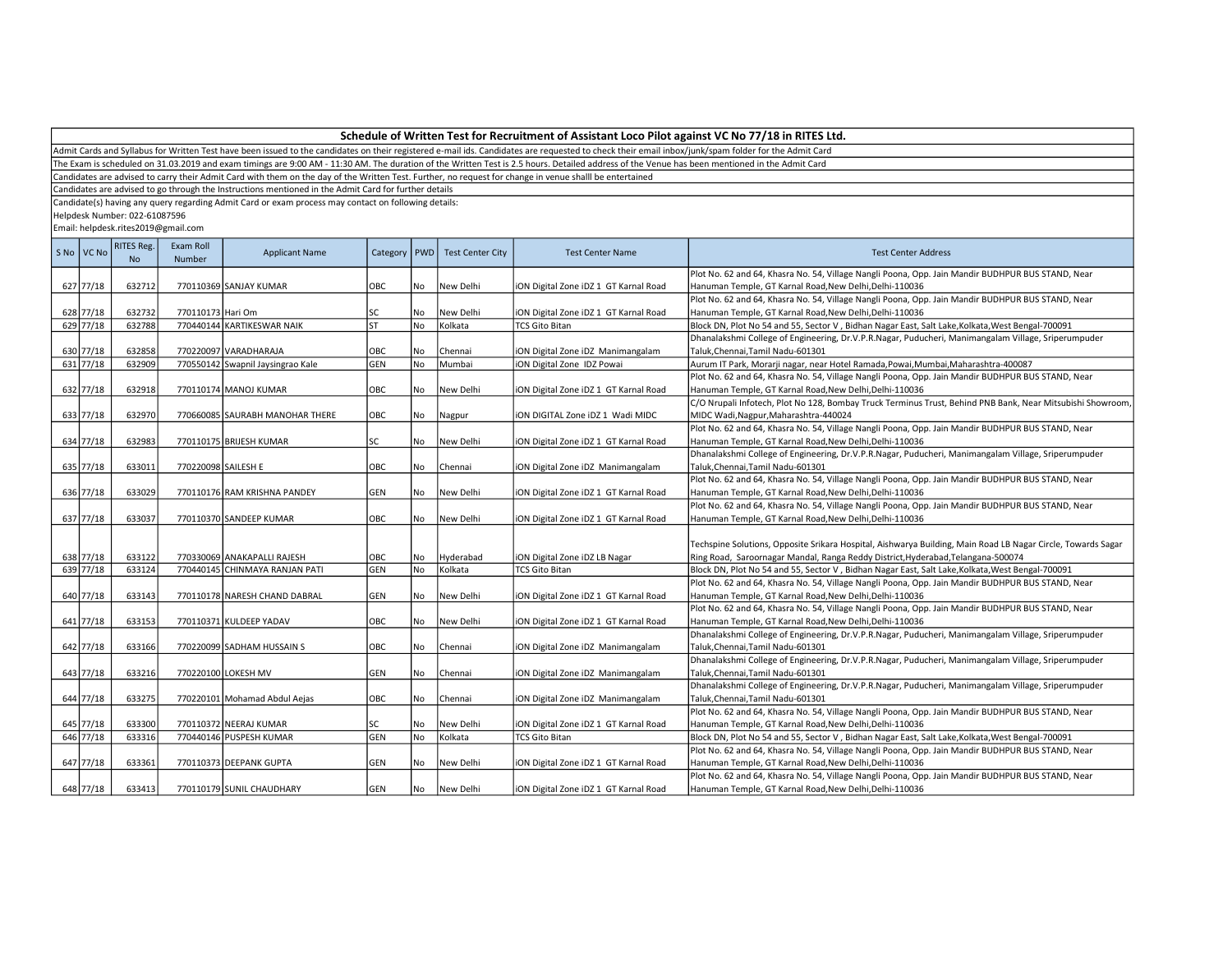Admit Cards and Syllabus for Written Test have been issued to the candidates on their registered e-mail ids. Candidates are requested to check their email inbox/junk/spam folder for the Admit Card

The Exam is scheduled on 31.03.2019 and exam timings are 9:00 AM - 11:30 AM. The duration of the Written Test is 2.5 hours. Detailed address of the Venue has been mentioned in the Admit Card

Candidates are advised to carry their Admit Card with them on the day of the Written Test. Further, no request for change in venue shalll be entertained

Candidates are advised to go through the Instructions mentioned in the Admit Card for further details

Candidate(s) having any query regarding Admit Card or exam process may contact on following details:

Helpdesk Number: 022-61087596

| Plot No. 62 and 64, Khasra No. 54, Village Nangli Poona, Opp. Jain Mandir BUDHPUR BUS STAND, Near<br>649 77/18<br>633422<br>770110180 RAHUL KUMAR<br>GEN<br>New Delhi<br>iON Digital Zone iDZ 1 GT Karnal Road<br>Hanuman Temple, GT Karnal Road, New Delhi, Delhi-110036<br>No<br>650 77/18<br>633427<br>GEN<br><b>No</b><br>770550144 Vijay magdum<br>Mumbai<br>iON Digital Zone IDZ Powai<br>Aurum IT Park, Morarji nagar, near Hotel Ramada, Powai, Mumbai, Maharashtra-400087<br>Plot No. 62 and 64, Khasra No. 54, Village Nangli Poona, Opp. Jain Mandir BUDHPUR BUS STAND, Near<br>651 77/18<br>633441<br>770110374 Yogendra Singh<br>GEN<br>ION Digital Zone IDZ 1 GT Karnal Road<br>No<br>New Delhi<br>Hanuman Temple, GT Karnal Road, New Delhi, Delhi-110036<br>Plot No. 62 and 64, Khasra No. 54, Village Nangli Poona, Opp. Jain Mandir BUDHPUR BUS STAND, Near<br>652 77/18<br>SC<br>633490<br>Hanuman Temple, GT Karnal Road, New Delhi, Delhi-110036<br>770110375 RAKESH KUMAR<br>No<br>New Delhi<br>iON Digital Zone iDZ 1 GT Karnal Road<br>Dhanalakshmi College of Engineering, Dr.V.P.R.Nagar, Puducheri, Manimangalam Village, Sriperumpuder<br>653 77/18<br>SC<br>Taluk, Chennai, Tamil Nadu-601301<br>633577<br>770220102 SINGARAVELUR<br>No<br>iON Digital Zone iDZ Manimangalam<br>Chennai<br>654 77/18<br>GEN<br><b>No</b><br>633578<br>770550145 ABHAY KUMAR MISHRA<br>Mumbai<br>iON Digital Zone IDZ Powai<br>Aurum IT Park, Morarji nagar, near Hotel Ramada, Powai, Mumbai, Maharashtra-400087<br>655 77/18<br>GEN<br>633604<br>770440147 Prasanta samal<br>No<br>Kolkata<br><b>TCS Gito Bitan</b><br>Block DN, Plot No 54 and 55, Sector V, Bidhan Nagar East, Salt Lake, Kolkata, West Bengal-700091<br>Plot No. 62 and 64, Khasra No. 54, Village Nangli Poona, Opp. Jain Mandir BUDHPUR BUS STAND, Near<br>656 77/18<br>OBC<br>633661<br>770110376 Sumit kushwah<br>No<br>iON Digital Zone iDZ 1 GT Karnal Road<br>Hanuman Temple, GT Karnal Road, New Delhi, Delhi-110036<br>New Delhi<br>Techspine Solutions, Opposite Srikara Hospital, Aishwarya Building, Main Road LB Nagar Circle, Towards Sagar<br>657 77/18<br>633675<br>770330070 GAUTAM KUMAR SHARMA<br>GEN<br>No<br>iON Digital Zone iDZ LB Nagar<br>Ring Road, Saroornagar Mandal, Ranga Reddy District, Hyderabad, Telangana-500074<br>Hyderabad<br>Plot No. 62 and 64, Khasra No. 54, Village Nangli Poona, Opp. Jain Mandir BUDHPUR BUS STAND, Near<br>658 77/18<br>633737<br>770110181 shyam sunder das<br>SC<br>No<br>New Delhi<br>ION Digital Zone IDZ 1 GT Karnal Road<br>Hanuman Temple, GT Karnal Road, New Delhi, Delhi-110036<br>Plot No. 62 and 64, Khasra No. 54, Village Nangli Poona, Opp. Jain Mandir BUDHPUR BUS STAND, Near<br>659 77/18<br>633739<br>770110182 AMIT KUMAR<br>GEN<br>iON Digital Zone iDZ 1 GT Karnal Road<br>Hanuman Temple, GT Karnal Road, New Delhi, Delhi-110036<br>No<br>New Delhi<br>Plot No. 62 and 64, Khasra No. 54, Village Nangli Poona, Opp. Jain Mandir BUDHPUR BUS STAND, Near<br>660 77/18<br>633775<br>SC<br>770110183 KAMLESH KUMAR MEGHVANSHI<br>No<br>New Delhi<br>iON Digital Zone iDZ 1 GT Karnal Road<br>Hanuman Temple, GT Karnal Road, New Delhi, Delhi-110036<br>Plot No. 62 and 64, Khasra No. 54, Village Nangli Poona, Opp. Jain Mandir BUDHPUR BUS STAND, Near<br>661 77/18<br>633833<br>SC<br>ION Digital Zone IDZ 1 GT Karnal Road<br>770110184 DHARMENDRA KUMAR SINGH<br>No<br>New Delhi<br>Hanuman Temple, GT Karnal Road, New Delhi, Delhi-110036<br>C/O Nrupali Infotech, Plot No 128, Bombay Truck Terminus Trust, Behind PNB Bank, Near Mitsubishi Showroom,<br>662 77/18<br>633843<br>770660086 MAST RAM MEENA<br>ST<br>No<br>iON DIGITAL Zone iDZ 1 Wadi MIDC<br>MIDC Wadi, Nagpur, Maharashtra-440024<br>Nagpur<br>NIMBALKAR SHRIKANT<br>663 77/18<br>770550147 CHANDRAKANT<br>633856<br>GEN<br>No<br>Mumbai<br>iON Digital Zone IDZ Powai<br>Aurum IT Park, Morarji nagar, near Hotel Ramada, Powai, Mumbai, Maharashtra-400087<br>664 77/18<br><b>OBC</b><br><b>No</b><br>633929<br>770440148 NIRANJAN PAL<br>Kolkata<br><b>TCS Gito Bitan</b><br>Block DN, Plot No 54 and 55, Sector V, Bidhan Nagar East, Salt Lake, Kolkata, West Bengal-700091<br>Dhanalakshmi College of Engineering, Dr.V.P.R.Nagar, Puducheri, Manimangalam Village, Sriperumpuder<br>665 77/18<br>633962<br>770220103 BALUMURI KRISHNA CHAITANYA<br>GEN<br>iON Digital Zone iDZ Manimangalam<br>Taluk, Chennai, Tamil Nadu-601301<br>No<br>Chennai<br>Dhanalakshmi College of Engineering, Dr.V.P.R.Nagar, Puducheri, Manimangalam Village, Sriperumpuder<br>666 77/18<br>633967<br>770220104 C.SRINIVASAN<br>OBC<br>No<br>Chennai<br>iON Digital Zone iDZ Manimangalam<br>Taluk,Chennai,Tamil Nadu-601301<br>667 77/18<br>633977<br>OBC<br>770660087 VIVEK VIJAY PATIL<br>No<br>ION DIGITAL Zone IDZ 1 Wadi MIDC<br>MIDC Wadi, Nagpur, Maharashtra-440024<br>Nagpur<br>668 77/18<br>634000<br>770660088 girja shnker raikwar<br>OBC<br>ION DIGITAL Zone IDZ 1 Wadi MIDC<br>MIDC Wadi, Nagpur, Maharashtra-440024<br>No<br>Nagpur<br>Plot No. 62 and 64, Khasra No. 54, Village Nangli Poona, Opp. Jain Mandir BUDHPUR BUS STAND, Near<br>669 77/18<br>634006<br>770110377 DHARMENDRA KUMAR KASHYAP<br>OBC<br>iON Digital Zone iDZ 1 GT Karnal Road<br>Hanuman Temple, GT Karnal Road, New Delhi, Delhi-110036<br>No<br>New Delhi<br>670 77/18<br>634021<br>770550148 SANTHOSH P<br><b>ST</b><br>No<br>Mumbai<br>iON Digital Zone IDZ Powai<br>Aurum IT Park, Morarji nagar, near Hotel Ramada, Powai, Mumbai, Maharashtra-400087 | S <sub>No</sub> | VC No | <b>RITES Reg.</b><br><b>No</b> | Exam Roll<br>Number | <b>Applicant Name</b> | Category | <b>PWD</b> | <b>Test Center City</b> | <b>Test Center Name</b> | <b>Test Center Address</b>                                                                                 |
|----------------------------------------------------------------------------------------------------------------------------------------------------------------------------------------------------------------------------------------------------------------------------------------------------------------------------------------------------------------------------------------------------------------------------------------------------------------------------------------------------------------------------------------------------------------------------------------------------------------------------------------------------------------------------------------------------------------------------------------------------------------------------------------------------------------------------------------------------------------------------------------------------------------------------------------------------------------------------------------------------------------------------------------------------------------------------------------------------------------------------------------------------------------------------------------------------------------------------------------------------------------------------------------------------------------------------------------------------------------------------------------------------------------------------------------------------------------------------------------------------------------------------------------------------------------------------------------------------------------------------------------------------------------------------------------------------------------------------------------------------------------------------------------------------------------------------------------------------------------------------------------------------------------------------------------------------------------------------------------------------------------------------------------------------------------------------------------------------------------------------------------------------------------------------------------------------------------------------------------------------------------------------------------------------------------------------------------------------------------------------------------------------------------------------------------------------------------------------------------------------------------------------------------------------------------------------------------------------------------------------------------------------------------------------------------------------------------------------------------------------------------------------------------------------------------------------------------------------------------------------------------------------------------------------------------------------------------------------------------------------------------------------------------------------------------------------------------------------------------------------------------------------------------------------------------------------------------------------------------------------------------------------------------------------------------------------------------------------------------------------------------------------------------------------------------------------------------------------------------------------------------------------------------------------------------------------------------------------------------------------------------------------------------------------------------------------------------------------------------------------------------------------------------------------------------------------------------------------------------------------------------------------------------------------------------------------------------------------------------------------------------------------------------------------------------------------------------------------------------------------------------------------------------------------------------------------------------------------------------------------------------------------------------------------------------------------------------------------------------------------------------------------------------------------------------------------------------------------------------------------------------------------------------------------------------------------------------------------------------------------------------------------------------------------------------------------------------------------------------------------------------------------------------------------------------------------------------------------------------------------------------------------------------------------------------------------------------------------------------------------------------------------------------------------------------------------------------------------------------------------------------------------------------------------------------------------------------------------------------------------------------------------------------------------------------------------------------------------------------------------------------------------------------------------------------------------------------------------------------------------------------------------------------------------------------------------------------|-----------------|-------|--------------------------------|---------------------|-----------------------|----------|------------|-------------------------|-------------------------|------------------------------------------------------------------------------------------------------------|
|                                                                                                                                                                                                                                                                                                                                                                                                                                                                                                                                                                                                                                                                                                                                                                                                                                                                                                                                                                                                                                                                                                                                                                                                                                                                                                                                                                                                                                                                                                                                                                                                                                                                                                                                                                                                                                                                                                                                                                                                                                                                                                                                                                                                                                                                                                                                                                                                                                                                                                                                                                                                                                                                                                                                                                                                                                                                                                                                                                                                                                                                                                                                                                                                                                                                                                                                                                                                                                                                                                                                                                                                                                                                                                                                                                                                                                                                                                                                                                                                                                                                                                                                                                                                                                                                                                                                                                                                                                                                                                                                                                                                                                                                                                                                                                                                                                                                                                                                                                                                                                                                                                                                                                                                                                                                                                                                                                                                                                                                                                                                                                                        |                 |       |                                |                     |                       |          |            |                         |                         |                                                                                                            |
|                                                                                                                                                                                                                                                                                                                                                                                                                                                                                                                                                                                                                                                                                                                                                                                                                                                                                                                                                                                                                                                                                                                                                                                                                                                                                                                                                                                                                                                                                                                                                                                                                                                                                                                                                                                                                                                                                                                                                                                                                                                                                                                                                                                                                                                                                                                                                                                                                                                                                                                                                                                                                                                                                                                                                                                                                                                                                                                                                                                                                                                                                                                                                                                                                                                                                                                                                                                                                                                                                                                                                                                                                                                                                                                                                                                                                                                                                                                                                                                                                                                                                                                                                                                                                                                                                                                                                                                                                                                                                                                                                                                                                                                                                                                                                                                                                                                                                                                                                                                                                                                                                                                                                                                                                                                                                                                                                                                                                                                                                                                                                                                        |                 |       |                                |                     |                       |          |            |                         |                         |                                                                                                            |
|                                                                                                                                                                                                                                                                                                                                                                                                                                                                                                                                                                                                                                                                                                                                                                                                                                                                                                                                                                                                                                                                                                                                                                                                                                                                                                                                                                                                                                                                                                                                                                                                                                                                                                                                                                                                                                                                                                                                                                                                                                                                                                                                                                                                                                                                                                                                                                                                                                                                                                                                                                                                                                                                                                                                                                                                                                                                                                                                                                                                                                                                                                                                                                                                                                                                                                                                                                                                                                                                                                                                                                                                                                                                                                                                                                                                                                                                                                                                                                                                                                                                                                                                                                                                                                                                                                                                                                                                                                                                                                                                                                                                                                                                                                                                                                                                                                                                                                                                                                                                                                                                                                                                                                                                                                                                                                                                                                                                                                                                                                                                                                                        |                 |       |                                |                     |                       |          |            |                         |                         |                                                                                                            |
|                                                                                                                                                                                                                                                                                                                                                                                                                                                                                                                                                                                                                                                                                                                                                                                                                                                                                                                                                                                                                                                                                                                                                                                                                                                                                                                                                                                                                                                                                                                                                                                                                                                                                                                                                                                                                                                                                                                                                                                                                                                                                                                                                                                                                                                                                                                                                                                                                                                                                                                                                                                                                                                                                                                                                                                                                                                                                                                                                                                                                                                                                                                                                                                                                                                                                                                                                                                                                                                                                                                                                                                                                                                                                                                                                                                                                                                                                                                                                                                                                                                                                                                                                                                                                                                                                                                                                                                                                                                                                                                                                                                                                                                                                                                                                                                                                                                                                                                                                                                                                                                                                                                                                                                                                                                                                                                                                                                                                                                                                                                                                                                        |                 |       |                                |                     |                       |          |            |                         |                         |                                                                                                            |
|                                                                                                                                                                                                                                                                                                                                                                                                                                                                                                                                                                                                                                                                                                                                                                                                                                                                                                                                                                                                                                                                                                                                                                                                                                                                                                                                                                                                                                                                                                                                                                                                                                                                                                                                                                                                                                                                                                                                                                                                                                                                                                                                                                                                                                                                                                                                                                                                                                                                                                                                                                                                                                                                                                                                                                                                                                                                                                                                                                                                                                                                                                                                                                                                                                                                                                                                                                                                                                                                                                                                                                                                                                                                                                                                                                                                                                                                                                                                                                                                                                                                                                                                                                                                                                                                                                                                                                                                                                                                                                                                                                                                                                                                                                                                                                                                                                                                                                                                                                                                                                                                                                                                                                                                                                                                                                                                                                                                                                                                                                                                                                                        |                 |       |                                |                     |                       |          |            |                         |                         |                                                                                                            |
|                                                                                                                                                                                                                                                                                                                                                                                                                                                                                                                                                                                                                                                                                                                                                                                                                                                                                                                                                                                                                                                                                                                                                                                                                                                                                                                                                                                                                                                                                                                                                                                                                                                                                                                                                                                                                                                                                                                                                                                                                                                                                                                                                                                                                                                                                                                                                                                                                                                                                                                                                                                                                                                                                                                                                                                                                                                                                                                                                                                                                                                                                                                                                                                                                                                                                                                                                                                                                                                                                                                                                                                                                                                                                                                                                                                                                                                                                                                                                                                                                                                                                                                                                                                                                                                                                                                                                                                                                                                                                                                                                                                                                                                                                                                                                                                                                                                                                                                                                                                                                                                                                                                                                                                                                                                                                                                                                                                                                                                                                                                                                                                        |                 |       |                                |                     |                       |          |            |                         |                         |                                                                                                            |
|                                                                                                                                                                                                                                                                                                                                                                                                                                                                                                                                                                                                                                                                                                                                                                                                                                                                                                                                                                                                                                                                                                                                                                                                                                                                                                                                                                                                                                                                                                                                                                                                                                                                                                                                                                                                                                                                                                                                                                                                                                                                                                                                                                                                                                                                                                                                                                                                                                                                                                                                                                                                                                                                                                                                                                                                                                                                                                                                                                                                                                                                                                                                                                                                                                                                                                                                                                                                                                                                                                                                                                                                                                                                                                                                                                                                                                                                                                                                                                                                                                                                                                                                                                                                                                                                                                                                                                                                                                                                                                                                                                                                                                                                                                                                                                                                                                                                                                                                                                                                                                                                                                                                                                                                                                                                                                                                                                                                                                                                                                                                                                                        |                 |       |                                |                     |                       |          |            |                         |                         |                                                                                                            |
|                                                                                                                                                                                                                                                                                                                                                                                                                                                                                                                                                                                                                                                                                                                                                                                                                                                                                                                                                                                                                                                                                                                                                                                                                                                                                                                                                                                                                                                                                                                                                                                                                                                                                                                                                                                                                                                                                                                                                                                                                                                                                                                                                                                                                                                                                                                                                                                                                                                                                                                                                                                                                                                                                                                                                                                                                                                                                                                                                                                                                                                                                                                                                                                                                                                                                                                                                                                                                                                                                                                                                                                                                                                                                                                                                                                                                                                                                                                                                                                                                                                                                                                                                                                                                                                                                                                                                                                                                                                                                                                                                                                                                                                                                                                                                                                                                                                                                                                                                                                                                                                                                                                                                                                                                                                                                                                                                                                                                                                                                                                                                                                        |                 |       |                                |                     |                       |          |            |                         |                         |                                                                                                            |
|                                                                                                                                                                                                                                                                                                                                                                                                                                                                                                                                                                                                                                                                                                                                                                                                                                                                                                                                                                                                                                                                                                                                                                                                                                                                                                                                                                                                                                                                                                                                                                                                                                                                                                                                                                                                                                                                                                                                                                                                                                                                                                                                                                                                                                                                                                                                                                                                                                                                                                                                                                                                                                                                                                                                                                                                                                                                                                                                                                                                                                                                                                                                                                                                                                                                                                                                                                                                                                                                                                                                                                                                                                                                                                                                                                                                                                                                                                                                                                                                                                                                                                                                                                                                                                                                                                                                                                                                                                                                                                                                                                                                                                                                                                                                                                                                                                                                                                                                                                                                                                                                                                                                                                                                                                                                                                                                                                                                                                                                                                                                                                                        |                 |       |                                |                     |                       |          |            |                         |                         |                                                                                                            |
|                                                                                                                                                                                                                                                                                                                                                                                                                                                                                                                                                                                                                                                                                                                                                                                                                                                                                                                                                                                                                                                                                                                                                                                                                                                                                                                                                                                                                                                                                                                                                                                                                                                                                                                                                                                                                                                                                                                                                                                                                                                                                                                                                                                                                                                                                                                                                                                                                                                                                                                                                                                                                                                                                                                                                                                                                                                                                                                                                                                                                                                                                                                                                                                                                                                                                                                                                                                                                                                                                                                                                                                                                                                                                                                                                                                                                                                                                                                                                                                                                                                                                                                                                                                                                                                                                                                                                                                                                                                                                                                                                                                                                                                                                                                                                                                                                                                                                                                                                                                                                                                                                                                                                                                                                                                                                                                                                                                                                                                                                                                                                                                        |                 |       |                                |                     |                       |          |            |                         |                         |                                                                                                            |
|                                                                                                                                                                                                                                                                                                                                                                                                                                                                                                                                                                                                                                                                                                                                                                                                                                                                                                                                                                                                                                                                                                                                                                                                                                                                                                                                                                                                                                                                                                                                                                                                                                                                                                                                                                                                                                                                                                                                                                                                                                                                                                                                                                                                                                                                                                                                                                                                                                                                                                                                                                                                                                                                                                                                                                                                                                                                                                                                                                                                                                                                                                                                                                                                                                                                                                                                                                                                                                                                                                                                                                                                                                                                                                                                                                                                                                                                                                                                                                                                                                                                                                                                                                                                                                                                                                                                                                                                                                                                                                                                                                                                                                                                                                                                                                                                                                                                                                                                                                                                                                                                                                                                                                                                                                                                                                                                                                                                                                                                                                                                                                                        |                 |       |                                |                     |                       |          |            |                         |                         |                                                                                                            |
|                                                                                                                                                                                                                                                                                                                                                                                                                                                                                                                                                                                                                                                                                                                                                                                                                                                                                                                                                                                                                                                                                                                                                                                                                                                                                                                                                                                                                                                                                                                                                                                                                                                                                                                                                                                                                                                                                                                                                                                                                                                                                                                                                                                                                                                                                                                                                                                                                                                                                                                                                                                                                                                                                                                                                                                                                                                                                                                                                                                                                                                                                                                                                                                                                                                                                                                                                                                                                                                                                                                                                                                                                                                                                                                                                                                                                                                                                                                                                                                                                                                                                                                                                                                                                                                                                                                                                                                                                                                                                                                                                                                                                                                                                                                                                                                                                                                                                                                                                                                                                                                                                                                                                                                                                                                                                                                                                                                                                                                                                                                                                                                        |                 |       |                                |                     |                       |          |            |                         |                         |                                                                                                            |
|                                                                                                                                                                                                                                                                                                                                                                                                                                                                                                                                                                                                                                                                                                                                                                                                                                                                                                                                                                                                                                                                                                                                                                                                                                                                                                                                                                                                                                                                                                                                                                                                                                                                                                                                                                                                                                                                                                                                                                                                                                                                                                                                                                                                                                                                                                                                                                                                                                                                                                                                                                                                                                                                                                                                                                                                                                                                                                                                                                                                                                                                                                                                                                                                                                                                                                                                                                                                                                                                                                                                                                                                                                                                                                                                                                                                                                                                                                                                                                                                                                                                                                                                                                                                                                                                                                                                                                                                                                                                                                                                                                                                                                                                                                                                                                                                                                                                                                                                                                                                                                                                                                                                                                                                                                                                                                                                                                                                                                                                                                                                                                                        |                 |       |                                |                     |                       |          |            |                         |                         |                                                                                                            |
|                                                                                                                                                                                                                                                                                                                                                                                                                                                                                                                                                                                                                                                                                                                                                                                                                                                                                                                                                                                                                                                                                                                                                                                                                                                                                                                                                                                                                                                                                                                                                                                                                                                                                                                                                                                                                                                                                                                                                                                                                                                                                                                                                                                                                                                                                                                                                                                                                                                                                                                                                                                                                                                                                                                                                                                                                                                                                                                                                                                                                                                                                                                                                                                                                                                                                                                                                                                                                                                                                                                                                                                                                                                                                                                                                                                                                                                                                                                                                                                                                                                                                                                                                                                                                                                                                                                                                                                                                                                                                                                                                                                                                                                                                                                                                                                                                                                                                                                                                                                                                                                                                                                                                                                                                                                                                                                                                                                                                                                                                                                                                                                        |                 |       |                                |                     |                       |          |            |                         |                         |                                                                                                            |
|                                                                                                                                                                                                                                                                                                                                                                                                                                                                                                                                                                                                                                                                                                                                                                                                                                                                                                                                                                                                                                                                                                                                                                                                                                                                                                                                                                                                                                                                                                                                                                                                                                                                                                                                                                                                                                                                                                                                                                                                                                                                                                                                                                                                                                                                                                                                                                                                                                                                                                                                                                                                                                                                                                                                                                                                                                                                                                                                                                                                                                                                                                                                                                                                                                                                                                                                                                                                                                                                                                                                                                                                                                                                                                                                                                                                                                                                                                                                                                                                                                                                                                                                                                                                                                                                                                                                                                                                                                                                                                                                                                                                                                                                                                                                                                                                                                                                                                                                                                                                                                                                                                                                                                                                                                                                                                                                                                                                                                                                                                                                                                                        |                 |       |                                |                     |                       |          |            |                         |                         |                                                                                                            |
|                                                                                                                                                                                                                                                                                                                                                                                                                                                                                                                                                                                                                                                                                                                                                                                                                                                                                                                                                                                                                                                                                                                                                                                                                                                                                                                                                                                                                                                                                                                                                                                                                                                                                                                                                                                                                                                                                                                                                                                                                                                                                                                                                                                                                                                                                                                                                                                                                                                                                                                                                                                                                                                                                                                                                                                                                                                                                                                                                                                                                                                                                                                                                                                                                                                                                                                                                                                                                                                                                                                                                                                                                                                                                                                                                                                                                                                                                                                                                                                                                                                                                                                                                                                                                                                                                                                                                                                                                                                                                                                                                                                                                                                                                                                                                                                                                                                                                                                                                                                                                                                                                                                                                                                                                                                                                                                                                                                                                                                                                                                                                                                        |                 |       |                                |                     |                       |          |            |                         |                         |                                                                                                            |
|                                                                                                                                                                                                                                                                                                                                                                                                                                                                                                                                                                                                                                                                                                                                                                                                                                                                                                                                                                                                                                                                                                                                                                                                                                                                                                                                                                                                                                                                                                                                                                                                                                                                                                                                                                                                                                                                                                                                                                                                                                                                                                                                                                                                                                                                                                                                                                                                                                                                                                                                                                                                                                                                                                                                                                                                                                                                                                                                                                                                                                                                                                                                                                                                                                                                                                                                                                                                                                                                                                                                                                                                                                                                                                                                                                                                                                                                                                                                                                                                                                                                                                                                                                                                                                                                                                                                                                                                                                                                                                                                                                                                                                                                                                                                                                                                                                                                                                                                                                                                                                                                                                                                                                                                                                                                                                                                                                                                                                                                                                                                                                                        |                 |       |                                |                     |                       |          |            |                         |                         |                                                                                                            |
|                                                                                                                                                                                                                                                                                                                                                                                                                                                                                                                                                                                                                                                                                                                                                                                                                                                                                                                                                                                                                                                                                                                                                                                                                                                                                                                                                                                                                                                                                                                                                                                                                                                                                                                                                                                                                                                                                                                                                                                                                                                                                                                                                                                                                                                                                                                                                                                                                                                                                                                                                                                                                                                                                                                                                                                                                                                                                                                                                                                                                                                                                                                                                                                                                                                                                                                                                                                                                                                                                                                                                                                                                                                                                                                                                                                                                                                                                                                                                                                                                                                                                                                                                                                                                                                                                                                                                                                                                                                                                                                                                                                                                                                                                                                                                                                                                                                                                                                                                                                                                                                                                                                                                                                                                                                                                                                                                                                                                                                                                                                                                                                        |                 |       |                                |                     |                       |          |            |                         |                         |                                                                                                            |
|                                                                                                                                                                                                                                                                                                                                                                                                                                                                                                                                                                                                                                                                                                                                                                                                                                                                                                                                                                                                                                                                                                                                                                                                                                                                                                                                                                                                                                                                                                                                                                                                                                                                                                                                                                                                                                                                                                                                                                                                                                                                                                                                                                                                                                                                                                                                                                                                                                                                                                                                                                                                                                                                                                                                                                                                                                                                                                                                                                                                                                                                                                                                                                                                                                                                                                                                                                                                                                                                                                                                                                                                                                                                                                                                                                                                                                                                                                                                                                                                                                                                                                                                                                                                                                                                                                                                                                                                                                                                                                                                                                                                                                                                                                                                                                                                                                                                                                                                                                                                                                                                                                                                                                                                                                                                                                                                                                                                                                                                                                                                                                                        |                 |       |                                |                     |                       |          |            |                         |                         |                                                                                                            |
|                                                                                                                                                                                                                                                                                                                                                                                                                                                                                                                                                                                                                                                                                                                                                                                                                                                                                                                                                                                                                                                                                                                                                                                                                                                                                                                                                                                                                                                                                                                                                                                                                                                                                                                                                                                                                                                                                                                                                                                                                                                                                                                                                                                                                                                                                                                                                                                                                                                                                                                                                                                                                                                                                                                                                                                                                                                                                                                                                                                                                                                                                                                                                                                                                                                                                                                                                                                                                                                                                                                                                                                                                                                                                                                                                                                                                                                                                                                                                                                                                                                                                                                                                                                                                                                                                                                                                                                                                                                                                                                                                                                                                                                                                                                                                                                                                                                                                                                                                                                                                                                                                                                                                                                                                                                                                                                                                                                                                                                                                                                                                                                        |                 |       |                                |                     |                       |          |            |                         |                         |                                                                                                            |
|                                                                                                                                                                                                                                                                                                                                                                                                                                                                                                                                                                                                                                                                                                                                                                                                                                                                                                                                                                                                                                                                                                                                                                                                                                                                                                                                                                                                                                                                                                                                                                                                                                                                                                                                                                                                                                                                                                                                                                                                                                                                                                                                                                                                                                                                                                                                                                                                                                                                                                                                                                                                                                                                                                                                                                                                                                                                                                                                                                                                                                                                                                                                                                                                                                                                                                                                                                                                                                                                                                                                                                                                                                                                                                                                                                                                                                                                                                                                                                                                                                                                                                                                                                                                                                                                                                                                                                                                                                                                                                                                                                                                                                                                                                                                                                                                                                                                                                                                                                                                                                                                                                                                                                                                                                                                                                                                                                                                                                                                                                                                                                                        |                 |       |                                |                     |                       |          |            |                         |                         |                                                                                                            |
|                                                                                                                                                                                                                                                                                                                                                                                                                                                                                                                                                                                                                                                                                                                                                                                                                                                                                                                                                                                                                                                                                                                                                                                                                                                                                                                                                                                                                                                                                                                                                                                                                                                                                                                                                                                                                                                                                                                                                                                                                                                                                                                                                                                                                                                                                                                                                                                                                                                                                                                                                                                                                                                                                                                                                                                                                                                                                                                                                                                                                                                                                                                                                                                                                                                                                                                                                                                                                                                                                                                                                                                                                                                                                                                                                                                                                                                                                                                                                                                                                                                                                                                                                                                                                                                                                                                                                                                                                                                                                                                                                                                                                                                                                                                                                                                                                                                                                                                                                                                                                                                                                                                                                                                                                                                                                                                                                                                                                                                                                                                                                                                        |                 |       |                                |                     |                       |          |            |                         |                         |                                                                                                            |
|                                                                                                                                                                                                                                                                                                                                                                                                                                                                                                                                                                                                                                                                                                                                                                                                                                                                                                                                                                                                                                                                                                                                                                                                                                                                                                                                                                                                                                                                                                                                                                                                                                                                                                                                                                                                                                                                                                                                                                                                                                                                                                                                                                                                                                                                                                                                                                                                                                                                                                                                                                                                                                                                                                                                                                                                                                                                                                                                                                                                                                                                                                                                                                                                                                                                                                                                                                                                                                                                                                                                                                                                                                                                                                                                                                                                                                                                                                                                                                                                                                                                                                                                                                                                                                                                                                                                                                                                                                                                                                                                                                                                                                                                                                                                                                                                                                                                                                                                                                                                                                                                                                                                                                                                                                                                                                                                                                                                                                                                                                                                                                                        |                 |       |                                |                     |                       |          |            |                         |                         |                                                                                                            |
|                                                                                                                                                                                                                                                                                                                                                                                                                                                                                                                                                                                                                                                                                                                                                                                                                                                                                                                                                                                                                                                                                                                                                                                                                                                                                                                                                                                                                                                                                                                                                                                                                                                                                                                                                                                                                                                                                                                                                                                                                                                                                                                                                                                                                                                                                                                                                                                                                                                                                                                                                                                                                                                                                                                                                                                                                                                                                                                                                                                                                                                                                                                                                                                                                                                                                                                                                                                                                                                                                                                                                                                                                                                                                                                                                                                                                                                                                                                                                                                                                                                                                                                                                                                                                                                                                                                                                                                                                                                                                                                                                                                                                                                                                                                                                                                                                                                                                                                                                                                                                                                                                                                                                                                                                                                                                                                                                                                                                                                                                                                                                                                        |                 |       |                                |                     |                       |          |            |                         |                         |                                                                                                            |
|                                                                                                                                                                                                                                                                                                                                                                                                                                                                                                                                                                                                                                                                                                                                                                                                                                                                                                                                                                                                                                                                                                                                                                                                                                                                                                                                                                                                                                                                                                                                                                                                                                                                                                                                                                                                                                                                                                                                                                                                                                                                                                                                                                                                                                                                                                                                                                                                                                                                                                                                                                                                                                                                                                                                                                                                                                                                                                                                                                                                                                                                                                                                                                                                                                                                                                                                                                                                                                                                                                                                                                                                                                                                                                                                                                                                                                                                                                                                                                                                                                                                                                                                                                                                                                                                                                                                                                                                                                                                                                                                                                                                                                                                                                                                                                                                                                                                                                                                                                                                                                                                                                                                                                                                                                                                                                                                                                                                                                                                                                                                                                                        |                 |       |                                |                     |                       |          |            |                         |                         |                                                                                                            |
|                                                                                                                                                                                                                                                                                                                                                                                                                                                                                                                                                                                                                                                                                                                                                                                                                                                                                                                                                                                                                                                                                                                                                                                                                                                                                                                                                                                                                                                                                                                                                                                                                                                                                                                                                                                                                                                                                                                                                                                                                                                                                                                                                                                                                                                                                                                                                                                                                                                                                                                                                                                                                                                                                                                                                                                                                                                                                                                                                                                                                                                                                                                                                                                                                                                                                                                                                                                                                                                                                                                                                                                                                                                                                                                                                                                                                                                                                                                                                                                                                                                                                                                                                                                                                                                                                                                                                                                                                                                                                                                                                                                                                                                                                                                                                                                                                                                                                                                                                                                                                                                                                                                                                                                                                                                                                                                                                                                                                                                                                                                                                                                        |                 |       |                                |                     |                       |          |            |                         |                         |                                                                                                            |
|                                                                                                                                                                                                                                                                                                                                                                                                                                                                                                                                                                                                                                                                                                                                                                                                                                                                                                                                                                                                                                                                                                                                                                                                                                                                                                                                                                                                                                                                                                                                                                                                                                                                                                                                                                                                                                                                                                                                                                                                                                                                                                                                                                                                                                                                                                                                                                                                                                                                                                                                                                                                                                                                                                                                                                                                                                                                                                                                                                                                                                                                                                                                                                                                                                                                                                                                                                                                                                                                                                                                                                                                                                                                                                                                                                                                                                                                                                                                                                                                                                                                                                                                                                                                                                                                                                                                                                                                                                                                                                                                                                                                                                                                                                                                                                                                                                                                                                                                                                                                                                                                                                                                                                                                                                                                                                                                                                                                                                                                                                                                                                                        |                 |       |                                |                     |                       |          |            |                         |                         |                                                                                                            |
|                                                                                                                                                                                                                                                                                                                                                                                                                                                                                                                                                                                                                                                                                                                                                                                                                                                                                                                                                                                                                                                                                                                                                                                                                                                                                                                                                                                                                                                                                                                                                                                                                                                                                                                                                                                                                                                                                                                                                                                                                                                                                                                                                                                                                                                                                                                                                                                                                                                                                                                                                                                                                                                                                                                                                                                                                                                                                                                                                                                                                                                                                                                                                                                                                                                                                                                                                                                                                                                                                                                                                                                                                                                                                                                                                                                                                                                                                                                                                                                                                                                                                                                                                                                                                                                                                                                                                                                                                                                                                                                                                                                                                                                                                                                                                                                                                                                                                                                                                                                                                                                                                                                                                                                                                                                                                                                                                                                                                                                                                                                                                                                        |                 |       |                                |                     |                       |          |            |                         |                         |                                                                                                            |
|                                                                                                                                                                                                                                                                                                                                                                                                                                                                                                                                                                                                                                                                                                                                                                                                                                                                                                                                                                                                                                                                                                                                                                                                                                                                                                                                                                                                                                                                                                                                                                                                                                                                                                                                                                                                                                                                                                                                                                                                                                                                                                                                                                                                                                                                                                                                                                                                                                                                                                                                                                                                                                                                                                                                                                                                                                                                                                                                                                                                                                                                                                                                                                                                                                                                                                                                                                                                                                                                                                                                                                                                                                                                                                                                                                                                                                                                                                                                                                                                                                                                                                                                                                                                                                                                                                                                                                                                                                                                                                                                                                                                                                                                                                                                                                                                                                                                                                                                                                                                                                                                                                                                                                                                                                                                                                                                                                                                                                                                                                                                                                                        |                 |       |                                |                     |                       |          |            |                         |                         |                                                                                                            |
|                                                                                                                                                                                                                                                                                                                                                                                                                                                                                                                                                                                                                                                                                                                                                                                                                                                                                                                                                                                                                                                                                                                                                                                                                                                                                                                                                                                                                                                                                                                                                                                                                                                                                                                                                                                                                                                                                                                                                                                                                                                                                                                                                                                                                                                                                                                                                                                                                                                                                                                                                                                                                                                                                                                                                                                                                                                                                                                                                                                                                                                                                                                                                                                                                                                                                                                                                                                                                                                                                                                                                                                                                                                                                                                                                                                                                                                                                                                                                                                                                                                                                                                                                                                                                                                                                                                                                                                                                                                                                                                                                                                                                                                                                                                                                                                                                                                                                                                                                                                                                                                                                                                                                                                                                                                                                                                                                                                                                                                                                                                                                                                        |                 |       |                                |                     |                       |          |            |                         |                         |                                                                                                            |
|                                                                                                                                                                                                                                                                                                                                                                                                                                                                                                                                                                                                                                                                                                                                                                                                                                                                                                                                                                                                                                                                                                                                                                                                                                                                                                                                                                                                                                                                                                                                                                                                                                                                                                                                                                                                                                                                                                                                                                                                                                                                                                                                                                                                                                                                                                                                                                                                                                                                                                                                                                                                                                                                                                                                                                                                                                                                                                                                                                                                                                                                                                                                                                                                                                                                                                                                                                                                                                                                                                                                                                                                                                                                                                                                                                                                                                                                                                                                                                                                                                                                                                                                                                                                                                                                                                                                                                                                                                                                                                                                                                                                                                                                                                                                                                                                                                                                                                                                                                                                                                                                                                                                                                                                                                                                                                                                                                                                                                                                                                                                                                                        |                 |       |                                |                     |                       |          |            |                         |                         |                                                                                                            |
|                                                                                                                                                                                                                                                                                                                                                                                                                                                                                                                                                                                                                                                                                                                                                                                                                                                                                                                                                                                                                                                                                                                                                                                                                                                                                                                                                                                                                                                                                                                                                                                                                                                                                                                                                                                                                                                                                                                                                                                                                                                                                                                                                                                                                                                                                                                                                                                                                                                                                                                                                                                                                                                                                                                                                                                                                                                                                                                                                                                                                                                                                                                                                                                                                                                                                                                                                                                                                                                                                                                                                                                                                                                                                                                                                                                                                                                                                                                                                                                                                                                                                                                                                                                                                                                                                                                                                                                                                                                                                                                                                                                                                                                                                                                                                                                                                                                                                                                                                                                                                                                                                                                                                                                                                                                                                                                                                                                                                                                                                                                                                                                        |                 |       |                                |                     |                       |          |            |                         |                         |                                                                                                            |
|                                                                                                                                                                                                                                                                                                                                                                                                                                                                                                                                                                                                                                                                                                                                                                                                                                                                                                                                                                                                                                                                                                                                                                                                                                                                                                                                                                                                                                                                                                                                                                                                                                                                                                                                                                                                                                                                                                                                                                                                                                                                                                                                                                                                                                                                                                                                                                                                                                                                                                                                                                                                                                                                                                                                                                                                                                                                                                                                                                                                                                                                                                                                                                                                                                                                                                                                                                                                                                                                                                                                                                                                                                                                                                                                                                                                                                                                                                                                                                                                                                                                                                                                                                                                                                                                                                                                                                                                                                                                                                                                                                                                                                                                                                                                                                                                                                                                                                                                                                                                                                                                                                                                                                                                                                                                                                                                                                                                                                                                                                                                                                                        |                 |       |                                |                     |                       |          |            |                         |                         |                                                                                                            |
|                                                                                                                                                                                                                                                                                                                                                                                                                                                                                                                                                                                                                                                                                                                                                                                                                                                                                                                                                                                                                                                                                                                                                                                                                                                                                                                                                                                                                                                                                                                                                                                                                                                                                                                                                                                                                                                                                                                                                                                                                                                                                                                                                                                                                                                                                                                                                                                                                                                                                                                                                                                                                                                                                                                                                                                                                                                                                                                                                                                                                                                                                                                                                                                                                                                                                                                                                                                                                                                                                                                                                                                                                                                                                                                                                                                                                                                                                                                                                                                                                                                                                                                                                                                                                                                                                                                                                                                                                                                                                                                                                                                                                                                                                                                                                                                                                                                                                                                                                                                                                                                                                                                                                                                                                                                                                                                                                                                                                                                                                                                                                                                        |                 |       |                                |                     |                       |          |            |                         |                         |                                                                                                            |
|                                                                                                                                                                                                                                                                                                                                                                                                                                                                                                                                                                                                                                                                                                                                                                                                                                                                                                                                                                                                                                                                                                                                                                                                                                                                                                                                                                                                                                                                                                                                                                                                                                                                                                                                                                                                                                                                                                                                                                                                                                                                                                                                                                                                                                                                                                                                                                                                                                                                                                                                                                                                                                                                                                                                                                                                                                                                                                                                                                                                                                                                                                                                                                                                                                                                                                                                                                                                                                                                                                                                                                                                                                                                                                                                                                                                                                                                                                                                                                                                                                                                                                                                                                                                                                                                                                                                                                                                                                                                                                                                                                                                                                                                                                                                                                                                                                                                                                                                                                                                                                                                                                                                                                                                                                                                                                                                                                                                                                                                                                                                                                                        |                 |       |                                |                     |                       |          |            |                         |                         | C/O Nrupali Infotech, Plot No 128, Bombay Truck Terminus Trust, Behind PNB Bank, Near Mitsubishi Showroom, |
|                                                                                                                                                                                                                                                                                                                                                                                                                                                                                                                                                                                                                                                                                                                                                                                                                                                                                                                                                                                                                                                                                                                                                                                                                                                                                                                                                                                                                                                                                                                                                                                                                                                                                                                                                                                                                                                                                                                                                                                                                                                                                                                                                                                                                                                                                                                                                                                                                                                                                                                                                                                                                                                                                                                                                                                                                                                                                                                                                                                                                                                                                                                                                                                                                                                                                                                                                                                                                                                                                                                                                                                                                                                                                                                                                                                                                                                                                                                                                                                                                                                                                                                                                                                                                                                                                                                                                                                                                                                                                                                                                                                                                                                                                                                                                                                                                                                                                                                                                                                                                                                                                                                                                                                                                                                                                                                                                                                                                                                                                                                                                                                        |                 |       |                                |                     |                       |          |            |                         |                         |                                                                                                            |
|                                                                                                                                                                                                                                                                                                                                                                                                                                                                                                                                                                                                                                                                                                                                                                                                                                                                                                                                                                                                                                                                                                                                                                                                                                                                                                                                                                                                                                                                                                                                                                                                                                                                                                                                                                                                                                                                                                                                                                                                                                                                                                                                                                                                                                                                                                                                                                                                                                                                                                                                                                                                                                                                                                                                                                                                                                                                                                                                                                                                                                                                                                                                                                                                                                                                                                                                                                                                                                                                                                                                                                                                                                                                                                                                                                                                                                                                                                                                                                                                                                                                                                                                                                                                                                                                                                                                                                                                                                                                                                                                                                                                                                                                                                                                                                                                                                                                                                                                                                                                                                                                                                                                                                                                                                                                                                                                                                                                                                                                                                                                                                                        |                 |       |                                |                     |                       |          |            |                         |                         | C/O Nrupali Infotech, Plot No 128, Bombay Truck Terminus Trust, Behind PNB Bank, Near Mitsubishi Showroom, |
|                                                                                                                                                                                                                                                                                                                                                                                                                                                                                                                                                                                                                                                                                                                                                                                                                                                                                                                                                                                                                                                                                                                                                                                                                                                                                                                                                                                                                                                                                                                                                                                                                                                                                                                                                                                                                                                                                                                                                                                                                                                                                                                                                                                                                                                                                                                                                                                                                                                                                                                                                                                                                                                                                                                                                                                                                                                                                                                                                                                                                                                                                                                                                                                                                                                                                                                                                                                                                                                                                                                                                                                                                                                                                                                                                                                                                                                                                                                                                                                                                                                                                                                                                                                                                                                                                                                                                                                                                                                                                                                                                                                                                                                                                                                                                                                                                                                                                                                                                                                                                                                                                                                                                                                                                                                                                                                                                                                                                                                                                                                                                                                        |                 |       |                                |                     |                       |          |            |                         |                         |                                                                                                            |
|                                                                                                                                                                                                                                                                                                                                                                                                                                                                                                                                                                                                                                                                                                                                                                                                                                                                                                                                                                                                                                                                                                                                                                                                                                                                                                                                                                                                                                                                                                                                                                                                                                                                                                                                                                                                                                                                                                                                                                                                                                                                                                                                                                                                                                                                                                                                                                                                                                                                                                                                                                                                                                                                                                                                                                                                                                                                                                                                                                                                                                                                                                                                                                                                                                                                                                                                                                                                                                                                                                                                                                                                                                                                                                                                                                                                                                                                                                                                                                                                                                                                                                                                                                                                                                                                                                                                                                                                                                                                                                                                                                                                                                                                                                                                                                                                                                                                                                                                                                                                                                                                                                                                                                                                                                                                                                                                                                                                                                                                                                                                                                                        |                 |       |                                |                     |                       |          |            |                         |                         |                                                                                                            |
|                                                                                                                                                                                                                                                                                                                                                                                                                                                                                                                                                                                                                                                                                                                                                                                                                                                                                                                                                                                                                                                                                                                                                                                                                                                                                                                                                                                                                                                                                                                                                                                                                                                                                                                                                                                                                                                                                                                                                                                                                                                                                                                                                                                                                                                                                                                                                                                                                                                                                                                                                                                                                                                                                                                                                                                                                                                                                                                                                                                                                                                                                                                                                                                                                                                                                                                                                                                                                                                                                                                                                                                                                                                                                                                                                                                                                                                                                                                                                                                                                                                                                                                                                                                                                                                                                                                                                                                                                                                                                                                                                                                                                                                                                                                                                                                                                                                                                                                                                                                                                                                                                                                                                                                                                                                                                                                                                                                                                                                                                                                                                                                        |                 |       |                                |                     |                       |          |            |                         |                         |                                                                                                            |
|                                                                                                                                                                                                                                                                                                                                                                                                                                                                                                                                                                                                                                                                                                                                                                                                                                                                                                                                                                                                                                                                                                                                                                                                                                                                                                                                                                                                                                                                                                                                                                                                                                                                                                                                                                                                                                                                                                                                                                                                                                                                                                                                                                                                                                                                                                                                                                                                                                                                                                                                                                                                                                                                                                                                                                                                                                                                                                                                                                                                                                                                                                                                                                                                                                                                                                                                                                                                                                                                                                                                                                                                                                                                                                                                                                                                                                                                                                                                                                                                                                                                                                                                                                                                                                                                                                                                                                                                                                                                                                                                                                                                                                                                                                                                                                                                                                                                                                                                                                                                                                                                                                                                                                                                                                                                                                                                                                                                                                                                                                                                                                                        |                 |       |                                |                     |                       |          |            |                         |                         |                                                                                                            |
|                                                                                                                                                                                                                                                                                                                                                                                                                                                                                                                                                                                                                                                                                                                                                                                                                                                                                                                                                                                                                                                                                                                                                                                                                                                                                                                                                                                                                                                                                                                                                                                                                                                                                                                                                                                                                                                                                                                                                                                                                                                                                                                                                                                                                                                                                                                                                                                                                                                                                                                                                                                                                                                                                                                                                                                                                                                                                                                                                                                                                                                                                                                                                                                                                                                                                                                                                                                                                                                                                                                                                                                                                                                                                                                                                                                                                                                                                                                                                                                                                                                                                                                                                                                                                                                                                                                                                                                                                                                                                                                                                                                                                                                                                                                                                                                                                                                                                                                                                                                                                                                                                                                                                                                                                                                                                                                                                                                                                                                                                                                                                                                        |                 |       |                                |                     |                       |          |            |                         |                         | Plot No. 62 and 64, Khasra No. 54, Village Nangli Poona, Opp. Jain Mandir BUDHPUR BUS STAND, Near          |
| 671 77/18<br>634022<br>GEN<br>Hanuman Temple, GT Karnal Road, New Delhi, Delhi-110036<br>770110185 AJENDRA KUMAR RAI<br>No<br>New Delhi<br>ION Digital Zone IDZ 1 GT Karnal Road                                                                                                                                                                                                                                                                                                                                                                                                                                                                                                                                                                                                                                                                                                                                                                                                                                                                                                                                                                                                                                                                                                                                                                                                                                                                                                                                                                                                                                                                                                                                                                                                                                                                                                                                                                                                                                                                                                                                                                                                                                                                                                                                                                                                                                                                                                                                                                                                                                                                                                                                                                                                                                                                                                                                                                                                                                                                                                                                                                                                                                                                                                                                                                                                                                                                                                                                                                                                                                                                                                                                                                                                                                                                                                                                                                                                                                                                                                                                                                                                                                                                                                                                                                                                                                                                                                                                                                                                                                                                                                                                                                                                                                                                                                                                                                                                                                                                                                                                                                                                                                                                                                                                                                                                                                                                                                                                                                                                       |                 |       |                                |                     |                       |          |            |                         |                         |                                                                                                            |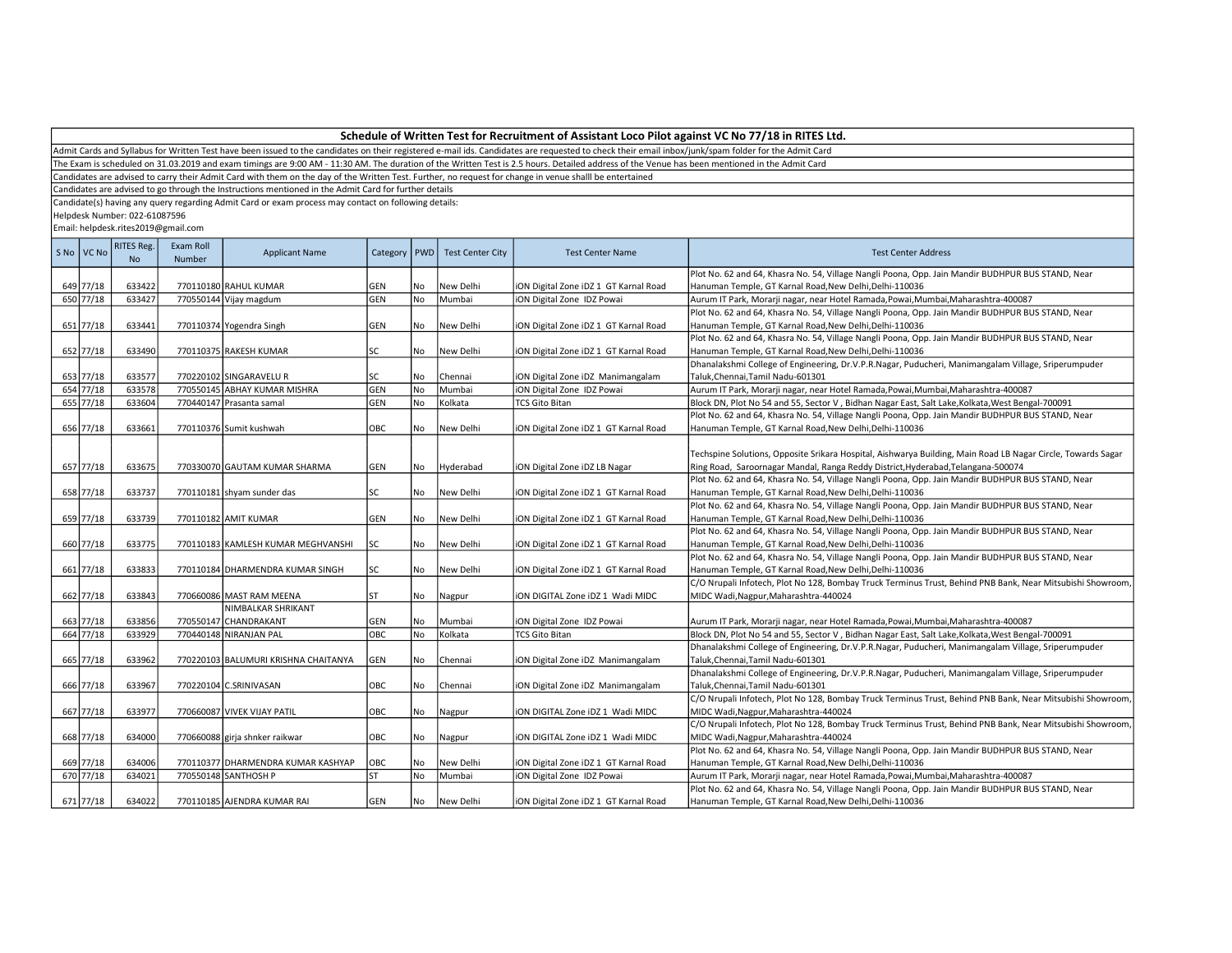| Schedule of Written Test for Recruitment of Assistant Loco Pilot against VC No 77/18 in RITES Ltd. |  |
|----------------------------------------------------------------------------------------------------|--|
|----------------------------------------------------------------------------------------------------|--|

The Exam is scheduled on 31.03.2019 and exam timings are 9:00 AM - 11:30 AM. The duration of the Written Test is 2.5 hours. Detailed address of the Venue has been mentioned in the Admit Card

Candidates are advised to carry their Admit Card with them on the day of the Written Test. Further, no request for change in venue shalll be entertained

Candidates are advised to go through the Instructions mentioned in the Admit Card for further details

Candidate(s) having any query regarding Admit Card or exam process may contact on following details:

Helpdesk Number: 022-61087596

| S No VC No | <b>RITES Reg.</b><br><b>No</b> | Exam Roll<br>Number | <b>Applicant Name</b>              | Category   | PWD       | <b>Test Center City</b> | <b>Test Center Name</b>               | <b>Test Center Address</b>                                                                                                                                                                       |
|------------|--------------------------------|---------------------|------------------------------------|------------|-----------|-------------------------|---------------------------------------|--------------------------------------------------------------------------------------------------------------------------------------------------------------------------------------------------|
| 672 77/18  | 634040                         |                     | 770330072 RAJESHWAR DHARAVATH      | ST         | No        | Hyderabad               | iON Digital Zone iDZ LB Nagar         | Techspine Solutions, Opposite Srikara Hospital, Aishwarya Building, Main Road LB Nagar Circle, Towards Sagar<br>Ring Road, Saroornagar Mandal, Ranga Reddy District, Hyderabad, Telangana-500074 |
|            |                                |                     |                                    |            |           |                         |                                       | Techspine Solutions, Opposite Srikara Hospital, Aishwarya Building, Main Road LB Nagar Circle, Towards Sagar                                                                                     |
| 673 77/18  | 634075                         |                     | 770330073 SRIKANTH GUNDELLI        | OBC        | No        | Hyderabad               | iON Digital Zone iDZ LB Nagar         | Ring Road, Saroornagar Mandal, Ranga Reddy District, Hyderabad, Telangana-500074                                                                                                                 |
| 674 77/18  | 634090                         |                     | 770550149 SAGAR GANGADHAR SONAWANE | lsc        | No        | Mumbai                  | iON Digital Zone IDZ Powai            | Aurum IT Park, Morarji nagar, near Hotel Ramada,Powai,Mumbai,Maharashtra-400087                                                                                                                  |
| 675 77/18  | 634105                         |                     | 770550150 ABHISHEK AWASTHI         | GEN        | No        | Mumbai                  | iON Digital Zone IDZ Powai            | Aurum IT Park, Morarji nagar, near Hotel Ramada, Powai, Mumbai, Maharashtra-400087                                                                                                               |
| 676 77/18  | 634129                         |                     | 770550151 RODE SAGAR POPAT         | GEN        | <b>No</b> | Mumbai                  | iON Digital Zone IDZ Powai            | Aurum IT Park, Morarji nagar, near Hotel Ramada, Powai, Mumbai, Maharashtra-400087                                                                                                               |
| 677 77/18  | 634190                         |                     | 770110378 PAWAN KUMAR AHEER        | OBC        | No        | New Delhi               | iON Digital Zone iDZ 1 GT Karnal Road | Plot No. 62 and 64, Khasra No. 54, Village Nangli Poona, Opp. Jain Mandir BUDHPUR BUS STAND, Near<br>Hanuman Temple, GT Karnal Road, New Delhi, Delhi-110036                                     |
| 678 77/18  | 634194                         |                     | 770440149 SAYAN MALI               | SC.        | No        | Kolkata                 | <b>TCS Gito Bitan</b>                 | Block DN, Plot No 54 and 55, Sector V, Bidhan Nagar East, Salt Lake, Kolkata, West Bengal-700091                                                                                                 |
| 679 77/18  | 634264                         |                     | 770550152 Amol Dattatray dhumal    | GEN        | No        | Mumbai                  | iON Digital Zone IDZ Powai            | Aurum IT Park, Morarji nagar, near Hotel Ramada, Powai, Mumbai, Maharashtra-400087                                                                                                               |
|            |                                |                     |                                    |            |           |                         |                                       | Dhanalakshmi College of Engineering, Dr.V.P.R.Nagar, Puducheri, Manimangalam Village, Sriperumpuder                                                                                              |
| 680 77/18  | 634284                         |                     | 770220105 P VIJAYAKUMAR            | SC         | No        | Chennai                 | iON Digital Zone iDZ Manimangalam     | Taluk, Chennai, Tamil Nadu-601301                                                                                                                                                                |
|            |                                |                     |                                    |            |           |                         |                                       | Plot No. 62 and 64, Khasra No. 54, Village Nangli Poona, Opp. Jain Mandir BUDHPUR BUS STAND, Near                                                                                                |
| 681 77/18  | 634316                         |                     | 770110379 Inder singh              | GEN        | No        | New Delhi               | iON Digital Zone iDZ 1 GT Karnal Road | Hanuman Temple, GT Karnal Road, New Delhi, Delhi-110036                                                                                                                                          |
| 682 77/18  | 634326                         |                     | 770550154 GULLIPALLI SATYANRAYANA  | ОВС        | No        | Mumbai                  | iON Digital Zone IDZ Powai            | Aurum IT Park, Morarji nagar, near Hotel Ramada, Powai, Mumbai, Maharashtra-400087                                                                                                               |
| 683 77/18  | 634388                         | 770330074 SRIKANTH  |                                    | OBC        | No        | Hyderabad               | iON Digital Zone iDZ LB Nagar         | Techspine Solutions, Opposite Srikara Hospital, Aishwarya Building, Main Road LB Nagar Circle, Towards Sagar<br>Ring Road, Saroornagar Mandal, Ranga Reddy District, Hyderabad, Telangana-500074 |
| 684 77/18  | 634419                         | 770220106 K.ARUN    |                                    | SC         | No        | Chennai                 | iON Digital Zone iDZ Manimangalam     | Dhanalakshmi College of Engineering, Dr.V.P.R.Nagar, Puducheri, Manimangalam Village, Sriperumpuder<br>Taluk, Chennai, Tamil Nadu-601301                                                         |
| 685 77/18  | 634434                         |                     | 770440150 RAGHWENDRA PRATAP SINGH  | GEN        | No        | Kolkata                 | <b>TCS Gito Bitan</b>                 | Block DN, Plot No 54 and 55, Sector V, Bidhan Nagar East, Salt Lake, Kolkata, West Bengal-700091                                                                                                 |
|            |                                |                     | LOKESHKUMAR BABARAO                |            |           |                         |                                       | C/O Nrupali Infotech, Plot No 128, Bombay Truck Terminus Trust, Behind PNB Bank, Near Mitsubishi Showroom,                                                                                       |
| 686 77/18  | 634448                         | 770660089 RAMTEKE   |                                    | SC         | No        | Nagpur                  | iON DIGITAL Zone iDZ 1 Wadi MIDC      | MIDC Wadi, Nagpur, Maharashtra-440024                                                                                                                                                            |
| 687 77/18  | 634475                         |                     | 770440151 Chayan Barua             | <b>ST</b>  | <b>No</b> | Kolkata                 | <b>TCS Gito Bitan</b>                 | Block DN, Plot No 54 and 55, Sector V, Bidhan Nagar East, Salt Lake, Kolkata, West Bengal-700091                                                                                                 |
|            |                                |                     |                                    |            |           |                         |                                       | Plot No. 62 and 64, Khasra No. 54, Village Nangli Poona, Opp. Jain Mandir BUDHPUR BUS STAND, Near                                                                                                |
| 688 77/18  | 634486                         |                     | 770110380 VIKAS KUMAR              | SC         | No        | New Delhi               | iON Digital Zone iDZ 1 GT Karnal Road | Hanuman Temple, GT Karnal Road, New Delhi, Delhi-110036                                                                                                                                          |
|            |                                |                     |                                    |            |           |                         |                                       | Dhanalakshmi College of Engineering, Dr.V.P.R.Nagar, Puducheri, Manimangalam Village, Sriperumpuder                                                                                              |
| 689 77/18  | 634518                         | 770220107 rony      |                                    | GEN        | No        | Chennai                 | iON Digital Zone iDZ Manimangalam     | Taluk, Chennai, Tamil Nadu-601301                                                                                                                                                                |
| 690 77/18  | 634563                         |                     | 770440152 PRAVEEN KUMAR            | ОВС        | No        | Kolkata                 | <b>TCS Gito Bitan</b>                 | Block DN, Plot No 54 and 55, Sector V, Bidhan Nagar East, Salt Lake, Kolkata, West Bengal-700091                                                                                                 |
| 691 77/18  | 634611                         |                     | 770330075 NAGESWARAIAH NALLAMALA   | OBC        | No        | Hyderabad               | iON Digital Zone iDZ LB Nagar         | Techspine Solutions, Opposite Srikara Hospital, Aishwarya Building, Main Road LB Nagar Circle, Towards Sagar<br>Ring Road, Saroornagar Mandal, Ranga Reddy District, Hyderabad, Telangana-500074 |
| 692 77/18  | 634634                         |                     | 770330076 Amballa nagendra         | OBC        | No        | Hyderabad               | iON Digital Zone iDZ LB Nagar         | Techspine Solutions, Opposite Srikara Hospital, Aishwarya Building, Main Road LB Nagar Circle, Towards Sagar<br>Ring Road, Saroornagar Mandal, Ranga Reddy District, Hyderabad, Telangana-500074 |
| 693 77/18  | 634657                         |                     | 770330077 PRATHI SYAM SUNDER       | <b>GEN</b> | No        | Hyderabad               | ION Digital Zone IDZ LB Nagar         | Techspine Solutions, Opposite Srikara Hospital, Aishwarya Building, Main Road LB Nagar Circle, Towards Sagar<br>Ring Road, Saroornagar Mandal, Ranga Reddy District, Hyderabad, Telangana-500074 |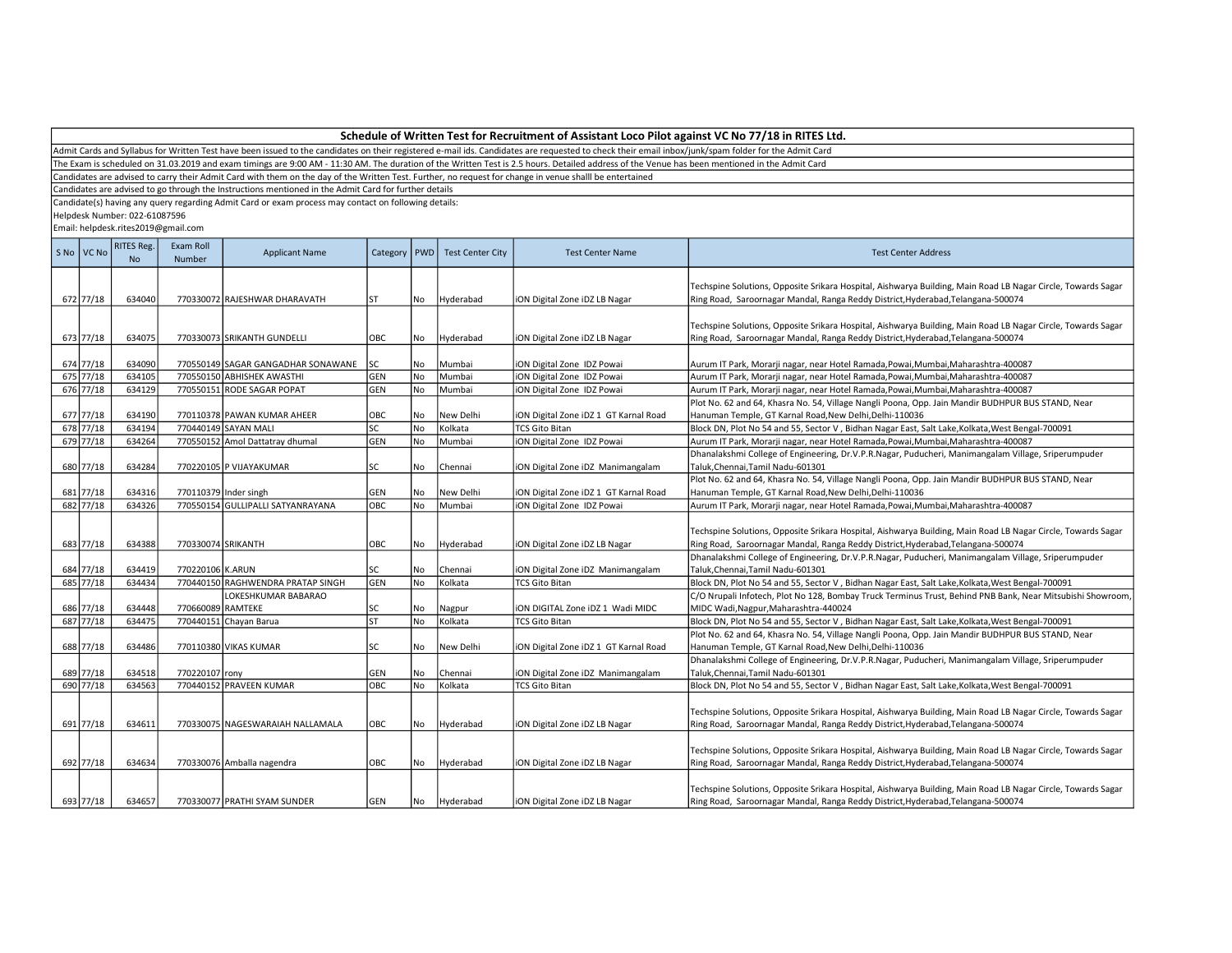| Schedule of Written Test for Recruitment of Assistant Loco Pilot against VC No 77/18 in RITES Ltd. |  |  |
|----------------------------------------------------------------------------------------------------|--|--|
|----------------------------------------------------------------------------------------------------|--|--|

The Exam is scheduled on 31.03.2019 and exam timings are 9:00 AM - 11:30 AM. The duration of the Written Test is 2.5 hours. Detailed address of the Venue has been mentioned in the Admit Card

Candidates are advised to carry their Admit Card with them on the day of the Written Test. Further, no request for change in venue shalll be entertained

Candidates are advised to go through the Instructions mentioned in the Admit Card for further details

Candidate(s) having any query regarding Admit Card or exam process may contact on following details:

Helpdesk Number: 022-61087596

| S No VC No | <b>RITES Reg.</b><br><b>No</b> | Exam Roll<br>Number | <b>Applicant Name</b>              | Category | PWD       | <b>Test Center City</b> | <b>Test Center Name</b>               | <b>Test Center Address</b>                                                                                 |
|------------|--------------------------------|---------------------|------------------------------------|----------|-----------|-------------------------|---------------------------------------|------------------------------------------------------------------------------------------------------------|
| 694 77/18  | 634671                         |                     | 770550155 Vaibhavi Vaijanath Yadav | GEN      | No        | Mumbai                  | ION Digital Zone IDZ Powai            | Aurum IT Park, Morarji nagar, near Hotel Ramada, Powai, Mumbai, Maharashtra-400087                         |
| 695 77/18  | 634672                         |                     | 770550156 CHAUGULE SATISH BHARAT   | GEN      | No        | Mumbai                  | iON Digital Zone IDZ Powai            | Aurum IT Park, Morarji nagar, near Hotel Ramada, Powai, Mumbai, Maharashtra-400087                         |
| 696 77/18  | 634676                         |                     | 770440153 ARNAB DAS                | GEN      | No        | Kolkata                 | <b>TCS Gito Bitan</b>                 | Block DN, Plot No 54 and 55, Sector V, Bidhan Nagar East, Salt Lake, Kolkata, West Bengal-700091           |
|            |                                |                     |                                    |          |           |                         |                                       | Dhanalakshmi College of Engineering, Dr.V.P.R.Nagar, Puducheri, Manimangalam Village, Sriperumpuder        |
| 697 77/18  | 634684                         | 770220108 Igin D    |                                    | OBC      | No        | Chennai                 | iON Digital Zone iDZ Manimangalam     | Taluk, Chennai, Tamil Nadu-601301                                                                          |
| 698 77/18  | 634695                         |                     | 770440154 ramanand patel           | ОВС      | No        | Kolkata                 | <b>TCS Gito Bitan</b>                 | Block DN, Plot No 54 and 55, Sector V, Bidhan Nagar East, Salt Lake, Kolkata, West Bengal-700091           |
|            |                                |                     |                                    |          |           |                         |                                       | Dhanalakshmi College of Engineering, Dr.V.P.R.Nagar, Puducheri, Manimangalam Village, Sriperumpuder        |
| 699 77/18  | 634716                         | 770220109 SUNIL D   |                                    | GEN      | No        | Chennai                 | iON Digital Zone iDZ Manimangalam     | Taluk, Chennai, Tamil Nadu-601301                                                                          |
| 700 77/18  | 634738                         |                     | 770550157 Ganesh Kashinath Kharage | OBC      | <b>No</b> | Mumbai                  | iON Digital Zone IDZ Powai            | Aurum IT Park, Morarji nagar, near Hotel Ramada, Powai, Mumbai, Maharashtra-400087                         |
|            |                                |                     |                                    |          |           |                         |                                       | Plot No. 62 and 64, Khasra No. 54, Village Nangli Poona, Opp. Jain Mandir BUDHPUR BUS STAND, Near          |
| 701 77/18  | 634743                         |                     | 770110383 RAVI RANJAN              | OBC      | No        | New Delhi               | iON Digital Zone iDZ 1 GT Karnal Road | Hanuman Temple, GT Karnal Road, New Delhi, Delhi-110036                                                    |
|            |                                |                     |                                    |          |           |                         |                                       | Plot No. 62 and 64, Khasra No. 54, Village Nangli Poona, Opp. Jain Mandir BUDHPUR BUS STAND, Near          |
| 702 77/18  | 634806                         |                     | 770110186 Lokesh Pradhan           | GEN      | No        | New Delhi               | ION Digital Zone IDZ 1 GT Karnal Road | Hanuman Temple, GT Karnal Road, New Delhi, Delhi-110036                                                    |
|            |                                |                     |                                    |          |           |                         |                                       | Plot No. 62 and 64, Khasra No. 54, Village Nangli Poona, Opp. Jain Mandir BUDHPUR BUS STAND, Near          |
| 703 77/18  | 634826                         |                     | 770110384 JAGJIT SINGH             | SC       | No        | New Delhi               | ION Digital Zone IDZ 1 GT Karnal Road | Hanuman Temple, GT Karnal Road, New Delhi, Delhi-110036                                                    |
| 704 77/18  | 634850                         |                     | 770440155 RAHUL GARAI              | ОВС      | No        | Kolkata                 | <b>TCS Gito Bitan</b>                 | Block DN, Plot No 54 and 55, Sector V, Bidhan Nagar East, Salt Lake, Kolkata, West Bengal-700091           |
|            |                                |                     |                                    |          |           |                         |                                       | C/O Nrupali Infotech, Plot No 128, Bombay Truck Terminus Trust, Behind PNB Bank, Near Mitsubishi Showroom, |
| 705 77/18  | 634858                         |                     | 770660090 SUKANTA KUMAR BEHERA     | GEN      | No        | Nagpur                  | ION DIGITAL Zone IDZ 1 Wadi MIDC      | MIDC Wadi, Nagpur, Maharashtra-440024                                                                      |
|            |                                |                     |                                    |          |           |                         |                                       | C/O Nrupali Infotech, Plot No 128, Bombay Truck Terminus Trust, Behind PNB Bank, Near Mitsubishi Showroom, |
| 706 77/18  | 634888                         |                     | 770660091 SHAMBHU PASWAN           | SC       | No        | Nagpur                  | ION DIGITAL Zone IDZ 1 Wadi MIDC      | MIDC Wadi, Nagpur, Maharashtra-440024                                                                      |
|            |                                |                     |                                    |          |           |                         |                                       | Dhanalakshmi College of Engineering, Dr.V.P.R.Nagar, Puducheri, Manimangalam Village, Sriperumpuder        |
| 707 77/18  | 634912                         | 770220111 VIVEK K   |                                    | SC       | No        | Chennai                 | iON Digital Zone iDZ Manimangalam     | Taluk, Chennai, Tamil Nadu-601301                                                                          |
| 708 77/18  | 634980                         |                     | 770440156 ABHISHEK KHAN            | GEN      | No        | Kolkata                 | <b>TCS Gito Bitan</b>                 | Block DN, Plot No 54 and 55, Sector V, Bidhan Nagar East, Salt Lake, Kolkata, West Bengal-700091           |
| 709 77/18  | 635023                         |                     | 770440157 TARKESHWER CHANDRA       | ОВС      | No        | Kolkata                 | <b>TCS Gito Bitan</b>                 | Block DN, Plot No 54 and 55, Sector V, Bidhan Nagar East, Salt Lake, Kolkata, West Bengal-700091           |
| 710 77/18  | 635040                         |                     | 770550158 SHENDGE PRAVIN RAVASAHEB | ОВС      | No        | Mumbai                  | iON Digital Zone IDZ Powai            | Aurum IT Park, Morarji nagar, near Hotel Ramada, Powai, Mumbai, Maharashtra-400087                         |
|            |                                |                     |                                    |          |           |                         |                                       | Plot No. 62 and 64, Khasra No. 54, Village Nangli Poona, Opp. Jain Mandir BUDHPUR BUS STAND, Near          |
| 711 77/18  | 635089                         |                     | 770110187 RAKESH KUMAR MEENA       | ST       | No        | New Delhi               | iON Digital Zone iDZ 1 GT Karnal Road | Hanuman Temple, GT Karnal Road, New Delhi, Delhi-110036                                                    |
| 712 77/18  | 635120                         |                     | 770440158 DIPTISH PARIDA           | OBC      | No        | Kolkata                 | <b>TCS Gito Bitan</b>                 | Block DN, Plot No 54 and 55, Sector V, Bidhan Nagar East, Salt Lake, Kolkata, West Bengal-700091           |
|            |                                |                     |                                    |          |           |                         |                                       | Dhanalakshmi College of Engineering, Dr.V.P.R.Nagar, Puducheri, Manimangalam Village, Sriperumpuder        |
| 713 77/18  | 635137                         | 770220112 SAHIL S   |                                    | OBC      | No        | Chennai                 | iON Digital Zone iDZ Manimangalam     | Taluk, Chennai, Tamil Nadu-601301                                                                          |
|            |                                |                     |                                    |          |           |                         |                                       | Plot No. 62 and 64, Khasra No. 54, Village Nangli Poona, Opp. Jain Mandir BUDHPUR BUS STAND, Near          |
| 714 77/18  | 635140                         |                     | 770110386 Vinay Kumar              | OBC      | No        | New Delhi               | iON Digital Zone iDZ 1 GT Karnal Road | Hanuman Temple, GT Karnal Road, New Delhi, Delhi-110036                                                    |
|            |                                |                     |                                    |          |           |                         |                                       | Plot No. 62 and 64, Khasra No. 54, Village Nangli Poona, Opp. Jain Mandir BUDHPUR BUS STAND, Near          |
| 715 77/18  | 635193                         |                     | 770110188 Kamal Kant               | SC       | No        | New Delhi               | iON Digital Zone iDZ 1 GT Karnal Road | Hanuman Temple, GT Karnal Road, New Delhi, Delhi-110036                                                    |
|            |                                |                     |                                    |          |           |                         |                                       | Plot No. 62 and 64, Khasra No. 54, Village Nangli Poona, Opp. Jain Mandir BUDHPUR BUS STAND, Near          |
| 716 77/18  | 635196                         |                     | 770110387 Nirmal Singh             | OBC      | No        | New Delhi               | iON Digital Zone iDZ 1 GT Karnal Road | Hanuman Temple, GT Karnal Road, New Delhi, Delhi-110036                                                    |
| 717 77/18  | 635209                         |                     | 770550159 Ambhore Ashish Devidas   | SC       | No        | Mumbai                  | ION Digital Zone IDZ Powai            | Aurum IT Park, Morarji nagar, near Hotel Ramada, Powai, Mumbai, Maharashtra-400087                         |
|            |                                |                     |                                    |          |           |                         |                                       | Dhanalakshmi College of Engineering, Dr.V.P.R.Nagar, Puducheri, Manimangalam Village, Sriperumpuder        |
| 718 77/18  | 635240                         |                     | 770220113 N.PETCHIVANAJA           | GEN      | No        | Chennai                 | ION Digital Zone IDZ Manimangalam     | Taluk, Chennai, Tamil Nadu-601301                                                                          |
| 719 77/18  | 635262                         |                     | 770550160 ANISHKUMAR SHARMA        | ОВС      | No        | Mumbai                  | iON Digital Zone IDZ Powai            | Aurum IT Park, Morarji nagar, near Hotel Ramada, Powai, Mumbai, Maharashtra-400087                         |
| 720 77/18  | 635335                         |                     | 770440159 MRIDUL DHAR              | SC       | <b>No</b> | Kolkata                 | <b>TCS Gito Bitan</b>                 | Block DN, Plot No 54 and 55, Sector V, Bidhan Nagar East, Salt Lake, Kolkata, West Bengal-700091           |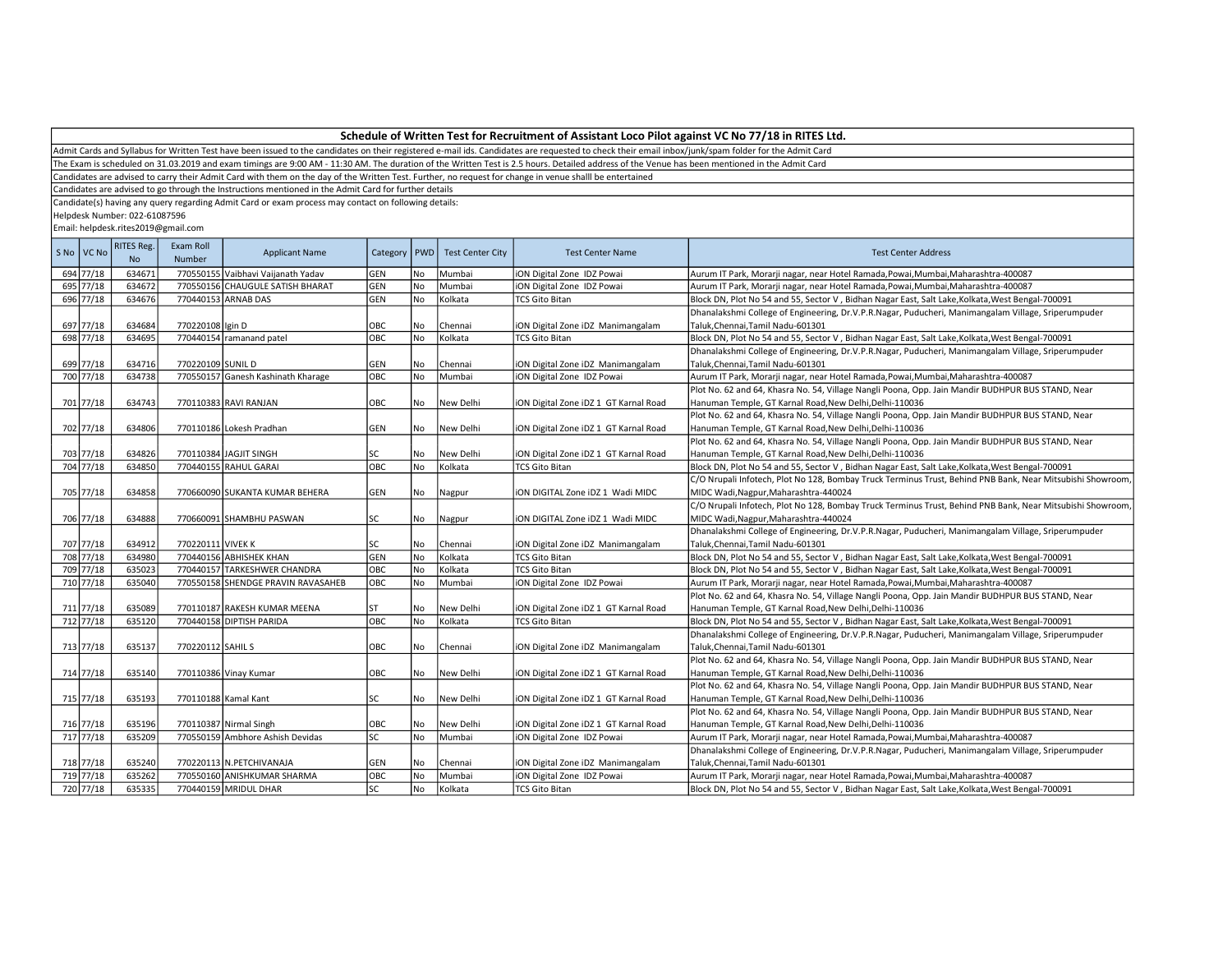Admit Cards and Syllabus for Written Test have been issued to the candidates on their registered e-mail ids. Candidates are requested to check their email inbox/junk/spam folder for the Admit Card

The Exam is scheduled on 31.03.2019 and exam timings are 9:00 AM - 11:30 AM. The duration of the Written Test is 2.5 hours. Detailed address of the Venue has been mentioned in the Admit Card

Candidates are advised to carry their Admit Card with them on the day of the Written Test. Further, no request for change in venue shalll be entertained

Candidates are advised to go through the Instructions mentioned in the Admit Card for further details

Candidate(s) having any query regarding Admit Card or exam process may contact on following details:

Helpdesk Number: 022-61087596

| S No   VC No           | <b>RITES Reg.</b><br>N <sub>o</sub> | Exam Roll<br>Number | <b>Applicant Name</b>                | Category   PWD    |           | <b>Test Center City</b> | <b>Test Center Name</b>               | <b>Test Center Address</b>                                                                                                                                                                                     |
|------------------------|-------------------------------------|---------------------|--------------------------------------|-------------------|-----------|-------------------------|---------------------------------------|----------------------------------------------------------------------------------------------------------------------------------------------------------------------------------------------------------------|
|                        |                                     |                     |                                      |                   |           |                         |                                       |                                                                                                                                                                                                                |
|                        |                                     |                     |                                      |                   |           |                         |                                       | Techspine Solutions, Opposite Srikara Hospital, Aishwarya Building, Main Road LB Nagar Circle, Towards Sagar                                                                                                   |
| 721 77/18<br>722 77/18 | 635368<br>635378                    |                     | 770330002 KOLUSU BENARJI             | OBC               | Yes       | Hyderabad               | ION Digital Zone IDZ LB Nagar         | Ring Road, Saroornagar Mandal, Ranga Reddy District, Hyderabad, Telangana-500074                                                                                                                               |
| 723 77/18              | 635393                              |                     | 770550161 Jadhav Akshay Shivaji      | GEN<br><b>GEN</b> | No<br>No  | Mumbai                  | iON Digital Zone IDZ Powai            | Aurum IT Park, Morarji nagar, near Hotel Ramada, Powai, Mumbai, Maharashtra-400087                                                                                                                             |
|                        |                                     |                     | 770440160 pintu parua                |                   |           | Kolkata                 | <b>TCS Gito Bitan</b>                 | Block DN, Plot No 54 and 55, Sector V, Bidhan Nagar East, Salt Lake, Kolkata, West Bengal-700091<br>C/O Nrupali Infotech, Plot No 128, Bombay Truck Terminus Trust, Behind PNB Bank, Near Mitsubishi Showroom, |
| 724 77/18              | 635396                              |                     | 770660093 DEWENDRA KUMAR GAWAL       | IST               | No        | Nagpur                  | ION DIGITAL Zone IDZ 1 Wadi MIDC      | MIDC Wadi, Nagpur, Maharashtra-440024                                                                                                                                                                          |
|                        |                                     |                     |                                      |                   |           |                         |                                       | Plot No. 62 and 64, Khasra No. 54, Village Nangli Poona, Opp. Jain Mandir BUDHPUR BUS STAND, Near                                                                                                              |
| 725 77/18              | 635408                              |                     | 770110189 RAHUL TYAGI                | <b>GEN</b>        | No        | New Delhi               | ION Digital Zone IDZ 1 GT Karnal Road | Hanuman Temple, GT Karnal Road, New Delhi, Delhi-110036                                                                                                                                                        |
|                        |                                     |                     |                                      |                   |           |                         |                                       | C/O Nrupali Infotech, Plot No 128, Bombay Truck Terminus Trust, Behind PNB Bank, Near Mitsubishi Showroom,                                                                                                     |
| 726 77/18              | 635409                              |                     | 770660094 ANUP NANDKISHOR MULE       | OBC               | No        | Nagpur                  | ION DIGITAL Zone IDZ 1 Wadi MIDC      | MIDC Wadi, Nagpur, Maharashtra-440024                                                                                                                                                                          |
|                        |                                     |                     |                                      |                   |           |                         |                                       | Dhanalakshmi College of Engineering, Dr.V.P.R.Nagar, Puducheri, Manimangalam Village, Sriperumpuder                                                                                                            |
| 727 77/18              | 635432                              |                     | 770220114 Jayakanthan J              | SC                | No        | Chennai                 | iON Digital Zone iDZ Manimangalam     | Taluk, Chennai, Tamil Nadu-601301                                                                                                                                                                              |
| 728 77/18              | 635502                              |                     | 770550162 NIKHIL BALU GHANWAT        | <b>GEN</b>        | No        | Mumbai                  | iON Digital Zone IDZ Powai            | Aurum IT Park, Morarji nagar, near Hotel Ramada, Powai, Mumbai, Maharashtra-400087                                                                                                                             |
|                        |                                     |                     |                                      |                   |           |                         |                                       | Dhanalakshmi College of Engineering, Dr.V.P.R.Nagar, Puducheri, Manimangalam Village, Sriperumpuder                                                                                                            |
| 729 77/18              | 635532                              |                     | 770220115 MANU PRASAD P M            | OBC               | No        | Chennai                 | iON Digital Zone iDZ Manimangalam     | Taluk, Chennai, Tamil Nadu-601301                                                                                                                                                                              |
|                        |                                     |                     |                                      |                   |           |                         |                                       |                                                                                                                                                                                                                |
|                        |                                     |                     |                                      |                   |           |                         |                                       | Techspine Solutions, Opposite Srikara Hospital, Aishwarya Building, Main Road LB Nagar Circle, Towards Sagar                                                                                                   |
| 730 77/18              | 635536                              |                     | 770330078 E ARUN KUMAR               | lsc               | No        | Hyderabad               | iON Digital Zone iDZ LB Nagar         | Ring Road, Saroornagar Mandal, Ranga Reddy District, Hyderabad, Telangana-500074                                                                                                                               |
| 731 77/18              | 635559                              |                     | 770550163 Vikas Ramnath Gunjal       | GEN               | <b>No</b> | Mumbai                  | iON Digital Zone IDZ Powai            | Aurum IT Park, Morarji nagar, near Hotel Ramada, Powai, Mumbai, Maharashtra-400087                                                                                                                             |
|                        |                                     |                     |                                      |                   |           |                         |                                       | Dhanalakshmi College of Engineering, Dr.V.P.R.Nagar, Puducheri, Manimangalam Village, Sriperumpuder                                                                                                            |
| 732 77/18              | 635563                              |                     | 770220116 GOPINATH S                 | OBC               | No        | Chennai                 | ION Digital Zone IDZ Manimangalam     | Taluk, Chennai, Tamil Nadu-601301                                                                                                                                                                              |
|                        |                                     |                     |                                      |                   |           |                         |                                       |                                                                                                                                                                                                                |
|                        |                                     |                     |                                      |                   |           |                         |                                       | Techspine Solutions, Opposite Srikara Hospital, Aishwarya Building, Main Road LB Nagar Circle, Towards Sagar                                                                                                   |
| 733 77/18              | 635575                              |                     | 770330079 HARI BABU MARELLA          | <b>GEN</b>        | No        | Hyderabad               | ION Digital Zone IDZ LB Nagar         | Ring Road, Saroornagar Mandal, Ranga Reddy District, Hyderabad, Telangana-500074                                                                                                                               |
| 734 77/18              | 635601                              |                     | 770440162 NARAYAN BHOGTA             | SC                | No        | Kolkata                 | <b>TCS Gito Bitan</b>                 | Block DN, Plot No 54 and 55, Sector V, Bidhan Nagar East, Salt Lake, Kolkata, West Bengal-700091                                                                                                               |
|                        |                                     |                     |                                      |                   |           |                         |                                       |                                                                                                                                                                                                                |
|                        |                                     |                     |                                      |                   |           |                         |                                       | Techspine Solutions, Opposite Srikara Hospital, Aishwarya Building, Main Road LB Nagar Circle, Towards Sagar                                                                                                   |
| 735 77/18              | 635614                              |                     | 770330080 LAKSHMANNA                 | Isc               | No        | Hyderabad               | ION Digital Zone IDZ LB Nagar         | Ring Road, Saroornagar Mandal, Ranga Reddy District, Hyderabad, Telangana-500074                                                                                                                               |
|                        |                                     |                     |                                      |                   |           |                         |                                       | Plot No. 62 and 64, Khasra No. 54, Village Nangli Poona, Opp. Jain Mandir BUDHPUR BUS STAND, Near                                                                                                              |
| 736 77/18              | 635695                              |                     | 770110190 BRIJESH PRAJAPATI          | OBC               | No        | New Delhi               | iON Digital Zone iDZ 1 GT Karnal Road | Hanuman Temple, GT Karnal Road, New Delhi, Delhi-110036                                                                                                                                                        |
|                        |                                     |                     |                                      |                   |           |                         |                                       | Plot No. 62 and 64, Khasra No. 54, Village Nangli Poona, Opp. Jain Mandir BUDHPUR BUS STAND, Near                                                                                                              |
| 737 77/18              | 635753                              | 770110191 Surya     |                                      | <b>GEN</b>        | <b>No</b> | New Delhi               | iON Digital Zone iDZ 1 GT Karnal Road | Hanuman Temple, GT Karnal Road, New Delhi, Delhi-110036                                                                                                                                                        |
|                        |                                     |                     |                                      |                   |           |                         |                                       |                                                                                                                                                                                                                |
|                        |                                     |                     |                                      |                   |           |                         |                                       | Techspine Solutions, Opposite Srikara Hospital, Aishwarya Building, Main Road LB Nagar Circle, Towards Sagar                                                                                                   |
| 738 77/18              | 635775                              |                     | 770330081 CHOKKAPU VINOD KUMAR       | <b>OBC</b>        | No        | Hyderabad               | ION Digital Zone IDZ LB Nagar         | Ring Road, Saroornagar Mandal, Ranga Reddy District, Hyderabad, Telangana-500074                                                                                                                               |
|                        |                                     |                     |                                      |                   |           |                         |                                       | C/O Nrupali Infotech, Plot No 128, Bombay Truck Terminus Trust, Behind PNB Bank, Near Mitsubishi Showroom,                                                                                                     |
| 739 77/18              | 635791                              |                     | 770660095 AJAY KUMAR BARETH          | OBC               | No        | Nagpur                  | iON DIGITAL Zone iDZ 1 Wadi MIDC      | MIDC Wadi, Nagpur, Maharashtra-440024                                                                                                                                                                          |
|                        |                                     |                     |                                      |                   |           |                         |                                       |                                                                                                                                                                                                                |
| 740 77/18              | 635838                              |                     | 770550165 HEMENDRA BHALCHANDRA PATIL | <b>GEN</b>        | No        | Mumbai                  | ION Digital Zone IDZ Powai            | Aurum IT Park, Morarji nagar, near Hotel Ramada, Powai, Mumbai, Maharashtra-400087                                                                                                                             |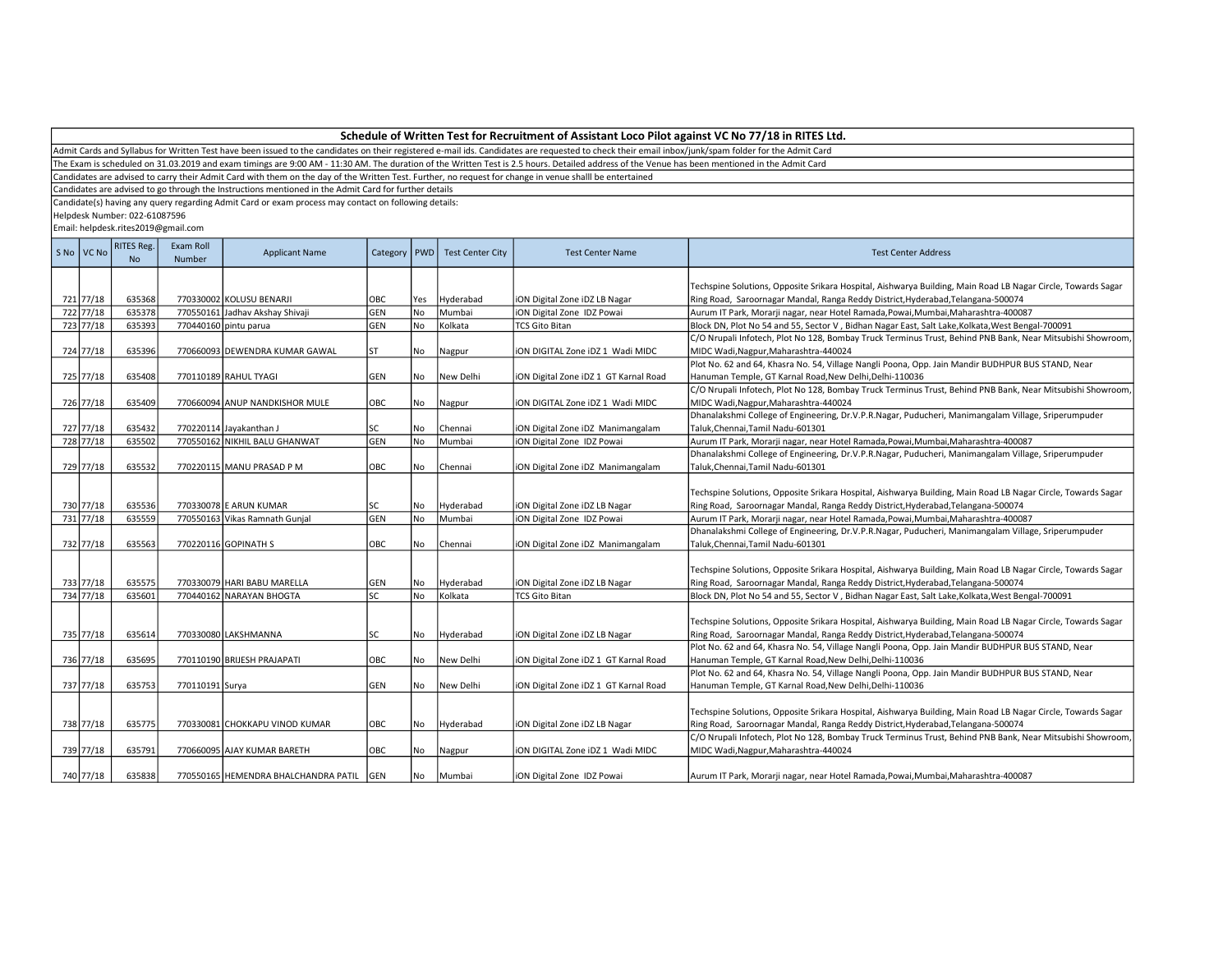Admit Cards and Syllabus for Written Test have been issued to the candidates on their registered e-mail ids. Candidates are requested to check their email inbox/junk/spam folder for the Admit Card

The Exam is scheduled on 31.03.2019 and exam timings are 9:00 AM - 11:30 AM. The duration of the Written Test is 2.5 hours. Detailed address of the Venue has been mentioned in the Admit Card

Candidates are advised to carry their Admit Card with them on the day of the Written Test. Further, no request for change in venue shalll be entertained

Candidates are advised to go through the Instructions mentioned in the Admit Card for further details

Candidate(s) having any query regarding Admit Card or exam process may contact on following details:

Helpdesk Number: 022-61087596

| S No VC No | <b>RITES Reg.</b><br>N <sub>o</sub> | Exam Roll<br>Number | <b>Applicant Name</b>              | Category   | <b>PWD</b> | <b>Test Center City</b> | <b>Test Center Name</b>               | <b>Test Center Address</b>                                                                                   |
|------------|-------------------------------------|---------------------|------------------------------------|------------|------------|-------------------------|---------------------------------------|--------------------------------------------------------------------------------------------------------------|
|            |                                     |                     |                                    |            |            |                         |                                       | Techspine Solutions, Opposite Srikara Hospital, Aishwarya Building, Main Road LB Nagar Circle, Towards Sagar |
| 741 77/18  | 635896                              |                     | 770330082 Manoj Kumar Rout         | GEN        | No         | Hyderabad               | ION Digital Zone IDZ LB Nagar         | Ring Road, Saroornagar Mandal, Ranga Reddy District, Hyderabad, Telangana-500074                             |
|            |                                     |                     |                                    |            |            |                         |                                       | Plot No. 62 and 64, Khasra No. 54, Village Nangli Poona, Opp. Jain Mandir BUDHPUR BUS STAND, Near            |
| 742 77/18  | 635900                              |                     | 770110388 arvind rana              | GEN        | No         | New Delhi               | iON Digital Zone iDZ 1 GT Karnal Road | Hanuman Temple, GT Karnal Road, New Delhi, Delhi-110036                                                      |
|            |                                     |                     |                                    |            |            |                         |                                       | Plot No. 62 and 64, Khasra No. 54, Village Nangli Poona, Opp. Jain Mandir BUDHPUR BUS STAND, Near            |
| 743 77/18  | 635902                              | 770110192 sabhajeet |                                    | OBC        | No         | New Delhi               | iON Digital Zone iDZ 1 GT Karnal Road | Hanuman Temple, GT Karnal Road, New Delhi, Delhi-110036                                                      |
| 744 77/18  | 635940                              |                     | 770440163 TANMOY SAMANTA           | GEN        | No         | Kolkata                 | <b>TCS Gito Bitan</b>                 | Block DN, Plot No 54 and 55, Sector V, Bidhan Nagar East, Salt Lake, Kolkata, West Bengal-700091             |
|            |                                     |                     |                                    |            |            |                         |                                       | Dhanalakshmi College of Engineering, Dr.V.P.R.Nagar, Puducheri, Manimangalam Village, Sriperumpuder          |
| 745 77/18  | 635945                              |                     | 770220117 Senthilkumar             | OBC        | No         | Chennai                 | iON Digital Zone iDZ Manimangalam     | Taluk, Chennai, Tamil Nadu-601301                                                                            |
|            |                                     |                     |                                    |            |            |                         |                                       | Plot No. 62 and 64, Khasra No. 54, Village Nangli Poona, Opp. Jain Mandir BUDHPUR BUS STAND, Near            |
| 746 77/18  | 635962                              |                     | 770110193 SATYAVIR SINGH           | OBC        | No         | New Delhi               | iON Digital Zone iDZ 1 GT Karnal Road | Hanuman Temple, GT Karnal Road, New Delhi, Delhi-110036                                                      |
| 747 77/18  | 636010                              | 770550166 Privanka  |                                    | GEN        | No         | Mumbai                  | iON Digital Zone IDZ Powai            | Aurum IT Park, Morarji nagar, near Hotel Ramada, Powai, Mumbai, Maharashtra-400087                           |
| 748 77/18  | 636021                              |                     | 770550167 YOGESH RAMESH DHANGAR    | OBC        | No         | Mumbai                  | ION Digital Zone IDZ Powai            | Aurum IT Park, Morarji nagar, near Hotel Ramada,Powai,Mumbai,Maharashtra-400087                              |
| 749 77/18  | 636047                              |                     | 770550168 SANTOSH VIJAY JADHAV     | OBC        | No         | Mumbai                  | ION Digital Zone IDZ Powai            | Aurum IT Park, Morarji nagar, near Hotel Ramada, Powai, Mumbai, Maharashtra-400087                           |
| 750 77/18  |                                     |                     |                                    |            |            |                         |                                       | Plot No. 62 and 64, Khasra No. 54, Village Nangli Poona, Opp. Jain Mandir BUDHPUR BUS STAND, Near            |
|            | 636062                              |                     | 770110194 KAILASH GIRI             | OBC        | No         | New Delhi               | iON Digital Zone iDZ 1 GT Karnal Road | Hanuman Temple, GT Karnal Road, New Delhi, Delhi-110036                                                      |
|            |                                     |                     |                                    |            |            |                         |                                       | Techspine Solutions, Opposite Srikara Hospital, Aishwarya Building, Main Road LB Nagar Circle, Towards Sagar |
| 751 77/18  | 636072                              |                     | 770330083 REMAALA MANIKANTA        | GEN        | l No       | Hyderabad               | iON Digital Zone iDZ LB Nagar         | Ring Road, Saroornagar Mandal, Ranga Reddy District, Hyderabad, Telangana-500074                             |
|            |                                     |                     |                                    |            |            |                         |                                       | C/O Nrupali Infotech, Plot No 128, Bombay Truck Terminus Trust, Behind PNB Bank, Near Mitsubishi Showroom,   |
| 752 77/18  | 636096                              |                     | 770660096 Gowardhan Likhan Goupale | OBC        | No         | Nagpur                  | ION DIGITAL Zone IDZ 1 Wadi MIDC      | MIDC Wadi, Nagpur, Maharashtra-440024                                                                        |
|            |                                     |                     |                                    |            |            |                         |                                       | Dhanalakshmi College of Engineering, Dr.V.P.R.Nagar, Puducheri, Manimangalam Village, Sriperumpuder          |
| 753 77/18  | 636114                              |                     | 770220119 Akhilesh Kumar           | GEN        | No         | Chennai                 | iON Digital Zone iDZ Manimangalam     | Taluk,Chennai,Tamil Nadu-601301                                                                              |
|            |                                     |                     |                                    |            |            |                         |                                       |                                                                                                              |
|            |                                     |                     |                                    |            |            |                         |                                       | Techspine Solutions, Opposite Srikara Hospital, Aishwarya Building, Main Road LB Nagar Circle, Towards Sagar |
| 754 77/18  | 636120                              |                     | 770330084 Dampetla Narasimhudu     | OBC        | No         | Hyderabad               | iON Digital Zone iDZ LB Nagar         | Ring Road, Saroornagar Mandal, Ranga Reddy District, Hyderabad, Telangana-500074                             |
|            |                                     |                     |                                    |            |            |                         |                                       | Dhanalakshmi College of Engineering, Dr.V.P.R.Nagar, Puducheri, Manimangalam Village, Sriperumpuder          |
| 755 77/18  | 636161                              |                     | 770220120 MURALIDHAR DASADHIKARI   | GEN        | No         | Chennai                 | iON Digital Zone iDZ Manimangalam     | Taluk, Chennai, Tamil Nadu-601301                                                                            |
|            |                                     |                     |                                    |            |            |                         |                                       | Plot No. 62 and 64, Khasra No. 54, Village Nangli Poona, Opp. Jain Mandir BUDHPUR BUS STAND, Near            |
| 756 77/18  | 636163                              |                     | 770110195 Deepak Kumar rattan      | SC         | No         | New Delhi               | iON Digital Zone iDZ 1 GT Karnal Road | Hanuman Temple, GT Karnal Road, New Delhi, Delhi-110036                                                      |
| 757 77/18  | 636170                              |                     | 770550169 Shaikh Ramiz Rafeeque    | GEN        | No         | Mumbai                  | ION Digital Zone IDZ Powai            | Aurum IT Park, Morarji nagar, near Hotel Ramada, Powai, Mumbai, Maharashtra-400087                           |
|            |                                     |                     |                                    |            |            |                         |                                       | C/O Nrupali Infotech, Plot No 128, Bombay Truck Terminus Trust, Behind PNB Bank, Near Mitsubishi Showroom,   |
| 758 77/18  | 636193                              |                     | 770660097 RAHUL RADHESHYAM MESHRAM | SC         | No         | Nagpur                  | ION DIGITAL Zone IDZ 1 Wadi MIDC      | MIDC Wadi, Nagpur, Maharashtra-440024                                                                        |
|            |                                     |                     |                                    |            |            |                         |                                       | Dhanalakshmi College of Engineering, Dr.V.P.R.Nagar, Puducheri, Manimangalam Village, Sriperumpuder          |
| 759 77/18  | 636235                              |                     | 770220121 SARAVANABHARATH A        | OBC        | No         | Chennai                 | iON Digital Zone iDZ Manimangalam     | Taluk, Chennai, Tamil Nadu-601301                                                                            |
|            |                                     |                     |                                    |            |            |                         |                                       | Dhanalakshmi College of Engineering, Dr.V.P.R.Nagar, Puducheri, Manimangalam Village, Sriperumpuder          |
| 760 77/18  | 636284                              |                     | 770220122 S LOGESWARAN             | SC         | No         | Chennai                 | iON Digital Zone iDZ Manimangalam     | Taluk, Chennai, Tamil Nadu-601301                                                                            |
|            |                                     |                     |                                    |            |            |                         |                                       | Dhanalakshmi College of Engineering, Dr.V.P.R.Nagar, Puducheri, Manimangalam Village, Sriperumpuder          |
| 761 77/18  | 636294                              |                     | 770220123 SREEBALAJI               | OBC        | No         | Chennai                 | iON Digital Zone iDZ Manimangalam     | Taluk, Chennai, Tamil Nadu-601301                                                                            |
|            |                                     |                     |                                    |            |            |                         |                                       | Plot No. 62 and 64, Khasra No. 54, Village Nangli Poona, Opp. Jain Mandir BUDHPUR BUS STAND, Near            |
| 762 77/18  | 636302                              |                     | 770110196 Pankaj Patel             | <b>OBC</b> | No         | New Delhi               | ION Digital Zone IDZ 1 GT Karnal Road | Hanuman Temple, GT Karnal Road, New Delhi, Delhi-110036                                                      |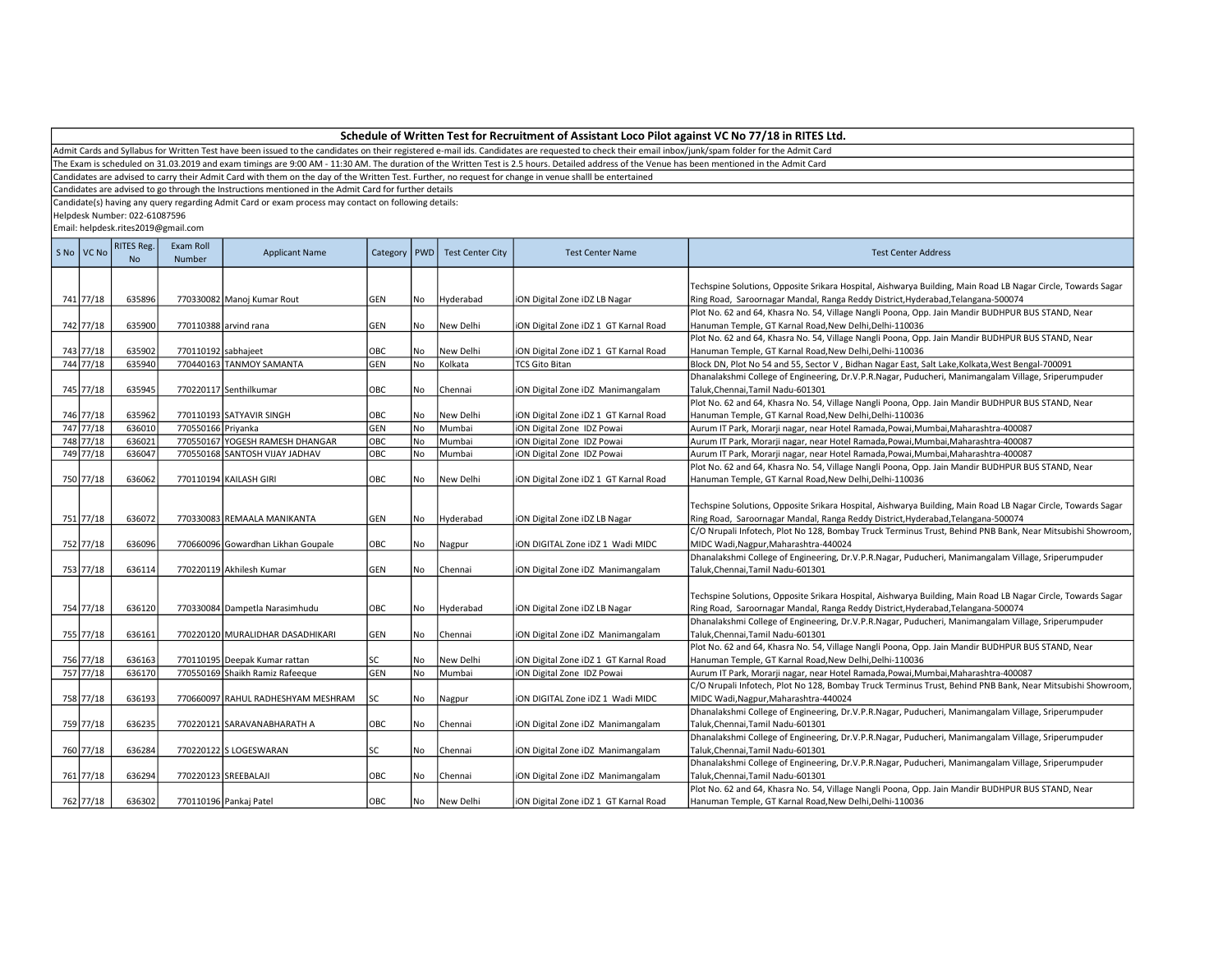The Exam is scheduled on 31.03.2019 and exam timings are 9:00 AM - 11:30 AM. The duration of the Written Test is 2.5 hours. Detailed address of the Venue has been mentioned in the Admit Card

Candidates are advised to carry their Admit Card with them on the day of the Written Test. Further, no request for change in venue shalll be entertained

Candidates are advised to go through the Instructions mentioned in the Admit Card for further details

Candidate(s) having any query regarding Admit Card or exam process may contact on following details:

Helpdesk Number: 022-61087596

| S No VC No | <b>RITES Reg.</b><br><b>No</b> | Exam Roll<br>Number | <b>Applicant Name</b>              | Category   PWD |     | <b>Test Center City</b> | <b>Test Center Name</b>               | <b>Test Center Address</b>                                                                                   |
|------------|--------------------------------|---------------------|------------------------------------|----------------|-----|-------------------------|---------------------------------------|--------------------------------------------------------------------------------------------------------------|
|            |                                |                     |                                    |                |     |                         |                                       | Plot No. 62 and 64, Khasra No. 54, Village Nangli Poona, Opp. Jain Mandir BUDHPUR BUS STAND, Near            |
| 763 77/18  | 636320                         |                     | 770110389 NARENDRA KUMAR SINGHAL   | GEN            | No  | New Delhi               | iON Digital Zone iDZ 1 GT Karnal Road | Hanuman Temple, GT Karnal Road, New Delhi, Delhi-110036                                                      |
|            |                                |                     |                                    |                |     |                         |                                       | Dhanalakshmi College of Engineering, Dr.V.P.R.Nagar, Puducheri, Manimangalam Village, Sriperumpuder          |
| 764 77/18  | 636336                         |                     | 770220124 ELUMALAI R               | OBC            | No  | Chennai                 | iON Digital Zone iDZ Manimangalam     | Taluk, Chennai, Tamil Nadu-601301                                                                            |
|            |                                |                     |                                    |                |     |                         |                                       | Plot No. 62 and 64, Khasra No. 54, Village Nangli Poona, Opp. Jain Mandir BUDHPUR BUS STAND, Near            |
| 765 77/18  | 636342                         |                     | 770110197 ROHITASH KUMAR           | OBC            | No  | New Delhi               | iON Digital Zone iDZ 1 GT Karnal Road | Hanuman Temple, GT Karnal Road, New Delhi, Delhi-110036                                                      |
|            |                                |                     |                                    |                |     |                         |                                       | Plot No. 62 and 64, Khasra No. 54, Village Nangli Poona, Opp. Jain Mandir BUDHPUR BUS STAND, Near            |
| 766 77/18  | 636359                         |                     | 770110198 Ajay Yadav               | OBC            | No  | New Delhi               | iON Digital Zone iDZ 1 GT Karnal Road | Hanuman Temple, GT Karnal Road, New Delhi, Delhi-110036                                                      |
|            |                                |                     |                                    |                |     |                         |                                       |                                                                                                              |
|            |                                |                     |                                    |                |     |                         |                                       | Techspine Solutions, Opposite Srikara Hospital, Aishwarya Building, Main Road LB Nagar Circle, Towards Sagar |
| 767 77/18  | 636450                         |                     | 770330003 YESUBABU SAMMETA         | OBC            | Yes | Hyderabad               | iON Digital Zone iDZ LB Nagar         | Ring Road, Saroornagar Mandal, Ranga Reddy District, Hyderabad, Telangana-500074                             |
| 768 77/18  | 636456                         |                     | 770550170 VISPUTE HARSHAL RAJKUMAR | ОВС            | No  | Mumbai                  | iON Digital Zone IDZ Powai            | Aurum IT Park, Morarji nagar, near Hotel Ramada, Powai, Mumbai, Maharashtra-400087                           |
|            |                                |                     |                                    |                |     |                         |                                       | Dhanalakshmi College of Engineering, Dr.V.P.R.Nagar, Puducheri, Manimangalam Village, Sriperumpuder          |
| 769 77/18  | 636459                         |                     | 770220125 R. DHATCHANAMURTHI       | GEN            | No  | Chennai                 | iON Digital Zone iDZ Manimangalam     | Taluk, Chennai, Tamil Nadu-601301                                                                            |
| 770 77/18  | 636510                         |                     | 770550171 GOPINATH SONAR           | ОВС            | No  | Mumbai                  | iON Digital Zone IDZ Powai            | Aurum IT Park, Morarji nagar, near Hotel Ramada, Powai, Mumbai, Maharashtra-400087                           |
|            |                                |                     |                                    |                |     |                         |                                       |                                                                                                              |
|            |                                |                     |                                    |                |     |                         |                                       | Techspine Solutions, Opposite Srikara Hospital, Aishwarya Building, Main Road LB Nagar Circle, Towards Sagar |
| 771 77/18  | 636536                         |                     | 770330085 PALTHA ADEPPA NAIK       | <b>ST</b>      | No  | Hyderabad               | iON Digital Zone iDZ LB Nagar         | Ring Road, Saroornagar Mandal, Ranga Reddy District, Hyderabad, Telangana-500074                             |
|            |                                |                     |                                    |                |     |                         |                                       | Plot No. 62 and 64, Khasra No. 54, Village Nangli Poona, Opp. Jain Mandir BUDHPUR BUS STAND, Near            |
| 772 77/18  | 636545                         |                     | 770110199 RAHUL SHARMA             | OBC            | No  | New Delhi               | iON Digital Zone iDZ 1 GT Karnal Road | Hanuman Temple, GT Karnal Road, New Delhi, Delhi-110036                                                      |
|            |                                |                     |                                    |                |     |                         |                                       | Plot No. 62 and 64, Khasra No. 54, Village Nangli Poona, Opp. Jain Mandir BUDHPUR BUS STAND, Near            |
| 773 77/18  | 636566                         |                     | 770110390 Harishankar Bisht        | <b>GEN</b>     | No  | New Delhi               | iON Digital Zone iDZ 1 GT Karnal Road | Hanuman Temple, GT Karnal Road, New Delhi, Delhi-110036                                                      |
|            |                                |                     |                                    |                |     |                         |                                       | Dhanalakshmi College of Engineering, Dr.V.P.R.Nagar, Puducheri, Manimangalam Village, Sriperumpuder          |
| 774 77/18  | 636590                         |                     | 770220126 A.MANIBALAN              | SC             | No  | Chennai                 | iON Digital Zone iDZ Manimangalam     | Taluk, Chennai, Tamil Nadu-601301                                                                            |
|            |                                |                     |                                    |                |     |                         |                                       | Plot No. 62 and 64, Khasra No. 54, Village Nangli Poona, Opp. Jain Mandir BUDHPUR BUS STAND, Near            |
| 775 77/18  | 636627                         |                     | 770110391 JUBED AHMED              | OBC            | No  | New Delhi               | iON Digital Zone iDZ 1 GT Karnal Road | Hanuman Temple, GT Karnal Road, New Delhi, Delhi-110036                                                      |
|            |                                |                     |                                    |                |     |                         |                                       |                                                                                                              |
|            |                                |                     |                                    |                |     |                         |                                       | Techspine Solutions, Opposite Srikara Hospital, Aishwarya Building, Main Road LB Nagar Circle, Towards Sagar |
| 776 77/18  | 636688                         |                     | 770330086 CHANDRA MOHAN BATTULA    | OBC            | No  | Hyderabad               | iON Digital Zone iDZ LB Nagar         | Ring Road, Saroornagar Mandal, Ranga Reddy District, Hyderabad, Telangana-500074                             |
| 777 77/18  | 636711                         |                     | 770550172 Mahadevappa Kattimani    | <b>SC</b>      | No  | Mumbai                  | iON Digital Zone IDZ Powai            | Aurum IT Park, Morarji nagar, near Hotel Ramada, Powai, Mumbai, Maharashtra-400087                           |
| 778 77/18  | 636721                         |                     | 770550173 Vishal Ashok Shende      | OBC            | No  | Mumbai                  | iON Digital Zone IDZ Powai            | Aurum IT Park, Morarji nagar, near Hotel Ramada, Powai, Mumbai, Maharashtra-400087                           |
| 779 77/18  | 636803                         |                     | 770550174 PIYUSH KRISHNARAO JODHE  | OBC            | No  | Mumbai                  | iON Digital Zone IDZ Powai            | Aurum IT Park, Morarji nagar, near Hotel Ramada, Powai, Mumbai, Maharashtra-400087                           |
| 780 77/18  | 636805                         |                     | 770550176 TEKULA SATISH KUMAR      | OBC            | No  | Mumbai                  | iON Digital Zone IDZ Powai            | Aurum IT Park, Morarji nagar, near Hotel Ramada,Powai,Mumbai,Maharashtra-400087                              |
|            |                                |                     |                                    |                |     |                         |                                       | Plot No. 62 and 64, Khasra No. 54, Village Nangli Poona, Opp. Jain Mandir BUDHPUR BUS STAND, Near            |
| 781 77/18  | 636826                         |                     | 770110392 manish kumar             | SC             | No  | New Delhi               | iON Digital Zone iDZ 1 GT Karnal Road | Hanuman Temple, GT Karnal Road, New Delhi, Delhi-110036                                                      |
| 782 77/18  | 636827                         |                     | 770440166 INDRANATH GHATAK         | GEN            | No  | Kolkata                 | <b>TCS Gito Bitan</b>                 | Block DN, Plot No 54 and 55, Sector V, Bidhan Nagar East, Salt Lake, Kolkata, West Bengal-700091             |
|            |                                |                     |                                    |                |     |                         |                                       | Dhanalakshmi College of Engineering, Dr.V.P.R.Nagar, Puducheri, Manimangalam Village, Sriperumpuder          |
| 783 77/18  | 636866                         |                     | 770220127 SUDHEESH P S             | OBC            | No  | Chennai                 | iON Digital Zone iDZ Manimangalam     | Taluk, Chennai, Tamil Nadu-601301                                                                            |
| 784 77/18  | 636913                         |                     | 770440167 SUBASH CHANDRA SAHOO     | OBC            | No  | Kolkata                 | <b>TCS Gito Bitan</b>                 | Block DN, Plot No 54 and 55, Sector V, Bidhan Nagar East, Salt Lake, Kolkata, West Bengal-700091             |
|            |                                |                     |                                    |                |     |                         |                                       | Plot No. 62 and 64, Khasra No. 54, Village Nangli Poona, Opp. Jain Mandir BUDHPUR BUS STAND, Near            |
| 785 77/18  | 636916                         |                     | 770110393 Vikas Tiwari             | GEN            | No  | New Delhi               | iON Digital Zone iDZ 1 GT Karnal Road | Hanuman Temple, GT Karnal Road, New Delhi, Delhi-110036                                                      |
| 786 77/18  | 637063                         |                     | 770440168 RAMAKANTA SAMAL          | lsc            | No  | Kolkata                 | <b>TCS Gito Bitan</b>                 | Block DN, Plot No 54 and 55, Sector V, Bidhan Nagar East, Salt Lake, Kolkata, West Bengal-700091             |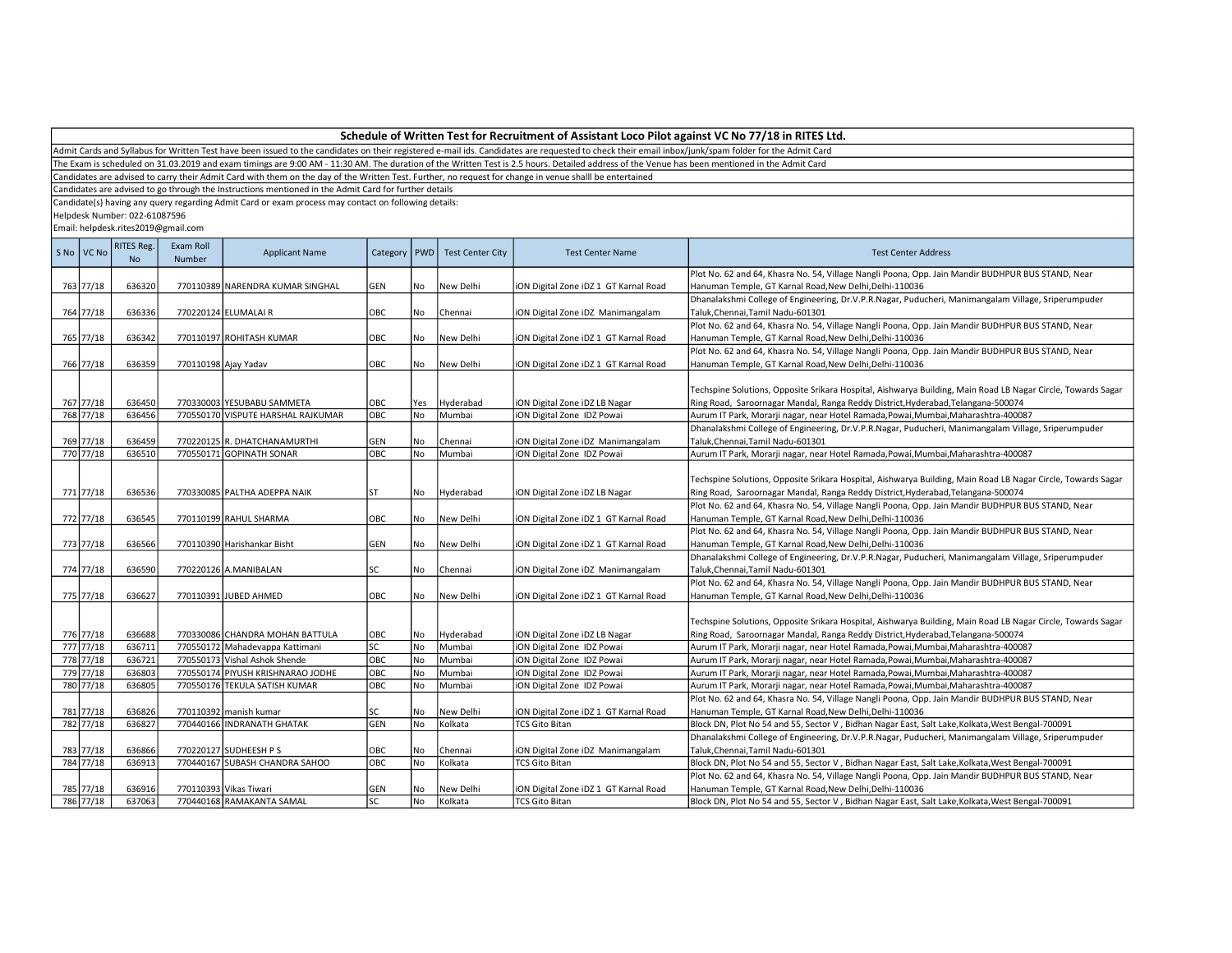Admit Cards and Syllabus for Written Test have been issued to the candidates on their registered e-mail ids. Candidates are requested to check their email inbox/junk/spam folder for the Admit Card

The Exam is scheduled on 31.03.2019 and exam timings are 9:00 AM - 11:30 AM. The duration of the Written Test is 2.5 hours. Detailed address of the Venue has been mentioned in the Admit Card

Candidates are advised to carry their Admit Card with them on the day of the Written Test. Further, no request for change in venue shalll be entertained

Candidates are advised to go through the Instructions mentioned in the Admit Card for further details

Candidate(s) having any query regarding Admit Card or exam process may contact on following details:

Helpdesk Number: 022-61087596

| S No   VC No | <b>RITES Reg.</b><br><b>No</b> | Exam Roll<br><b>Number</b> | <b>Applicant Name</b>               | Category   PWD |           | <b>Test Center City</b> | <b>Test Center Name</b>               | <b>Test Center Address</b>                                                                                                                                                                       |
|--------------|--------------------------------|----------------------------|-------------------------------------|----------------|-----------|-------------------------|---------------------------------------|--------------------------------------------------------------------------------------------------------------------------------------------------------------------------------------------------|
| 787 77/18    | 637095                         |                            | 770440169 Sanjuman Sinku            | <b>ST</b>      | No        | Kolkata                 | <b>TCS Gito Bitan</b>                 | Block DN, Plot No 54 and 55, Sector V, Bidhan Nagar East, Salt Lake, Kolkata, West Bengal-700091                                                                                                 |
| 788 77/18    | 637107                         |                            | 770550177 AJIT KUMAR PRAJAPATI      | OBC            | No        | Mumbai                  | iON Digital Zone IDZ Powai            | Aurum IT Park, Morarji nagar, near Hotel Ramada, Powai, Mumbai, Maharashtra-400087                                                                                                               |
|              |                                |                            |                                     |                |           |                         |                                       | Plot No. 62 and 64, Khasra No. 54, Village Nangli Poona, Opp. Jain Mandir BUDHPUR BUS STAND, Near                                                                                                |
| 789 77/18    | 637112                         |                            | 770110200 SURAJ PRAKASH             | OBC            | No        | New Delhi               | iON Digital Zone iDZ 1 GT Karnal Road | Hanuman Temple, GT Karnal Road, New Delhi, Delhi-110036                                                                                                                                          |
|              |                                |                            |                                     |                |           |                         |                                       | Plot No. 62 and 64, Khasra No. 54, Village Nangli Poona, Opp. Jain Mandir BUDHPUR BUS STAND, Near                                                                                                |
| 790 77/18    | 637122                         |                            | 770110394 VIKAS KUMAR SINGH         | GEN            | No        | New Delhi               | iON Digital Zone iDZ 1 GT Karnal Road | Hanuman Temple, GT Karnal Road, New Delhi, Delhi-110036                                                                                                                                          |
|              |                                |                            |                                     |                |           |                         |                                       | Plot No. 62 and 64, Khasra No. 54, Village Nangli Poona, Opp. Jain Mandir BUDHPUR BUS STAND, Near                                                                                                |
| 791 77/18    | 637127                         |                            | 770110201 Avanish kumar singh       | OBC            | No        | New Delhi               | iON Digital Zone iDZ 1 GT Karnal Road | Hanuman Temple, GT Karnal Road, New Delhi, Delhi-110036                                                                                                                                          |
| 792 77/18    | 637130                         |                            | 770330087 DESHAGANI KRISHNA         | OBC            | No.       | Hyderabad               | iON Digital Zone iDZ LB Nagar         | Techspine Solutions, Opposite Srikara Hospital, Aishwarya Building, Main Road LB Nagar Circle, Towards Sagar<br>Ring Road, Saroornagar Mandal, Ranga Reddy District, Hyderabad, Telangana-500074 |
| 793 77/18    | 637147                         |                            | 770220128 Krishnakumar              | GEN            | No        | Chennai                 | iON Digital Zone iDZ Manimangalam     | Dhanalakshmi College of Engineering, Dr.V.P.R.Nagar, Puducheri, Manimangalam Village, Sriperumpuder<br>Taluk, Chennai, Tamil Nadu-601301                                                         |
|              |                                |                            |                                     |                |           |                         |                                       | Dhanalakshmi College of Engineering, Dr.V.P.R.Nagar, Puducheri, Manimangalam Village, Sriperumpuder                                                                                              |
| 794 77/18    | 637225                         | 770220129 SURESH R         |                                     | SC             | No        | Chennai                 | iON Digital Zone iDZ Manimangalam     | Taluk, Chennai, Tamil Nadu-601301                                                                                                                                                                |
|              |                                |                            |                                     |                |           |                         |                                       | Plot No. 62 and 64, Khasra No. 54, Village Nangli Poona, Opp. Jain Mandir BUDHPUR BUS STAND, Near                                                                                                |
| 795 77/18    | 637258                         | 770110202 Krishan          |                                     | <b>GEN</b>     | No        | New Delhi               | iON Digital Zone iDZ 1 GT Karnal Road | Hanuman Temple, GT Karnal Road, New Delhi, Delhi-110036                                                                                                                                          |
|              |                                |                            | <b>SURYAWANSHI SANDEEP</b>          |                |           |                         |                                       |                                                                                                                                                                                                  |
| 796 77/18    | 637268                         |                            | 770550179 DNYANDEO                  | GEN            | No        | Mumbai                  | iON Digital Zone IDZ Powai            | Aurum IT Park, Morarji nagar, near Hotel Ramada, Powai, Mumbai, Maharashtra-400087                                                                                                               |
|              |                                |                            |                                     |                |           |                         |                                       | Plot No. 62 and 64, Khasra No. 54, Village Nangli Poona, Opp. Jain Mandir BUDHPUR BUS STAND, Near                                                                                                |
| 797 77/18    | 637277                         |                            | 770110203 ashish rawat              | SC             | No        | New Delhi               | iON Digital Zone iDZ 1 GT Karnal Road | Hanuman Temple, GT Karnal Road, New Delhi, Delhi-110036                                                                                                                                          |
| 798 77/18    | 637298                         |                            | 770440170 DEEPAK SAMAL              | GEN            | No        | Kolkata                 | <b>TCS Gito Bitan</b>                 | Block DN, Plot No 54 and 55, Sector V, Bidhan Nagar East, Salt Lake, Kolkata, West Bengal-700091                                                                                                 |
|              |                                |                            |                                     |                |           |                         |                                       | Plot No. 62 and 64, Khasra No. 54, Village Nangli Poona, Opp. Jain Mandir BUDHPUR BUS STAND, Near                                                                                                |
| 799 77/18    | 637321                         |                            | 770110395 AMARESH TARAI             | SC             | <b>No</b> | New Delhi               | iON Digital Zone iDZ 1 GT Karnal Road | Hanuman Temple, GT Karnal Road, New Delhi, Delhi-110036                                                                                                                                          |
|              |                                |                            |                                     |                |           |                         |                                       | Plot No. 62 and 64, Khasra No. 54, Village Nangli Poona, Opp. Jain Mandir BUDHPUR BUS STAND, Near                                                                                                |
| 800 77/18    | 637422                         |                            | 770110396 Sushil Saini              | OBC            | No        | New Delhi               | iON Digital Zone iDZ 1 GT Karnal Road | Hanuman Temple, GT Karnal Road, New Delhi, Delhi-110036                                                                                                                                          |
|              |                                |                            |                                     |                |           |                         |                                       | Plot No. 62 and 64, Khasra No. 54, Village Nangli Poona, Opp. Jain Mandir BUDHPUR BUS STAND, Near                                                                                                |
| 801 77/18    | 637426                         |                            | 770110397 ASHISH BHATT              | GEN            | No        | New Delhi               | iON Digital Zone iDZ 1 GT Karnal Road | Hanuman Temple, GT Karnal Road, New Delhi, Delhi-110036                                                                                                                                          |
| 802 77/18    | 637444                         |                            | 770330088 MD MUJBOOR RAHAMAN        | OBC            | No        | Hyderabad               | iON Digital Zone iDZ LB Nagar         | Techspine Solutions, Opposite Srikara Hospital, Aishwarya Building, Main Road LB Nagar Circle, Towards Sagar<br>Ring Road, Saroornagar Mandal, Ranga Reddy District, Hyderabad, Telangana-500074 |
|              |                                |                            |                                     |                |           |                         |                                       | Plot No. 62 and 64, Khasra No. 54, Village Nangli Poona, Opp. Jain Mandir BUDHPUR BUS STAND, Near                                                                                                |
| 803 77/18    | 637509                         |                            | 770110398 SHARVAN KUMAR             | OBC            | No        | New Delhi               | iON Digital Zone iDZ 1 GT Karnal Road | Hanuman Temple, GT Karnal Road, New Delhi, Delhi-110036                                                                                                                                          |
| 804 77/18    | 637519                         |                            | 770550181 SANJEEV BRIJWASI          | <b>GEN</b>     | No        | Mumbai                  | iON Digital Zone IDZ Powai            | Aurum IT Park, Morarji nagar, near Hotel Ramada, Powai, Mumbai, Maharashtra-400087                                                                                                               |
|              |                                |                            |                                     |                |           |                         |                                       | Plot No. 62 and 64, Khasra No. 54, Village Nangli Poona, Opp. Jain Mandir BUDHPUR BUS STAND, Near                                                                                                |
| 805 77/18    | 637541                         |                            | 770110399 SATYA PRATAP SINGH VARUN  | lsc            | No        | New Delhi               | iON Digital Zone iDZ 1 GT Karnal Road | Hanuman Temple, GT Karnal Road, New Delhi, Delhi-110036                                                                                                                                          |
|              |                                |                            |                                     |                |           |                         |                                       | Plot No. 62 and 64, Khasra No. 54, Village Nangli Poona, Opp. Jain Mandir BUDHPUR BUS STAND, Near                                                                                                |
| 806 77/18    | 637600                         |                            | 770110204 Suresh kumar              | <b>GEN</b>     | No        | New Delhi               | iON Digital Zone iDZ 1 GT Karnal Road | Hanuman Temple, GT Karnal Road, New Delhi, Delhi-110036                                                                                                                                          |
|              |                                |                            |                                     |                |           |                         |                                       |                                                                                                                                                                                                  |
| 807 77/18    | 637625                         |                            | 770440171 PRABHAKAR PRASAD BIJARSON | SC             | No        | Kolkata                 | <b>TCS Gito Bitan</b>                 | Block DN, Plot No 54 and 55, Sector V, Bidhan Nagar East, Salt Lake, Kolkata, West Bengal-700091                                                                                                 |
|              |                                |                            |                                     |                |           |                         |                                       | Plot No. 62 and 64, Khasra No. 54, Village Nangli Poona, Opp. Jain Mandir BUDHPUR BUS STAND, Near                                                                                                |
| 808 77/18    | 637642                         | 770110205 Jai Singh        |                                     | <b>OBC</b>     | No        | New Delhi               | ION Digital Zone IDZ 1 GT Karnal Road | Hanuman Temple, GT Karnal Road, New Delhi, Delhi-110036                                                                                                                                          |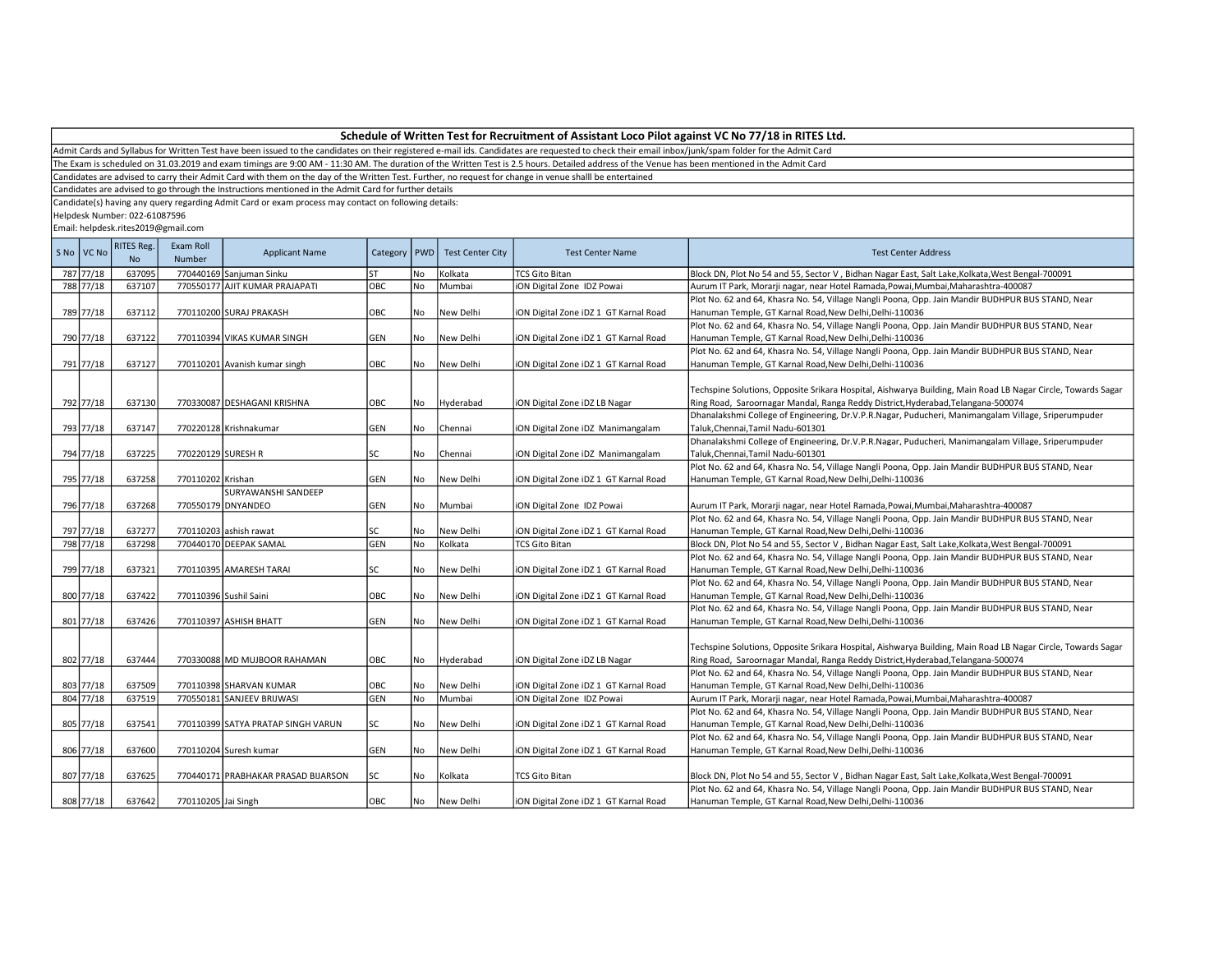Admit Cards and Syllabus for Written Test have been issued to the candidates on their registered e-mail ids. Candidates are requested to check their email inbox/junk/spam folder for the Admit Card

The Exam is scheduled on 31.03.2019 and exam timings are 9:00 AM - 11:30 AM. The duration of the Written Test is 2.5 hours. Detailed address of the Venue has been mentioned in the Admit Card

Candidates are advised to carry their Admit Card with them on the day of the Written Test. Further, no request for change in venue shalll be entertained

Candidates are advised to go through the Instructions mentioned in the Admit Card for further details

Candidate(s) having any query regarding Admit Card or exam process may contact on following details:

Helpdesk Number: 022-61087596

| S No VC No | <b>RITES Reg.</b><br><b>No</b> | Exam Roll<br>Number | <b>Applicant Name</b>             | Category   PWD |           | <b>Test Center City</b> | <b>Test Center Name</b>               | <b>Test Center Address</b>                                                                                   |
|------------|--------------------------------|---------------------|-----------------------------------|----------------|-----------|-------------------------|---------------------------------------|--------------------------------------------------------------------------------------------------------------|
| 809 77/18  | 637672                         |                     | 770550182 Neeraj kumar maurya     | OBC            | No        | Mumbai                  | iON Digital Zone IDZ Powai            | Aurum IT Park, Morarji nagar, near Hotel Ramada, Powai, Mumbai, Maharashtra-400087                           |
| 810 77/18  | 637675                         |                     | 770550184 Anirudh Mohan Salvi     | SC             | No        | Mumbai                  | ION Digital Zone IDZ Powai            | Aurum IT Park, Morarji nagar, near Hotel Ramada, Powai, Mumbai, Maharashtra-400087                           |
| 811 77/18  | 637706                         |                     | 770440172 ANOJ KUMAR SAW          | ОВС            | No        | Kolkata                 | <b>TCS Gito Bitan</b>                 | Block DN, Plot No 54 and 55, Sector V, Bidhan Nagar East, Salt Lake, Kolkata, West Bengal-700091             |
|            |                                |                     |                                   |                |           |                         |                                       | Plot No. 62 and 64, Khasra No. 54, Village Nangli Poona, Opp. Jain Mandir BUDHPUR BUS STAND, Near            |
| 812 77/18  | 637717                         |                     | 770110206 MUNENDRA PAL SINGH      | OBC            | No        | New Delhi               | ION Digital Zone IDZ 1 GT Karnal Road | Hanuman Temple, GT Karnal Road, New Delhi, Delhi-110036                                                      |
|            |                                |                     |                                   |                |           |                         |                                       | Plot No. 62 and 64, Khasra No. 54, Village Nangli Poona, Opp. Jain Mandir BUDHPUR BUS STAND, Near            |
| 813 77/18  | 637718                         |                     | 770110207 PRAVEEN SHARMA          | GEN            | No        | New Delhi               | iON Digital Zone iDZ 1 GT Karnal Road | Hanuman Temple, GT Karnal Road, New Delhi, Delhi-110036                                                      |
|            |                                |                     |                                   |                |           |                         |                                       | Plot No. 62 and 64, Khasra No. 54, Village Nangli Poona, Opp. Jain Mandir BUDHPUR BUS STAND, Near            |
| 814 77/18  | 637733                         |                     | 770110010 SHRI BHAGWAN            | GEN            | Yes       | New Delhi               | ION Digital Zone IDZ 1 GT Karnal Road | Hanuman Temple, GT Karnal Road, New Delhi, Delhi-110036                                                      |
|            |                                |                     |                                   |                |           |                         |                                       | Dhanalakshmi College of Engineering, Dr.V.P.R.Nagar, Puducheri, Manimangalam Village, Sriperumpuder          |
| 815 77/18  | 637737                         |                     | 770220131 PRATHAP SINGH M         | SC             | No        | Chennai                 | ION Digital Zone IDZ Manimangalam     | Taluk, Chennai, Tamil Nadu-601301                                                                            |
|            |                                |                     |                                   |                |           |                         |                                       | Plot No. 62 and 64, Khasra No. 54, Village Nangli Poona, Opp. Jain Mandir BUDHPUR BUS STAND, Near            |
| 816 77/18  | 637760                         |                     | 770110400 RAJESH KUMAR            | OBC            | No        | New Delhi               | ION Digital Zone IDZ 1 GT Karnal Road | Hanuman Temple, GT Karnal Road, New Delhi, Delhi-110036                                                      |
| 817 77/18  | 637797                         |                     | 770440173 ANJAN KUMAR             | ОВС            | <b>No</b> | Kolkata                 | <b>TCS Gito Bitan</b>                 | Block DN, Plot No 54 and 55, Sector V, Bidhan Nagar East, Salt Lake, Kolkata, West Bengal-700091             |
|            |                                |                     |                                   |                |           |                         |                                       | Dhanalakshmi College of Engineering, Dr.V.P.R.Nagar, Puducheri, Manimangalam Village, Sriperumpuder          |
| 818 77/18  | 637800                         |                     | 770220132 ARUL RAJ D              | SC             | No        | Chennai                 | iON Digital Zone iDZ Manimangalam     | Taluk, Chennai, Tamil Nadu-601301                                                                            |
|            |                                |                     |                                   |                |           |                         |                                       | Dhanalakshmi College of Engineering, Dr.V.P.R.Nagar, Puducheri, Manimangalam Village, Sriperumpuder          |
| 819 77/18  | 637816                         | 770220133 RAJA C    |                                   | OBC            | No        | Chennai                 | iON Digital Zone iDZ Manimangalam     | Taluk, Chennai, Tamil Nadu-601301                                                                            |
|            |                                |                     |                                   |                |           |                         |                                       | Plot No. 62 and 64, Khasra No. 54, Village Nangli Poona, Opp. Jain Mandir BUDHPUR BUS STAND, Near            |
| 820 77/18  | 637823                         |                     | 770110208 NARENDER                | SC             | l No      | New Delhi               | ION Digital Zone IDZ 1 GT Karnal Road | Hanuman Temple, GT Karnal Road, New Delhi, Delhi-110036                                                      |
|            |                                |                     |                                   |                |           |                         |                                       | Plot No. 62 and 64, Khasra No. 54, Village Nangli Poona, Opp. Jain Mandir BUDHPUR BUS STAND, Near            |
| 821 77/18  | 637824                         |                     | 770110209 SHAURYA SRIVASTAV       | GEN            | No        | New Delhi               | iON Digital Zone iDZ 1 GT Karnal Road | Hanuman Temple, GT Karnal Road, New Delhi, Delhi-110036                                                      |
| 822 77/18  | 637838                         |                     | 770440174 MD MOJAHID              | GEN            | <b>No</b> | Kolkata                 | <b>TCS Gito Bitan</b>                 | Block DN, Plot No 54 and 55, Sector V, Bidhan Nagar East, Salt Lake, Kolkata, West Bengal-700091             |
|            |                                |                     |                                   |                |           |                         |                                       |                                                                                                              |
|            |                                |                     |                                   |                |           |                         |                                       | Techspine Solutions, Opposite Srikara Hospital, Aishwarya Building, Main Road LB Nagar Circle, Towards Sagar |
| 823 77/18  | 637848                         |                     | 770330090 SHAIKH MAJEED           | GEN            | No        | Hyderabad               | ION Digital Zone IDZ LB Nagar         | Ring Road, Saroornagar Mandal, Ranga Reddy District, Hyderabad, Telangana-500074                             |
| 824 77/18  | 637854                         |                     | 770440175 JOYDIP SADHU            | GEN            | No        | Kolkata                 | <b>TCS Gito Bitan</b>                 | Block DN, Plot No 54 and 55, Sector V, Bidhan Nagar East, Salt Lake, Kolkata, West Bengal-700091             |
|            |                                |                     |                                   |                |           |                         |                                       | Dhanalakshmi College of Engineering, Dr.V.P.R.Nagar, Puducheri, Manimangalam Village, Sriperumpuder          |
| 825 77/18  | 637855                         |                     | 770220134 PURUSHOTHAMAN G         | OBC            | No        | Chennai                 | ION Digital Zone IDZ Manimangalam     | Taluk, Chennai, Tamil Nadu-601301                                                                            |
| 826 77/18  | 637860                         |                     | 770440176 SATYARANJAN MAITY       | OBC            | No        | Kolkata                 | <b>TCS Gito Bitan</b>                 | Block DN, Plot No 54 and 55, Sector V, Bidhan Nagar East, Salt Lake, Kolkata, West Bengal-700091             |
| 827 77/18  | 637878                         |                     | 770440177 GOURANGA DAS            | SC             | No        | Kolkata                 | <b>TCS Gito Bitan</b>                 | Block DN, Plot No 54 and 55, Sector V, Bidhan Nagar East, Salt Lake, Kolkata, West Bengal-700091             |
|            |                                |                     |                                   |                |           |                         |                                       | Plot No. 62 and 64, Khasra No. 54, Village Nangli Poona, Opp. Jain Mandir BUDHPUR BUS STAND, Near            |
| 828 77/18  | 637895                         |                     | 770110210 MUKESH KUMAR            | SC             | No        | New Delhi               | iON Digital Zone iDZ 1 GT Karnal Road | Hanuman Temple, GT Karnal Road, New Delhi, Delhi-110036                                                      |
|            |                                |                     |                                   |                |           |                         |                                       | Plot No. 62 and 64, Khasra No. 54, Village Nangli Poona, Opp. Jain Mandir BUDHPUR BUS STAND, Near            |
| 829 77/18  | 637901                         | 770110211 YOGESH    |                                   | GEN            | l No      | New Delhi               | ION Digital Zone IDZ 1 GT Karnal Road | Hanuman Temple, GT Karnal Road, New Delhi, Delhi-110036                                                      |
|            |                                |                     |                                   |                |           |                         |                                       | C/O Nrupali Infotech, Plot No 128, Bombay Truck Terminus Trust, Behind PNB Bank, Near Mitsubishi Showroom,   |
| 830 77/18  | 637917                         |                     | 770660098 ROHINI RAMBHAU WANKHADE | SC             | No        | Nagpur                  | ION DIGITAL Zone IDZ 1 Wadi MIDC      | MIDC Wadi, Nagpur, Maharashtra-440024                                                                        |
|            |                                |                     |                                   |                |           |                         |                                       | Plot No. 62 and 64, Khasra No. 54, Village Nangli Poona, Opp. Jain Mandir BUDHPUR BUS STAND, Near            |
| 831 77/18  | 637933                         |                     | 770110212 Ashwini Kumar Dubey     | GEN            | No        | New Delhi               | iON Digital Zone iDZ 1 GT Karnal Road | Hanuman Temple, GT Karnal Road, New Delhi, Delhi-110036                                                      |
|            |                                |                     |                                   |                |           |                         |                                       | Plot No. 62 and 64, Khasra No. 54, Village Nangli Poona, Opp. Jain Mandir BUDHPUR BUS STAND, Near            |
|            |                                |                     |                                   | SC             |           |                         |                                       |                                                                                                              |
| 832 77/18  | 637941                         |                     | 770110402 ROHIT KUMAR             |                | No        | New Delhi               | ION Digital Zone IDZ 1 GT Karnal Road | Hanuman Temple, GT Karnal Road, New Delhi, Delhi-110036                                                      |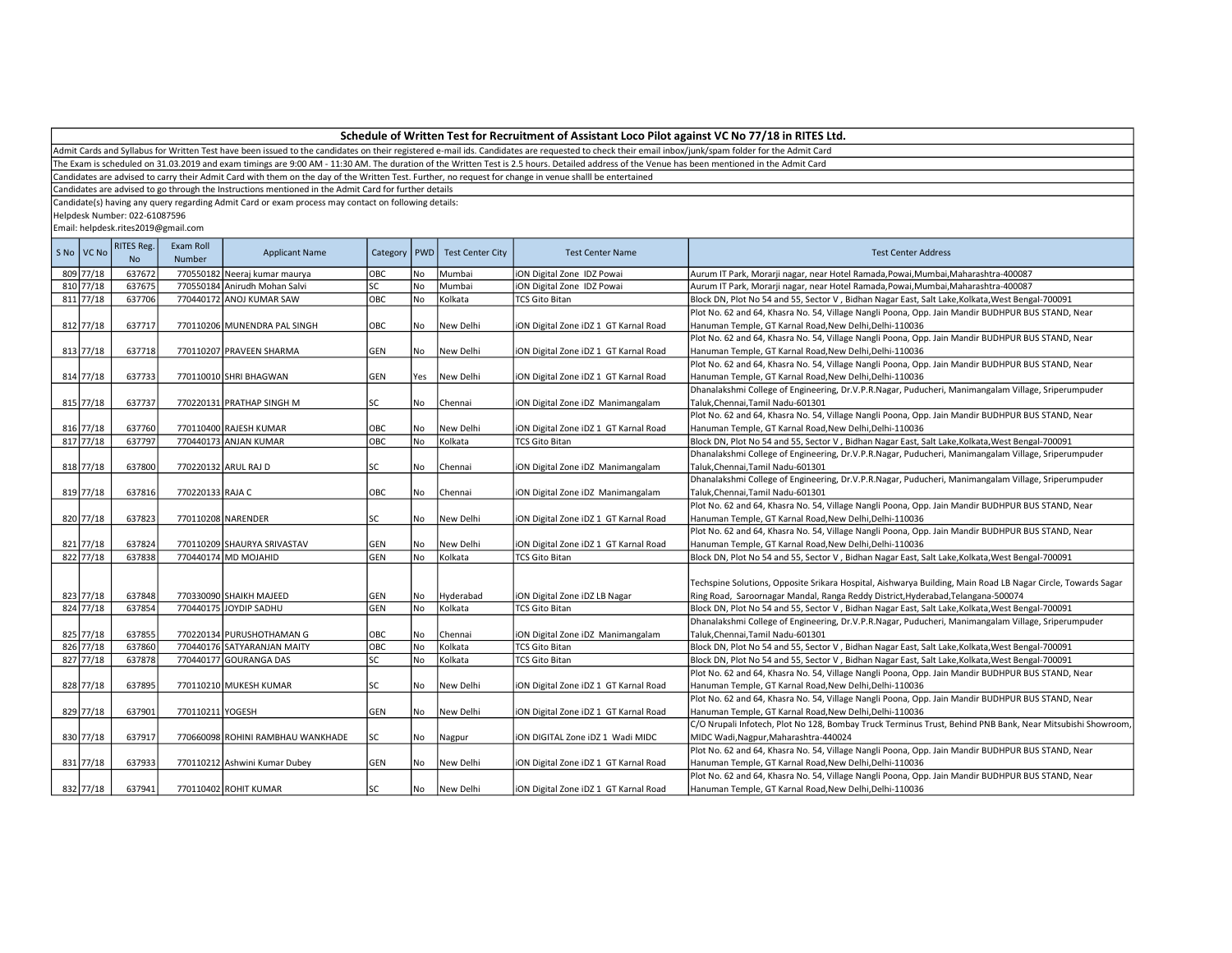Admit Cards and Syllabus for Written Test have been issued to the candidates on their registered e-mail ids. Candidates are requested to check their email inbox/junk/spam folder for the Admit Card

The Exam is scheduled on 31.03.2019 and exam timings are 9:00 AM - 11:30 AM. The duration of the Written Test is 2.5 hours. Detailed address of the Venue has been mentioned in the Admit Card

Candidates are advised to carry their Admit Card with them on the day of the Written Test. Further, no request for change in venue shalll be entertained

Candidates are advised to go through the Instructions mentioned in the Admit Card for further details

Candidate(s) having any query regarding Admit Card or exam process may contact on following details:

Helpdesk Number: 022-61087596

| S No VC No | <b>RITES Reg.</b><br>No | Exam Roll<br>Number | <b>Applicant Name</b>           |            |     | Category   PWD   Test Center City | <b>Test Center Name</b>               | <b>Test Center Address</b>                                                                                                                                                                       |
|------------|-------------------------|---------------------|---------------------------------|------------|-----|-----------------------------------|---------------------------------------|--------------------------------------------------------------------------------------------------------------------------------------------------------------------------------------------------|
| 833 77/18  | 637947                  |                     | 770220135 NARENDRA KUMAR BEHARA | <b>OBC</b> | No. | Chennai                           | iON Digital Zone iDZ Manimangalam     | Dhanalakshmi College of Engineering, Dr.V.P.R.Nagar, Puducheri, Manimangalam Village, Sriperumpuder<br>Taluk, Chennai, Tamil Nadu-601301                                                         |
|            |                         |                     |                                 |            |     |                                   |                                       | Plot No. 62 and 64, Khasra No. 54, Village Nangli Poona, Opp. Jain Mandir BUDHPUR BUS STAND, Near                                                                                                |
| 834 77/18  | 637952                  |                     | 770110403 parminder kumar       | lsc        | No  | New Delhi                         | iON Digital Zone iDZ 1 GT Karnal Road | Hanuman Temple, GT Karnal Road, New Delhi, Delhi-110036                                                                                                                                          |
|            |                         |                     |                                 |            |     |                                   |                                       | Plot No. 62 and 64, Khasra No. 54, Village Nangli Poona, Opp. Jain Mandir BUDHPUR BUS STAND, Near                                                                                                |
| 835 77/18  | 637967                  |                     | 770110213 ASHOK KUMAR RATHOUR   | OBC        | No  | New Delhi                         | iON Digital Zone iDZ 1 GT Karnal Road | Hanuman Temple, GT Karnal Road, New Delhi, Delhi-110036                                                                                                                                          |
|            |                         |                     |                                 |            |     |                                   |                                       | Plot No. 62 and 64, Khasra No. 54, Village Nangli Poona, Opp. Jain Mandir BUDHPUR BUS STAND, Near                                                                                                |
| 836 77/18  | 638000                  |                     | 770110404 SOORAJ MAL            | <b>SC</b>  | No  | New Delhi                         | iON Digital Zone iDZ 1 GT Karnal Road | Hanuman Temple, GT Karnal Road, New Delhi, Delhi-110036                                                                                                                                          |
| 837 77/18  | 638071                  |                     | 770330091 HARI SINGH CHAUHAN    | lst        | No  | Hyderabad                         | iON Digital Zone iDZ LB Nagar         | Techspine Solutions, Opposite Srikara Hospital, Aishwarya Building, Main Road LB Nagar Circle, Towards Sagar<br>Ring Road, Saroornagar Mandal, Ranga Reddy District, Hyderabad, Telangana-500074 |
|            |                         |                     |                                 |            |     |                                   |                                       | Plot No. 62 and 64, Khasra No. 54, Village Nangli Poona, Opp. Jain Mandir BUDHPUR BUS STAND, Near                                                                                                |
| 838 77/18  | 638104                  |                     | 770110214 AMARDEEP GAUTAM       | lsc        | No  | New Delhi                         | iON Digital Zone iDZ 1 GT Karnal Road | Hanuman Temple, GT Karnal Road, New Delhi, Delhi-110036                                                                                                                                          |
|            |                         |                     |                                 |            |     |                                   |                                       | Plot No. 62 and 64, Khasra No. 54, Village Nangli Poona, Opp. Jain Mandir BUDHPUR BUS STAND, Near                                                                                                |
| 839 77/18  | 638124                  |                     | 770110405 SHIFA ANJUM           | OBC        | No. | New Delhi                         | ON Digital Zone iDZ 1 GT Karnal Road  | Hanuman Temple, GT Karnal Road, New Delhi, Delhi-110036                                                                                                                                          |
| 840 77/18  | 638138                  |                     |                                 | OBC        | No  | New Delhi                         |                                       | Plot No. 62 and 64, Khasra No. 54, Village Nangli Poona, Opp. Jain Mandir BUDHPUR BUS STAND, Near                                                                                                |
|            |                         | 770110215 Sunil     |                                 |            |     |                                   | iON Digital Zone iDZ 1 GT Karnal Road | Hanuman Temple, GT Karnal Road, New Delhi, Delhi-110036<br>Dhanalakshmi College of Engineering, Dr.V.P.R.Nagar, Puducheri, Manimangalam Village, Sriperumpuder                                   |
| 841 77/18  | 638197                  | 770220136 PALANI.P  |                                 | SC         | No  | Chennai                           | iON Digital Zone iDZ Manimangalam     | Taluk, Chennai, Tamil Nadu-601301                                                                                                                                                                |
|            |                         |                     |                                 |            |     |                                   |                                       | Dhanalakshmi College of Engineering, Dr.V.P.R.Nagar, Puducheri, Manimangalam Village, Sriperumpuder                                                                                              |
| 842 77/18  | 638198                  |                     | 770220137 VEERAPANDI AL         | OBC        | No  | Chennai                           | iON Digital Zone iDZ Manimangalam     | Taluk, Chennai, Tamil Nadu-601301                                                                                                                                                                |
|            |                         |                     |                                 |            |     |                                   |                                       | Dhanalakshmi College of Engineering, Dr.V.P.R.Nagar, Puducheri, Manimangalam Village, Sriperumpuder                                                                                              |
| 843 77/18  | 638211                  |                     | 770220138 PREEJO C PRAKASH      | GEN        | No. | Chennai                           | iON Digital Zone iDZ Manimangalam     | Taluk, Chennai, Tamil Nadu-601301                                                                                                                                                                |
|            |                         |                     |                                 |            |     |                                   |                                       | Plot No. 62 and 64, Khasra No. 54, Village Nangli Poona, Opp. Jain Mandir BUDHPUR BUS STAND, Near                                                                                                |
| 844 77/18  | 638225                  |                     | 770110406 DHEERAJ KUMAR SHARMA  | GEN        | No  | New Delhi                         | iON Digital Zone iDZ 1 GT Karnal Road | Hanuman Temple, GT Karnal Road, New Delhi, Delhi-110036                                                                                                                                          |
|            |                         |                     |                                 |            |     |                                   |                                       | Plot No. 62 and 64, Khasra No. 54, Village Nangli Poona, Opp. Jain Mandir BUDHPUR BUS STAND, Near                                                                                                |
| 845 77/18  | 638258                  |                     | 770110216 ANKIT MISHRA          | GEN        | No. | New Delhi                         | iON Digital Zone iDZ 1 GT Karnal Road | Hanuman Temple, GT Karnal Road, New Delhi, Delhi-110036                                                                                                                                          |
|            |                         |                     |                                 |            |     |                                   |                                       | Dhanalakshmi College of Engineering, Dr.V.P.R.Nagar, Puducheri, Manimangalam Village, Sriperumpuder                                                                                              |
| 846 77/18  | 638303                  |                     | 770220139 JOJO P DEVASIA        | SC         | No  | Chennai                           | iON Digital Zone iDZ Manimangalam     | Taluk, Chennai, Tamil Nadu-601301                                                                                                                                                                |
|            |                         |                     |                                 |            |     |                                   |                                       | Plot No. 62 and 64, Khasra No. 54, Village Nangli Poona, Opp. Jain Mandir BUDHPUR BUS STAND, Near                                                                                                |
| 847 77/18  | 638342                  |                     | 770110217 KUNWAR SINGH          | SC         | No. | New Delhi                         | iON Digital Zone iDZ 1 GT Karnal Road | Hanuman Temple, GT Karnal Road, New Delhi, Delhi-110036                                                                                                                                          |
| 848 77/18  | 638383                  |                     | 770550185 Patil Nitin Mahadev   | GEN        | No  | Mumbai                            | iON Digital Zone IDZ Powai            | Aurum IT Park, Morarji nagar, near Hotel Ramada, Powai, Mumbai, Maharashtra-400087                                                                                                               |
|            |                         |                     |                                 |            |     |                                   |                                       | Dhanalakshmi College of Engineering, Dr.V.P.R.Nagar, Puducheri, Manimangalam Village, Sriperumpuder                                                                                              |
| 849 77/18  | 638387                  |                     | 770220140 RIBIN KRISHNAN K R    | OBC        | No  | Chennai                           | ON Digital Zone iDZ Manimangalam      | Taluk, Chennai, Tamil Nadu-601301                                                                                                                                                                |
|            |                         |                     |                                 |            |     |                                   |                                       | Plot No. 62 and 64, Khasra No. 54, Village Nangli Poona, Opp. Jain Mandir BUDHPUR BUS STAND, Near                                                                                                |
| 850 77/18  | 638398                  |                     | 770110407 MADHUR SINGH          | GEN        | No  | New Delhi                         | iON Digital Zone iDZ 1 GT Karnal Road | Hanuman Temple, GT Karnal Road, New Delhi, Delhi-110036                                                                                                                                          |
|            |                         |                     |                                 |            |     |                                   |                                       | Plot No. 62 and 64, Khasra No. 54, Village Nangli Poona, Opp. Jain Mandir BUDHPUR BUS STAND, Near                                                                                                |
| 851 77/18  | 638422                  |                     | 770110408 PADAM SINGH           | SC         | No  | New Delhi                         | ON Digital Zone iDZ 1 GT Karnal Road  | Hanuman Temple, GT Karnal Road, New Delhi, Delhi-110036                                                                                                                                          |
| 852 77/18  | 638453                  |                     | 770550187 Krishna Jadhav        | SC         | No  | Mumbai                            | iON Digital Zone IDZ Powai            | Aurum IT Park, Morarji nagar, near Hotel Ramada, Powai, Mumbai, Maharashtra-400087                                                                                                               |
| 853 77/18  | 638461                  |                     | 770440179 SURAJIT DAS           | SC         | No  | Kolkata                           | <b>TCS Gito Bitan</b>                 | Block DN, Plot No 54 and 55, Sector V, Bidhan Nagar East, Salt Lake, Kolkata, West Bengal-700091                                                                                                 |
|            |                         |                     |                                 |            |     |                                   |                                       | Dhanalakshmi College of Engineering, Dr.V.P.R.Nagar, Puducheri, Manimangalam Village, Sriperumpuder                                                                                              |
| 854 77/18  | 638473                  | 770220141 Pravin    |                                 | GEN        | No  | lChennai                          | iON Digital Zone iDZ Manimangalam     | Taluk.Chennai.Tamil Nadu-601301                                                                                                                                                                  |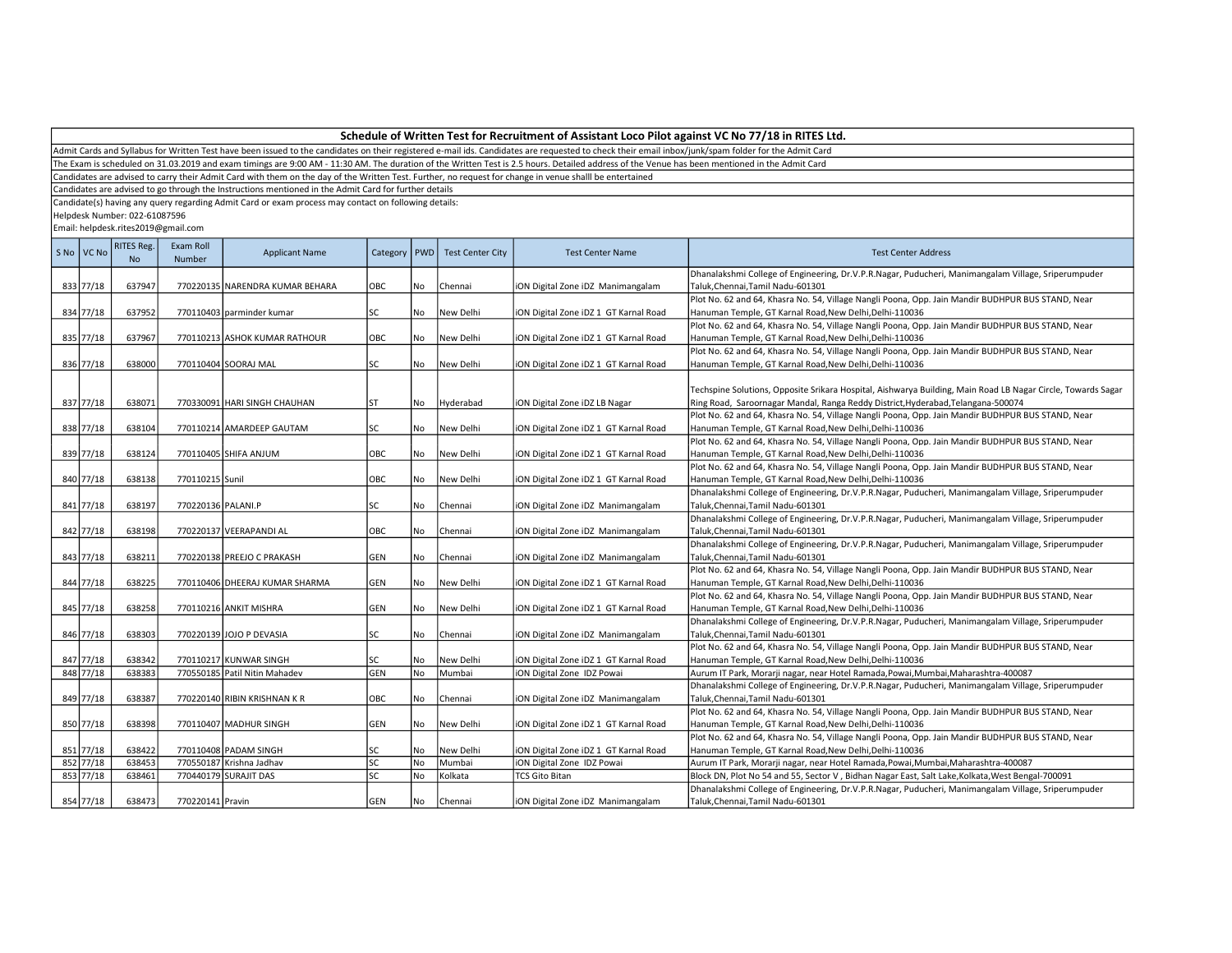| Schedule of Written Test for Recruitment of Assistant Loco Pilot against VC No 77/18 in RITES Ltd. |  |
|----------------------------------------------------------------------------------------------------|--|
|----------------------------------------------------------------------------------------------------|--|

The Exam is scheduled on 31.03.2019 and exam timings are 9:00 AM - 11:30 AM. The duration of the Written Test is 2.5 hours. Detailed address of the Venue has been mentioned in the Admit Card

Candidates are advised to carry their Admit Card with them on the day of the Written Test. Further, no request for change in venue shalll be entertained

Candidates are advised to go through the Instructions mentioned in the Admit Card for further details

Candidate(s) having any query regarding Admit Card or exam process may contact on following details:

Helpdesk Number: 022-61087596

|     | S No VC No | <b>RITES Reg.</b><br><b>No</b> | Exam Roll<br>Number | <b>Applicant Name</b>                     | Category   PWD |           | <b>Test Center City</b> | <b>Test Center Name</b>               | <b>Test Center Address</b>                                                                                   |
|-----|------------|--------------------------------|---------------------|-------------------------------------------|----------------|-----------|-------------------------|---------------------------------------|--------------------------------------------------------------------------------------------------------------|
|     | 855 77/18  | 638479                         |                     | 770440180 BHRIGU RISHI KUMAR              | OBC            | No        | Kolkata                 | <b>TCS Gito Bitan</b>                 | Block DN, Plot No 54 and 55, Sector V, Bidhan Nagar East, Salt Lake, Kolkata, West Bengal-700091             |
|     |            |                                |                     |                                           |                |           |                         |                                       | Plot No. 62 and 64, Khasra No. 54, Village Nangli Poona, Opp. Jain Mandir BUDHPUR BUS STAND, Near            |
|     | 856 77/18  | 638504                         |                     | 770110218 PRAMOD KUMAR                    | SC             | No        | New Delhi               | iON Digital Zone iDZ 1 GT Karnal Road | Hanuman Temple, GT Karnal Road, New Delhi, Delhi-110036                                                      |
|     | 857 77/18  | 638510                         |                     | 770440181 MOLOY DUTTA                     | GEN            | No        | Kolkata                 | <b>TCS Gito Bitan</b>                 | Block DN, Plot No 54 and 55, Sector V, Bidhan Nagar East, Salt Lake, Kolkata, West Bengal-700091             |
|     |            |                                |                     |                                           |                |           |                         |                                       | Plot No. 62 and 64, Khasra No. 54, Village Nangli Poona, Opp. Jain Mandir BUDHPUR BUS STAND, Near            |
|     | 858 77/18  | 638513                         |                     | 770110409 ROHIT SAXENA                    | GEN            | No        | New Delhi               | iON Digital Zone iDZ 1 GT Karnal Road | Hanuman Temple, GT Karnal Road, New Delhi, Delhi-110036                                                      |
|     |            |                                |                     |                                           |                |           |                         |                                       | Plot No. 62 and 64, Khasra No. 54, Village Nangli Poona, Opp. Jain Mandir BUDHPUR BUS STAND, Near            |
|     | 859 77/18  | 638530                         |                     | 770110410 ANOOP SINGH                     | GEN            | No        | New Delhi               | iON Digital Zone iDZ 1 GT Karnal Road | Hanuman Temple, GT Karnal Road, New Delhi, Delhi-110036                                                      |
|     | 860 77/18  | 638551                         |                     | 770440182 Dhiman Maity                    | OBC            | <b>No</b> | Kolkata                 | <b>TCS Gito Bitan</b>                 | Block DN, Plot No 54 and 55, Sector V, Bidhan Nagar East, Salt Lake, Kolkata, West Bengal-700091             |
|     |            |                                |                     |                                           |                |           |                         |                                       | Plot No. 62 and 64, Khasra No. 54, Village Nangli Poona, Opp. Jain Mandir BUDHPUR BUS STAND, Near            |
|     | 861 77/18  | 638557                         | 770110220 Deepak    |                                           | OBC            | No        | New Delhi               | iON Digital Zone iDZ 1 GT Karnal Road | Hanuman Temple, GT Karnal Road, New Delhi, Delhi-110036                                                      |
|     |            |                                |                     |                                           |                |           |                         |                                       | Dhanalakshmi College of Engineering, Dr.V.P.R.Nagar, Puducheri, Manimangalam Village, Sriperumpuder          |
|     | 862 77/18  | 638573                         |                     | 770220142 ROOHID AHMED M                  | OBC            | No        | Chennai                 | iON Digital Zone iDZ Manimangalam     | Taluk, Chennai, Tamil Nadu-601301                                                                            |
|     |            |                                |                     |                                           |                |           |                         |                                       | Plot No. 62 and 64, Khasra No. 54, Village Nangli Poona, Opp. Jain Mandir BUDHPUR BUS STAND, Near            |
|     | 863 77/18  | 638583                         |                     | 770110221 MANOJ SINGH YADAV               | OBC            | No        | New Delhi               | iON Digital Zone iDZ 1 GT Karnal Road | Hanuman Temple, GT Karnal Road, New Delhi, Delhi-110036                                                      |
|     | 864 77/18  | 638597                         |                     | 770550188 SOMNATH SUBHASH SAWANT          | GEN            | No        | Mumbai                  | iON Digital Zone IDZ Powai            | Aurum IT Park, Morarji nagar, near Hotel Ramada, Powai, Mumbai, Maharashtra-400087                           |
|     |            |                                |                     |                                           |                |           |                         |                                       | Plot No. 62 and 64, Khasra No. 54, Village Nangli Poona, Opp. Jain Mandir BUDHPUR BUS STAND, Near            |
|     | 865 77/18  | 638601                         |                     | 770110222 SHASHI KUMAR                    | GEN            | No        | New Delhi               | iON Digital Zone iDZ 1 GT Karnal Road | Hanuman Temple, GT Karnal Road, New Delhi, Delhi-110036                                                      |
|     |            |                                |                     |                                           |                |           |                         |                                       | Plot No. 62 and 64, Khasra No. 54, Village Nangli Poona, Opp. Jain Mandir BUDHPUR BUS STAND, Near            |
|     | 866 77/18  | 638637                         |                     | 770110223 DEVENDRA RAM                    | SC             | No        | New Delhi               | iON Digital Zone iDZ 1 GT Karnal Road | Hanuman Temple, GT Karnal Road, New Delhi, Delhi-110036                                                      |
|     | 867 77/18  | 638693                         |                     | 770440183 ROHIT SHARMA                    | OBC            | No        | Kolkata                 | <b>TCS Gito Bitan</b>                 | Block DN, Plot No 54 and 55, Sector V, Bidhan Nagar East, Salt Lake, Kolkata, West Bengal-700091             |
|     |            |                                |                     |                                           |                |           |                         |                                       |                                                                                                              |
|     | 868 77/18  | 638720                         |                     | 770550189 DODIYA SANJAYBHAI RASIKABHAI    | OBC            | No        | Mumbai                  | iON Digital Zone IDZ Powai            | Aurum IT Park, Morarji nagar, near Hotel Ramada, Powai, Mumbai, Maharashtra-400087                           |
|     |            |                                |                     |                                           |                |           |                         |                                       | C/O Nrupali Infotech, Plot No 128, Bombay Truck Terminus Trust, Behind PNB Bank, Near Mitsubishi Showroom,   |
|     | 869 77/18  | 638742                         |                     | 770660099 FAHEEM HAIDER                   | <b>GEN</b>     | No        | Nagpur                  | ION DIGITAL Zone IDZ 1 Wadi MIDC      | MIDC Wadi, Nagpur, Maharashtra-440024                                                                        |
| 870 | 77/18      | 638757                         |                     | 770440184 SUMAN KUMAR                     | OBC            | No        | Kolkata                 | <b>TCS Gito Bitan</b>                 | Block DN, Plot No 54 and 55, Sector V, Bidhan Nagar East, Salt Lake, Kolkata, West Bengal-700091             |
|     |            |                                |                     |                                           |                |           |                         |                                       | Plot No. 62 and 64, Khasra No. 54, Village Nangli Poona, Opp. Jain Mandir BUDHPUR BUS STAND, Near            |
|     | 871 77/18  | 638772                         | 770110411 AMIT SHAH |                                           | OBC            | No        | New Delhi               | iON Digital Zone iDZ 1 GT Karnal Road | Hanuman Temple, GT Karnal Road, New Delhi, Delhi-110036                                                      |
|     |            |                                |                     |                                           |                |           |                         |                                       | Dhanalakshmi College of Engineering, Dr.V.P.R.Nagar, Puducheri, Manimangalam Village, Sriperumpuder          |
|     | 872 77/18  | 638775                         |                     | 770220143 NITHEESH N                      | OBC            | No        | Chennai                 | iON Digital Zone iDZ Manimangalam     | Taluk, Chennai, Tamil Nadu-601301                                                                            |
|     |            |                                |                     |                                           |                |           |                         |                                       | C/O Nrupali Infotech, Plot No 128, Bombay Truck Terminus Trust, Behind PNB Bank, Near Mitsubishi Showroom,   |
|     | 873 77/18  | 638797                         |                     | 770660100 PANDURANG BABAN BHISE           | GEN            | No        | Nagpur                  | iON DIGITAL Zone iDZ 1 Wadi MIDC      | MIDC Wadi, Nagpur, Maharashtra-440024                                                                        |
|     |            |                                |                     |                                           |                |           |                         |                                       | Plot No. 62 and 64, Khasra No. 54, Village Nangli Poona, Opp. Jain Mandir BUDHPUR BUS STAND, Near            |
|     | 874 77/18  | 638817                         |                     | 770110224 SUMIT MEHTA                     | <b>GEN</b>     | <b>No</b> | New Delhi               | iON Digital Zone iDZ 1 GT Karnal Road | Hanuman Temple, GT Karnal Road, New Delhi, Delhi-110036                                                      |
|     | 875 77/18  | 638845                         |                     | 770440185 MD ZAFFARUDDIN                  | OBC            | No        | Kolkata                 | <b>TCS Gito Bitan</b>                 | Block DN, Plot No 54 and 55, Sector V, Bidhan Nagar East, Salt Lake, Kolkata, West Bengal-700091             |
|     |            |                                |                     |                                           |                |           |                         |                                       |                                                                                                              |
|     |            |                                |                     | <b>PURUSHOTHAM REDDY</b>                  |                |           |                         |                                       | Techspine Solutions, Opposite Srikara Hospital, Aishwarya Building, Main Road LB Nagar Circle, Towards Sagar |
|     | 876 77/18  | 638891                         |                     | 770330092 GUMMADISANI                     | GEN            | No        | Hyderabad               | iON Digital Zone iDZ LB Nagar         | Ring Road, Saroornagar Mandal, Ranga Reddy District, Hyderabad, Telangana-500074                             |
|     |            |                                |                     |                                           |                |           |                         |                                       |                                                                                                              |
|     | 877 77/18  | 638897                         |                     | 770550191 DATTATRAY BALASAHEB DANGADE GEN |                | No        | Mumbai                  | iON Digital Zone IDZ Powai            | Aurum IT Park, Morarji nagar, near Hotel Ramada, Powai, Mumbai, Maharashtra-400087                           |
|     |            |                                |                     |                                           |                |           |                         |                                       | Dhanalakshmi College of Engineering, Dr.V.P.R.Nagar, Puducheri, Manimangalam Village, Sriperumpuder          |
|     | 878 77/18  | 638899                         |                     | 770220144 B BARANEESWARAN                 | OBC            | No        | Chennai                 | iON Digital Zone iDZ Manimangalam     | Taluk.Chennai.Tamil Nadu-601301                                                                              |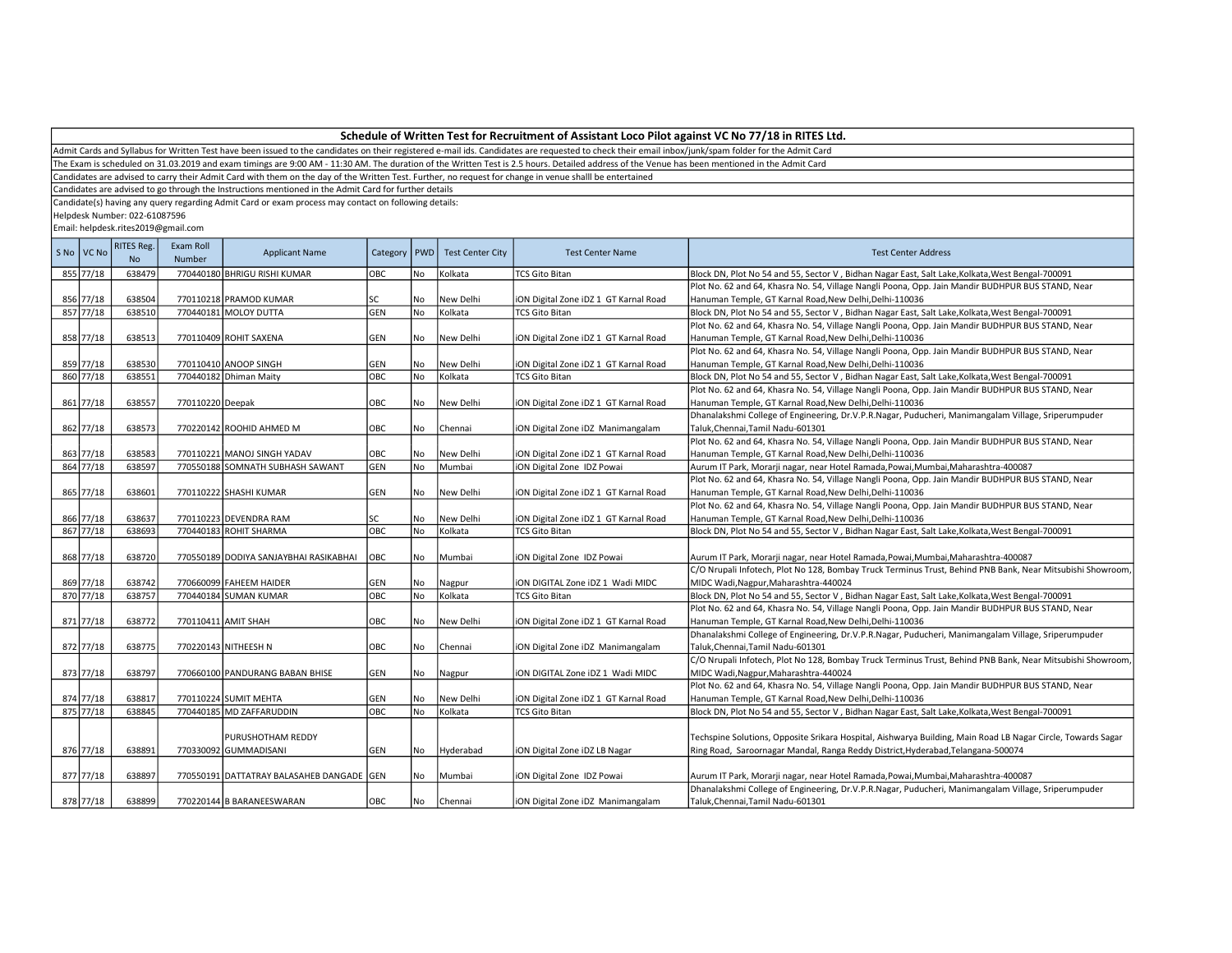The Exam is scheduled on 31.03.2019 and exam timings are 9:00 AM - 11:30 AM. The duration of the Written Test is 2.5 hours. Detailed address of the Venue has been mentioned in the Admit Card

Candidates are advised to carry their Admit Card with them on the day of the Written Test. Further, no request for change in venue shalll be entertained

Candidates are advised to go through the Instructions mentioned in the Admit Card for further details

Candidate(s) having any query regarding Admit Card or exam process may contact on following details:

Helpdesk Number: 022-61087596

| S No   VC No | <b>RITES Reg.</b><br>N <sub>o</sub> | Exam Roll<br>Number | <b>Applicant Name</b>             | Category  | PWD       | <b>Test Center City</b> | <b>Test Center Name</b>               | <b>Test Center Address</b>                                                                                                                                                                       |
|--------------|-------------------------------------|---------------------|-----------------------------------|-----------|-----------|-------------------------|---------------------------------------|--------------------------------------------------------------------------------------------------------------------------------------------------------------------------------------------------|
|              |                                     |                     |                                   |           |           |                         |                                       | Dhanalakshmi College of Engineering, Dr.V.P.R.Nagar, Puducheri, Manimangalam Village, Sriperumpuder                                                                                              |
| 879 77/18    | 638909                              |                     | 770220145 JYOTHISH C N            | OBC       | No        | Chennai                 | iON Digital Zone iDZ Manimangalam     | Taluk, Chennai, Tamil Nadu-601301                                                                                                                                                                |
| 880 77/18    | 638948                              |                     | 770440186 CHOWDHURY KUTUBUDDIN    | GEN       | <b>No</b> | Kolkata                 | <b>TCS Gito Bitan</b>                 | Block DN, Plot No 54 and 55, Sector V, Bidhan Nagar East, Salt Lake, Kolkata, West Bengal-700091                                                                                                 |
|              |                                     |                     |                                   |           |           |                         |                                       | Plot No. 62 and 64, Khasra No. 54, Village Nangli Poona, Opp. Jain Mandir BUDHPUR BUS STAND, Near                                                                                                |
| 881 77/18    | 638984                              |                     | 770110226 ABHISHEK KUMAR DUBEY    | GEN       | No        | New Delhi               | iON Digital Zone iDZ 1 GT Karnal Road | Hanuman Temple, GT Karnal Road, New Delhi, Delhi-110036                                                                                                                                          |
| 882 77/18    | 639005                              |                     | 770440187 RAJESH KUMAR            | GEN       | No        | Kolkata                 | <b>TCS Gito Bitan</b>                 | Block DN, Plot No 54 and 55, Sector V, Bidhan Nagar East, Salt Lake, Kolkata, West Bengal-700091                                                                                                 |
|              |                                     |                     |                                   |           |           |                         |                                       | C/O Nrupali Infotech, Plot No 128, Bombay Truck Terminus Trust, Behind PNB Bank, Near Mitsubishi Showroom,                                                                                       |
| 883 77/18    | 639022                              |                     | 770660101 Vishant Madhukar bisane | GEN       | No        | Nagpur                  | iON DIGITAL Zone iDZ 1 Wadi MIDC      | MIDC Wadi, Nagpur, Maharashtra-440024                                                                                                                                                            |
| 884 77/18    | 639026                              |                     | 770550192 Satyam prakash shakti   | ОВС       | No        | Mumbai                  | iON Digital Zone IDZ Powai            | Aurum IT Park, Morarji nagar, near Hotel Ramada, Powai, Mumbai, Maharashtra-400087                                                                                                               |
|              |                                     |                     |                                   |           |           |                         |                                       | Plot No. 62 and 64, Khasra No. 54, Village Nangli Poona, Opp. Jain Mandir BUDHPUR BUS STAND, Near                                                                                                |
| 885 77/18    | 639049                              |                     | 770110227 Manoj Kumar             | GEN       | No        | New Delhi               | iON Digital Zone iDZ 1 GT Karnal Road | Hanuman Temple, GT Karnal Road, New Delhi, Delhi-110036                                                                                                                                          |
|              |                                     |                     |                                   |           |           |                         |                                       | Plot No. 62 and 64, Khasra No. 54, Village Nangli Poona, Opp. Jain Mandir BUDHPUR BUS STAND, Near                                                                                                |
| 886 77/18    | 639051                              |                     | 770110412 Sudhanshu Pathak        | GEN       | No        | New Delhi               | iON Digital Zone iDZ 1 GT Karnal Road | Hanuman Temple, GT Karnal Road, New Delhi, Delhi-110036                                                                                                                                          |
| 887 77/18    | 639060                              |                     | 770440188 RAJIB CHAKRABORTY       | GEN       | <b>No</b> | Kolkata                 | <b>TCS Gito Bitan</b>                 | Block DN, Plot No 54 and 55, Sector V, Bidhan Nagar East, Salt Lake, Kolkata, West Bengal-700091                                                                                                 |
| 888 77/18    | 639061                              |                     | 770330093 SUKANT KUMAR BISOI      | OBC       | No        | Hyderabad               | ION Digital Zone IDZ LB Nagar         | Techspine Solutions, Opposite Srikara Hospital, Aishwarya Building, Main Road LB Nagar Circle, Towards Sagar<br>Ring Road, Saroornagar Mandal, Ranga Reddy District, Hyderabad, Telangana-500074 |
| 889 77/18    | 639063                              |                     | 770440189 PRADIP SHAW             | <b>ST</b> | <b>No</b> | Kolkata                 | <b>TCS Gito Bitan</b>                 | Block DN, Plot No 54 and 55, Sector V, Bidhan Nagar East, Salt Lake, Kolkata, West Bengal-700091                                                                                                 |
| 890 77/18    | 639077                              |                     | 770330094 Niraj jaiswal           | OBC       | No        | Hyderabad               | ION Digital Zone IDZ LB Nagar         | Techspine Solutions, Opposite Srikara Hospital, Aishwarya Building, Main Road LB Nagar Circle, Towards Sagar<br>Ring Road, Saroornagar Mandal, Ranga Reddy District, Hyderabad, Telangana-500074 |
|              |                                     |                     |                                   |           |           |                         |                                       | Plot No. 62 and 64, Khasra No. 54, Village Nangli Poona, Opp. Jain Mandir BUDHPUR BUS STAND, Near                                                                                                |
| 891 77/18    | 639085                              |                     | 770110413 NAVEEN SINGH            | OBC       | No        | New Delhi               | iON Digital Zone iDZ 1 GT Karnal Road | Hanuman Temple, GT Karnal Road, New Delhi, Delhi-110036                                                                                                                                          |
| 892 77/18    | 639109                              |                     | 770550193 PRASHANT KUMAR SINGH    | GEN       | No        | Mumbai                  | ION Digital Zone IDZ Powai            | Aurum IT Park, Morarji nagar, near Hotel Ramada, Powai, Mumbai, Maharashtra-400087                                                                                                               |
|              |                                     |                     |                                   |           |           |                         |                                       | Plot No. 62 and 64, Khasra No. 54, Village Nangli Poona, Opp. Jain Mandir BUDHPUR BUS STAND, Near                                                                                                |
| 893 77/18    | 639241                              |                     | 770110228 PRAMOD KUMAR            | OBC       | No        | New Delhi               | ION Digital Zone IDZ 1 GT Karnal Road | Hanuman Temple, GT Karnal Road, New Delhi, Delhi-110036                                                                                                                                          |
|              |                                     |                     |                                   |           |           |                         |                                       | Plot No. 62 and 64, Khasra No. 54, Village Nangli Poona, Opp. Jain Mandir BUDHPUR BUS STAND, Near                                                                                                |
| 894 77/18    | 639293                              | 770110414 RAKESH    |                                   | OBC       | l No      | New Delhi               | ION Digital Zone IDZ 1 GT Karnal Road | Hanuman Temple, GT Karnal Road, New Delhi, Delhi-110036                                                                                                                                          |
|              |                                     |                     |                                   |           |           |                         |                                       | Plot No. 62 and 64, Khasra No. 54, Village Nangli Poona, Opp. Jain Mandir BUDHPUR BUS STAND, Near                                                                                                |
| 895 77/18    | 639302                              |                     | 770110415 RAJESH KUMAR PRAJAPAT   | OBC       | No        | New Delhi               | iON Digital Zone iDZ 1 GT Karnal Road | Hanuman Temple, GT Karnal Road, New Delhi, Delhi-110036                                                                                                                                          |
|              |                                     |                     |                                   |           |           |                         |                                       | Dhanalakshmi College of Engineering, Dr.V.P.R.Nagar, Puducheri, Manimangalam Village, Sriperumpuder                                                                                              |
| 896 77/18    | 639332                              |                     | 770220146 SARANRAJ N              | SC        | No        | Chennai                 | iON Digital Zone iDZ Manimangalam     | Taluk, Chennai, Tamil Nadu-601301                                                                                                                                                                |
|              |                                     |                     |                                   |           |           |                         |                                       | Plot No. 62 and 64, Khasra No. 54, Village Nangli Poona, Opp. Jain Mandir BUDHPUR BUS STAND, Near                                                                                                |
| 897 77/18    | 639352                              |                     | 770110416 SATISH CHAND PRAJAPATI  | OBC       | No        | New Delhi               | iON Digital Zone iDZ 1 GT Karnal Road | Hanuman Temple, GT Karnal Road, New Delhi, Delhi-110036                                                                                                                                          |
|              |                                     |                     |                                   |           |           |                         |                                       | Plot No. 62 and 64, Khasra No. 54, Village Nangli Poona, Opp. Jain Mandir BUDHPUR BUS STAND, Near                                                                                                |
| 898 77/18    | 639369                              |                     | 770110229 Kuldeep Chand           | SC        | No        | New Delhi               | iON Digital Zone iDZ 1 GT Karnal Road | Hanuman Temple, GT Karnal Road, New Delhi, Delhi-110036                                                                                                                                          |
|              |                                     |                     |                                   |           |           |                         |                                       | C/O Nrupali Infotech, Plot No 128, Bombay Truck Terminus Trust, Behind PNB Bank, Near Mitsubishi Showroom,                                                                                       |
| 899 77/18    | 639434                              |                     | 770660102 BHARTIYA NITISH SUBHASH | GEN       | No        | Nagpur                  | iON DIGITAL Zone iDZ 1 Wadi MIDC      | MIDC Wadi, Nagpur, Maharashtra-440024                                                                                                                                                            |
|              |                                     |                     |                                   |           |           |                         |                                       | Plot No. 62 and 64, Khasra No. 54, Village Nangli Poona, Opp. Jain Mandir BUDHPUR BUS STAND, Near                                                                                                |
| 900 77/18    | 639468                              |                     | 770110230 VINAY MOURYA            | GEN       | No        | New Delhi               | iON Digital Zone iDZ 1 GT Karnal Road | Hanuman Temple, GT Karnal Road, New Delhi, Delhi-110036                                                                                                                                          |
| 901 77/18    | 639471                              |                     | 770550194 KRUSHNA ASARAM DHOTRE   | OBC       | No        | Mumbai                  | ION Digital Zone IDZ Powai            | Aurum IT Park, Morarji nagar, near Hotel Ramada, Powai, Mumbai, Maharashtra-400087                                                                                                               |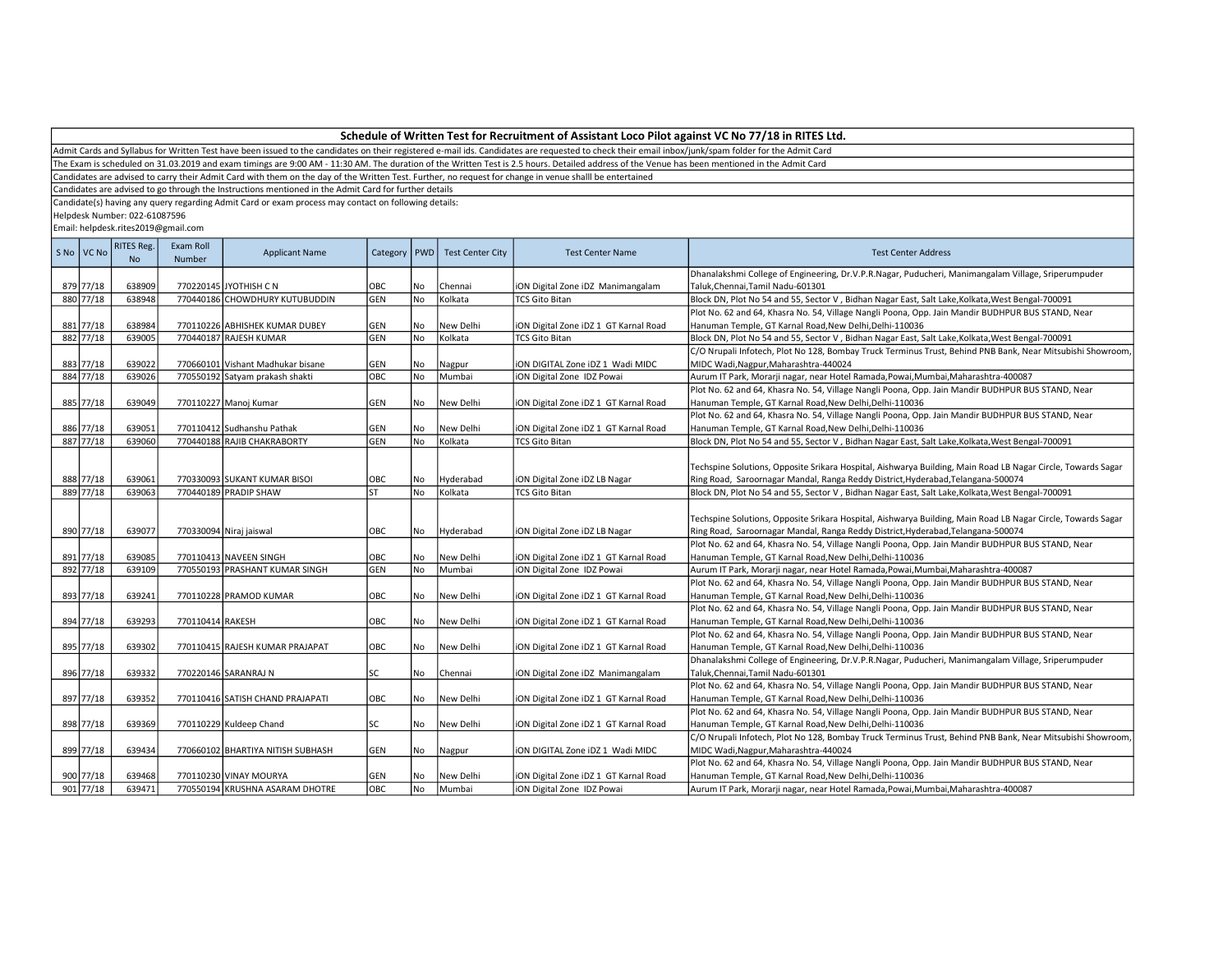Admit Cards and Syllabus for Written Test have been issued to the candidates on their registered e-mail ids. Candidates are requested to check their email inbox/junk/spam folder for the Admit Card

The Exam is scheduled on 31.03.2019 and exam timings are 9:00 AM - 11:30 AM. The duration of the Written Test is 2.5 hours. Detailed address of the Venue has been mentioned in the Admit Card

Candidates are advised to carry their Admit Card with them on the day of the Written Test. Further, no request for change in venue shalll be entertained

Candidates are advised to go through the Instructions mentioned in the Admit Card for further details

Candidate(s) having any query regarding Admit Card or exam process may contact on following details:

Helpdesk Number: 022-61087596

| S No   VC No | RITES Reg.<br>No. | Exam Roll<br>Number | <b>Applicant Name</b>              | Category   | PWD       | <b>Test Center City</b> | <b>Test Center Name</b>               | <b>Test Center Address</b>                                                                                                                                                                       |
|--------------|-------------------|---------------------|------------------------------------|------------|-----------|-------------------------|---------------------------------------|--------------------------------------------------------------------------------------------------------------------------------------------------------------------------------------------------|
|              |                   |                     |                                    |            |           |                         |                                       | Plot No. 62 and 64, Khasra No. 54, Village Nangli Poona, Opp. Jain Mandir BUDHPUR BUS STAND, Near                                                                                                |
| 902 77/18    | 639482            |                     | 770110417 SANDEEP KUMAR            | lsc        | No        | New Delhi               | iON Digital Zone iDZ 1 GT Karnal Road | Hanuman Temple, GT Karnal Road, New Delhi, Delhi-110036                                                                                                                                          |
|              |                   |                     |                                    |            |           |                         |                                       | Dhanalakshmi College of Engineering, Dr.V.P.R.Nagar, Puducheri, Manimangalam Village, Sriperumpuder                                                                                              |
| 903 77/18    | 639507            |                     | 770220147 SIVACHANDRAN             | OBC        | No        | Chennai                 | iON Digital Zone iDZ Manimangalam     | Taluk, Chennai, Tamil Nadu-601301                                                                                                                                                                |
| 904 77/18    | 639518            |                     | 770550195 samadhan bhagwan desai   | GEN        | <b>No</b> | Mumbai                  | iON Digital Zone IDZ Powai            | Aurum IT Park, Morarji nagar, near Hotel Ramada, Powai, Mumbai, Maharashtra-400087                                                                                                               |
| 905 77/18    | 639610            |                     | 770440193 GHANSHYAM KUMAR          | ОВС        | No        | Kolkata                 | <b>TCS Gito Bitan</b>                 | Block DN, Plot No 54 and 55, Sector V, Bidhan Nagar East, Salt Lake, Kolkata, West Bengal-700091                                                                                                 |
| 906 77/18    | 639666            |                     | 770330095 SATHIVADA KRISHNA        | OBC        | No        | Hyderabad               | iON Digital Zone iDZ LB Nagar         | Techspine Solutions, Opposite Srikara Hospital, Aishwarya Building, Main Road LB Nagar Circle, Towards Sagar<br>Ring Road, Saroornagar Mandal, Ranga Reddy District, Hyderabad, Telangana-500074 |
|              |                   |                     |                                    |            |           |                         |                                       | Plot No. 62 and 64, Khasra No. 54, Village Nangli Poona, Opp. Jain Mandir BUDHPUR BUS STAND, Near                                                                                                |
| 907 77/18    | 639667            |                     | 770110418 DINESH KUMAR             | GEN        | No        | New Delhi               | iON Digital Zone iDZ 1 GT Karnal Road | Hanuman Temple, GT Karnal Road, New Delhi, Delhi-110036                                                                                                                                          |
|              |                   |                     |                                    |            |           |                         |                                       | Dhanalakshmi College of Engineering, Dr.V.P.R.Nagar, Puducheri, Manimangalam Village, Sriperumpuder                                                                                              |
| 908 77/18    | 639701            |                     | 770220148 Choppa prasad            | OBC        | No        | Chennai                 | iON Digital Zone iDZ Manimangalam     | Taluk, Chennai, Tamil Nadu-601301                                                                                                                                                                |
|              |                   |                     |                                    |            |           |                         |                                       | Plot No. 62 and 64, Khasra No. 54, Village Nangli Poona, Opp. Jain Mandir BUDHPUR BUS STAND, Near                                                                                                |
| 909 77/18    | 639736            |                     | 770110419 Jitendra singh shekhawat | <b>GEN</b> | No        | New Delhi               | iON Digital Zone iDZ 1 GT Karnal Road | Hanuman Temple, GT Karnal Road, New Delhi, Delhi-110036                                                                                                                                          |
|              |                   |                     |                                    |            |           |                         |                                       | Plot No. 62 and 64, Khasra No. 54, Village Nangli Poona, Opp. Jain Mandir BUDHPUR BUS STAND, Near                                                                                                |
| 910 77/18    | 639756            |                     | 770110231 Pankaj Sharma            | GEN        | No        | New Delhi               | iON Digital Zone iDZ 1 GT Karnal Road | Hanuman Temple, GT Karnal Road, New Delhi, Delhi-110036                                                                                                                                          |
|              |                   |                     |                                    |            |           |                         |                                       | Dhanalakshmi College of Engineering, Dr.V.P.R.Nagar, Puducheri, Manimangalam Village, Sriperumpuder                                                                                              |
| 911 77/18    | 639761            |                     | 770220149 KIRANKUMAR               | <b>GEN</b> | No        | Chennai                 | iON Digital Zone iDZ Manimangalam     | Taluk, Chennai, Tamil Nadu-601301                                                                                                                                                                |
|              |                   |                     |                                    |            |           |                         |                                       | Dhanalakshmi College of Engineering, Dr.V.P.R.Nagar, Puducheri, Manimangalam Village, Sriperumpuder                                                                                              |
| 912 77/18    | 639768            |                     | 770220150 Parthasarathy B          | <b>SC</b>  | No        | Chennai                 | iON Digital Zone iDZ Manimangalam     | Taluk, Chennai, Tamil Nadu-601301                                                                                                                                                                |
|              |                   |                     |                                    |            |           |                         |                                       | Plot No. 62 and 64, Khasra No. 54, Village Nangli Poona, Opp. Jain Mandir BUDHPUR BUS STAND, Near                                                                                                |
| 913 77/18    | 639777            |                     | 770110420 AKHILESH KUMAR SAKET     | lsc        | No        | New Delhi               | iON Digital Zone iDZ 1 GT Karnal Road | Hanuman Temple, GT Karnal Road, New Delhi, Delhi-110036                                                                                                                                          |
|              |                   |                     |                                    |            |           |                         |                                       | C/O Nrupali Infotech, Plot No 128, Bombay Truck Terminus Trust, Behind PNB Bank, Near Mitsubishi Showroom,                                                                                       |
| 914 77/18    | 639792            |                     | 770660103 Kunal bansod             | <b>SC</b>  | No        | Nagpur                  | ION DIGITAL Zone IDZ 1 Wadi MIDC      | MIDC Wadi, Nagpur, Maharashtra-440024                                                                                                                                                            |
| 915 77/18    | 639805            |                     | 770550196 jayant bansode           | lsc        | <b>No</b> | Mumbai                  | iON Digital Zone IDZ Powai            | Aurum IT Park, Morarji nagar, near Hotel Ramada, Powai, Mumbai, Maharashtra-400087                                                                                                               |
|              |                   |                     |                                    |            |           |                         |                                       | Plot No. 62 and 64, Khasra No. 54, Village Nangli Poona, Opp. Jain Mandir BUDHPUR BUS STAND, Near                                                                                                |
| 916 77/18    | 639815            |                     | 770110421 Rohit Kushwah            | <b>GEN</b> | No        | New Delhi               | iON Digital Zone iDZ 1 GT Karnal Road | Hanuman Temple, GT Karnal Road, New Delhi, Delhi-110036                                                                                                                                          |
| 917 77/18    | 639827            |                     | 770440194 KAUSICK BASU             | GEN        | No        | Kolkata                 | <b>TCS Gito Bitan</b>                 | Block DN, Plot No 54 and 55, Sector V, Bidhan Nagar East, Salt Lake, Kolkata, West Bengal-700091                                                                                                 |
| 918 77/18    | 639830            |                     | 770330097 SYED ABED ALI            | <b>GEN</b> | No        | Hyderabad               | iON Digital Zone iDZ LB Nagar         | Techspine Solutions, Opposite Srikara Hospital, Aishwarya Building, Main Road LB Nagar Circle, Towards Sagar<br>Ring Road, Saroornagar Mandal, Ranga Reddy District, Hyderabad, Telangana-500074 |
|              |                   |                     |                                    |            |           |                         |                                       | Plot No. 62 and 64, Khasra No. 54, Village Nangli Poona, Opp. Jain Mandir BUDHPUR BUS STAND, Near                                                                                                |
| 919 77/18    | 639834            |                     | 770110232 Suraj Pandey             | GEN        | No        | New Delhi               | iON Digital Zone iDZ 1 GT Karnal Road | Hanuman Temple, GT Karnal Road, New Delhi, Delhi-110036                                                                                                                                          |
|              |                   |                     |                                    |            |           |                         |                                       | Plot No. 62 and 64, Khasra No. 54, Village Nangli Poona, Opp. Jain Mandir BUDHPUR BUS STAND, Near                                                                                                |
| 920 77/18    | 639849            |                     | 770110233 PRASHANT SINGH           | <b>GEN</b> | No        | New Delhi               | iON Digital Zone iDZ 1 GT Karnal Road | Hanuman Temple, GT Karnal Road, New Delhi, Delhi-110036                                                                                                                                          |
|              |                   |                     |                                    |            |           |                         |                                       | Plot No. 62 and 64, Khasra No. 54, Village Nangli Poona, Opp. Jain Mandir BUDHPUR BUS STAND, Near                                                                                                |
| 921 77/18    | 639851            |                     | 770110234 Pawan Kumar              | OBC        | No        | New Delhi               | iON Digital Zone iDZ 1 GT Karnal Road | Hanuman Temple, GT Karnal Road, New Delhi, Delhi-110036                                                                                                                                          |
| 922 77/18    | 639874            |                     | 770440195 Durgesh kumar            | OBC        | No        | Kolkata                 | <b>TCS Gito Bitan</b>                 | Block DN, Plot No 54 and 55, Sector V, Bidhan Nagar East, Salt Lake, Kolkata, West Bengal-700091                                                                                                 |
| 923 77/18    | 639881            |                     | 770550197 ATUL EKNATH GAIKWAD      | <b>SC</b>  | No        | Mumbai                  | iON Digital Zone IDZ Powai            | Aurum IT Park, Morarji nagar, near Hotel Ramada, Powai, Mumbai, Maharashtra-400087                                                                                                               |
| 924 77/18    | 639925            |                     | 770550198 GANESH MUKUND JADHAV     | lsc        | <b>No</b> | Mumbai                  | iON Digital Zone IDZ Powai            | Aurum IT Park, Morarji nagar, near Hotel Ramada, Powai, Mumbai, Maharashtra-400087                                                                                                               |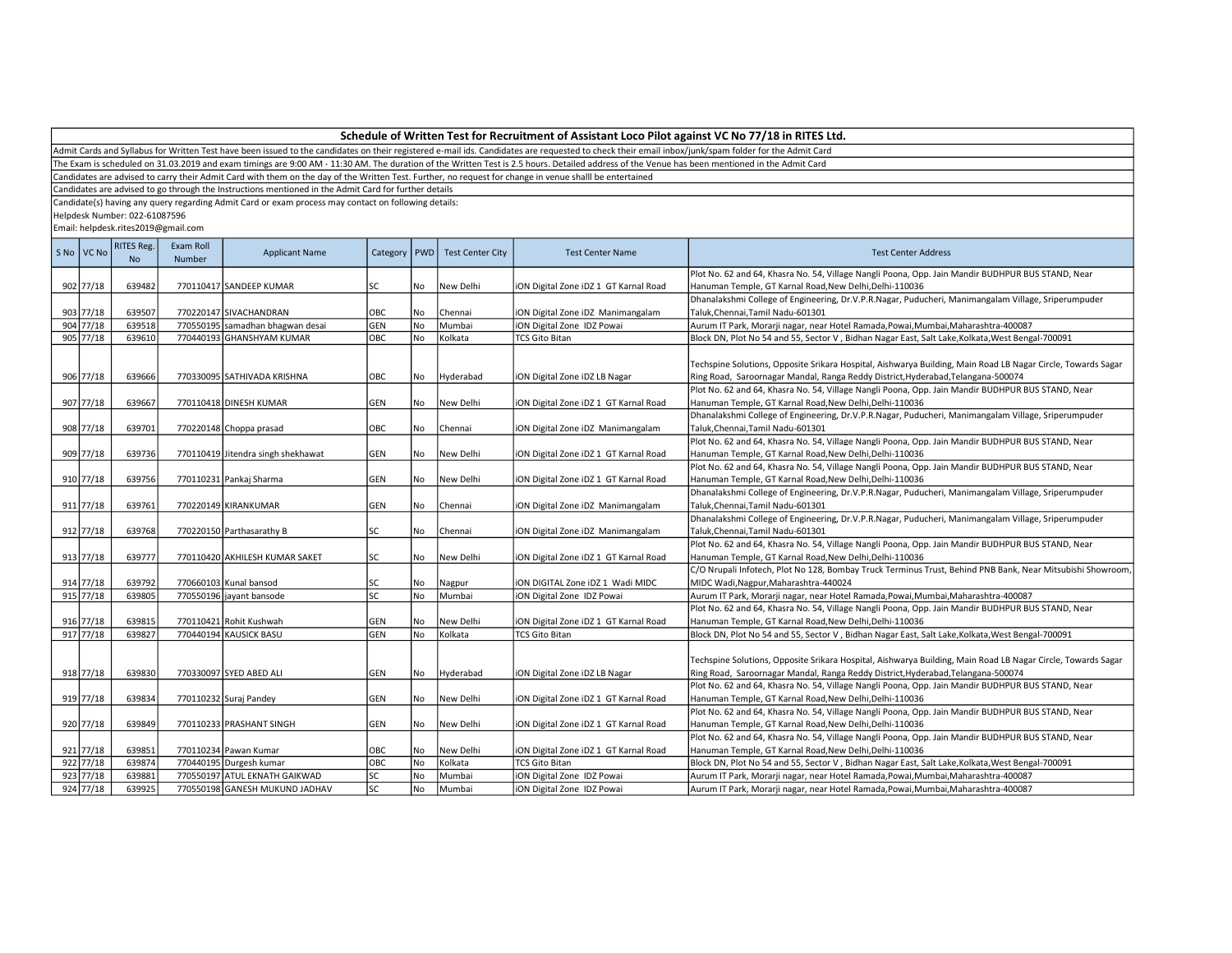The Exam is scheduled on 31.03.2019 and exam timings are 9:00 AM - 11:30 AM. The duration of the Written Test is 2.5 hours. Detailed address of the Venue has been mentioned in the Admit Card

Candidates are advised to carry their Admit Card with them on the day of the Written Test. Further, no request for change in venue shalll be entertained

Candidates are advised to go through the Instructions mentioned in the Admit Card for further details

Candidate(s) having any query regarding Admit Card or exam process may contact on following details:

Helpdesk Number: 022-61087596

| S No VC No | RITES Reg.<br>No | Exam Roll<br>Number | <b>Applicant Name</b>             | Category   PWD |           | <b>Test Center City</b> | <b>Test Center Name</b>               | <b>Test Center Address</b>                                                                                                                                                              |
|------------|------------------|---------------------|-----------------------------------|----------------|-----------|-------------------------|---------------------------------------|-----------------------------------------------------------------------------------------------------------------------------------------------------------------------------------------|
|            |                  |                     |                                   |                |           |                         |                                       | Dhanalakshmi College of Engineering, Dr.V.P.R.Nagar, Puducheri, Manimangalam Village, Sriperumpuder                                                                                     |
| 925 77/18  | 639937           |                     | 770220151 AYYAVOO G               | OBC            | No        | Chennai                 | iON Digital Zone iDZ Manimangalam     | Taluk, Chennai, Tamil Nadu-601301                                                                                                                                                       |
|            |                  |                     |                                   |                |           |                         |                                       | Dhanalakshmi College of Engineering, Dr.V.P.R.Nagar, Puducheri, Manimangalam Village, Sriperumpuder                                                                                     |
| 926 77/18  | 639940           |                     | 770220152 POTUPUREDDI RAMU        | OBC            | No        | Chennai                 | iON Digital Zone iDZ Manimangalam     | Taluk, Chennai, Tamil Nadu-601301                                                                                                                                                       |
|            |                  |                     |                                   |                |           |                         |                                       | Plot No. 62 and 64, Khasra No. 54, Village Nangli Poona, Opp. Jain Mandir BUDHPUR BUS STAND, Near                                                                                       |
| 927 77/18  | 639966           |                     | 770110422 DHARMENDRA KUMAR SHARMA | GEN            | No        | New Delhi               | iON Digital Zone iDZ 1 GT Karnal Road | Hanuman Temple, GT Karnal Road, New Delhi, Delhi-110036                                                                                                                                 |
| 928 77/18  | 639991           |                     | 770550199 NAVGIRE HARISH          | OBC            | <b>No</b> | Mumbai                  | iON Digital Zone IDZ Powai            | Aurum IT Park, Morarji nagar, near Hotel Ramada, Powai, Mumbai, Maharashtra-400087                                                                                                      |
| 929 77/18  | 640016           |                     | 770440196 SOUGATA GOSWAMI         | GEN            | No        | Kolkata                 | <b>TCS Gito Bitan</b>                 | Block DN, Plot No 54 and 55, Sector V, Bidhan Nagar East, Salt Lake, Kolkata, West Bengal-700091                                                                                        |
|            |                  |                     |                                   |                |           |                         |                                       | Dhanalakshmi College of Engineering, Dr.V.P.R.Nagar, Puducheri, Manimangalam Village, Sriperumpuder                                                                                     |
| 930 77/18  | 640039           | 770220153 Akhil V M |                                   | GEN            | No        | Chennai                 | iON Digital Zone iDZ Manimangalam     | Taluk, Chennai, Tamil Nadu-601301                                                                                                                                                       |
|            |                  |                     |                                   |                |           |                         |                                       | Plot No. 62 and 64, Khasra No. 54, Village Nangli Poona, Opp. Jain Mandir BUDHPUR BUS STAND, Near                                                                                       |
| 931 77/18  | 640158           |                     | 770110235 syed mohd zahby kazmi   | GEN            | No        | New Delhi               | iON Digital Zone iDZ 1 GT Karnal Road | Hanuman Temple, GT Karnal Road, New Delhi, Delhi-110036                                                                                                                                 |
|            |                  |                     |                                   |                |           |                         |                                       |                                                                                                                                                                                         |
|            |                  |                     |                                   |                |           |                         |                                       | Techspine Solutions, Opposite Srikara Hospital, Aishwarya Building, Main Road LB Nagar Circle, Towards Sagar                                                                            |
| 932 77/18  | 640226           |                     | 770330100 AJISHKUMAR              | GEN            | No        | Hyderabad               | iON Digital Zone iDZ LB Nagar         | Ring Road, Saroornagar Mandal, Ranga Reddy District, Hyderabad, Telangana-500074<br>Dhanalakshmi College of Engineering, Dr.V.P.R.Nagar, Puducheri, Manimangalam Village, Sriperumpuder |
| 933 77/18  | 640304           |                     | 770220154 HAREESH S               | GEN            | No        | Chennai                 |                                       | Taluk, Chennai, Tamil Nadu-601301                                                                                                                                                       |
|            |                  |                     |                                   |                |           |                         | iON Digital Zone iDZ Manimangalam     | Dhanalakshmi College of Engineering, Dr.V.P.R.Nagar, Puducheri, Manimangalam Village, Sriperumpuder                                                                                     |
| 934 77/18  | 640308           | 770220155 JANIF P   |                                   | OBC            | No        | Chennai                 | iON Digital Zone iDZ Manimangalam     | Taluk, Chennai, Tamil Nadu-601301                                                                                                                                                       |
|            |                  |                     |                                   |                |           |                         |                                       | Plot No. 62 and 64, Khasra No. 54, Village Nangli Poona, Opp. Jain Mandir BUDHPUR BUS STAND, Near                                                                                       |
| 935 77/18  | 640322           |                     | 770110236 KRISHAN KUMAR           | OBC            | l No      | New Delhi               | iON Digital Zone iDZ 1 GT Karnal Road | Hanuman Temple, GT Karnal Road, New Delhi, Delhi-110036                                                                                                                                 |
|            |                  |                     |                                   |                |           |                         |                                       | Plot No. 62 and 64, Khasra No. 54, Village Nangli Poona, Opp. Jain Mandir BUDHPUR BUS STAND, Near                                                                                       |
| 936 77/18  | 640369           |                     | 770110011 SANDHYA KUMARI          | SC             | Yes       | New Delhi               | iON Digital Zone iDZ 1 GT Karnal Road | Hanuman Temple, GT Karnal Road, New Delhi, Delhi-110036                                                                                                                                 |
|            |                  |                     |                                   |                |           |                         |                                       | Plot No. 62 and 64, Khasra No. 54, Village Nangli Poona, Opp. Jain Mandir BUDHPUR BUS STAND, Near                                                                                       |
| 937 77/18  | 640373           |                     | 770110237 SACHIN SRIVASTAVA       | GEN            | No        | New Delhi               | ION Digital Zone IDZ 1 GT Karnal Road | Hanuman Temple, GT Karnal Road, New Delhi, Delhi-110036                                                                                                                                 |
|            |                  |                     |                                   |                |           |                         |                                       | Plot No. 62 and 64, Khasra No. 54, Village Nangli Poona, Opp. Jain Mandir BUDHPUR BUS STAND, Near                                                                                       |
| 938 77/18  | 640395           |                     | 770110238 PRADEEP KUMAR           | OBC            | No        | New Delhi               | iON Digital Zone iDZ 1 GT Karnal Road | Hanuman Temple, GT Karnal Road, New Delhi, Delhi-110036                                                                                                                                 |
| 939 77/18  | 640420           |                     | 770550200 RAJESH KUMAR            | ОВС            | No        | Mumbai                  | iON Digital Zone IDZ Powai            | Aurum IT Park, Morarji nagar, near Hotel Ramada, Powai, Mumbai, Maharashtra-400087                                                                                                      |
| 940 77/18  | 640422           |                     | 770550202 Priti Suresh Tayade     | SC             | No        | Mumbai                  | iON Digital Zone IDZ Powai            | Aurum IT Park, Morarji nagar, near Hotel Ramada, Powai, Mumbai, Maharashtra-400087                                                                                                      |
|            |                  |                     |                                   |                |           |                         |                                       | Plot No. 62 and 64, Khasra No. 54, Village Nangli Poona, Opp. Jain Mandir BUDHPUR BUS STAND, Near                                                                                       |
| 941 77/18  | 640435           |                     | 770110423 ADITYA KUMAR SHARMA     | GEN            | No        | New Delhi               | iON Digital Zone iDZ 1 GT Karnal Road | Hanuman Temple, GT Karnal Road, New Delhi, Delhi-110036                                                                                                                                 |
|            |                  |                     |                                   |                |           |                         |                                       | Plot No. 62 and 64, Khasra No. 54, Village Nangli Poona, Opp. Jain Mandir BUDHPUR BUS STAND, Near                                                                                       |
| 942 77/18  | 640439           |                     | 770110424 GURUBACHAN SINGH        | SC             | No        | New Delhi               | ION Digital Zone IDZ 1 GT Karnal Road | Hanuman Temple, GT Karnal Road, New Delhi, Delhi-110036                                                                                                                                 |
|            |                  |                     |                                   |                |           |                         |                                       | Plot No. 62 and 64, Khasra No. 54, Village Nangli Poona, Opp. Jain Mandir BUDHPUR BUS STAND, Near                                                                                       |
| 943 77/18  | 640453           |                     | 770110425 SURINDER KUMAR          | SC             | l No      | New Delhi               | iON Digital Zone iDZ 1 GT Karnal Road | Hanuman Temple, GT Karnal Road,New Delhi,Delhi-110036                                                                                                                                   |
|            |                  |                     |                                   |                |           |                         |                                       | Plot No. 62 and 64, Khasra No. 54, Village Nangli Poona, Opp. Jain Mandir BUDHPUR BUS STAND, Near                                                                                       |
| 944 77/18  | 640528           |                     | 770110426 GAGANDEEP SINGH         | SC             | No        | New Delhi               | iON Digital Zone iDZ 1 GT Karnal Road | Hanuman Temple, GT Karnal Road,New Delhi,Delhi-110036                                                                                                                                   |
|            |                  |                     |                                   |                |           |                         |                                       | Plot No. 62 and 64, Khasra No. 54, Village Nangli Poona, Opp. Jain Mandir BUDHPUR BUS STAND, Near                                                                                       |
| 945 77/18  | 640534           |                     | 770110239 Jitendra Kumar Kardam   | SC             | No        | New Delhi               | iON Digital Zone iDZ 1 GT Karnal Road | Hanuman Temple, GT Karnal Road, New Delhi, Delhi-110036                                                                                                                                 |
|            |                  |                     |                                   |                |           |                         |                                       | Dhanalakshmi College of Engineering, Dr.V.P.R.Nagar, Puducheri, Manimangalam Village, Sriperumpuder                                                                                     |
| 946 77/18  | 640588           |                     | 770220156 NAGENDRA BABU           | OBC            | No.       | Chennai                 | iON Digital Zone iDZ Manimangalam     | Taluk, Chennai, Tamil Nadu-601301                                                                                                                                                       |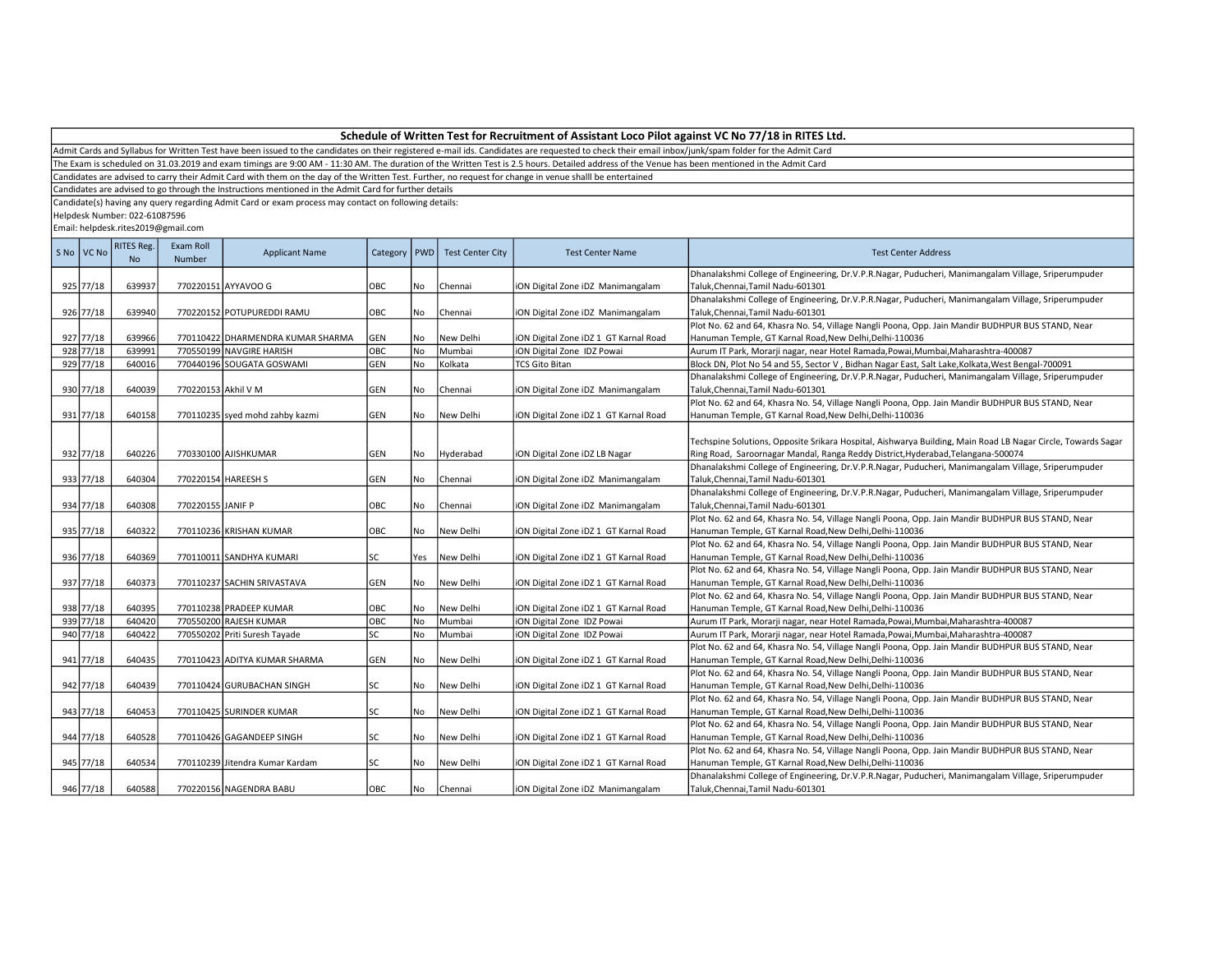Admit Cards and Syllabus for Written Test have been issued to the candidates on their registered e-mail ids. Candidates are requested to check their email inbox/junk/spam folder for the Admit Card

The Exam is scheduled on 31.03.2019 and exam timings are 9:00 AM - 11:30 AM. The duration of the Written Test is 2.5 hours. Detailed address of the Venue has been mentioned in the Admit Card

Candidates are advised to carry their Admit Card with them on the day of the Written Test. Further, no request for change in venue shalll be entertained

Candidates are advised to go through the Instructions mentioned in the Admit Card for further details

Candidate(s) having any query regarding Admit Card or exam process may contact on following details:

Helpdesk Number: 022-61087596

| S No VC No | RITES Reg.<br><b>No</b> | Exam Roll<br>Number | <b>Applicant Name</b>           | Category   PWD |           | <b>Test Center City</b> | <b>Test Center Name</b>               | <b>Test Center Address</b>                                                                                   |
|------------|-------------------------|---------------------|---------------------------------|----------------|-----------|-------------------------|---------------------------------------|--------------------------------------------------------------------------------------------------------------|
|            |                         |                     |                                 |                |           |                         |                                       | Dhanalakshmi College of Engineering, Dr.V.P.R.Nagar, Puducheri, Manimangalam Village, Sriperumpuder          |
| 947 77/18  | 640592                  | 770220157 SATHISH   |                                 | lsc            | No        | Chennai                 | iON Digital Zone iDZ Manimangalam     | Taluk, Chennai, Tamil Nadu-601301                                                                            |
|            |                         |                     |                                 |                |           |                         |                                       | Dhanalakshmi College of Engineering, Dr.V.P.R.Nagar, Puducheri, Manimangalam Village, Sriperumpuder          |
| 948 77/18  | 640620                  |                     | 770220158 M S P P RAMARAO       | <b>GEN</b>     | No        | Chennai                 | iON Digital Zone iDZ Manimangalam     | Taluk, Chennai, Tamil Nadu-601301                                                                            |
| 949 77/18  | 640682                  |                     | 770550203 KOTAR SANTOSHKUMAR    | lsc            | No        | Mumbai                  | iON Digital Zone IDZ Powai            | Aurum IT Park, Morarji nagar, near Hotel Ramada, Powai, Mumbai, Maharashtra-400087                           |
| 950 77/18  | 640772                  |                     | 770440198 PANKAJ KUMAR          | lsc            | <b>No</b> | Kolkata                 | <b>TCS Gito Bitan</b>                 | Block DN, Plot No 54 and 55, Sector V, Bidhan Nagar East, Salt Lake, Kolkata, West Bengal-700091             |
|            |                         |                     |                                 |                |           |                         |                                       | Plot No. 62 and 64, Khasra No. 54, Village Nangli Poona, Opp. Jain Mandir BUDHPUR BUS STAND, Near            |
| 951 77/18  | 640784                  |                     | 770110240 NITIN AGGARWAL        | GEN            | No        | New Delhi               | iON Digital Zone iDZ 1 GT Karnal Road | Hanuman Temple, GT Karnal Road, New Delhi, Delhi-110036                                                      |
|            |                         |                     |                                 |                |           |                         |                                       | Plot No. 62 and 64, Khasra No. 54, Village Nangli Poona, Opp. Jain Mandir BUDHPUR BUS STAND, Near            |
| 952 77/18  | 640793                  |                     | 770110241 RANVIJAY SINGH        | <b>GEN</b>     | No        | New Delhi               | iON Digital Zone iDZ 1 GT Karnal Road | Hanuman Temple, GT Karnal Road, New Delhi, Delhi-110036                                                      |
|            |                         |                     |                                 |                |           |                         |                                       | Plot No. 62 and 64, Khasra No. 54, Village Nangli Poona, Opp. Jain Mandir BUDHPUR BUS STAND, Near            |
| 953 77/18  | 640803                  |                     | 770110242 Deepak Kumar Singh    | GEN            | No        | New Delhi               | iON Digital Zone iDZ 1 GT Karnal Road | Hanuman Temple, GT Karnal Road, New Delhi, Delhi-110036                                                      |
|            |                         |                     |                                 |                |           |                         |                                       | Plot No. 62 and 64, Khasra No. 54, Village Nangli Poona, Opp. Jain Mandir BUDHPUR BUS STAND, Near            |
| 954 77/18  | 640804                  |                     | 770110427 Vikram singh          | GEN            | No        | New Delhi               | iON Digital Zone iDZ 1 GT Karnal Road | Hanuman Temple, GT Karnal Road, New Delhi, Delhi-110036                                                      |
| 955 77/18  | 640822                  |                     | 770440199 ASHRAF IMAM           | OBC            | No        | Kolkata                 | <b>TCS Gito Bitan</b>                 | Block DN, Plot No 54 and 55, Sector V, Bidhan Nagar East, Salt Lake, Kolkata, West Bengal-700091             |
|            |                         |                     |                                 |                |           |                         |                                       |                                                                                                              |
|            |                         |                     |                                 |                |           |                         |                                       | Techspine Solutions, Opposite Srikara Hospital, Aishwarya Building, Main Road LB Nagar Circle, Towards Sagar |
| 956 77/18  | 640844                  |                     | 770330101 K CHOWDAIAH           | OBC            | No        | Hyderabad               | iON Digital Zone iDZ LB Nagar         | Ring Road, Saroornagar Mandal, Ranga Reddy District, Hyderabad, Telangana-500074                             |
|            |                         |                     |                                 |                |           |                         |                                       | Plot No. 62 and 64, Khasra No. 54, Village Nangli Poona, Opp. Jain Mandir BUDHPUR BUS STAND, Near            |
| 957 77/18  | 640851                  |                     | 770110243 ANGAD RAI             | <b>GEN</b>     | No        | New Delhi               | iON Digital Zone iDZ 1 GT Karnal Road | Hanuman Temple, GT Karnal Road, New Delhi, Delhi-110036                                                      |
|            |                         |                     |                                 |                |           |                         |                                       | Plot No. 62 and 64, Khasra No. 54, Village Nangli Poona, Opp. Jain Mandir BUDHPUR BUS STAND, Near            |
| 958 77/18  | 640855                  |                     | 770110428 anurag mishra         | <b>GEN</b>     | No        | New Delhi               | iON Digital Zone iDZ 1 GT Karnal Road | Hanuman Temple, GT Karnal Road, New Delhi, Delhi-110036                                                      |
| 959 77/18  | 640907                  |                     | 770440200 VISHAL KUMAR          | GEN            | No        | Kolkata                 | <b>TCS Gito Bitan</b>                 | Block DN, Plot No 54 and 55, Sector V, Bidhan Nagar East, Salt Lake, Kolkata, West Bengal-700091             |
| 960 77/18  | 640912                  |                     | 770440201 Parmeshwar Sahu       | ОВС            | <b>No</b> | Kolkata                 | <b>TCS Gito Bitan</b>                 | Block DN, Plot No 54 and 55, Sector V, Bidhan Nagar East, Salt Lake, Kolkata, West Bengal-700091             |
|            |                         |                     |                                 |                |           |                         |                                       | Plot No. 62 and 64, Khasra No. 54, Village Nangli Poona, Opp. Jain Mandir BUDHPUR BUS STAND, Near            |
| 961 77/18  | 640940                  | 770110012 DINESH    |                                 | OBC            | Yes       | New Delhi               | iON Digital Zone iDZ 1 GT Karnal Road | Hanuman Temple, GT Karnal Road, New Delhi, Delhi-110036                                                      |
|            |                         |                     |                                 |                |           |                         |                                       | Plot No. 62 and 64, Khasra No. 54, Village Nangli Poona, Opp. Jain Mandir BUDHPUR BUS STAND, Near            |
| 962 77/18  | 640942                  |                     | 770110244 ANUJ KUMAR SRIVASTAV  | GEN            | No        | New Delhi               | iON Digital Zone iDZ 1 GT Karnal Road | Hanuman Temple, GT Karnal Road, New Delhi, Delhi-110036                                                      |
|            |                         |                     |                                 |                |           |                         |                                       |                                                                                                              |
|            |                         |                     |                                 |                |           |                         |                                       | Techspine Solutions, Opposite Srikara Hospital, Aishwarya Building, Main Road LB Nagar Circle, Towards Sagar |
| 963 77/18  | 640965                  |                     | 770330102 KALIM KHAN            | <b>GEN</b>     | No        | Hyderabad               | iON Digital Zone iDZ LB Nagar         | Ring Road, Saroornagar Mandal, Ranga Reddy District, Hyderabad, Telangana-500074                             |
|            |                         |                     |                                 |                |           |                         |                                       | Plot No. 62 and 64, Khasra No. 54, Village Nangli Poona, Opp. Jain Mandir BUDHPUR BUS STAND, Near            |
| 964 77/18  | 640979                  | 770110245 UMANATH   |                                 | <b>SC</b>      | No        | New Delhi               | iON Digital Zone iDZ 1 GT Karnal Road | Hanuman Temple, GT Karnal Road, New Delhi, Delhi-110036                                                      |
| 965 77/18  | 640987                  |                     | 770550005 AMBADAS HARIBHAU AUTI | OBC            | Yes       | Mumbai                  | iON Digital Zone IDZ Powai            | Aurum IT Park, Morarji nagar, near Hotel Ramada, Powai, Mumbai, Maharashtra-400087                           |
|            |                         |                     |                                 |                |           |                         |                                       | Plot No. 62 and 64, Khasra No. 54, Village Nangli Poona, Opp. Jain Mandir BUDHPUR BUS STAND, Near            |
| 966 77/18  | 640997                  |                     | 770110246 VIKAS BHARADWAJ       | <b>GEN</b>     | No        | New Delhi               | iON Digital Zone iDZ 1 GT Karnal Road | Hanuman Temple, GT Karnal Road, New Delhi, Delhi-110036                                                      |
|            |                         |                     |                                 |                |           |                         |                                       | C/O Nrupali Infotech, Plot No 128, Bombay Truck Terminus Trust, Behind PNB Bank, Near Mitsubishi Showroom,   |
| 967 77/18  | 641043                  |                     | 770660105 Dilip Sharma          | OBC            | No        | Nagpur                  | ION DIGITAL Zone IDZ 1 Wadi MIDC      | MIDC Wadi, Nagpur, Maharashtra-440024                                                                        |
| 968 77/18  | 641092                  |                     | 770550204 SUSHANT ANIL KOLI     | овс            | No        | Mumbai                  | iON Digital Zone IDZ Powai            | Aurum IT Park, Morarji nagar, near Hotel Ramada, Powai, Mumbai, Maharashtra-400087                           |
|            |                         |                     |                                 |                |           |                         |                                       | Plot No. 62 and 64, Khasra No. 54, Village Nangli Poona, Opp. Jain Mandir BUDHPUR BUS STAND, Near            |
| 969 77/18  | 641108                  |                     | 770110429 Mr. Rakesh Kumar      | lsc            | No        | New Delhi               | iON Digital Zone iDZ 1 GT Karnal Road | Hanuman Temple, GT Karnal Road, New Delhi, Delhi-110036                                                      |
| 970 77/18  | 641113                  |                     | 770550006 SANAT ULLAH KHAN      | GEN            | Yes       | Mumbai                  | iON Digital Zone IDZ Powai            | Aurum IT Park, Morarji nagar, near Hotel Ramada, Powai, Mumbai, Maharashtra-400087                           |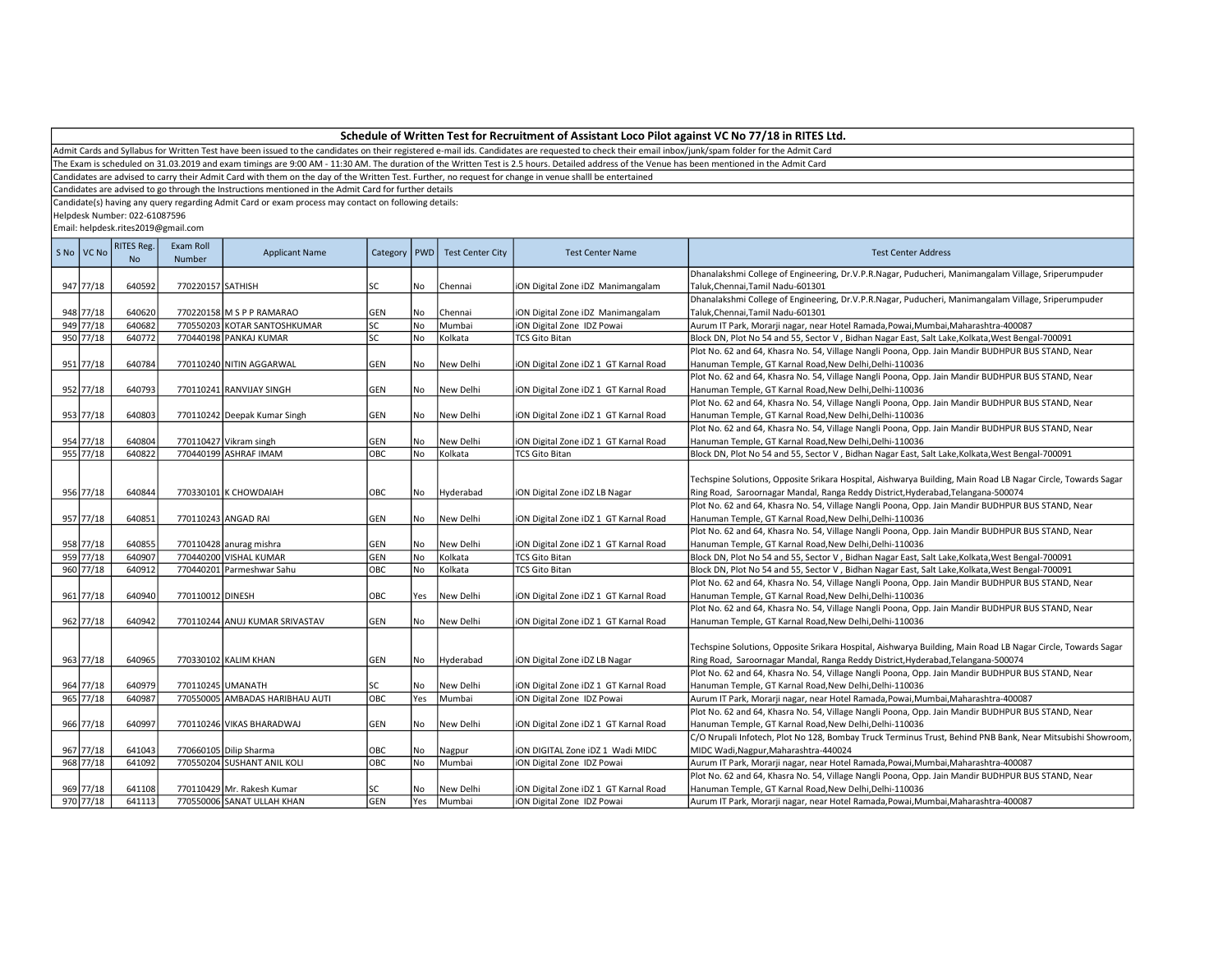Admit Cards and Syllabus for Written Test have been issued to the candidates on their registered e-mail ids. Candidates are requested to check their email inbox/junk/spam folder for the Admit Card

The Exam is scheduled on 31.03.2019 and exam timings are 9:00 AM - 11:30 AM. The duration of the Written Test is 2.5 hours. Detailed address of the Venue has been mentioned in the Admit Card

Candidates are advised to carry their Admit Card with them on the day of the Written Test. Further, no request for change in venue shalll be entertained

Candidates are advised to go through the Instructions mentioned in the Admit Card for further details

Candidate(s) having any query regarding Admit Card or exam process may contact on following details:

Helpdesk Number: 022-61087596

| S No VC No | <b>RITES Reg.</b><br><b>No</b> | Exam Roll<br>Number | <b>Applicant Name</b>           | Category   | <b>PWD</b> | <b>Test Center City</b> | <b>Test Center Name</b>               | <b>Test Center Address</b>                                                                                   |
|------------|--------------------------------|---------------------|---------------------------------|------------|------------|-------------------------|---------------------------------------|--------------------------------------------------------------------------------------------------------------|
| 971 77/18  | 641139                         |                     | 770440203 Vijay kumar           | GEN        | No         | Kolkata                 | <b>TCS Gito Bitan</b>                 | Block DN, Plot No 54 and 55, Sector V, Bidhan Nagar East, Salt Lake, Kolkata, West Bengal-700091             |
| 972 77/18  | 641146                         |                     | 770550205 narkhede dhiraj vilas | ОВС        | No         | Mumbai                  | iON Digital Zone IDZ Powai            | Aurum IT Park, Morarji nagar, near Hotel Ramada, Powai, Mumbai, Maharashtra-400087                           |
|            |                                |                     |                                 |            |            |                         |                                       | Plot No. 62 and 64, Khasra No. 54, Village Nangli Poona, Opp. Jain Mandir BUDHPUR BUS STAND, Near            |
| 973 77/18  | 641152                         |                     | 770110247 DESHRAJ MEENA         | lst        | No         | New Delhi               | iON Digital Zone iDZ 1 GT Karnal Road | Hanuman Temple, GT Karnal Road, New Delhi, Delhi-110036                                                      |
|            |                                |                     |                                 |            |            |                         |                                       | Plot No. 62 and 64, Khasra No. 54, Village Nangli Poona, Opp. Jain Mandir BUDHPUR BUS STAND, Near            |
| 974 77/18  | 641154                         |                     | 770110430 DEEPAK KUMAR MAHTO    | OBC        | No         | New Delhi               | iON Digital Zone iDZ 1 GT Karnal Road | Hanuman Temple, GT Karnal Road, New Delhi, Delhi-110036                                                      |
| 975 77/18  | 641167                         |                     | 770550206 PRAVIN TUKARAM JADHAV | lsc        | <b>No</b>  | Mumbai                  | iON Digital Zone IDZ Powai            | Aurum IT Park, Morarji nagar, near Hotel Ramada, Powai, Mumbai, Maharashtra-400087                           |
|            |                                |                     |                                 |            |            |                         |                                       | Plot No. 62 and 64, Khasra No. 54, Village Nangli Poona, Opp. Jain Mandir BUDHPUR BUS STAND, Near            |
| 976 77/18  | 641170                         |                     | 770110431 RAM NARESH VERMA      | <b>SC</b>  | No         | New Delhi               | iON Digital Zone iDZ 1 GT Karnal Road | Hanuman Temple, GT Karnal Road, New Delhi, Delhi-110036                                                      |
|            |                                |                     |                                 |            |            |                         |                                       | Plot No. 62 and 64, Khasra No. 54, Village Nangli Poona, Opp. Jain Mandir BUDHPUR BUS STAND, Near            |
| 977 77/18  | 641177                         |                     | 770110432 RAGHU NATH MAURYA     | OBC        | No         | New Delhi               | iON Digital Zone iDZ 1 GT Karnal Road | Hanuman Temple, GT Karnal Road, New Delhi, Delhi-110036                                                      |
|            |                                |                     |                                 |            |            |                         |                                       | C/O Nrupali Infotech, Plot No 128, Bombay Truck Terminus Trust, Behind PNB Bank, Near Mitsubishi Showroom,   |
| 978 77/18  | 641181                         |                     | 770660106 trilok prasad         | SC         | No         | Nagpur                  | iON DIGITAL Zone iDZ 1 Wadi MIDC      | MIDC Wadi, Nagpur, Maharashtra-440024                                                                        |
| 979 77/18  | 641194                         |                     | 770550207 JAJATI KESHARI BEHERA | lsc        | <b>No</b>  | Mumbai                  | iON Digital Zone IDZ Powai            | Aurum IT Park, Morarji nagar, near Hotel Ramada, Powai, Mumbai, Maharashtra-400087                           |
|            |                                |                     |                                 |            |            |                         |                                       | Plot No. 62 and 64, Khasra No. 54, Village Nangli Poona, Opp. Jain Mandir BUDHPUR BUS STAND, Near            |
| 980 77/18  | 641198                         |                     | 770110433 Hemant Kumar          | lsc        | No         | New Delhi               | iON Digital Zone iDZ 1 GT Karnal Road | Hanuman Temple, GT Karnal Road, New Delhi, Delhi-110036                                                      |
|            |                                |                     |                                 |            |            |                         |                                       | Plot No. 62 and 64, Khasra No. 54, Village Nangli Poona, Opp. Jain Mandir BUDHPUR BUS STAND, Near            |
| 981 77/18  | 641268                         |                     | 770110248 DHIRENDRA NATH MAHTO  | OBC        | No         | New Delhi               | iON Digital Zone iDZ 1 GT Karnal Road | Hanuman Temple, GT Karnal Road, New Delhi, Delhi-110036                                                      |
| 982 77/18  | 641324                         |                     | 770440204 VIVEK KUMAR           | Овс        | No         | Kolkata                 | <b>TCS Gito Bitan</b>                 | Block DN, Plot No 54 and 55, Sector V, Bidhan Nagar East, Salt Lake, Kolkata, West Bengal-700091             |
| 983 77/18  | 641389                         |                     | 770440205 Tikendra chandra ray  | OBC        | <b>No</b>  | Kolkata                 | <b>TCS Gito Bitan</b>                 | Block DN, Plot No 54 and 55, Sector V, Bidhan Nagar East, Salt Lake, Kolkata, West Bengal-700091             |
|            |                                |                     |                                 |            |            |                         |                                       | Dhanalakshmi College of Engineering, Dr.V.P.R.Nagar, Puducheri, Manimangalam Village, Sriperumpuder          |
| 984 77/18  | 641405                         |                     | 770220159 SHEREE SUBAHAN        | OBC        | No         | Chennai                 | iON Digital Zone iDZ Manimangalam     | Taluk, Chennai, Tamil Nadu-601301                                                                            |
| 985 77/18  | 641431                         |                     | 770550209 Vikas Namdav Ghadage  | GEN        | No         | Mumbai                  | iON Digital Zone IDZ Powai            | Aurum IT Park, Morarji nagar, near Hotel Ramada, Powai, Mumbai, Maharashtra-400087                           |
|            |                                |                     |                                 |            |            |                         |                                       |                                                                                                              |
|            |                                |                     | SIVARAMANJANEYULU.MANUKON       |            |            |                         |                                       | Techspine Solutions, Opposite Srikara Hospital, Aishwarya Building, Main Road LB Nagar Circle, Towards Sagar |
| 986 77/18  | 641437                         | 770330103 DA        |                                 | <b>GEN</b> | No         | Hyderabad               | iON Digital Zone iDZ LB Nagar         | Ring Road, Saroornagar Mandal, Ranga Reddy District, Hyderabad, Telangana-500074                             |
|            |                                |                     |                                 |            |            |                         |                                       | Dhanalakshmi College of Engineering, Dr.V.P.R.Nagar, Puducheri, Manimangalam Village, Sriperumpuder          |
| 987 77/18  | 641438                         |                     | 770220160 Karthikeyan           | OBC        | No         | Chennai                 | iON Digital Zone iDZ Manimangalam     | Taluk, Chennai, Tamil Nadu-601301                                                                            |
|            |                                |                     |                                 |            |            |                         |                                       | Dhanalakshmi College of Engineering, Dr.V.P.R.Nagar, Puducheri, Manimangalam Village, Sriperumpuder          |
| 988 77/18  | 641452                         |                     | 770220161 KAMALAKKANNAN         | OBC        | No         | Chennai                 | iON Digital Zone iDZ Manimangalam     | Taluk, Chennai, Tamil Nadu-601301                                                                            |
| 989 77/18  | 641475                         |                     | 770550210 TEJBHADUR SAHNI       | OBC        | No         | Mumbai                  | iON Digital Zone IDZ Powai            | Aurum IT Park, Morarji nagar, near Hotel Ramada, Powai, Mumbai, Maharashtra-400087                           |
|            |                                |                     |                                 |            |            |                         |                                       | Plot No. 62 and 64, Khasra No. 54, Village Nangli Poona, Opp. Jain Mandir BUDHPUR BUS STAND, Near            |
| 990 77/18  | 641477                         |                     | 770110434 PREM PRAKASH          | GEN        | No         | New Delhi               | iON Digital Zone iDZ 1 GT Karnal Road | Hanuman Temple, GT Karnal Road, New Delhi, Delhi-110036                                                      |
|            |                                |                     |                                 |            |            |                         |                                       |                                                                                                              |
|            |                                |                     |                                 |            |            |                         |                                       | Techspine Solutions, Opposite Srikara Hospital, Aishwarya Building, Main Road LB Nagar Circle, Towards Sagar |
| 991 77/18  | 641481                         |                     | 770330104 Umesh Palkar          | <b>GEN</b> | <b>No</b>  | Hyderabad               | iON Digital Zone iDZ LB Nagar         | Ring Road, Saroornagar Mandal, Ranga Reddy District, Hyderabad, Telangana-500074                             |
|            |                                |                     |                                 |            |            |                         |                                       | Dhanalakshmi College of Engineering, Dr.V.P.R.Nagar, Puducheri, Manimangalam Village, Sriperumpuder          |
| 992 77/18  | 641493                         |                     | 770220162 S ULAGANATHAN         | ОВС        | No         | Chennai                 | iON Digital Zone iDZ Manimangalam     | Taluk, Chennai, Tamil Nadu-601301                                                                            |
|            |                                |                     |                                 |            |            |                         |                                       |                                                                                                              |
|            |                                |                     |                                 |            |            |                         |                                       | Techspine Solutions, Opposite Srikara Hospital, Aishwarya Building, Main Road LB Nagar Circle, Towards Sagar |
| 993 77/18  | 641496                         |                     | 770330105 SAPAVAT KOTESHWAR RAO | lst        | No         | Hyderabad               | iON Digital Zone iDZ LB Nagar         | Ring Road, Saroornagar Mandal, Ranga Reddy District, Hyderabad, Telangana-500074                             |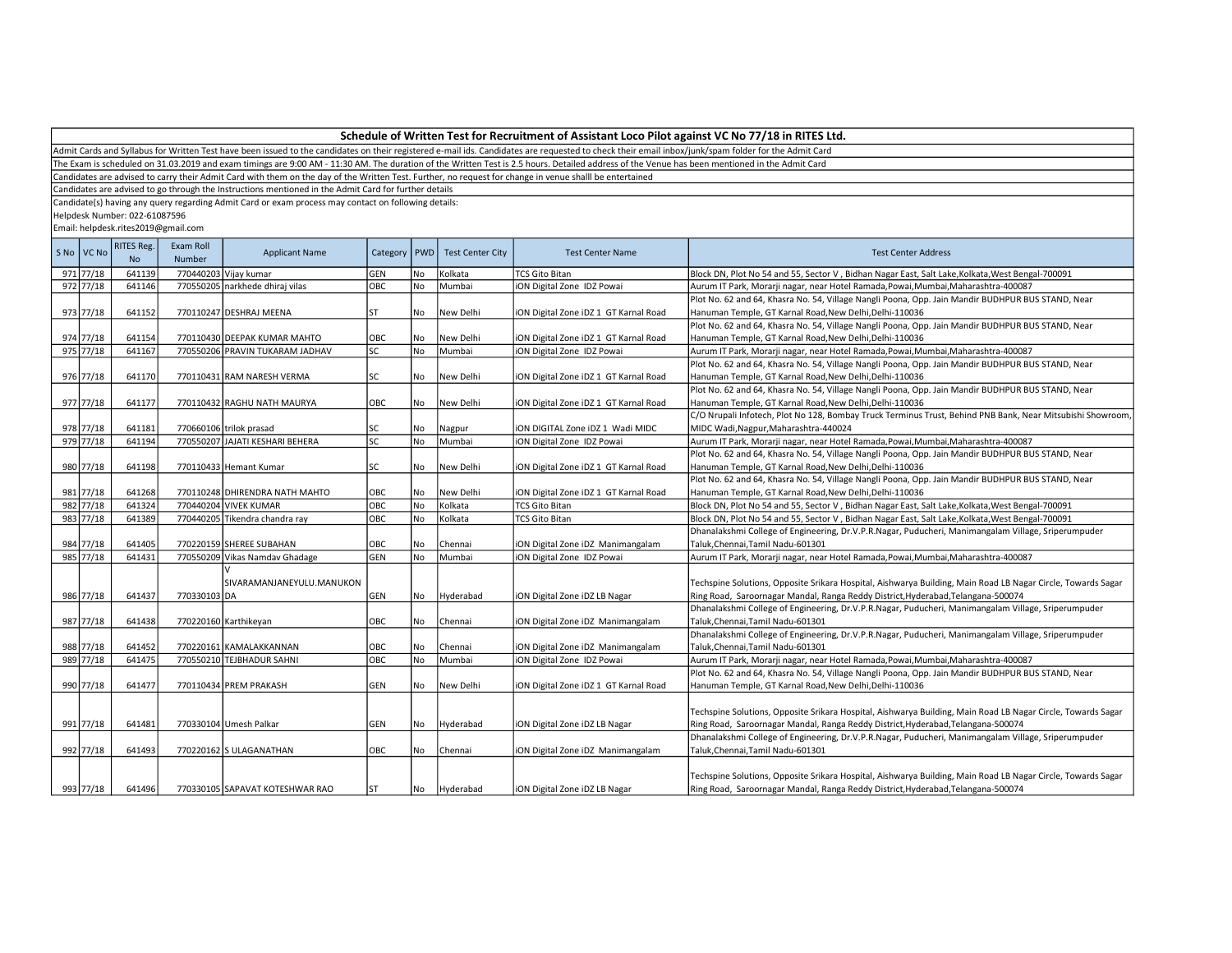Admit Cards and Syllabus for Written Test have been issued to the candidates on their registered e-mail ids. Candidates are requested to check their email inbox/junk/spam folder for the Admit Card

The Exam is scheduled on 31.03.2019 and exam timings are 9:00 AM - 11:30 AM. The duration of the Written Test is 2.5 hours. Detailed address of the Venue has been mentioned in the Admit Card

Candidates are advised to carry their Admit Card with them on the day of the Written Test. Further, no request for change in venue shalll be entertained

Candidates are advised to go through the Instructions mentioned in the Admit Card for further details

Candidate(s) having any query regarding Admit Card or exam process may contact on following details:

Helpdesk Number: 022-61087596

| S No VC No | <b>RITES Reg.</b><br>N <sub>o</sub> | Exam Roll<br>Number | <b>Applicant Name</b>         | Category | <b>I</b> PWD | <b>Test Center City</b> | <b>Test Center Name</b>               | <b>Test Center Address</b>                                                                                                               |
|------------|-------------------------------------|---------------------|-------------------------------|----------|--------------|-------------------------|---------------------------------------|------------------------------------------------------------------------------------------------------------------------------------------|
| 994 77/18  | 641511                              | 770220163 vinoth S  |                               | OBC      | No           | Chennai                 | iON Digital Zone iDZ Manimangalam     | Dhanalakshmi College of Engineering, Dr.V.P.R.Nagar, Puducheri, Manimangalam Village, Sriperumpuder<br>Taluk, Chennai, Tamil Nadu-601301 |
|            |                                     |                     |                               |          |              |                         |                                       |                                                                                                                                          |
|            |                                     |                     |                               |          |              |                         |                                       | Techspine Solutions, Opposite Srikara Hospital, Aishwarya Building, Main Road LB Nagar Circle, Towards Sagar                             |
| 995 77/18  | 641533                              |                     | 770330106 M. Sunilkumar       | OBC      | No           | Hyderabad               | ION Digital Zone IDZ LB Nagar         | Ring Road, Saroornagar Mandal, Ranga Reddy District, Hyderabad, Telangana-500074                                                         |
|            |                                     |                     |                               |          |              |                         |                                       | Plot No. 62 and 64, Khasra No. 54, Village Nangli Poona, Opp. Jain Mandir BUDHPUR BUS STAND, Near                                        |
| 996 77/18  | 641554                              |                     | 770110435 RABI PRATAP VERMA   | OBC      | No           | New Delhi               | iON Digital Zone iDZ 1 GT Karnal Road | Hanuman Temple, GT Karnal Road, New Delhi, Delhi-110036                                                                                  |
|            |                                     |                     |                               |          |              |                         |                                       | Plot No. 62 and 64, Khasra No. 54, Village Nangli Poona, Opp. Jain Mandir BUDHPUR BUS STAND, Near                                        |
| 997 77/18  | 641563                              |                     | 770110249 NAVNEET BAJPAI      | GEN      | l No         | New Delhi               | iON Digital Zone iDZ 1 GT Karnal Road | Hanuman Temple, GT Karnal Road, New Delhi, Delhi-110036                                                                                  |
| 998 77/18  | 641567                              |                     | 770550211 Ashish Joshi        | GEN      | No           | Mumbai                  | iON Digital Zone IDZ Powai            | Aurum IT Park, Morarji nagar, near Hotel Ramada, Powai, Mumbai, Maharashtra-400087                                                       |
|            |                                     |                     | HATWAR PRANHANS               |          |              |                         |                                       | C/O Nrupali Infotech, Plot No 128, Bombay Truck Terminus Trust, Behind PNB Bank, Near Mitsubishi Showroom,                               |
| 999 77/18  | 641583                              |                     | 770660107 SHIOSHANKAR         | OBC      | No           | Nagpur                  | ION DIGITAL Zone IDZ 1 Wadi MIDC      | MIDC Wadi, Nagpur, Maharashtra-440024                                                                                                    |
|            |                                     |                     |                               |          |              |                         |                                       | Plot No. 62 and 64, Khasra No. 54, Village Nangli Poona, Opp. Jain Mandir BUDHPUR BUS STAND, Near                                        |
| 1000 77/18 | 641619                              |                     | 770110015 Rammehar singh      | SC       | No           | New Delhi               | iON Digital Zone iDZ 1 GT Karnal Road | Hanuman Temple, GT Karnal Road, New Delhi, Delhi-110036                                                                                  |
|            |                                     |                     |                               |          |              |                         |                                       | Plot No. 62 and 64, Khasra No. 54, Village Nangli Poona, Opp. Jain Mandir BUDHPUR BUS STAND, Near                                        |
| 1001 77/18 | 641631                              |                     | 770110016 HARI NIWAS GURJAR   | OBC      | No           | New Delhi               | iON Digital Zone iDZ 1 GT Karnal Road | Hanuman Temple, GT Karnal Road, New Delhi, Delhi-110036                                                                                  |
|            |                                     |                     |                               |          |              |                         |                                       | Dhanalakshmi College of Engineering, Dr.V.P.R.Nagar, Puducheri, Manimangalam Village, Sriperumpuder                                      |
| 1002 77/18 | 641706                              |                     | 770220002 Muthukrishnan       | OBC      | No           | Chennai                 | ION Digital Zone IDZ Manimangalam     | Taluk, Chennai, Tamil Nadu-601301                                                                                                        |
|            |                                     |                     |                               |          |              |                         |                                       | Plot No. 62 and 64, Khasra No. 54, Village Nangli Poona, Opp. Jain Mandir BUDHPUR BUS STAND, Near                                        |
| 1003 77/18 | 641714                              |                     | 770110250 Ganesh chandra      | GEN      | No           | New Delhi               | iON Digital Zone iDZ 1 GT Karnal Road | Hanuman Temple, GT Karnal Road,New Delhi,Delhi-110036                                                                                    |
|            |                                     |                     |                               |          |              |                         |                                       | Plot No. 62 and 64, Khasra No. 54, Village Nangli Poona, Opp. Jain Mandir BUDHPUR BUS STAND, Near                                        |
| 1004 77/18 | 641723                              |                     | 770110017 NAUSHAD ALI         | OBC      | No           | New Delhi               | iON Digital Zone iDZ 1 GT Karnal Road | Hanuman Temple, GT Karnal Road, New Delhi, Delhi-110036                                                                                  |
|            |                                     |                     |                               |          |              |                         |                                       | Plot No. 62 and 64, Khasra No. 54, Village Nangli Poona, Opp. Jain Mandir BUDHPUR BUS STAND, Near                                        |
| 1005 77/18 | 641729                              |                     | 770110251 MOHAN LAL           | SC       | No           | New Delhi               | iON Digital Zone iDZ 1 GT Karnal Road | Hanuman Temple, GT Karnal Road, New Delhi, Delhi-110036                                                                                  |
|            |                                     |                     |                               |          |              |                         |                                       | Plot No. 62 and 64, Khasra No. 54, Village Nangli Poona, Opp. Jain Mandir BUDHPUR BUS STAND, Near                                        |
| 1006 77/18 | 641735                              |                     | 770110018 VISHAL VARMA        | OBC      | No           | New Delhi               | iON Digital Zone iDZ 1 GT Karnal Road | Hanuman Temple, GT Karnal Road, New Delhi, Delhi-110036                                                                                  |
|            |                                     |                     |                               |          |              |                         |                                       | Plot No. 62 and 64, Khasra No. 54, Village Nangli Poona, Opp. Jain Mandir BUDHPUR BUS STAND, Near                                        |
| 1007 77/18 | 641746                              |                     | 770110019 Vikash sharma       | GEN      | No           | New Delhi               | iON Digital Zone iDZ 1 GT Karnal Road | Hanuman Temple, GT Karnal Road, New Delhi, Delhi-110036                                                                                  |
|            |                                     |                     |                               |          |              |                         |                                       | Plot No. 62 and 64, Khasra No. 54, Village Nangli Poona, Opp. Jain Mandir BUDHPUR BUS STAND, Near                                        |
| 1008 77/18 | 641757                              | 770110020 VICKY     |                               | GEN      | No           | New Delhi               | iON Digital Zone iDZ 1 GT Karnal Road | Hanuman Temple, GT Karnal Road, New Delhi, Delhi-110036                                                                                  |
| 1009 77/18 | 641772                              |                     | 770550007 RAJANIKANTA BEURA   | GEN      | No           | Mumbai                  | iON Digital Zone IDZ Powai            | Aurum IT Park, Morarji nagar, near Hotel Ramada, Powai, Mumbai, Maharashtra-400087                                                       |
|            |                                     |                     |                               |          |              |                         |                                       | C/O Nrupali Infotech, Plot No 128, Bombay Truck Terminus Trust, Behind PNB Bank, Near Mitsubishi Showroom,                               |
| 1010 77/18 | 641796                              | 770660001 S NARESH  |                               | OBC      | No           | Nagpur                  | iON DIGITAL Zone iDZ 1 Wadi MIDC      | MIDC Wadi, Nagpur, Maharashtra-440024                                                                                                    |
|            |                                     |                     |                               |          |              |                         |                                       | Dhanalakshmi College of Engineering, Dr.V.P.R.Nagar, Puducheri, Manimangalam Village, Sriperumpuder                                      |
| 1011 77/18 | 641804                              |                     | 770220003 JAYAMARUTHI K       | OBC      | No           | Chennai                 | iON Digital Zone iDZ Manimangalam     | Taluk, Chennai, Tamil Nadu-601301                                                                                                        |
|            |                                     |                     |                               |          |              |                         |                                       | Dhanalakshmi College of Engineering, Dr.V.P.R.Nagar, Puducheri, Manimangalam Village, Sriperumpuder                                      |
| 1012 77/18 | 641824                              |                     | 770220004 PVasudevan          | SC       | l No         | Chennai                 | iON Digital Zone iDZ Manimangalam     | Taluk, Chennai, Tamil Nadu-601301                                                                                                        |
|            |                                     |                     |                               |          |              |                         |                                       |                                                                                                                                          |
|            |                                     |                     |                               |          |              |                         |                                       | Techspine Solutions, Opposite Srikara Hospital, Aishwarya Building, Main Road LB Nagar Circle, Towards Sagar                             |
| 1013 77/18 | 641904                              |                     | 770330005 VADDADI SRIKANTH    | SC       | No           | Hyderabad               | ION Digital Zone IDZ LB Nagar         | Ring Road, Saroornagar Mandal, Ranga Reddy District, Hyderabad, Telangana-500074                                                         |
|            |                                     |                     |                               |          |              |                         |                                       | Plot No. 62 and 64, Khasra No. 54, Village Nangli Poona, Opp. Jain Mandir BUDHPUR BUS STAND, Near                                        |
| 1014 77/18 | 641919                              |                     | 770110021 GIRJA BHUSHAN JOSHI | GEN      | No           | New Delhi               | ION Digital Zone IDZ 1 GT Karnal Road | Hanuman Temple, GT Karnal Road, New Delhi, Delhi-110036                                                                                  |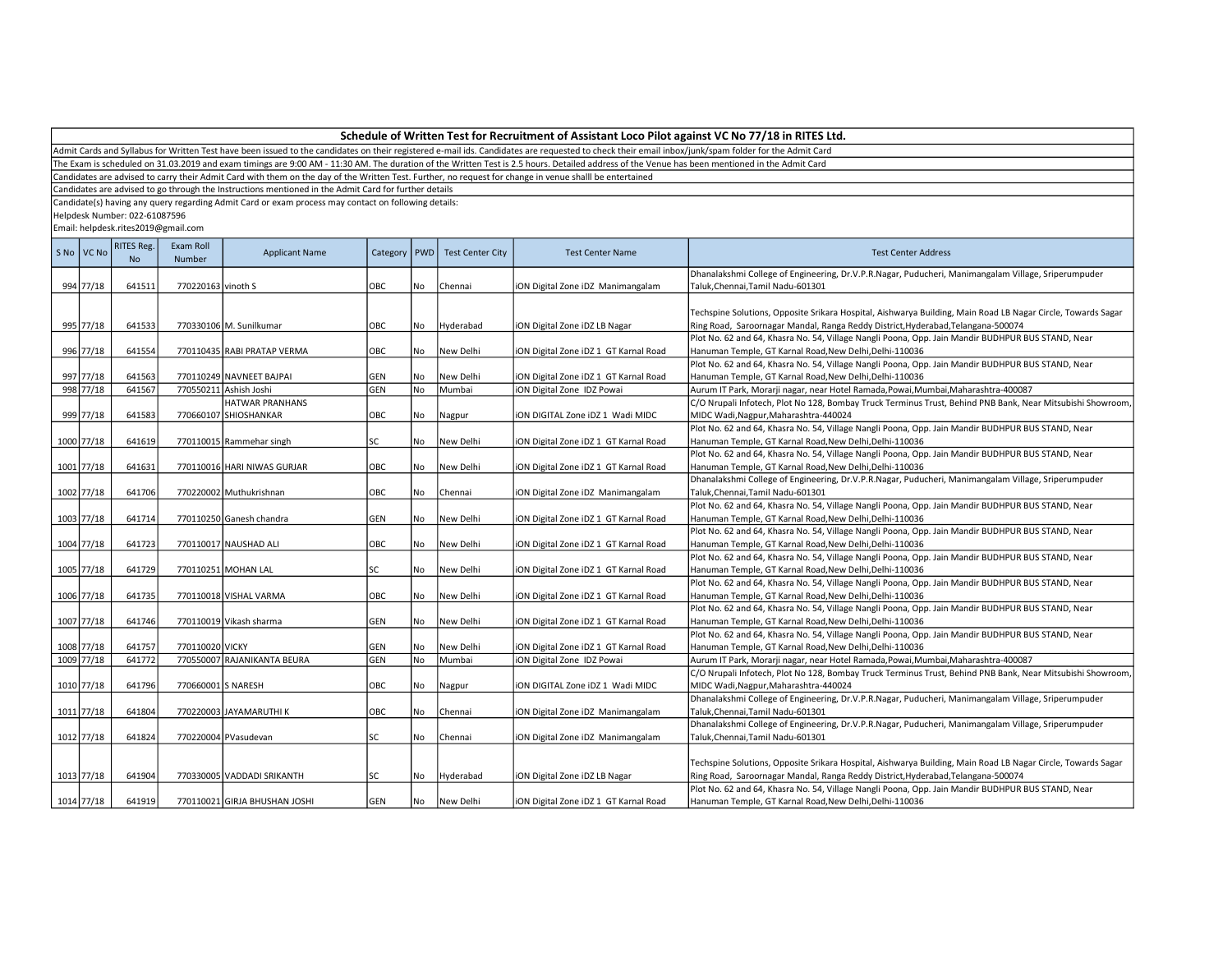Admit Cards and Syllabus for Written Test have been issued to the candidates on their registered e-mail ids. Candidates are requested to check their email inbox/junk/spam folder for the Admit Card

The Exam is scheduled on 31.03.2019 and exam timings are 9:00 AM - 11:30 AM. The duration of the Written Test is 2.5 hours. Detailed address of the Venue has been mentioned in the Admit Card

Candidates are advised to carry their Admit Card with them on the day of the Written Test. Further, no request for change in venue shalll be entertained

Candidates are advised to go through the Instructions mentioned in the Admit Card for further details

Candidate(s) having any query regarding Admit Card or exam process may contact on following details:

Helpdesk Number: 022-61087596

| S No VC No | RITES Reg.<br><b>No</b> | Exam Roll<br>Number | <b>Applicant Name</b>                | Category   PWD |           | <b>Test Center City</b> | <b>Test Center Name</b>               | <b>Test Center Address</b>                                                                                 |
|------------|-------------------------|---------------------|--------------------------------------|----------------|-----------|-------------------------|---------------------------------------|------------------------------------------------------------------------------------------------------------|
| 1015 77/18 | 641920                  |                     | 770440007 Subhendu Sahu              | GEN            | No        | Kolkata                 | <b>TCS Gito Bitan</b>                 | Block DN, Plot No 54 and 55, Sector V, Bidhan Nagar East, Salt Lake, Kolkata, West Bengal-700091           |
| 1016 77/18 | 641924                  |                     | 770440008 Nihar Ranjana Pradhan      | GEN            | <b>No</b> | Kolkata                 | <b>TCS Gito Bitan</b>                 | Block DN, Plot No 54 and 55, Sector V, Bidhan Nagar East, Salt Lake, Kolkata, West Bengal-700091           |
| 1017 77/18 | 641937                  |                     | 770440009 Abinas Malik               | SC             | <b>No</b> | Kolkata                 | <b>TCS Gito Bitan</b>                 | Block DN, Plot No 54 and 55, Sector V, Bidhan Nagar East, Salt Lake, Kolkata, West Bengal-700091           |
|            |                         |                     |                                      |                |           |                         |                                       | Dhanalakshmi College of Engineering, Dr.V.P.R.Nagar, Puducheri, Manimangalam Village, Sriperumpuder        |
| 1018 77/18 | 641963                  |                     | 770220005 ARUN SELVA KUMAR           | SC             | No        | Chennai                 | ION Digital Zone IDZ Manimangalam     | Taluk, Chennai, Tamil Nadu-601301                                                                          |
|            |                         |                     |                                      |                |           |                         |                                       | Plot No. 62 and 64, Khasra No. 54, Village Nangli Poona, Opp. Jain Mandir BUDHPUR BUS STAND, Near          |
| 1019 77/18 | 641967                  |                     | 770110252 MY LIRFAN KHAN             | GEN            | No        | New Delhi               | iON Digital Zone iDZ 1 GT Karnal Road | Hanuman Temple, GT Karnal Road,New Delhi,Delhi-110036                                                      |
|            |                         |                     |                                      |                |           |                         |                                       | Plot No. 62 and 64, Khasra No. 54, Village Nangli Poona, Opp. Jain Mandir BUDHPUR BUS STAND, Near          |
| 1020 77/18 | 641997                  |                     | 770110253 KESHVENDER PAL SINGH       | OBC            | No        | New Delhi               | iON Digital Zone iDZ 1 GT Karnal Road | Hanuman Temple, GT Karnal Road, New Delhi, Delhi-110036                                                    |
|            |                         |                     |                                      |                |           |                         |                                       | Plot No. 62 and 64, Khasra No. 54, Village Nangli Poona, Opp. Jain Mandir BUDHPUR BUS STAND, Near          |
| 1021 77/18 | 642062                  |                     | 770110023 Ajay Kumar                 | GEN            | No        | New Delhi               | iON Digital Zone iDZ 1 GT Karnal Road | Hanuman Temple, GT Karnal Road, New Delhi, Delhi-110036                                                    |
| 1022 77/18 | 642065                  |                     | 770550008 Sonali Bajirao Wagh        | ОВС            | No        | Mumbai                  | iON Digital Zone IDZ Powai            | Aurum IT Park, Morarji nagar, near Hotel Ramada, Powai, Mumbai, Maharashtra-400087                         |
|            |                         |                     |                                      |                |           |                         |                                       |                                                                                                            |
| 1023 77/18 | 642074                  |                     | 770550009 KOLEKAR NAVNATH PANDURANG  | <b>OBC</b>     | No        | Mumbai                  | iON Digital Zone IDZ Powai            | Aurum IT Park, Morarji nagar, near Hotel Ramada, Powai, Mumbai, Maharashtra-400087                         |
|            |                         |                     |                                      |                |           |                         |                                       | C/O Nrupali Infotech, Plot No 128, Bombay Truck Terminus Trust, Behind PNB Bank, Near Mitsubishi Showroom, |
| 1024 77/18 | 642122                  |                     | 770660002 KAMLESH KUMAR              | <b>ST</b>      | No        | Nagpur                  | ION DIGITAL Zone IDZ 1 Wadi MIDC      | MIDC Wadi, Nagpur, Maharashtra-440024                                                                      |
|            |                         |                     |                                      |                |           |                         |                                       | Plot No. 62 and 64, Khasra No. 54, Village Nangli Poona, Opp. Jain Mandir BUDHPUR BUS STAND, Near          |
| 1025 77/18 | 642127                  |                     | 770110024 Kamal Kumar Gupta          | GEN            | No        | New Delhi               | iON Digital Zone iDZ 1 GT Karnal Road | Hanuman Temple, GT Karnal Road, New Delhi, Delhi-110036                                                    |
|            |                         |                     |                                      |                |           |                         |                                       | Dhanalakshmi College of Engineering, Dr.V.P.R.Nagar, Puducheri, Manimangalam Village, Sriperumpuder        |
| 1026 77/18 | 642170                  |                     | 770220006 NITHIN RAJ ANIL            | GEN            | No        | Chennai                 | iON Digital Zone iDZ Manimangalam     | Taluk, Chennai, Tamil Nadu-601301                                                                          |
|            |                         |                     |                                      |                |           |                         |                                       | Plot No. 62 and 64, Khasra No. 54, Village Nangli Poona, Opp. Jain Mandir BUDHPUR BUS STAND, Near          |
| 1027 77/18 | 642172                  |                     | 770110025 Pinkesh Kumar Sharma       | GEN            | No        | New Delhi               | iON Digital Zone iDZ 1 GT Karnal Road | Hanuman Temple, GT Karnal Road, New Delhi, Delhi-110036                                                    |
|            |                         |                     |                                      |                |           |                         |                                       | Plot No. 62 and 64, Khasra No. 54, Village Nangli Poona, Opp. Jain Mandir BUDHPUR BUS STAND, Near          |
| 1028 77/18 | 642184                  |                     | 770110026 AMAN KUMAR SINGH           | GEN            | l No      | New Delhi               | ION Digital Zone IDZ 1 GT Karnal Road | Hanuman Temple, GT Karnal Road, New Delhi, Delhi-110036                                                    |
|            |                         |                     |                                      |                |           |                         |                                       | Plot No. 62 and 64, Khasra No. 54, Village Nangli Poona, Opp. Jain Mandir BUDHPUR BUS STAND, Near          |
| 1029 77/18 | 642190                  |                     | 770110254 MAHENDRA KUMAR VERMA       | SC             | No        | New Delhi               | iON Digital Zone iDZ 1 GT Karnal Road | Hanuman Temple, GT Karnal Road, New Delhi, Delhi-110036                                                    |
|            |                         |                     | <b>SUHAS DNYANESHWAR</b>             |                |           |                         |                                       | C/O Nrupali Infotech, Plot No 128, Bombay Truck Terminus Trust, Behind PNB Bank, Near Mitsubishi Showroom, |
| 1030 77/18 | 642191                  |                     | 770660003 SHANGRAPAWAR               | SC             | No        | Nagpur                  | ION DIGITAL Zone IDZ 1 Wadi MIDC      | MIDC Wadi, Nagpur, Maharashtra-440024                                                                      |
|            |                         |                     |                                      |                |           |                         |                                       | Plot No. 62 and 64, Khasra No. 54, Village Nangli Poona, Opp. Jain Mandir BUDHPUR BUS STAND, Near          |
| 1031 77/18 | 642208                  |                     | 770110027 Km Sapna devi              | OBC            | No        | New Delhi               | iON Digital Zone iDZ 1 GT Karnal Road | Hanuman Temple, GT Karnal Road, New Delhi, Delhi-110036                                                    |
|            |                         |                     |                                      |                |           |                         |                                       | Dhanalakshmi College of Engineering, Dr.V.P.R.Nagar, Puducheri, Manimangalam Village, Sriperumpuder        |
| 1032 77/18 | 642210                  |                     | 770220007 BAIJU JACOB THOMAS         | GEN            | No        | Chennai                 | iON Digital Zone iDZ Manimangalam     | Taluk, Chennai, Tamil Nadu-601301                                                                          |
|            |                         |                     |                                      |                |           |                         |                                       | C/O Nrupali Infotech, Plot No 128, Bombay Truck Terminus Trust, Behind PNB Bank, Near Mitsubishi Showroom, |
| 1033 77/18 | 642211                  |                     | 770660004 Nikhil krushnaraoji bhende | OBC            | No        | Nagpur                  | ION DIGITAL Zone IDZ 1 Wadi MIDC      | MIDC Wadi, Nagpur, Maharashtra-440024                                                                      |
|            |                         |                     |                                      |                |           |                         |                                       | Plot No. 62 and 64, Khasra No. 54, Village Nangli Poona, Opp. Jain Mandir BUDHPUR BUS STAND, Near          |
| 1034 77/18 | 642217                  |                     | 770110028 GOPAL KUMAR GUPTA          | OBC            | No        | New Delhi               | iON Digital Zone iDZ 1 GT Karnal Road | Hanuman Temple, GT Karnal Road, New Delhi, Delhi-110036                                                    |
|            |                         |                     |                                      |                |           |                         |                                       | Plot No. 62 and 64, Khasra No. 54, Village Nangli Poona, Opp. Jain Mandir BUDHPUR BUS STAND, Near          |
| 1035 77/18 | 642297                  |                     | 770110029 Deepak pandya              | GEN            | No        | New Delhi               | iON Digital Zone iDZ 1 GT Karnal Road | Hanuman Temple, GT Karnal Road, New Delhi, Delhi-110036                                                    |
|            |                         |                     |                                      |                |           |                         |                                       | Plot No. 62 and 64, Khasra No. 54, Village Nangli Poona, Opp. Jain Mandir BUDHPUR BUS STAND, Near          |
| 1036 77/18 | 642308                  |                     | 770110030 SUSHIL SEHGAL              | GEN            | l No      | New Delhi               | ION Digital Zone IDZ 1 GT Karnal Road | Hanuman Temple, GT Karnal Road, New Delhi, Delhi-110036                                                    |
|            |                         |                     |                                      |                |           |                         |                                       | C/O Nrupali Infotech, Plot No 128, Bombay Truck Terminus Trust, Behind PNB Bank, Near Mitsubishi Showroom, |
| 1037 77/18 | 642328                  |                     | 770660005 SARBESH KUMAR SHARMA       | GEN            | No        | Nagpur                  | liON DIGITAL Zone iDZ 1 Wadi MIDC     | MIDC Wadi, Nagpur, Maharashtra-440024                                                                      |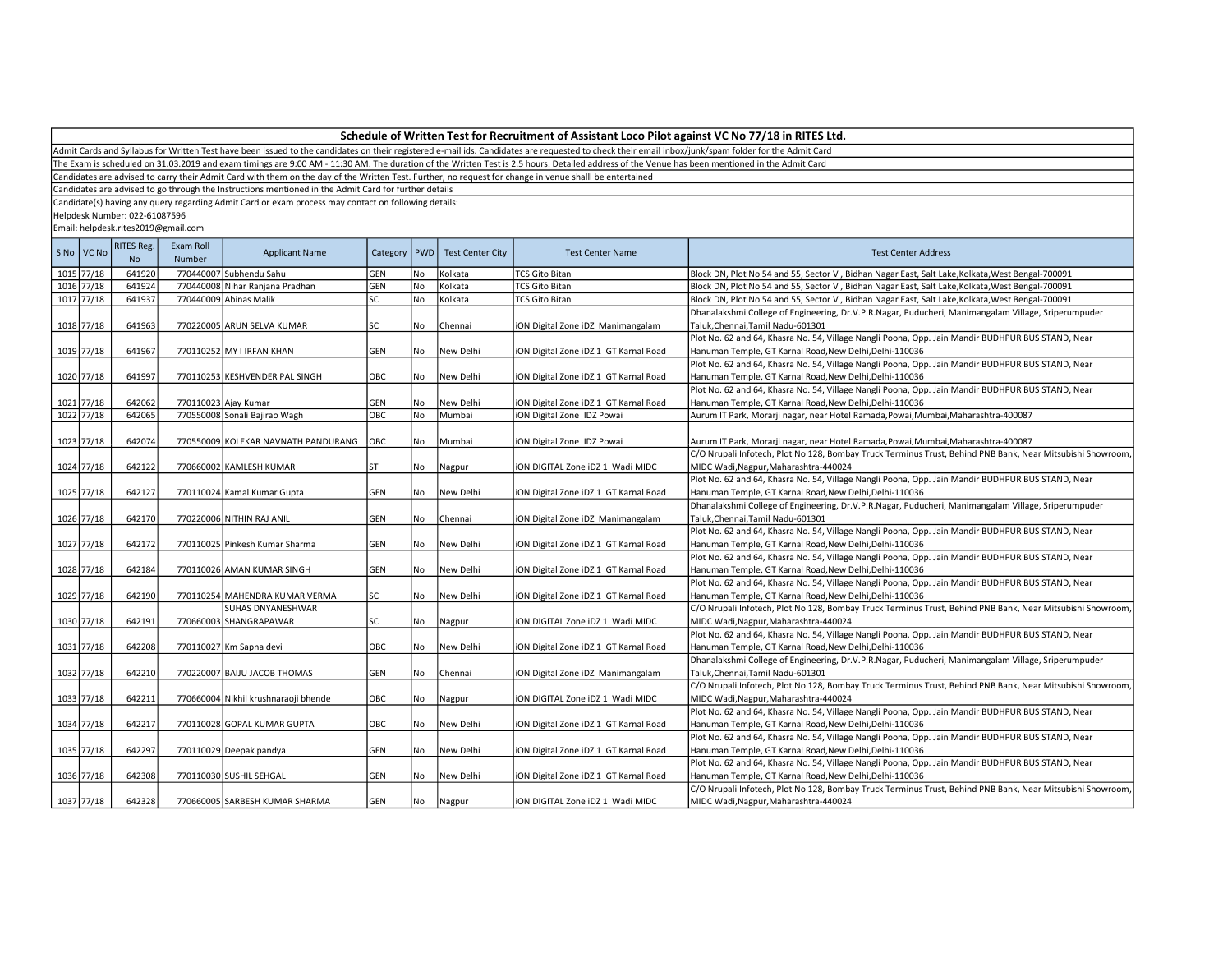Admit Cards and Syllabus for Written Test have been issued to the candidates on their registered e-mail ids. Candidates are requested to check their email inbox/junk/spam folder for the Admit Card

The Exam is scheduled on 31.03.2019 and exam timings are 9:00 AM - 11:30 AM. The duration of the Written Test is 2.5 hours. Detailed address of the Venue has been mentioned in the Admit Card

Candidates are advised to carry their Admit Card with them on the day of the Written Test. Further, no request for change in venue shalll be entertained

Candidates are advised to go through the Instructions mentioned in the Admit Card for further details

Candidate(s) having any query regarding Admit Card or exam process may contact on following details:

Helpdesk Number: 022-61087596

|      | S No VC No | <b>RITES Reg.</b><br>No | Exam Roll<br>Number | <b>Applicant Name</b>                | Category   PWD |           | <b>Test Center City</b> | <b>Test Center Name</b>               | <b>Test Center Address</b>                                                                                                                                                                       |
|------|------------|-------------------------|---------------------|--------------------------------------|----------------|-----------|-------------------------|---------------------------------------|--------------------------------------------------------------------------------------------------------------------------------------------------------------------------------------------------|
|      | 1038 77/18 | 642350                  |                     | 770330006 VASUDEVA RAO RAVI          | GEN            | No        | Hyderabad               | iON Digital Zone iDZ LB Nagar         | Techspine Solutions, Opposite Srikara Hospital, Aishwarya Building, Main Road LB Nagar Circle, Towards Sagar<br>Ring Road, Saroornagar Mandal, Ranga Reddy District, Hyderabad, Telangana-500074 |
|      |            |                         |                     |                                      |                |           |                         |                                       |                                                                                                                                                                                                  |
|      |            |                         |                     |                                      |                |           |                         |                                       | Techspine Solutions, Opposite Srikara Hospital, Aishwarya Building, Main Road LB Nagar Circle, Towards Sagar                                                                                     |
|      | 1039 77/18 | 642367                  |                     | 770330007 DEVARAKONDA SANTHOSH       | OBC            | No        | Hyderabad               | iON Digital Zone iDZ LB Nagar         | Ring Road, Saroornagar Mandal, Ranga Reddy District, Hyderabad, Telangana-500074                                                                                                                 |
|      |            |                         |                     |                                      |                |           |                         |                                       | Plot No. 62 and 64, Khasra No. 54, Village Nangli Poona, Opp. Jain Mandir BUDHPUR BUS STAND, Near                                                                                                |
|      | 1040 77/18 | 642374                  |                     | 770110255 AMIT KUMAR                 | OBC            | No        | New Delhi               | iON Digital Zone iDZ 1 GT Karnal Road | Hanuman Temple, GT Karnal Road, New Delhi, Delhi-110036                                                                                                                                          |
|      | 1041 77/18 | 642405                  |                     | 770440010 Arjun Nayak                | GEN            | No        | Kolkata                 | <b>TCS Gito Bitan</b>                 | Block DN, Plot No 54 and 55, Sector V, Bidhan Nagar East, Salt Lake, Kolkata, West Bengal-700091                                                                                                 |
|      | 1042 77/18 | 642441                  |                     | 770550011 PRAKASH HUNNAPPA JADHA     | OBC            | <b>No</b> | Mumbai                  | iON Digital Zone IDZ Powai            | Aurum IT Park, Morarji nagar, near Hotel Ramada, Powai, Mumbai, Maharashtra-400087                                                                                                               |
|      |            |                         |                     |                                      |                |           |                         |                                       | C/O Nrupali Infotech, Plot No 128, Bombay Truck Terminus Trust, Behind PNB Bank, Near Mitsubishi Showroom,                                                                                       |
|      | 1043 77/18 | 642504                  |                     | 770660006 VIJAY WASUDEORAO BANAIT    | OBC            | No        | Nagpur                  | ION DIGITAL Zone IDZ 1 Wadi MIDC      | MIDC Wadi, Nagpur, Maharashtra-440024                                                                                                                                                            |
|      |            |                         |                     |                                      |                |           |                         |                                       | Plot No. 62 and 64, Khasra No. 54, Village Nangli Poona, Opp. Jain Mandir BUDHPUR BUS STAND, Near                                                                                                |
|      | 1044 77/18 | 642536                  | 770110031 Jyoti Pal |                                      | OBC            | No.       | New Delhi               | iON Digital Zone iDZ 1 GT Karnal Road | Hanuman Temple, GT Karnal Road, New Delhi, Delhi-110036                                                                                                                                          |
|      | 1045 77/18 | 642546                  |                     | 770440011 abdul rauf ansari          | <b>GEN</b>     | No        | Kolkata                 | <b>TCS Gito Bitan</b>                 | Block DN, Plot No 54 and 55, Sector V, Bidhan Nagar East, Salt Lake, Kolkata, West Bengal-700091                                                                                                 |
|      |            |                         |                     |                                      |                |           |                         |                                       | Plot No. 62 and 64, Khasra No. 54, Village Nangli Poona, Opp. Jain Mandir BUDHPUR BUS STAND, Near                                                                                                |
|      | 1046 77/18 | 642574                  |                     | 770110032 Nagendra kumar yadav       | OBC            | No        | New Delhi               | iON Digital Zone iDZ 1 GT Karnal Road | Hanuman Temple, GT Karnal Road, New Delhi, Delhi-110036                                                                                                                                          |
|      |            |                         |                     |                                      |                |           |                         |                                       | Plot No. 62 and 64, Khasra No. 54, Village Nangli Poona, Opp. Jain Mandir BUDHPUR BUS STAND, Near                                                                                                |
|      | 1047 77/18 | 642613                  |                     | 770110256 UDIT DHAKAD                | OBC            | No        | New Delhi               | iON Digital Zone iDZ 1 GT Karnal Road | Hanuman Temple, GT Karnal Road, New Delhi, Delhi-110036                                                                                                                                          |
|      | 1048 77/18 | 642649                  | 770550012 NARESH    |                                      | <b>SC</b>      | No        | Mumbai                  | iON Digital Zone IDZ Powai            | Aurum IT Park, Morarji nagar, near Hotel Ramada, Powai, Mumbai, Maharashtra-400087                                                                                                               |
|      |            |                         |                     |                                      |                |           |                         |                                       | Dhanalakshmi College of Engineering, Dr.V.P.R.Nagar, Puducheri, Manimangalam Village, Sriperumpuder                                                                                              |
|      | 1049 77/18 | 642673                  |                     | 770220008 VIJAY SAI RAGHAVAN         | OBC            | No        | Chennai                 | iON Digital Zone iDZ Manimangalam     | Taluk, Chennai, Tamil Nadu-601301                                                                                                                                                                |
|      | 1050 77/18 | 642678                  |                     | 770440012 Sujoy Chakraborty          | <b>GEN</b>     | No        | Kolkata                 | <b>TCS Gito Bitan</b>                 | Block DN, Plot No 54 and 55, Sector V, Bidhan Nagar East, Salt Lake, Kolkata, West Bengal-700091                                                                                                 |
|      |            |                         |                     |                                      |                |           |                         |                                       |                                                                                                                                                                                                  |
|      |            |                         |                     |                                      |                |           |                         |                                       | Techspine Solutions, Opposite Srikara Hospital, Aishwarya Building, Main Road LB Nagar Circle, Towards Sagar                                                                                     |
|      | 1051 77/18 | 642788                  |                     | 770330009 AMIRSOHEL SIRAJODDIN MULLA | GEN            | No        | Hyderabad               | iON Digital Zone iDZ LB Nagar         | Ring Road, Saroornagar Mandal, Ranga Reddy District, Hyderabad, Telangana-500074                                                                                                                 |
|      |            |                         |                     |                                      |                |           |                         |                                       | Plot No. 62 and 64, Khasra No. 54, Village Nangli Poona, Opp. Jain Mandir BUDHPUR BUS STAND, Near                                                                                                |
|      | 1052 77/18 | 642790                  |                     | 770110034 ABHISHEK TRIPATHI          | GEN            | No        | New Delhi               | iON Digital Zone iDZ 1 GT Karnal Road | Hanuman Temple, GT Karnal Road, New Delhi, Delhi-110036                                                                                                                                          |
|      |            |                         |                     |                                      |                |           |                         |                                       | Plot No. 62 and 64, Khasra No. 54, Village Nangli Poona, Opp. Jain Mandir BUDHPUR BUS STAND, Near                                                                                                |
|      | 1053 77/18 | 642796                  |                     | 770110035 GHANSHYAM SINGH            | OBC            | No        | New Delhi               | iON Digital Zone iDZ 1 GT Karnal Road | Hanuman Temple, GT Karnal Road, New Delhi, Delhi-110036                                                                                                                                          |
|      | 1054 77/18 | 642800                  |                     | 770440013 SK RASID QUADRY            | GEN            | No        | Kolkata                 | <b>TCS Gito Bitan</b>                 | Block DN, Plot No 54 and 55, Sector V, Bidhan Nagar East, Salt Lake, Kolkata, West Bengal-700091                                                                                                 |
|      |            |                         |                     |                                      |                |           |                         |                                       | Plot No. 62 and 64, Khasra No. 54, Village Nangli Poona, Opp. Jain Mandir BUDHPUR BUS STAND, Near                                                                                                |
|      | 1055 77/18 | 642809                  |                     | 770110036 Kuldeep Nara               | GEN            | No        | New Delhi               | iON Digital Zone iDZ 1 GT Karnal Road | Hanuman Temple, GT Karnal Road, New Delhi, Delhi-110036                                                                                                                                          |
|      | 1056 77/18 | 642822                  |                     | 770550013 Sandip Rajendra Kulkarni   | GEN            | No        | Mumbai                  | iON Digital Zone IDZ Powai            | Aurum IT Park, Morarji nagar, near Hotel Ramada, Powai, Mumbai, Maharashtra-400087                                                                                                               |
|      | 1057 77/18 | 642845                  |                     | 770440014 DIPJYOTI BAISHYA           | SC             | <b>No</b> | Kolkata                 | <b>TCS Gito Bitan</b>                 | Block DN, Plot No 54 and 55, Sector V, Bidhan Nagar East, Salt Lake, Kolkata, West Bengal-700091                                                                                                 |
|      |            |                         |                     |                                      |                |           |                         |                                       | Dhanalakshmi College of Engineering, Dr.V.P.R.Nagar, Puducheri, Manimangalam Village, Sriperumpuder                                                                                              |
|      | 1058 77/18 | 642880                  |                     | 770220009 Kumaresan R                | OBC            | No        | Chennai                 | iON Digital Zone iDZ Manimangalam     | Taluk, Chennai, Tamil Nadu-601301                                                                                                                                                                |
| 1059 | 77/18      | 642910                  |                     | 770440015 SK ABDUL MALICK            | GEN            | No        | Kolkata                 | <b>TCS Gito Bitan</b>                 | Block DN, Plot No 54 and 55, Sector V, Bidhan Nagar East, Salt Lake, Kolkata, West Bengal-700091                                                                                                 |
|      | 1060 77/18 | 642963                  |                     | 770440016 SHAMBHOO KUMAR             | SC             | No        | Kolkata                 | TCS Gito Bitan                        | Block DN, Plot No 54 and 55, Sector V, Bidhan Nagar East, Salt Lake, Kolkata, West Bengal-700091                                                                                                 |
|      | 1061 77/18 | 642978                  |                     | 770440017 PRAMOD KUMAR SAHU          | OBC            | No        | Kolkata                 | <b>TCS Gito Bitan</b>                 | Block DN, Plot No 54 and 55, Sector V, Bidhan Nagar East, Salt Lake, Kolkata, West Bengal-700091                                                                                                 |
|      |            |                         |                     |                                      |                |           |                         |                                       | Dhanalakshmi College of Engineering, Dr.V.P.R.Nagar, Puducheri, Manimangalam Village, Sriperumpuder                                                                                              |
|      | 1062 77/18 | 642995                  | 770220010 RAHUL B S |                                      | <b>GEN</b>     | No        | Chennai                 |                                       | Taluk.Chennai.Tamil Nadu-601301                                                                                                                                                                  |
|      |            |                         |                     |                                      |                |           |                         | iON Digital Zone iDZ Manimangalam     |                                                                                                                                                                                                  |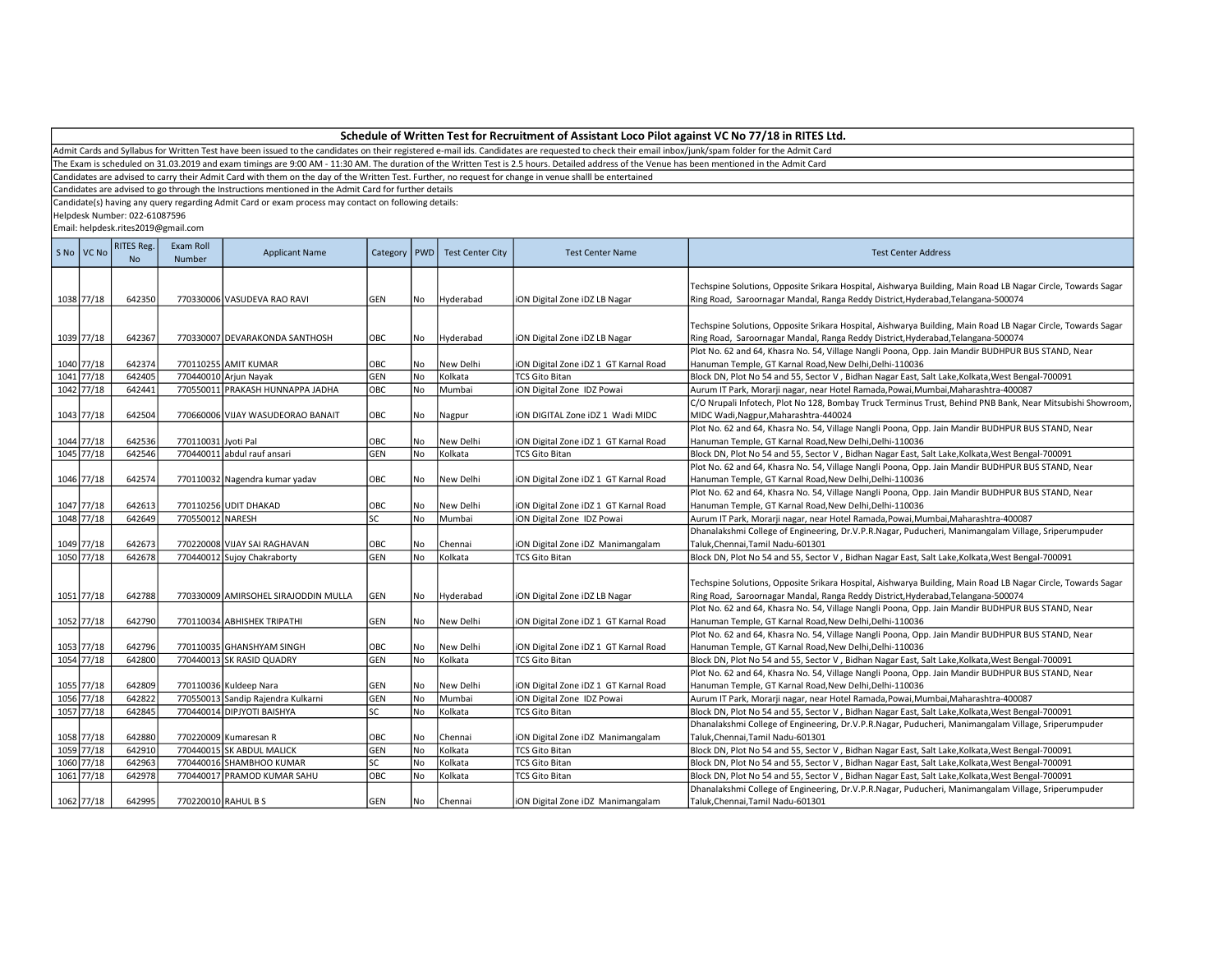| Schedule of Written Test for Recruitment of Assistant Loco Pilot against VC No 77/18 in RITES Ltd. |  |
|----------------------------------------------------------------------------------------------------|--|
|----------------------------------------------------------------------------------------------------|--|

The Exam is scheduled on 31.03.2019 and exam timings are 9:00 AM - 11:30 AM. The duration of the Written Test is 2.5 hours. Detailed address of the Venue has been mentioned in the Admit Card

Candidates are advised to carry their Admit Card with them on the day of the Written Test. Further, no request for change in venue shalll be entertained

Candidates are advised to go through the Instructions mentioned in the Admit Card for further details

Candidate(s) having any query regarding Admit Card or exam process may contact on following details:

Helpdesk Number: 022-61087596

|      | S No   VC No | <b>RITES Reg.</b><br><b>No</b> | Exam Roll<br><b>Number</b> | <b>Applicant Name</b>           |            |     | Category   PWD   Test Center City | <b>Test Center Name</b>               | <b>Test Center Address</b>                                                                                   |
|------|--------------|--------------------------------|----------------------------|---------------------------------|------------|-----|-----------------------------------|---------------------------------------|--------------------------------------------------------------------------------------------------------------|
|      | 1063 77/18   | 643006                         |                            | 770550014 BHAVESH BHATT         | <b>GEN</b> | No  | Mumbai                            | iON Digital Zone IDZ Powai            | Aurum IT Park, Morarji nagar, near Hotel Ramada, Powai, Mumbai, Maharashtra-400087                           |
|      |              |                                |                            |                                 |            |     |                                   |                                       | Dhanalakshmi College of Engineering, Dr.V.P.R.Nagar, Puducheri, Manimangalam Village, Sriperumpuder          |
|      | 1064 77/18   | 643018                         |                            | 770220011 M SIVANESAN           | SC         | No  | Chennai                           | iON Digital Zone iDZ Manimangalam     | Taluk, Chennai, Tamil Nadu-601301                                                                            |
|      |              |                                |                            |                                 |            |     |                                   |                                       |                                                                                                              |
|      |              |                                |                            |                                 |            |     |                                   |                                       | Techspine Solutions, Opposite Srikara Hospital, Aishwarya Building, Main Road LB Nagar Circle, Towards Sagar |
|      | 1065 77/18   | 643036                         |                            | 770330010 Venkata Vamsi Boda    | OBC        | No  | Hyderabad                         | iON Digital Zone iDZ LB Nagar         | Ring Road, Saroornagar Mandal, Ranga Reddy District, Hyderabad, Telangana-500074                             |
|      |              |                                |                            |                                 |            |     |                                   |                                       | C/O Nrupali Infotech, Plot No 128, Bombay Truck Terminus Trust, Behind PNB Bank, Near Mitsubishi Showroom,   |
|      | 1066 77/18   | 643038                         |                            | 770660007 AMIT KAVADUJI KAMBLE  | lsc        | No  | Nagpur                            | ION DIGITAL Zone IDZ 1 Wadi MIDC      | MIDC Wadi, Nagpur, Maharashtra-440024                                                                        |
|      |              |                                |                            |                                 |            |     |                                   |                                       | Plot No. 62 and 64, Khasra No. 54, Village Nangli Poona, Opp. Jain Mandir BUDHPUR BUS STAND, Near            |
|      | 1067 77/18   | 643041                         |                            | 770110257 AJAY KUMAR            | OBC        | No  | New Delhi                         | iON Digital Zone iDZ 1 GT Karnal Road | Hanuman Temple, GT Karnal Road, New Delhi, Delhi-110036                                                      |
|      |              |                                |                            |                                 |            |     |                                   |                                       | Plot No. 62 and 64, Khasra No. 54, Village Nangli Poona, Opp. Jain Mandir BUDHPUR BUS STAND, Near            |
|      | 1068 77/18   | 643046                         |                            | 770110258 SANDEEP SINGH NARA    | GEN        | No  | New Delhi                         | iON Digital Zone iDZ 1 GT Karnal Road | Hanuman Temple, GT Karnal Road, New Delhi, Delhi-110036                                                      |
|      |              |                                |                            |                                 |            |     |                                   |                                       | Dhanalakshmi College of Engineering, Dr.V.P.R.Nagar, Puducheri, Manimangalam Village, Sriperumpuder          |
|      | 1069 77/18   | 643057                         | 770220012 Thangaraj        |                                 | OBC        | No. | Chennai                           | iON Digital Zone iDZ Manimangalam     | Taluk, Chennai, Tamil Nadu-601301                                                                            |
|      | 1070 77/18   | 643069                         |                            | 770440018 SOUMENDU SINGHA       | OBC        | No  | Kolkata                           | <b>TCS Gito Bitan</b>                 | Block DN, Plot No 54 and 55, Sector V, Bidhan Nagar East, Salt Lake, Kolkata, West Bengal-700091             |
|      | 1071 77/18   | 643080                         |                            | 770440019 LALJAN BAADSHAH       | OBC        | No  | Kolkata                           | <b>TCS Gito Bitan</b>                 | Block DN, Plot No 54 and 55, Sector V, Bidhan Nagar East, Salt Lake, Kolkata, West Bengal-700091             |
|      | 1072 77/18   | 643106                         |                            | 770440020 Madan Mohan Biswas    | SC         | No  | Kolkata                           | <b>TCS Gito Bitan</b>                 | Block DN, Plot No 54 and 55, Sector V, Bidhan Nagar East, Salt Lake, Kolkata, West Bengal-700091             |
|      |              |                                |                            |                                 |            |     |                                   |                                       | Plot No. 62 and 64, Khasra No. 54, Village Nangli Poona, Opp. Jain Mandir BUDHPUR BUS STAND, Near            |
|      | 1073 77/18   | 643109                         |                            | 770110259 Vivek Kumar Jaiswal   | OBC        | No  | New Delhi                         | iON Digital Zone iDZ 1 GT Karnal Road | Hanuman Temple, GT Karnal Road, New Delhi, Delhi-110036                                                      |
|      |              |                                |                            |                                 |            |     |                                   |                                       | C/O Nrupali Infotech, Plot No 128, Bombay Truck Terminus Trust, Behind PNB Bank, Near Mitsubishi Showroom,   |
|      | 1074 77/18   | 643140                         |                            | 770660008 NIRAJ KUMAR BISEN     | OBC        | No  | Nagpur                            | ION DIGITAL Zone IDZ 1 Wadi MIDC      | MIDC Wadi, Nagpur, Maharashtra-440024                                                                        |
|      |              |                                |                            |                                 |            |     |                                   |                                       | Plot No. 62 and 64, Khasra No. 54, Village Nangli Poona, Opp. Jain Mandir BUDHPUR BUS STAND, Near            |
|      | 1075 77/18   | 643183                         |                            | 770110260 SANTOSH KUMAR         | SC         | No  | New Delhi                         | iON Digital Zone iDZ 1 GT Karnal Road | Hanuman Temple, GT Karnal Road, New Delhi, Delhi-110036                                                      |
|      | 1076 77/18   | 643204                         |                            | 770440021 BIKKY SINGH           | OBC        | No  | Kolkata                           | <b>TCS Gito Bitan</b>                 | Block DN, Plot No 54 and 55, Sector V, Bidhan Nagar East, Salt Lake, Kolkata, West Bengal-700091             |
|      |              |                                |                            |                                 |            |     |                                   |                                       | Dhanalakshmi College of Engineering, Dr.V.P.R.Nagar, Puducheri, Manimangalam Village, Sriperumpuder          |
|      | 1077 77/18   | 643205                         |                            | 770220013 MAGESH M              | SC         | No  | Chennai                           | iON Digital Zone iDZ Manimangalam     | Taluk, Chennai, Tamil Nadu-601301                                                                            |
|      |              |                                |                            | DNYANESHWAR BHAUSAHEB           |            |     |                                   |                                       |                                                                                                              |
|      | 1078 77/18   | 643230                         | 770550015 KANGANE          |                                 | GEN        | No  | Mumbai                            | iON Digital Zone IDZ Powai            | Aurum IT Park, Morarji nagar, near Hotel Ramada, Powai, Mumbai, Maharashtra-400087                           |
|      |              |                                |                            |                                 |            |     |                                   |                                       | C/O Nrupali Infotech, Plot No 128, Bombay Truck Terminus Trust, Behind PNB Bank, Near Mitsubishi Showroom,   |
|      | 1079 77/18   | 643236                         |                            | 770660009 RAHUL KUMAR SAHU      | OBC        | No  | Nagpur                            | ION DIGITAL Zone IDZ 1 Wadi MIDC      | MIDC Wadi, Nagpur, Maharashtra-440024                                                                        |
|      |              |                                |                            |                                 |            |     |                                   |                                       | Plot No. 62 and 64, Khasra No. 54, Village Nangli Poona, Opp. Jain Mandir BUDHPUR BUS STAND, Near            |
|      | 1080 77/18   | 643245                         |                            | 770110039 ANUJ SAINI            | OBC        | No  | New Delhi                         | iON Digital Zone iDZ 1 GT Karnal Road | Hanuman Temple, GT Karnal Road, New Delhi, Delhi-110036                                                      |
|      |              |                                |                            |                                 |            |     |                                   |                                       | Plot No. 62 and 64, Khasra No. 54, Village Nangli Poona, Opp. Jain Mandir BUDHPUR BUS STAND, Near            |
|      | 1081 77/18   | 643248                         | 770110040 NAVEEN           |                                 | SC         | No  | New Delhi                         | iON Digital Zone iDZ 1 GT Karnal Road | Hanuman Temple, GT Karnal Road, New Delhi, Delhi-110036                                                      |
|      |              |                                |                            |                                 |            |     |                                   |                                       | Plot No. 62 and 64, Khasra No. 54, Village Nangli Poona, Opp. Jain Mandir BUDHPUR BUS STAND, Near            |
|      | 1082 77/18   | 643257                         | 770110041 Kapil Saini      |                                 | OBC        | No  | New Delhi                         | iON Digital Zone iDZ 1 GT Karnal Road | Hanuman Temple, GT Karnal Road, New Delhi, Delhi-110036                                                      |
|      | 1083 77/18   | 643267                         |                            | 770550016 Rohit Marathe         | GEN        | No  | Mumbai                            | iON Digital Zone IDZ Powai            | Aurum IT Park, Morarji nagar, near Hotel Ramada, Powai, Mumbai, Maharashtra-400087                           |
| 1084 | 77/18        | 643314                         |                            | 770440022 MIRZA SAHARUKH BAIG   | GEN        | No  | Kolkata                           | <b>TCS Gito Bitan</b>                 | Block DN, Plot No 54 and 55, Sector V, Bidhan Nagar East, Salt Lake, Kolkata, West Bengal-700091             |
|      | 1085 77/18   | 643325                         | 770550017 Mahesh           |                                 | GEN        | No  | Mumbai                            | iON Digital Zone IDZ Powai            | Aurum IT Park, Morarji nagar, near Hotel Ramada, Powai, Mumbai, Maharashtra-400087                           |
|      |              |                                |                            |                                 |            |     |                                   |                                       | C/O Nrupali Infotech, Plot No 128, Bombay Truck Terminus Trust, Behind PNB Bank, Near Mitsubishi Showroom,   |
|      | 1086 77/18   | 643331                         |                            | 770660011 Hemraj Mishra         | GEN        | No  | Nagpur                            | iON DIGITAL Zone iDZ 1 Wadi MIDC      | MIDC Wadi, Nagpur, Maharashtra-440024                                                                        |
|      | 1087 77/18   | 643349                         |                            | 770550018 Yogesh Dadabhau Adhav | <b>GEN</b> | No  | Mumbai                            | iON Digital Zone IDZ Powai            | Aurum IT Park, Morarji nagar, near Hotel Ramada, Powai, Mumbai, Maharashtra-400087                           |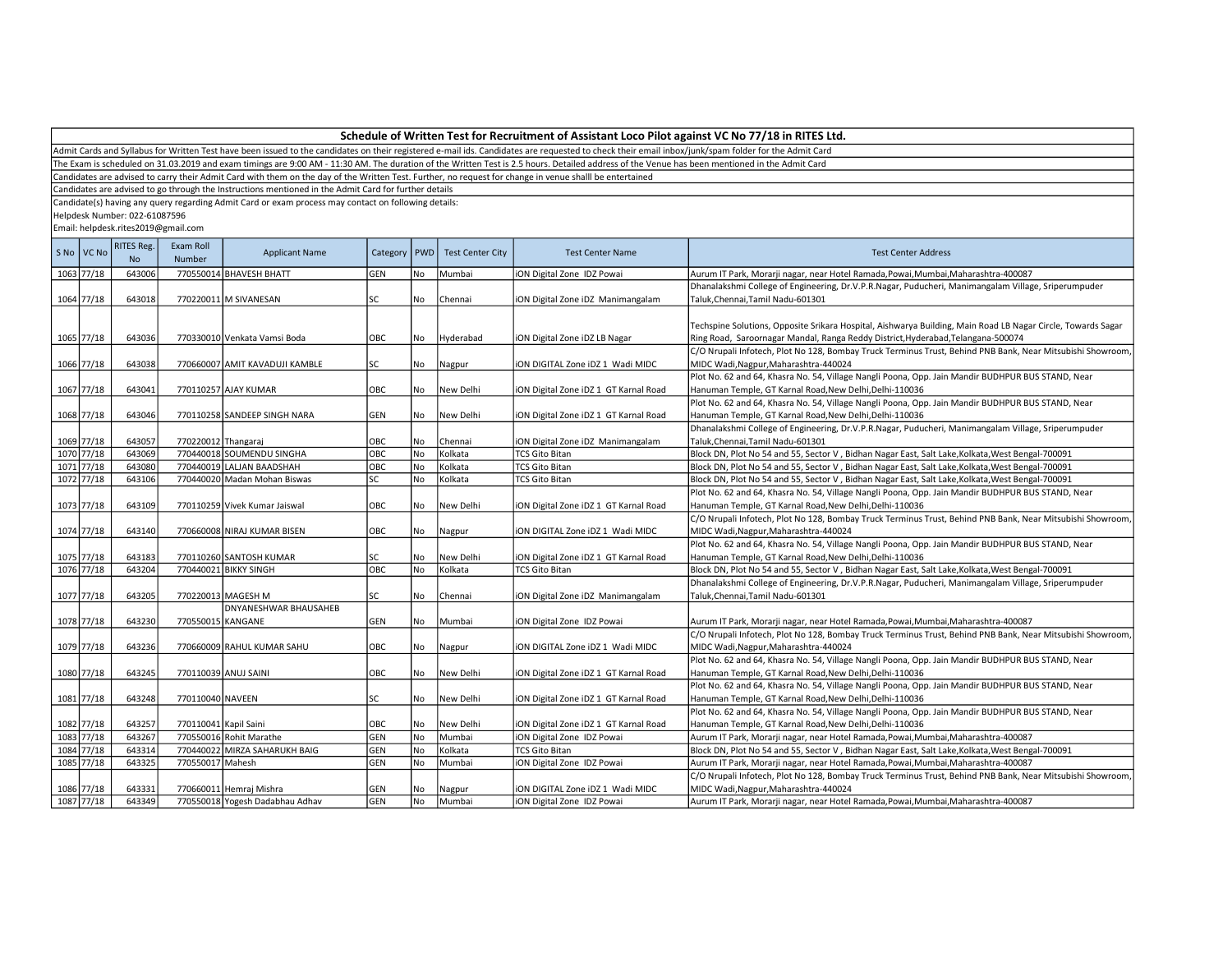Admit Cards and Syllabus for Written Test have been issued to the candidates on their registered e-mail ids. Candidates are requested to check their email inbox/junk/spam folder for the Admit Card

The Exam is scheduled on 31.03.2019 and exam timings are 9:00 AM - 11:30 AM. The duration of the Written Test is 2.5 hours. Detailed address of the Venue has been mentioned in the Admit Card

Candidates are advised to carry their Admit Card with them on the day of the Written Test. Further, no request for change in venue shalll be entertained

Candidates are advised to go through the Instructions mentioned in the Admit Card for further details

Candidate(s) having any query regarding Admit Card or exam process may contact on following details:

Helpdesk Number: 022-61087596

| S No   VC No | RITES Reg.<br>No. | Exam Roll<br>Number  | <b>Applicant Name</b>              | Category   PWD |           | <b>Test Center City</b> | <b>Test Center Name</b>               | <b>Test Center Address</b>                                                                                   |
|--------------|-------------------|----------------------|------------------------------------|----------------|-----------|-------------------------|---------------------------------------|--------------------------------------------------------------------------------------------------------------|
|              |                   |                      |                                    |                |           |                         |                                       | Plot No. 62 and 64, Khasra No. 54, Village Nangli Poona, Opp. Jain Mandir BUDHPUR BUS STAND, Near            |
| 1088 77/18   | 643359            |                      | 770110261 SHRAVAN KUMAR CHAURASIYA | ОВС            | No        | New Delhi               | iON Digital Zone iDZ 1 GT Karnal Road | Hanuman Temple, GT Karnal Road, New Delhi, Delhi-110036                                                      |
|              |                   |                      |                                    |                |           |                         |                                       | C/O Nrupali Infotech, Plot No 128, Bombay Truck Terminus Trust, Behind PNB Bank, Near Mitsubishi Showroom,   |
| 1089 77/18   | 643363            |                      | 770660012 Ankit Meshram            | SC             | No        | Nagpur                  | iON DIGITAL Zone iDZ 1 Wadi MIDC      | MIDC Wadi, Nagpur, Maharashtra-440024                                                                        |
| 1090 77/18   | 643377            | 770440001 ajit kumar |                                    | <b>GEN</b>     | Yes       | Kolkata                 | <b>TCS Gito Bitan</b>                 | Block DN, Plot No 54 and 55, Sector V, Bidhan Nagar East, Salt Lake, Kolkata, West Bengal-700091             |
|              |                   |                      |                                    |                |           |                         |                                       | Dhanalakshmi College of Engineering, Dr.V.P.R.Nagar, Puducheri, Manimangalam Village, Sriperumpuder          |
| 1091 77/18   | 643383            |                      | 770220015 BISHNU PRASAD DASH       | GEN            | No        | Chennai                 | iON Digital Zone iDZ Manimangalam     | Taluk, Chennai, Tamil Nadu-601301                                                                            |
|              |                   |                      |                                    |                |           |                         |                                       | Plot No. 62 and 64, Khasra No. 54, Village Nangli Poona, Opp. Jain Mandir BUDHPUR BUS STAND, Near            |
| 1092 77/18   | 643416            |                      | 770110042 brajesh kumar jatav      | SC             | No        | New Delhi               | iON Digital Zone iDZ 1 GT Karnal Road | Hanuman Temple, GT Karnal Road, New Delhi, Delhi-110036                                                      |
| 1093 77/18   | 643425            |                      | 770550019 RANE BHUSHAN SURESH      | OBC            | No        | Mumbai                  | iON Digital Zone IDZ Powai            | Aurum IT Park, Morarji nagar, near Hotel Ramada, Powai, Mumbai, Maharashtra-400087                           |
|              |                   |                      |                                    |                |           |                         |                                       | Dhanalakshmi College of Engineering, Dr.V.P.R.Nagar, Puducheri, Manimangalam Village, Sriperumpuder          |
| 1094 77/18   | 643432            |                      | 770220016 ARUMUGAM                 | OBC            | No        | Chennai                 | iON Digital Zone iDZ Manimangalam     | Taluk, Chennai, Tamil Nadu-601301                                                                            |
|              |                   |                      |                                    |                |           |                         |                                       | Dhanalakshmi College of Engineering, Dr.V.P.R.Nagar, Puducheri, Manimangalam Village, Sriperumpuder          |
| 1095 77/18   | 643435            | 770220017 J.VIJAY    |                                    | <b>GEN</b>     | No.       | Chennai                 | iON Digital Zone iDZ Manimangalam     | Taluk, Chennai, Tamil Nadu-601301                                                                            |
| 1096 77/18   | 643464            |                      | 770550020 MAYUR PRAKASH KOLATE     | OBC            | <b>No</b> | Mumbai                  | iON Digital Zone IDZ Powai            | Aurum IT Park, Morarji nagar, near Hotel Ramada, Powai, Mumbai, Maharashtra-400087                           |
|              |                   |                      |                                    |                |           |                         |                                       |                                                                                                              |
|              |                   |                      |                                    |                |           |                         |                                       | Techspine Solutions, Opposite Srikara Hospital, Aishwarya Building, Main Road LB Nagar Circle, Towards Sagar |
| 1097 77/18   | 643494            |                      | 770330011 Modulla Rajashekar Reddy | OBC            | No        | Hyderabad               | ION Digital Zone IDZ LB Nagar         | Ring Road, Saroornagar Mandal, Ranga Reddy District, Hyderabad, Telangana-500074                             |
| 1098 77/18   | 643518            |                      | 770440023 ARUN KUMAR ROY           | OBC            | No        | Kolkata                 | <b>TCS Gito Bitan</b>                 | Block DN, Plot No 54 and 55, Sector V, Bidhan Nagar East, Salt Lake, Kolkata, West Bengal-700091             |
|              |                   |                      |                                    |                |           |                         |                                       | Plot No. 62 and 64, Khasra No. 54, Village Nangli Poona, Opp. Jain Mandir BUDHPUR BUS STAND, Near            |
| 1099 77/18   | 643556            |                      | 770110043 PANDIGUNTA SREERAMULU    | GEN            | l No      | New Delhi               | iON Digital Zone iDZ 1 GT Karnal Road | Hanuman Temple, GT Karnal Road, New Delhi, Delhi-110036                                                      |
|              |                   |                      |                                    |                |           |                         |                                       | C/O Nrupali Infotech, Plot No 128, Bombay Truck Terminus Trust, Behind PNB Bank, Near Mitsubishi Showroom,   |
| 1100 77/18   | 643566            |                      | 770660013 Naresh Lanjewar          | SC             | No        | Nagpur                  | iON DIGITAL Zone iDZ 1 Wadi MIDC      | MIDC Wadi, Nagpur, Maharashtra-440024                                                                        |
| 1101 77/18   | 643608            |                      | 770440024 BINAYA KUMAR SASMAL      | OBC            | No        | Kolkata                 | <b>TCS Gito Bitan</b>                 | Block DN, Plot No 54 and 55, Sector V, Bidhan Nagar East, Salt Lake, Kolkata, West Bengal-700091             |
|              |                   |                      |                                    |                |           |                         |                                       | C/O Nrupali Infotech, Plot No 128, Bombay Truck Terminus Trust, Behind PNB Bank, Near Mitsubishi Showroom,   |
| 1102 77/18   | 643642            |                      | 770660014 Poonam mastkar           | SC             | No        | Nagpur                  | iON DIGITAL Zone iDZ 1 Wadi MIDC      | MIDC Wadi, Nagpur, Maharashtra-440024                                                                        |
| 1103 77/18   | 643647            |                      | 770550021 Nilesh kahane            | Овс            | <b>No</b> | Mumbai                  | iON Digital Zone IDZ Powai            | Aurum IT Park, Morarji nagar, near Hotel Ramada, Powai, Mumbai, Maharashtra-400087                           |
|              |                   |                      |                                    |                |           |                         |                                       | Plot No. 62 and 64, Khasra No. 54, Village Nangli Poona, Opp. Jain Mandir BUDHPUR BUS STAND, Near            |
| 1104 77/18   | 643660            | 770110262 RAHUL      |                                    | GEN            | No        | New Delhi               | iON Digital Zone iDZ 1 GT Karnal Road | Hanuman Temple, GT Karnal Road, New Delhi, Delhi-110036                                                      |
|              |                   |                      |                                    |                |           |                         |                                       | Plot No. 62 and 64, Khasra No. 54, Village Nangli Poona, Opp. Jain Mandir BUDHPUR BUS STAND, Near            |
| 1105 77/18   | 643668            |                      | 770110263 bharti kaushik           | <b>GEN</b>     | <b>No</b> | New Delhi               | iON Digital Zone iDZ 1 GT Karnal Road | Hanuman Temple, GT Karnal Road, New Delhi, Delhi-110036                                                      |
|              |                   |                      |                                    |                |           |                         |                                       | Plot No. 62 and 64, Khasra No. 54, Village Nangli Poona, Opp. Jain Mandir BUDHPUR BUS STAND, Near            |
| 1106 77/18   | 643704            |                      | 770110044 NAVEEN KUMAR SINGH YADAV | OBC            | No        | New Delhi               | iON Digital Zone iDZ 1 GT Karnal Road | Hanuman Temple, GT Karnal Road, New Delhi, Delhi-110036                                                      |
| 1107 77/18   | 643715            |                      | 770440025 SUNNY DEVAL KUMAR        | SC             | No        | Kolkata                 | <b>TCS Gito Bitan</b>                 | Block DN, Plot No 54 and 55, Sector V, Bidhan Nagar East, Salt Lake, Kolkata, West Bengal-700091             |
|              |                   |                      |                                    |                |           |                         |                                       | Plot No. 62 and 64, Khasra No. 54, Village Nangli Poona, Opp. Jain Mandir BUDHPUR BUS STAND, Near            |
| 1108 77/18   | 643720            |                      | 770110264 SHEKHAR SINHA            | <b>GEN</b>     | No        | New Delhi               | iON Digital Zone iDZ 1 GT Karnal Road | Hanuman Temple, GT Karnal Road, New Delhi, Delhi-110036                                                      |
| 1109 77/18   | 643764            |                      | 770440026 ARTTA CHANDRA PRADHAN    | GEN            | No        | Kolkata                 | <b>TCS Gito Bitan</b>                 | Block DN, Plot No 54 and 55, Sector V, Bidhan Nagar East, Salt Lake, Kolkata, West Bengal-700091             |
|              |                   |                      | <b>SANTOSH CHANDRAKANT</b>         |                |           |                         |                                       |                                                                                                              |
| 1110 77/18   | 643782            |                      | 770550022 DICHAWALKAR              | OBC            | No        | Mumbai                  | iON Digital Zone IDZ Powai            | Aurum IT Park, Morarji nagar, near Hotel Ramada, Powai, Mumbai, Maharashtra-400087                           |
|              |                   |                      |                                    |                |           |                         |                                       | Dhanalakshmi College of Engineering, Dr.V.P.R.Nagar, Puducheri, Manimangalam Village, Sriperumpuder          |
| 1111 77/18   | 643792            |                      | 770220020 Satheesh kumar           | GEN            | l No      | Chennai                 | iON Digital Zone iDZ Manimangalam     | Taluk.Chennai.Tamil Nadu-601301                                                                              |
|              |                   |                      |                                    |                |           |                         |                                       |                                                                                                              |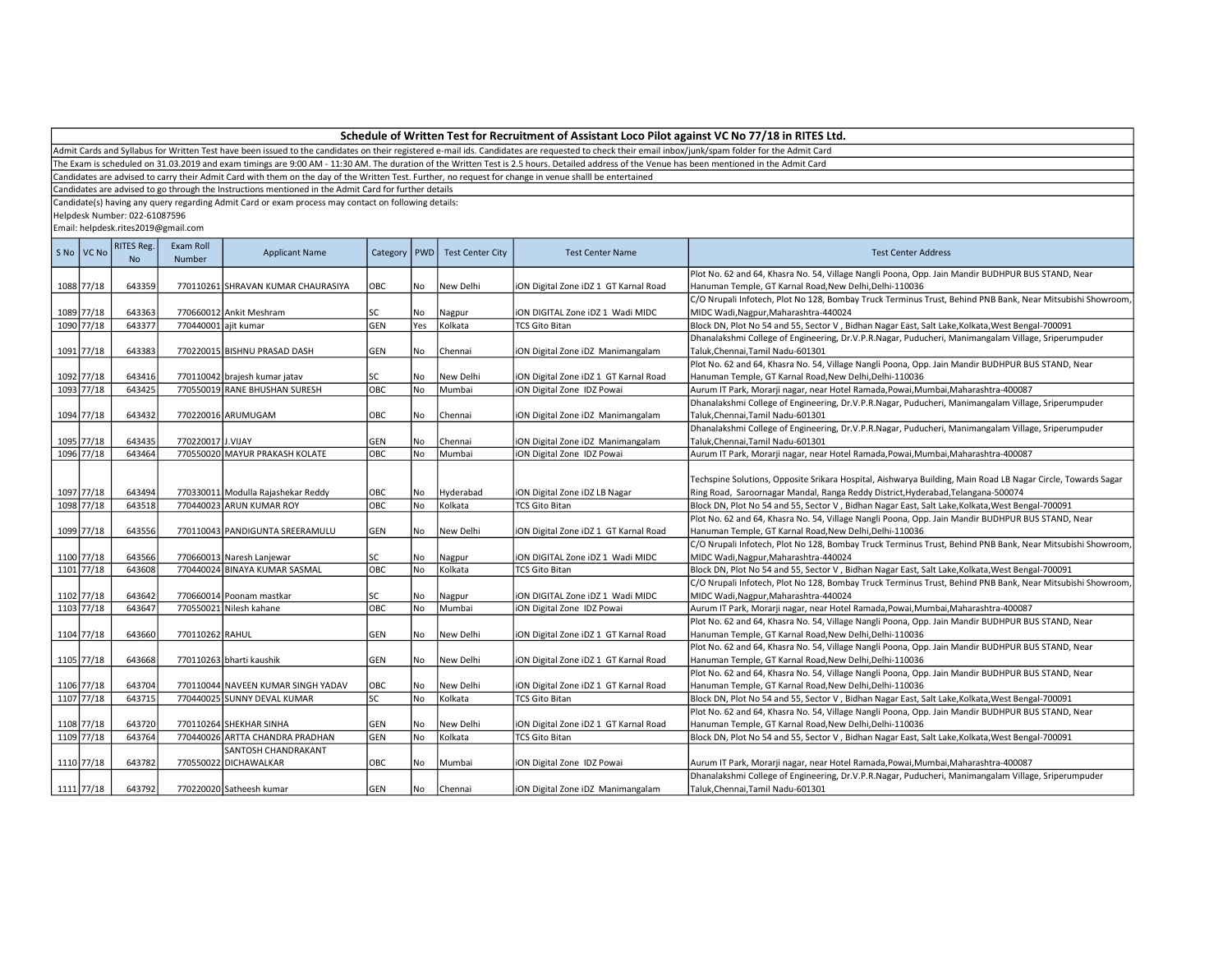Admit Cards and Syllabus for Written Test have been issued to the candidates on their registered e-mail ids. Candidates are requested to check their email inbox/junk/spam folder for the Admit Card

The Exam is scheduled on 31.03.2019 and exam timings are 9:00 AM - 11:30 AM. The duration of the Written Test is 2.5 hours. Detailed address of the Venue has been mentioned in the Admit Card

Candidates are advised to carry their Admit Card with them on the day of the Written Test. Further, no request for change in venue shalll be entertained

Candidates are advised to go through the Instructions mentioned in the Admit Card for further details

Candidate(s) having any query regarding Admit Card or exam process may contact on following details:

Helpdesk Number: 022-61087596

| S No VC No | <b>RITES Reg.</b><br>N <sub>o</sub> | Exam Roll<br>Number | <b>Applicant Name</b>                 | Category | <b>PWD</b> | <b>Test Center City</b> | <b>Test Center Name</b>               | <b>Test Center Address</b>                                                                                   |
|------------|-------------------------------------|---------------------|---------------------------------------|----------|------------|-------------------------|---------------------------------------|--------------------------------------------------------------------------------------------------------------|
|            |                                     |                     |                                       |          |            |                         |                                       | Techspine Solutions, Opposite Srikara Hospital, Aishwarya Building, Main Road LB Nagar Circle, Towards Sagar |
| 1112 77/18 | 643802                              |                     | 770330013 MUDAVATH RAJU NAIK          | lst.     | No         | Hyderabad               | ION Digital Zone IDZ LB Nagar         | Ring Road, Saroornagar Mandal, Ranga Reddy District, Hyderabad, Telangana-500074                             |
|            |                                     |                     |                                       |          |            |                         |                                       | Plot No. 62 and 64, Khasra No. 54, Village Nangli Poona, Opp. Jain Mandir BUDHPUR BUS STAND, Near            |
| 1113 77/18 | 643847                              |                     | 770110265 DEVENDRA KUMAR              | OBC      | No         | New Delhi               | ION Digital Zone IDZ 1 GT Karnal Road | Hanuman Temple, GT Karnal Road, New Delhi, Delhi-110036                                                      |
|            |                                     |                     |                                       |          |            |                         |                                       | C/O Nrupali Infotech, Plot No 128, Bombay Truck Terminus Trust, Behind PNB Bank, Near Mitsubishi Showroom,   |
| 1114 77/18 | 643859                              |                     | 770660015 BATHE YOGESH DNYANESHWAR    | OBC      | l No       | Nagpur                  | ION DIGITAL Zone IDZ 1 Wadi MIDC      | MIDC Wadi, Nagpur, Maharashtra-440024                                                                        |
|            |                                     |                     |                                       |          |            |                         |                                       | Plot No. 62 and 64, Khasra No. 54, Village Nangli Poona, Opp. Jain Mandir BUDHPUR BUS STAND, Near            |
| 1115 77/18 | 643880                              |                     | 770110045 SURENDRA MALI               | OBC      | No         | New Delhi               | iON Digital Zone iDZ 1 GT Karnal Road | Hanuman Temple, GT Karnal Road, New Delhi, Delhi-110036                                                      |
|            |                                     |                     |                                       |          |            |                         |                                       | Plot No. 62 and 64, Khasra No. 54, Village Nangli Poona, Opp. Jain Mandir BUDHPUR BUS STAND, Near            |
| 1116 77/18 | 643889                              |                     | 770110046 CHANDRA PAL                 | SC       | No         | New Delhi               | iON Digital Zone iDZ 1 GT Karnal Road | Hanuman Temple, GT Karnal Road, New Delhi, Delhi-110036                                                      |
|            |                                     |                     |                                       |          |            |                         |                                       | Dhanalakshmi College of Engineering, Dr.V.P.R.Nagar, Puducheri, Manimangalam Village, Sriperumpuder          |
| 1117 77/18 | 643938                              |                     | 770220021 MANIKANDAN                  | OBC      | No         | Chennai                 | iON Digital Zone iDZ Manimangalam     | Taluk,Chennai,Tamil Nadu-601301                                                                              |
|            |                                     |                     |                                       |          |            |                         |                                       | Plot No. 62 and 64, Khasra No. 54, Village Nangli Poona, Opp. Jain Mandir BUDHPUR BUS STAND, Near            |
| 1118 77/18 | 643950                              |                     | 770110047 Naveen Kumar                | SC       | No         | New Delhi               | iON Digital Zone iDZ 1 GT Karnal Road | Hanuman Temple, GT Karnal Road, New Delhi, Delhi-110036                                                      |
|            |                                     |                     |                                       |          |            |                         |                                       | Dhanalakshmi College of Engineering, Dr.V.P.R.Nagar, Puducheri, Manimangalam Village, Sriperumpuder          |
| 1119 77/18 | 643952                              | 770220022 SAJIN M   |                                       | ОВС      | No         | Chennai                 | ION Digital Zone IDZ Manimangalam     | Taluk, Chennai, Tamil Nadu-601301                                                                            |
|            |                                     |                     |                                       |          |            |                         |                                       | Dhanalakshmi College of Engineering, Dr.V.P.R.Nagar, Puducheri, Manimangalam Village, Sriperumpuder          |
| 1120 77/18 | 644004                              | 770220023 ANAND A   |                                       | OBC      | No         | Chennai                 | iON Digital Zone iDZ Manimangalam     | Taluk, Chennai, Tamil Nadu-601301                                                                            |
|            |                                     |                     |                                       |          |            |                         |                                       | Dhanalakshmi College of Engineering, Dr.V.P.R.Nagar, Puducheri, Manimangalam Village, Sriperumpuder          |
| 1121 77/18 | 644018                              |                     | 770220024 SARKAR DEVARAJ NAVEEN       | GEN      | No         | Chennai                 | iON Digital Zone iDZ Manimangalam     | Taluk, Chennai, Tamil Nadu-601301                                                                            |
|            |                                     |                     |                                       |          |            |                         |                                       | Dhanalakshmi College of Engineering, Dr.V.P.R.Nagar, Puducheri, Manimangalam Village, Sriperumpuder          |
| 1122 77/18 | 644036                              |                     | 770220025 SHYMON V JAMES              | GEN      | No         | Chennai                 | iON Digital Zone iDZ Manimangalam     | Taluk,Chennai,Tamil Nadu-601301                                                                              |
|            |                                     |                     |                                       |          |            |                         |                                       | C/O Nrupali Infotech, Plot No 128, Bombay Truck Terminus Trust, Behind PNB Bank, Near Mitsubishi Showroom,   |
| 1123 77/18 | 644095                              |                     | 770660017 SHRIKANT RATIRAM MESHRAM    | OBC      | No         | Nagpur                  | ION DIGITAL Zone IDZ 1 Wadi MIDC      | MIDC Wadi, Nagpur, Maharashtra-440024                                                                        |
|            |                                     |                     |                                       |          |            |                         |                                       | Plot No. 62 and 64, Khasra No. 54, Village Nangli Poona, Opp. Jain Mandir BUDHPUR BUS STAND, Near            |
| 1124 77/18 | 644119                              |                     | 770110048 anil kumar                  | SC       | No         | New Delhi               | iON Digital Zone iDZ 1 GT Karnal Road | Hanuman Temple, GT Karnal Road, New Delhi, Delhi-110036                                                      |
| 1125 77/18 | 644126                              |                     | 770440027 SUBRAT SAHU                 | GEN      | No         | Kolkata                 | <b>TCS Gito Bitan</b>                 | Block DN, Plot No 54 and 55, Sector V, Bidhan Nagar East, Salt Lake, Kolkata, West Bengal-700091             |
| 1126 77/18 | 644148                              |                     | 770440028 RAHUL DEY                   | OBC      | No         | Kolkata                 | <b>TCS Gito Bitan</b>                 | Block DN, Plot No 54 and 55, Sector V, Bidhan Nagar East, Salt Lake, Kolkata, West Bengal-700091             |
| 1127 77/18 | 644168                              |                     | 770440029 ABDUL KALIM SHAH            | GEN      | No         | Kolkata                 | <b>TCS Gito Bitan</b>                 | Block DN, Plot No 54 and 55, Sector V, Bidhan Nagar East, Salt Lake, Kolkata, West Bengal-700091             |
|            |                                     |                     |                                       |          |            |                         |                                       | C/O Nrupali Infotech, Plot No 128, Bombay Truck Terminus Trust, Behind PNB Bank, Near Mitsubishi Showroom,   |
| 1128 77/18 | 644171                              |                     | 770660018 Syed moushin ali            | GEN      | No         | Nagpur                  | ION DIGITAL Zone IDZ 1 Wadi MIDC      | MIDC Wadi, Nagpur, Maharashtra-440024                                                                        |
|            |                                     |                     |                                       |          |            |                         |                                       | Plot No. 62 and 64, Khasra No. 54, Village Nangli Poona, Opp. Jain Mandir BUDHPUR BUS STAND, Near            |
| 1129 77/18 | 644265                              |                     | 770110266 Neeraj sharma               | OBC      | No         | New Delhi               | iON Digital Zone iDZ 1 GT Karnal Road | Hanuman Temple, GT Karnal Road, New Delhi, Delhi-110036                                                      |
| 1130 77/18 | 644273                              |                     | 770550023 Padsumbiya Naresh Chandulal | GEN      | No         | Mumbai                  | ION Digital Zone IDZ Powai            | Aurum IT Park, Morarji nagar, near Hotel Ramada, Powai, Mumbai, Maharashtra-400087                           |
| 1131 77/18 | 644275                              |                     | 770440030 UTTAM KUMAR SAMARTHA        | GEN      | No         | Kolkata                 | <b>TCS Gito Bitan</b>                 | Block DN, Plot No 54 and 55, Sector V, Bidhan Nagar East, Salt Lake, Kolkata, West Bengal-700091             |
|            |                                     |                     |                                       |          |            |                         |                                       |                                                                                                              |
|            |                                     |                     |                                       |          |            |                         |                                       | Techspine Solutions, Opposite Srikara Hospital, Aishwarya Building, Main Road LB Nagar Circle, Towards Sagar |
| 1132 77/18 | 644282                              |                     | 770330014 kasoju sunil                | OBC      | No         | Hyderabad               | ION Digital Zone IDZ LB Nagar         | Ring Road, Saroornagar Mandal, Ranga Reddy District, Hyderabad, Telangana-500074                             |
|            |                                     |                     |                                       |          |            |                         |                                       | Plot No. 62 and 64, Khasra No. 54, Village Nangli Poona, Opp. Jain Mandir BUDHPUR BUS STAND, Near            |
| 1133 77/18 | 644286                              |                     | 770110049 ANIL KUMAR BHARTI           | SC       | No         | New Delhi               | ION Digital Zone IDZ 1 GT Karnal Road | Hanuman Temple, GT Karnal Road, New Delhi, Delhi-110036                                                      |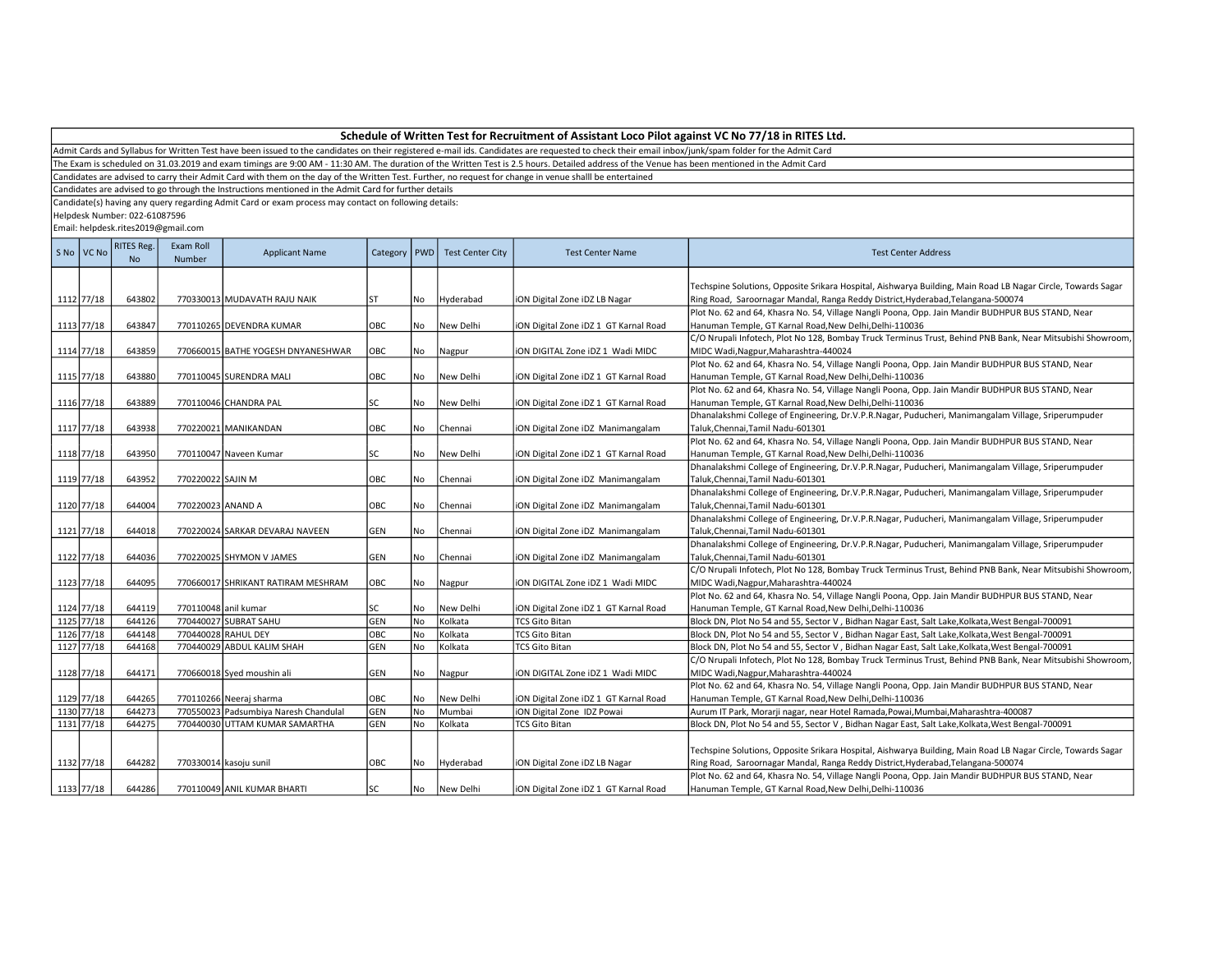The Exam is scheduled on 31.03.2019 and exam timings are 9:00 AM - 11:30 AM. The duration of the Written Test is 2.5 hours. Detailed address of the Venue has been mentioned in the Admit Card

Candidates are advised to carry their Admit Card with them on the day of the Written Test. Further, no request for change in venue shalll be entertained

Candidates are advised to go through the Instructions mentioned in the Admit Card for further details

Candidate(s) having any query regarding Admit Card or exam process may contact on following details:

Helpdesk Number: 022-61087596

| S No | VC No      | <b>RITES Reg.</b><br><b>No</b> | Exam Roll<br>Number | <b>Applicant Name</b>                  | Category   | <b>PWD</b> | <b>Test Center City</b> | <b>Test Center Name</b>               | <b>Test Center Address</b>                                                                                                               |
|------|------------|--------------------------------|---------------------|----------------------------------------|------------|------------|-------------------------|---------------------------------------|------------------------------------------------------------------------------------------------------------------------------------------|
|      | 1134 77/18 | 644302                         |                     | 770220026 THIRUNAVUKARASU A            | OBC        | No         | Chennai                 | iON Digital Zone iDZ Manimangalam     | Dhanalakshmi College of Engineering, Dr.V.P.R.Nagar, Puducheri, Manimangalam Village, Sriperumpuder<br>Taluk, Chennai, Tamil Nadu-601301 |
|      |            |                                |                     |                                        |            |            |                         |                                       | Dhanalakshmi College of Engineering, Dr.V.P.R.Nagar, Puducheri, Manimangalam Village, Sriperumpuder                                      |
|      | 1135 77/18 | 644307                         |                     | 770220027 M PANDIARAJ                  | SC         | No         | Chennai                 | iON Digital Zone iDZ Manimangalam     | Taluk, Chennai, Tamil Nadu-601301                                                                                                        |
|      |            |                                |                     |                                        |            |            |                         |                                       | Plot No. 62 and 64, Khasra No. 54, Village Nangli Poona, Opp. Jain Mandir BUDHPUR BUS STAND, Near                                        |
|      | 1136 77/18 | 644320                         |                     | 770110267 MANOJ KUMAR VERMA            | SC         | No         | New Delhi               | iON Digital Zone iDZ 1 GT Karnal Road | Hanuman Temple, GT Karnal Road, New Delhi, Delhi-110036                                                                                  |
|      |            |                                |                     |                                        |            |            |                         |                                       | Dhanalakshmi College of Engineering, Dr.V.P.R.Nagar, Puducheri, Manimangalam Village, Sriperumpuder                                      |
|      | 1137 77/18 | 644386                         | 770220028 G SELVAM  |                                        | OBC        | No         | Chennai                 | iON Digital Zone iDZ Manimangalam     | Taluk, Chennai, Tamil Nadu-601301                                                                                                        |
|      |            |                                |                     |                                        |            |            |                         |                                       | Plot No. 62 and 64, Khasra No. 54, Village Nangli Poona, Opp. Jain Mandir BUDHPUR BUS STAND, Near                                        |
|      | 1138 77/18 | 644472                         |                     | 770110268 BARUN ROY                    | SC         | No         | New Delhi               | iON Digital Zone iDZ 1 GT Karnal Road | Hanuman Temple, GT Karnal Road, New Delhi, Delhi-110036                                                                                  |
|      |            |                                |                     |                                        |            |            |                         |                                       | Plot No. 62 and 64, Khasra No. 54, Village Nangli Poona, Opp. Jain Mandir BUDHPUR BUS STAND, Near                                        |
|      | 1139 77/18 | 644490                         |                     | 770110269 shashi kumar                 | OBC        | No         | New Delhi               | iON Digital Zone iDZ 1 GT Karnal Road | Hanuman Temple, GT Karnal Road, New Delhi, Delhi-110036                                                                                  |
|      |            |                                |                     |                                        |            |            |                         |                                       | Plot No. 62 and 64, Khasra No. 54, Village Nangli Poona, Opp. Jain Mandir BUDHPUR BUS STAND, Near                                        |
|      | 1140 77/18 | 644516                         |                     | 770110050 AKASH SHARMA                 | GEN        | No         | New Delhi               | iON Digital Zone iDZ 1 GT Karnal Road | Hanuman Temple, GT Karnal Road, New Delhi, Delhi-110036                                                                                  |
|      |            |                                |                     |                                        |            |            |                         |                                       | C/O Nrupali Infotech, Plot No 128, Bombay Truck Terminus Trust, Behind PNB Bank, Near Mitsubishi Showroom,                               |
|      | 1141 77/18 | 644531                         |                     | 770660020 BHUJADE AVINASH GULABRAO     | OBC        | No         | Nagpur                  | ION DIGITAL Zone IDZ 1 Wadi MIDC      | MIDC Wadi, Nagpur, Maharashtra-440024                                                                                                    |
|      |            |                                |                     |                                        |            |            |                         |                                       | Plot No. 62 and 64, Khasra No. 54, Village Nangli Poona, Opp. Jain Mandir BUDHPUR BUS STAND, Near                                        |
|      | 1142 77/18 | 644544                         |                     | 770110051 Hemant kumar                 | SC         | No         | New Delhi               | iON Digital Zone iDZ 1 GT Karnal Road | Hanuman Temple, GT Karnal Road, New Delhi, Delhi-110036                                                                                  |
|      |            |                                |                     |                                        |            |            |                         |                                       | Dhanalakshmi College of Engineering, Dr.V.P.R.Nagar, Puducheri, Manimangalam Village, Sriperumpuder                                      |
|      | 1143 77/18 | 644552                         | 770220029 Ponmalar  |                                        | OBC        | No         | Chennai                 | iON Digital Zone iDZ Manimangalam     | Taluk, Chennai, Tamil Nadu-601301                                                                                                        |
|      |            |                                |                     |                                        |            |            |                         |                                       | Dhanalakshmi College of Engineering, Dr.V.P.R.Nagar, Puducheri, Manimangalam Village, Sriperumpuder                                      |
|      | 1144 77/18 | 644557                         |                     | 770220030 Shashank Shivprakash Bhutada | GEN        | No         | Chennai                 | iON Digital Zone iDZ Manimangalam     | Taluk, Chennai, Tamil Nadu-601301                                                                                                        |
|      |            |                                |                     |                                        |            |            |                         |                                       | Dhanalakshmi College of Engineering, Dr.V.P.R.Nagar, Puducheri, Manimangalam Village, Sriperumpuder                                      |
|      | 1145 77/18 | 644559                         | 770220031 VELPANDI  |                                        | OBC        | No         | Chennai                 | iON Digital Zone iDZ Manimangalam     | Taluk, Chennai, Tamil Nadu-601301                                                                                                        |
|      | 1146 77/18 | 644597                         |                     | 770440002 SHAILENDRA SINGH             | OBC        | Yes        | Kolkata                 | <b>TCS Gito Bitan</b>                 | Block DN, Plot No 54 and 55, Sector V, Bidhan Nagar East, Salt Lake, Kolkata, West Bengal-700091                                         |
|      | 1147 77/18 | 644632                         |                     | 770550024 AKSHAY SIRASWAR              | OBC        | No         | Mumbai                  | iON Digital Zone IDZ Powai            | Aurum IT Park, Morarji nagar, near Hotel Ramada, Powai, Mumbai, Maharashtra-400087                                                       |
|      | 1148 77/18 | 644649                         |                     | 770440031 Manash Chowdhury             | GEN        | No         | Kolkata                 | <b>TCS Gito Bitan</b>                 | Block DN, Plot No 54 and 55, Sector V, Bidhan Nagar East, Salt Lake, Kolkata, West Bengal-700091                                         |
| 1149 | 77/18      | 644671                         |                     | 770550025 SANJAY KISAN GEND            | OBC        | No         | Mumbai                  | iON Digital Zone IDZ Powai            | Aurum IT Park, Morarji nagar, near Hotel Ramada, Powai, Mumbai, Maharashtra-400087                                                       |
|      | 1150 77/18 | 644677                         |                     | 770440032 VIKRAM AHIR                  | OBC        | No         | Kolkata                 | <b>TCS Gito Bitan</b>                 | Block DN, Plot No 54 and 55, Sector V, Bidhan Nagar East, Salt Lake, Kolkata, West Bengal-700091                                         |
|      |            |                                |                     |                                        |            |            |                         |                                       | Plot No. 62 and 64, Khasra No. 54, Village Nangli Poona, Opp. Jain Mandir BUDHPUR BUS STAND, Near                                        |
|      | 1151 77/18 | 644685                         |                     | 770110052 DARIYAV MAURYA               | SC         | l No       | New Delhi               | iON Digital Zone iDZ 1 GT Karnal Road | Hanuman Temple, GT Karnal Road, New Delhi, Delhi-110036                                                                                  |
|      |            |                                |                     |                                        |            |            |                         |                                       | Plot No. 62 and 64, Khasra No. 54, Village Nangli Poona, Opp. Jain Mandir BUDHPUR BUS STAND, Near                                        |
|      | 1152 77/18 | 644686                         |                     | 770110271 AMIT GUPTA                   | GEN        | No         | New Delhi               | iON Digital Zone iDZ 1 GT Karnal Road | Hanuman Temple, GT Karnal Road, New Delhi, Delhi-110036                                                                                  |
|      | 1153 77/18 | 644696                         |                     | 770550026 VAJA DHARMESHKUMAR           | OBC        | No         | Mumbai                  | iON Digital Zone IDZ Powai            | Aurum IT Park, Morarji nagar, near Hotel Ramada, Powai, Mumbai, Maharashtra-400087                                                       |
|      | 1154 77/18 | 644702                         |                     | 770550027 BHADHANE RAVINDRA            | <b>GEN</b> | <b>No</b>  | Mumbai                  | iON Digital Zone IDZ Powai            | Aurum IT Park, Morarji nagar, near Hotel Ramada, Powai, Mumbai, Maharashtra-400087                                                       |
|      | 1155 77/18 | 644725                         |                     | 770550028 Ajaykumar Dansingbhai gohil  | <b>GEN</b> | No         | Mumbai                  | iON Digital Zone IDZ Powai            | Aurum IT Park, Morarji nagar, near Hotel Ramada, Powai, Mumbai, Maharashtra-400087                                                       |
|      |            |                                |                     |                                        |            |            |                         |                                       | Techspine Solutions, Opposite Srikara Hospital, Aishwarya Building, Main Road LB Nagar Circle, Towards Sagar                             |
|      | 1156 77/18 | 644730                         |                     | 770330016 Hema sekhar kakarlamudi      | OBC        | No         | Hyderabad               | iON Digital Zone iDZ LB Nagar         | Ring Road, Saroornagar Mandal, Ranga Reddy District, Hyderabad, Telangana-500074                                                         |
|      |            |                                |                     |                                        |            |            |                         |                                       |                                                                                                                                          |
|      |            |                                |                     |                                        |            |            |                         |                                       | Techspine Solutions, Opposite Srikara Hospital, Aishwarya Building, Main Road LB Nagar Circle, Towards Sagar                             |
|      | 1157 77/18 | 644735                         |                     | 770330017 POTHALA VENKATESH            | OBC        | No         | Hyderabad               | iON Digital Zone iDZ LB Nagar         | Ring Road, Saroornagar Mandal, Ranga Reddy District, Hyderabad, Telangana-500074                                                         |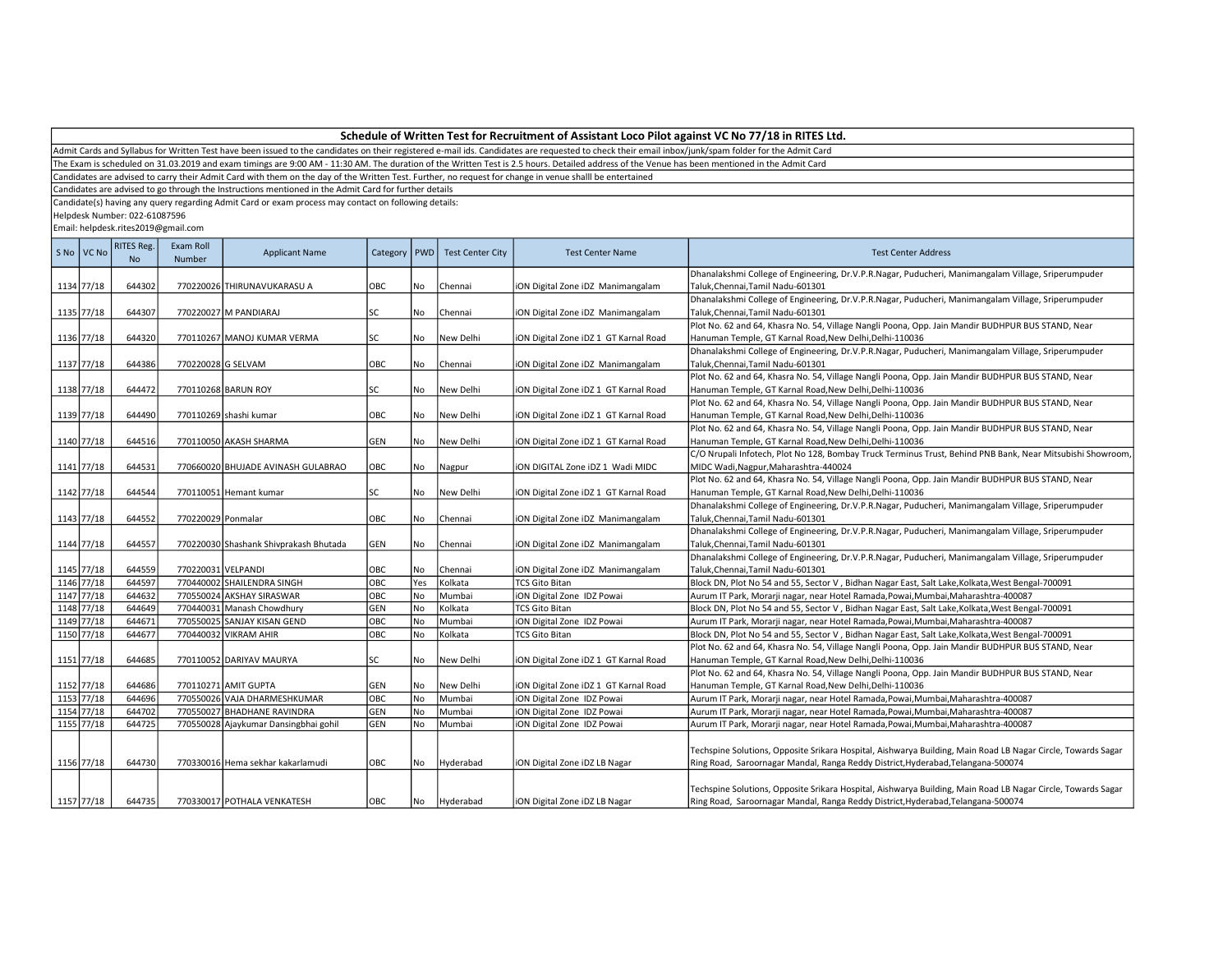|                          | Schedule of Written Test for Recruitment of Assistant Loco Pilot against VC No 77/18 in RITES Ltd. |                                     |                     |                                                                                                       |                |    |                         |                                                                                                                                                                                                      |                                                                                                              |  |  |  |
|--------------------------|----------------------------------------------------------------------------------------------------|-------------------------------------|---------------------|-------------------------------------------------------------------------------------------------------|----------------|----|-------------------------|------------------------------------------------------------------------------------------------------------------------------------------------------------------------------------------------------|--------------------------------------------------------------------------------------------------------------|--|--|--|
|                          |                                                                                                    |                                     |                     |                                                                                                       |                |    |                         | Admit Cards and Syllabus for Written Test have been issued to the candidates on their registered e-mail ids. Candidates are requested to check their email inbox/junk/spam folder for the Admit Card |                                                                                                              |  |  |  |
|                          |                                                                                                    |                                     |                     |                                                                                                       |                |    |                         | The Exam is scheduled on 31.03.2019 and exam timings are 9:00 AM - 11:30 AM. The duration of the Written Test is 2.5 hours. Detailed address of the Venue has been mentioned in the Admit Card       |                                                                                                              |  |  |  |
|                          |                                                                                                    |                                     |                     |                                                                                                       |                |    |                         | Candidates are advised to carry their Admit Card with them on the day of the Written Test. Further, no request for change in venue shalll be entertained                                             |                                                                                                              |  |  |  |
|                          |                                                                                                    |                                     |                     | Candidates are advised to go through the Instructions mentioned in the Admit Card for further details |                |    |                         |                                                                                                                                                                                                      |                                                                                                              |  |  |  |
|                          |                                                                                                    |                                     |                     | Candidate(s) having any query regarding Admit Card or exam process may contact on following details:  |                |    |                         |                                                                                                                                                                                                      |                                                                                                              |  |  |  |
|                          |                                                                                                    | Helpdesk Number: 022-61087596       |                     |                                                                                                       |                |    |                         |                                                                                                                                                                                                      |                                                                                                              |  |  |  |
|                          |                                                                                                    | Email: helpdesk.rites2019@gmail.com |                     |                                                                                                       |                |    |                         |                                                                                                                                                                                                      |                                                                                                              |  |  |  |
|                          |                                                                                                    |                                     |                     |                                                                                                       |                |    |                         |                                                                                                                                                                                                      |                                                                                                              |  |  |  |
|                          | S No   VC No                                                                                       | <b>RITES Reg.</b><br>No             | Exam Roll<br>Number | <b>Applicant Name</b>                                                                                 | Category   PWD |    | <b>Test Center City</b> | <b>Test Center Name</b>                                                                                                                                                                              | <b>Test Center Address</b>                                                                                   |  |  |  |
|                          |                                                                                                    |                                     |                     |                                                                                                       |                |    |                         |                                                                                                                                                                                                      | Plot No. 62 and 64, Khasra No. 54, Village Nangli Poona, Opp. Jain Mandir BUDHPUR BUS STAND, Near            |  |  |  |
| 1158 77/18               |                                                                                                    | 644800                              |                     | 770110053 BIJENDER KUMAR                                                                              | GEN            | No | New Delhi               | iON Digital Zone iDZ 1 GT Karnal Road                                                                                                                                                                | Hanuman Temple, GT Karnal Road, New Delhi, Delhi-110036                                                      |  |  |  |
|                          |                                                                                                    |                                     |                     |                                                                                                       |                |    |                         |                                                                                                                                                                                                      |                                                                                                              |  |  |  |
|                          |                                                                                                    |                                     |                     |                                                                                                       |                |    |                         |                                                                                                                                                                                                      | Techspine Solutions, Opposite Srikara Hospital, Aishwarya Building, Main Road LB Nagar Circle, Towards Sagar |  |  |  |
| 1159 77/18               |                                                                                                    | 644817                              |                     | 770330018 SHAIKH HABIB GULABSHAH                                                                      | <b>GEN</b>     | No | Hyderabad               | iON Digital Zone iDZ LB Nagar                                                                                                                                                                        | Ring Road, Saroornagar Mandal, Ranga Reddy District, Hyderabad, Telangana-500074                             |  |  |  |
|                          |                                                                                                    |                                     |                     |                                                                                                       |                |    |                         |                                                                                                                                                                                                      | Dhanalakshmi College of Engineering, Dr.V.P.R.Nagar, Puducheri, Manimangalam Village, Sriperumpuder          |  |  |  |
| 1160 77/18               |                                                                                                    | 644822                              |                     | 770220032 AJITH KUMAR M                                                                               | SC             | No | Chennai                 | iON Digital Zone iDZ Manimangalam                                                                                                                                                                    | Taluk, Chennai, Tamil Nadu-601301                                                                            |  |  |  |
|                          |                                                                                                    |                                     |                     |                                                                                                       |                |    |                         |                                                                                                                                                                                                      | Plot No. 62 and 64, Khasra No. 54, Village Nangli Poona, Opp. Jain Mandir BUDHPUR BUS STAND, Near            |  |  |  |
| 1161 77/18               |                                                                                                    | 644842                              |                     | 770110055 KULDEEP KUMAR                                                                               | OBC            | No | New Delhi               | iON Digital Zone iDZ 1 GT Karnal Road                                                                                                                                                                | Hanuman Temple, GT Karnal Road, New Delhi, Delhi-110036                                                      |  |  |  |
|                          |                                                                                                    |                                     |                     |                                                                                                       |                |    |                         |                                                                                                                                                                                                      | Dhanalakshmi College of Engineering, Dr.V.P.R.Nagar, Puducheri, Manimangalam Village, Sriperumpuder          |  |  |  |
| 1162 77/18               |                                                                                                    | 644844                              |                     | 770220033 BHASKAR DAGGUPATI                                                                           | OBC            | No | Chennai                 | iON Digital Zone iDZ Manimangalam                                                                                                                                                                    | Taluk, Chennai, Tamil Nadu-601301                                                                            |  |  |  |
|                          |                                                                                                    |                                     |                     |                                                                                                       |                |    |                         |                                                                                                                                                                                                      | Plot No. 62 and 64, Khasra No. 54, Village Nangli Poona, Opp. Jain Mandir BUDHPUR BUS STAND, Near            |  |  |  |
| 1163 77/18               |                                                                                                    | 644869                              |                     | 770110056 ANTIM KUMAR BHALWARA                                                                        | SC             | No | New Delhi               | iON Digital Zone iDZ 1 GT Karnal Road                                                                                                                                                                | Hanuman Temple, GT Karnal Road, New Delhi, Delhi-110036                                                      |  |  |  |
| 1164 77/18               |                                                                                                    | 644873                              |                     | 770440033 RAJKISHOR SAHOO                                                                             | овс            | No | Kolkata                 | <b>TCS Gito Bitan</b>                                                                                                                                                                                | Block DN, Plot No 54 and 55, Sector V, Bidhan Nagar East, Salt Lake, Kolkata, West Bengal-700091             |  |  |  |
| 1165 77/18               |                                                                                                    | 644893                              |                     | 770440034 AMIT KUMAR                                                                                  | GEN            | No | Kolkata                 | <b>TCS Gito Bitan</b>                                                                                                                                                                                | Block DN, Plot No 54 and 55, Sector V, Bidhan Nagar East, Salt Lake, Kolkata, West Bengal-700091             |  |  |  |
|                          |                                                                                                    |                                     |                     |                                                                                                       |                |    |                         |                                                                                                                                                                                                      | Plot No. 62 and 64, Khasra No. 54, Village Nangli Poona, Opp. Jain Mandir BUDHPUR BUS STAND, Near            |  |  |  |
| 1166 77/18               |                                                                                                    | 644901                              |                     | 770110272 Akhil Khajuria                                                                              | <b>GEN</b>     | No | New Delhi               | iON Digital Zone iDZ 1 GT Karnal Road                                                                                                                                                                | Hanuman Temple, GT Karnal Road, New Delhi, Delhi-110036                                                      |  |  |  |
|                          |                                                                                                    |                                     |                     |                                                                                                       |                |    |                         |                                                                                                                                                                                                      |                                                                                                              |  |  |  |
|                          |                                                                                                    |                                     |                     |                                                                                                       |                |    |                         |                                                                                                                                                                                                      |                                                                                                              |  |  |  |
|                          |                                                                                                    | 644918                              |                     |                                                                                                       | <b>GEN</b>     |    |                         |                                                                                                                                                                                                      | Techspine Solutions, Opposite Srikara Hospital, Aishwarya Building, Main Road LB Nagar Circle, Towards Sagar |  |  |  |
| 1167 77/18<br>1168 77/18 |                                                                                                    |                                     |                     | 770330019 Kulasekhar reddy mallela                                                                    |                | No | Hyderabad               | iON Digital Zone iDZ LB Nagar                                                                                                                                                                        | Ring Road, Saroornagar Mandal, Ranga Reddy District, Hyderabad, Telangana-500074                             |  |  |  |
|                          |                                                                                                    | 644938                              |                     | 770440035 KANAI LAL MONDAL                                                                            | GEN            | No | Kolkata                 | <b>TCS Gito Bitan</b>                                                                                                                                                                                | Block DN, Plot No 54 and 55, Sector V, Bidhan Nagar East, Salt Lake, Kolkata, West Bengal-700091             |  |  |  |
| 1169 77/18               |                                                                                                    | 644941                              |                     | 770550029 RAJESH ORAM                                                                                 | <b>ST</b>      | No | Mumbai                  | iON Digital Zone IDZ Powai                                                                                                                                                                           | Aurum IT Park, Morarji nagar, near Hotel Ramada, Powai, Mumbai, Maharashtra-400087                           |  |  |  |
|                          |                                                                                                    |                                     |                     |                                                                                                       |                |    |                         |                                                                                                                                                                                                      | Plot No. 62 and 64, Khasra No. 54, Village Nangli Poona, Opp. Jain Mandir BUDHPUR BUS STAND, Near            |  |  |  |
| 1170 77/18               |                                                                                                    | 644962                              | 770110057 Rahul     |                                                                                                       | <b>GEN</b>     | No | New Delhi               | iON Digital Zone iDZ 1 GT Karnal Road                                                                                                                                                                | Hanuman Temple, GT Karnal Road, New Delhi, Delhi-110036                                                      |  |  |  |
| 1171 77/18               |                                                                                                    | 644981                              |                     | 770440036 SITANSU SEKHAR BHANJA                                                                       | <b>GEN</b>     | No | Kolkata                 | <b>TCS Gito Bitan</b>                                                                                                                                                                                | Block DN, Plot No 54 and 55, Sector V, Bidhan Nagar East, Salt Lake, Kolkata, West Bengal-700091             |  |  |  |
|                          |                                                                                                    |                                     |                     |                                                                                                       |                |    |                         |                                                                                                                                                                                                      |                                                                                                              |  |  |  |
|                          |                                                                                                    |                                     |                     |                                                                                                       |                |    |                         |                                                                                                                                                                                                      | Techspine Solutions, Opposite Srikara Hospital, Aishwarya Building, Main Road LB Nagar Circle, Towards Sagar |  |  |  |
| 1172 77/18               |                                                                                                    | 645029                              |                     | 770330020 Thammu satyanarayana murthy                                                                 | OBC            | No | Hyderabad               | iON Digital Zone iDZ LB Nagar                                                                                                                                                                        | Ring Road, Saroornagar Mandal, Ranga Reddy District, Hyderabad, Telangana-500074                             |  |  |  |
|                          |                                                                                                    |                                     |                     |                                                                                                       |                |    |                         |                                                                                                                                                                                                      | Plot No. 62 and 64, Khasra No. 54, Village Nangli Poona, Opp. Jain Mandir BUDHPUR BUS STAND, Near            |  |  |  |
| 1173 77/18               |                                                                                                    | 645055                              |                     | 770110273 YOGENDRA SINGH KUSHVAHA                                                                     | OBC            | No | New Delhi               | iON Digital Zone iDZ 1 GT Karnal Road                                                                                                                                                                | Hanuman Temple, GT Karnal Road, New Delhi, Delhi-110036                                                      |  |  |  |
| 1174 77/18               |                                                                                                    | 645057                              |                     | 770440037 MANTU RANA                                                                                  | <b>GEN</b>     | No | Kolkata                 | <b>TCS Gito Bitan</b>                                                                                                                                                                                | Block DN, Plot No 54 and 55, Sector V, Bidhan Nagar East, Salt Lake, Kolkata, West Bengal-700091             |  |  |  |
| 1175 77/18               |                                                                                                    | 645067                              |                     | 770550030 jayesh mangesh palyekar                                                                     | OBC            | No | Mumbai                  | iON Digital Zone IDZ Powai                                                                                                                                                                           | Aurum IT Park, Morarji nagar, near Hotel Ramada, Powai, Mumbai, Maharashtra-400087                           |  |  |  |
|                          |                                                                                                    |                                     |                     |                                                                                                       |                |    |                         |                                                                                                                                                                                                      | Plot No. 62 and 64, Khasra No. 54, Village Nangli Poona, Opp. Jain Mandir BUDHPUR BUS STAND, Near            |  |  |  |
| 1176 77/18               |                                                                                                    | 645075                              |                     | 770110058 yogesh chandra                                                                              | SC             | No | New Delhi               | iON Digital Zone iDZ 1 GT Karnal Road                                                                                                                                                                | Hanuman Temple, GT Karnal Road, New Delhi, Delhi-110036                                                      |  |  |  |
|                          |                                                                                                    |                                     |                     |                                                                                                       |                |    |                         |                                                                                                                                                                                                      | Dhanalakshmi College of Engineering, Dr.V.P.R.Nagar, Puducheri, Manimangalam Village, Sriperumpuder          |  |  |  |
| 1177 77/18               |                                                                                                    | 645203                              |                     | 770220034 SENTHIL VELAN                                                                               | OBC            | No | Chennai                 | iON Digital Zone iDZ Manimangalam                                                                                                                                                                    | Taluk, Chennai, Tamil Nadu-601301                                                                            |  |  |  |
|                          |                                                                                                    |                                     |                     |                                                                                                       |                |    |                         |                                                                                                                                                                                                      | Plot No. 62 and 64, Khasra No. 54, Village Nangli Poona, Opp. Jain Mandir BUDHPUR BUS STAND, Near            |  |  |  |

Hanuman Temple, GT Karnal Road,New Delhi,Delhi-110036

Hanuman Temple, GT Karnal Road,New Delhi,Delhi-110036

Plot No. 62 and 64, Khasra No. 54, Village Nangli Poona, Opp. Jain Mandir BUDHPUR BUS STAND, Near

Aurum IT Park, Morarji nagar, near Hotel Ramada,Powai,Mumbai,Maharashtra-400087

1178 77/18 645204 770110059 Chander bhan singh GEN No New Delhi iON Digital Zone iDZ 1 GT Karnal Road

1179 77/18 645212 770110274 Vikas Mishra GEN No New Delhi iON Digital Zone iDZ 1 GT Karnal Road<br>1180 77/18 645216 770550031 VIKRAM BHATNAGAR ST No Mumbai iON Digital Zone IDZ Powai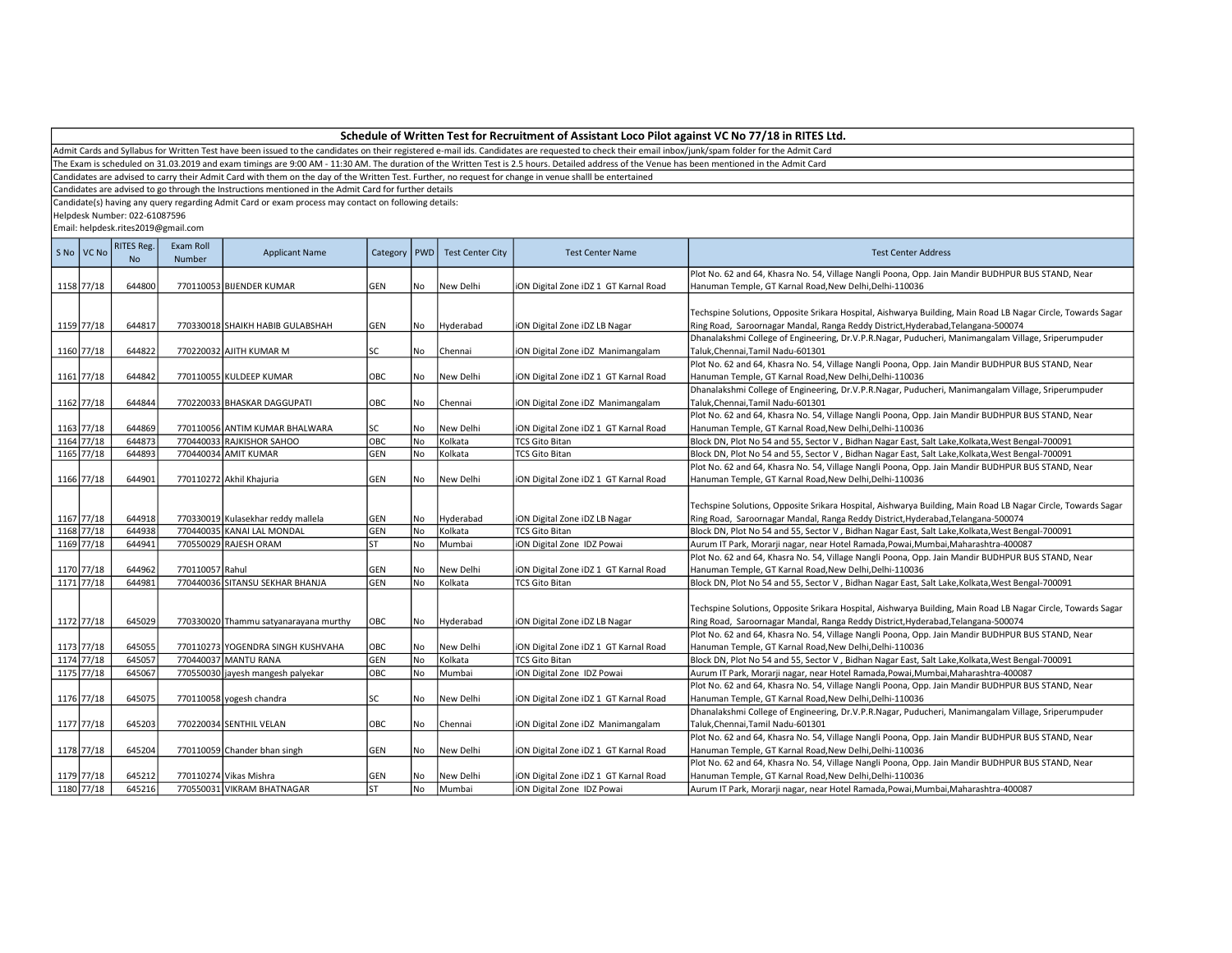| Schedule of Written Test for Recruitment of Assistant Loco Pilot against VC No 77/18 in RITES Ltd. |  |
|----------------------------------------------------------------------------------------------------|--|
|----------------------------------------------------------------------------------------------------|--|

The Exam is scheduled on 31.03.2019 and exam timings are 9:00 AM - 11:30 AM. The duration of the Written Test is 2.5 hours. Detailed address of the Venue has been mentioned in the Admit Card

Candidates are advised to carry their Admit Card with them on the day of the Written Test. Further, no request for change in venue shalll be entertained

Candidates are advised to go through the Instructions mentioned in the Admit Card for further details

Candidate(s) having any query regarding Admit Card or exam process may contact on following details:

Helpdesk Number: 022-61087596

| S No VC No | <b>RITES Reg.</b><br><b>No</b> | Exam Roll<br>Number | <b>Applicant Name</b>              |           |           | Category   PWD   Test Center City | <b>Test Center Name</b>               | <b>Test Center Address</b>                                                                                                                                                                       |
|------------|--------------------------------|---------------------|------------------------------------|-----------|-----------|-----------------------------------|---------------------------------------|--------------------------------------------------------------------------------------------------------------------------------------------------------------------------------------------------|
|            |                                |                     |                                    |           |           |                                   |                                       | Plot No. 62 and 64, Khasra No. 54, Village Nangli Poona, Opp. Jain Mandir BUDHPUR BUS STAND, Near                                                                                                |
| 1181 77/18 | 645240                         |                     | 770110061 RAHUL KUMAR              | GEN       | No        | New Delhi                         | iON Digital Zone iDZ 1 GT Karnal Road | Hanuman Temple, GT Karnal Road, New Delhi, Delhi-110036                                                                                                                                          |
| 1182 77/18 | 645277                         |                     | 770330021 M CHANDRASEKHAR          | GEN       | No        | Hyderabad                         | iON Digital Zone iDZ LB Nagar         | Techspine Solutions, Opposite Srikara Hospital, Aishwarya Building, Main Road LB Nagar Circle, Towards Sagar<br>Ring Road, Saroornagar Mandal, Ranga Reddy District, Hyderabad, Telangana-500074 |
|            |                                |                     |                                    |           |           |                                   |                                       | Plot No. 62 and 64, Khasra No. 54, Village Nangli Poona, Opp. Jain Mandir BUDHPUR BUS STAND, Near                                                                                                |
| 1183 77/18 | 645283                         |                     | 770110062 NRIPENDRA KUMR           | GEN       | <b>No</b> | New Delhi                         | iON Digital Zone iDZ 1 GT Karnal Road | Hanuman Temple, GT Karnal Road, New Delhi, Delhi-110036                                                                                                                                          |
|            |                                |                     |                                    |           |           |                                   |                                       | Plot No. 62 and 64, Khasra No. 54, Village Nangli Poona, Opp. Jain Mandir BUDHPUR BUS STAND, Near                                                                                                |
| 1184 77/18 | 645285                         |                     | 770110275 Prashant kumar Parihar   | SC        | No        | New Delhi                         | iON Digital Zone iDZ 1 GT Karnal Road | Hanuman Temple, GT Karnal Road, New Delhi, Delhi-110036                                                                                                                                          |
|            |                                |                     |                                    |           |           |                                   |                                       | Plot No. 62 and 64, Khasra No. 54, Village Nangli Poona, Opp. Jain Mandir BUDHPUR BUS STAND, Near                                                                                                |
| 1185 77/18 | 645289                         |                     | 770110276 SACHIN KUMAR             | OBC       | No        | New Delhi                         | iON Digital Zone iDZ 1 GT Karnal Road | Hanuman Temple, GT Karnal Road, New Delhi, Delhi-110036                                                                                                                                          |
|            |                                |                     |                                    |           |           |                                   |                                       | C/O Nrupali Infotech, Plot No 128, Bombay Truck Terminus Trust, Behind PNB Bank, Near Mitsubishi Showroom,                                                                                       |
| 1186 77/18 | 645296                         |                     | 770660022 Smruti Ranjan Sahoo      | GEN       | No        | Nagpur                            | iON DIGITAL Zone iDZ 1 Wadi MIDC      | MIDC Wadi, Nagpur, Maharashtra-440024                                                                                                                                                            |
|            |                                |                     |                                    |           |           |                                   |                                       | Plot No. 62 and 64, Khasra No. 54, Village Nangli Poona, Opp. Jain Mandir BUDHPUR BUS STAND, Near                                                                                                |
| 1187 77/18 | 645312                         |                     | 770110063 GAROON PRASAD            | OBC       | No        | New Delhi                         | iON Digital Zone iDZ 1 GT Karnal Road | Hanuman Temple, GT Karnal Road, New Delhi, Delhi-110036                                                                                                                                          |
|            |                                |                     |                                    |           |           |                                   |                                       | Dhanalakshmi College of Engineering, Dr.V.P.R.Nagar, Puducheri, Manimangalam Village, Sriperumpuder                                                                                              |
| 1188 77/18 | 645360                         | 770220035 Gopi      |                                    | SC        | No        | Chennai                           | iON Digital Zone iDZ Manimangalam     | Taluk, Chennai, Tamil Nadu-601301                                                                                                                                                                |
|            |                                |                     |                                    |           |           |                                   |                                       | Plot No. 62 and 64, Khasra No. 54, Village Nangli Poona, Opp. Jain Mandir BUDHPUR BUS STAND, Near                                                                                                |
| 1189 77/18 | 645395                         |                     | 770110064 Dheeraj Kumar            | GEN       | No        | New Delhi                         | iON Digital Zone iDZ 1 GT Karnal Road | Hanuman Temple, GT Karnal Road, New Delhi, Delhi-110036                                                                                                                                          |
|            |                                |                     |                                    |           |           |                                   |                                       | Plot No. 62 and 64, Khasra No. 54, Village Nangli Poona, Opp. Jain Mandir BUDHPUR BUS STAND, Near                                                                                                |
| 1190 77/18 | 645396                         |                     | 770110065 SACHIN KUMAR             | GEN       | <b>No</b> | New Delhi                         | iON Digital Zone iDZ 1 GT Karnal Road | Hanuman Temple, GT Karnal Road, New Delhi, Delhi-110036                                                                                                                                          |
| 1191 77/18 | 645411                         |                     | 770330022 Sudheer Kumar Mummidi    | GEN       | No.       | Hyderabad                         | iON Digital Zone iDZ LB Nagar         | Techspine Solutions, Opposite Srikara Hospital, Aishwarya Building, Main Road LB Nagar Circle, Towards Sagar<br>Ring Road, Saroornagar Mandal, Ranga Reddy District, Hyderabad, Telangana-500074 |
|            |                                |                     |                                    |           |           |                                   |                                       | Plot No. 62 and 64, Khasra No. 54, Village Nangli Poona, Opp. Jain Mandir BUDHPUR BUS STAND, Near                                                                                                |
| 1192 77/18 | 645413                         |                     | 770110277 Ramesh Chauhan           | OBC       | No        | New Delhi                         | iON Digital Zone iDZ 1 GT Karnal Road | Hanuman Temple, GT Karnal Road, New Delhi, Delhi-110036                                                                                                                                          |
|            |                                |                     |                                    |           |           |                                   |                                       | Plot No. 62 and 64, Khasra No. 54, Village Nangli Poona, Opp. Jain Mandir BUDHPUR BUS STAND, Near                                                                                                |
| 1193 77/18 | 645417                         |                     | 770110066 DHARMENDER YADAV         | OBC       | No        | New Delhi                         | iON Digital Zone iDZ 1 GT Karnal Road | Hanuman Temple, GT Karnal Road, New Delhi, Delhi-110036                                                                                                                                          |
| 1194 77/18 | 645427                         |                     | 770440038 SEKHAR CHANDRA NAYAK     | GEN       | <b>No</b> | Kolkata                           | <b>TCS Gito Bitan</b>                 | Block DN, Plot No 54 and 55, Sector V, Bidhan Nagar East, Salt Lake, Kolkata, West Bengal-700091                                                                                                 |
|            |                                |                     | ANSARI SHAHID HUSAIN GULAM         |           |           |                                   |                                       |                                                                                                                                                                                                  |
| 1195 77/18 | 645430                         | 770550032 RASOOL    |                                    | OBC       | No        | Mumbai                            | iON Digital Zone IDZ Powai            | Aurum IT Park, Morarji nagar, near Hotel Ramada, Powai, Mumbai, Maharashtra-400087                                                                                                               |
| 1196 77/18 | 645446                         |                     | 770550033 BALASAHEB CHANNAPPA MALI | OBC       | No        | Mumbai                            | iON Digital Zone IDZ Powai            | Aurum IT Park, Morarji nagar, near Hotel Ramada, Powai, Mumbai, Maharashtra-400087                                                                                                               |
| 1197 77/18 | 645448                         |                     | 770440039 Ranjit Kumar             | OBC       | No        | Kolkata                           | <b>TCS Gito Bitan</b>                 | Block DN, Plot No 54 and 55, Sector V, Bidhan Nagar East, Salt Lake, Kolkata, West Bengal-700091                                                                                                 |
| 1198 77/18 | 645454                         |                     | 770440040 NARENDRA KUMAR           | <b>SC</b> | No        | Kolkata                           | <b>TCS Gito Bitan</b>                 | Block DN, Plot No 54 and 55, Sector V, Bidhan Nagar East, Salt Lake, Kolkata, West Bengal-700091                                                                                                 |
| 1199 77/18 | 645469                         |                     | 770220037 SIVARAMAN P              | SC        | No        | Chennai                           | iON Digital Zone iDZ Manimangalam     | Dhanalakshmi College of Engineering, Dr.V.P.R.Nagar, Puducheri, Manimangalam Village, Sriperumpuder<br>Taluk, Chennai, Tamil Nadu-601301                                                         |
| 1200 77/18 | 645473                         |                     | 770660023 VANNAL KANHAIYYA BABULAL | GEN       | No        | Nagpur                            | ION DIGITAL Zone IDZ 1 Wadi MIDC      | C/O Nrupali Infotech, Plot No 128, Bombay Truck Terminus Trust, Behind PNB Bank, Near Mitsubishi Showroom,<br>MIDC Wadi, Nagpur, Maharashtra-440024                                              |
| 1201 77/18 | 645526                         |                     | 770330023 MADHUSOODHAN NAYAK       | GEN       | No        | Hyderabad                         | iON Digital Zone iDZ LB Nagar         | Techspine Solutions, Opposite Srikara Hospital, Aishwarya Building, Main Road LB Nagar Circle, Towards Sagar<br>Ring Road, Saroornagar Mandal, Ranga Reddy District, Hyderabad, Telangana-500074 |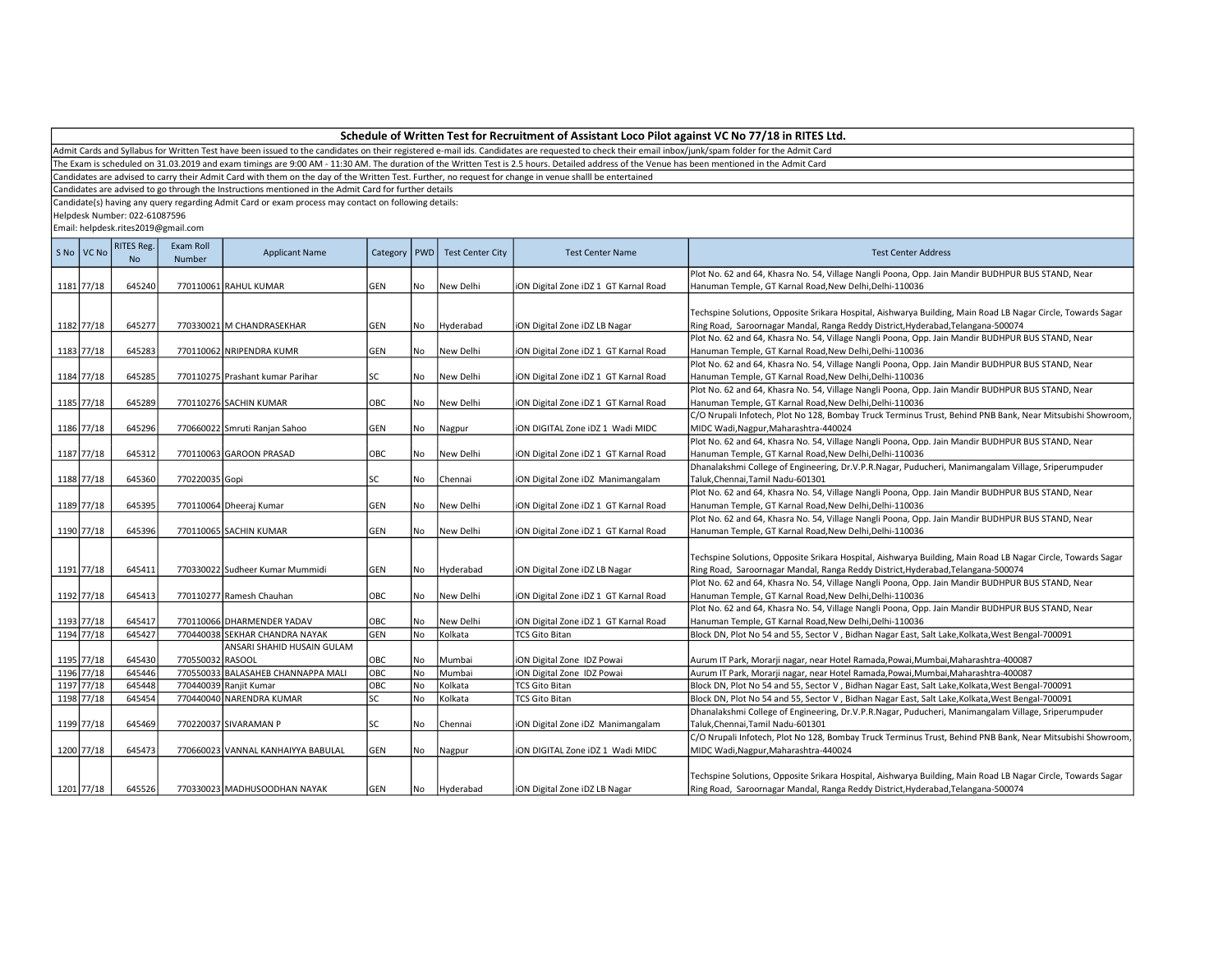Admit Cards and Syllabus for Written Test have been issued to the candidates on their registered e-mail ids. Candidates are requested to check their email inbox/junk/spam folder for the Admit Card

The Exam is scheduled on 31.03.2019 and exam timings are 9:00 AM - 11:30 AM. The duration of the Written Test is 2.5 hours. Detailed address of the Venue has been mentioned in the Admit Card

Candidates are advised to carry their Admit Card with them on the day of the Written Test. Further, no request for change in venue shalll be entertained

Candidates are advised to go through the Instructions mentioned in the Admit Card for further details

Candidate(s) having any query regarding Admit Card or exam process may contact on following details:

Helpdesk Number: 022-61087596

| S No   VC No | RITES Reg.<br><b>No</b> | Exam Roll<br>Number | <b>Applicant Name</b>              | Category   PWD |      | <b>Test Center City</b> | <b>Test Center Name</b>               | <b>Test Center Address</b>                                                                                                                                                                       |
|--------------|-------------------------|---------------------|------------------------------------|----------------|------|-------------------------|---------------------------------------|--------------------------------------------------------------------------------------------------------------------------------------------------------------------------------------------------|
| 1202 77/18   | 645541                  | 770220038 anbarasan |                                    | SC             | No.  | Chennai                 | iON Digital Zone iDZ Manimangalam     | Dhanalakshmi College of Engineering, Dr.V.P.R.Nagar, Puducheri, Manimangalam Village, Sriperumpuder<br>Taluk, Chennai, Tamil Nadu-601301                                                         |
| 1203 77/18   | 645560                  |                     | 770550034 VAIBHAV KAMALAKAR MALI   | GEN            | l No | Mumbai                  | iON Digital Zone IDZ Powai            | Aurum IT Park, Morarji nagar, near Hotel Ramada, Powai, Mumbai, Maharashtra-400087                                                                                                               |
|              |                         |                     |                                    |                |      |                         |                                       | Plot No. 62 and 64, Khasra No. 54, Village Nangli Poona, Opp. Jain Mandir BUDHPUR BUS STAND, Near                                                                                                |
| 1204 77/18   | 645582                  |                     | 770110278 BALMUKUND MEENA          | <b>ST</b>      | No   | New Delhi               | iON Digital Zone iDZ 1 GT Karnal Road | Hanuman Temple, GT Karnal Road, New Delhi, Delhi-110036                                                                                                                                          |
| 1205 77/18   | 645586                  |                     | 770440041 Satya Prakash            | GEN            | No   | Kolkata                 | <b>TCS Gito Bitan</b>                 | Block DN, Plot No 54 and 55, Sector V, Bidhan Nagar East, Salt Lake, Kolkata, West Bengal-700091                                                                                                 |
|              |                         |                     |                                    |                |      |                         |                                       | Dhanalakshmi College of Engineering, Dr.V.P.R.Nagar, Puducheri, Manimangalam Village, Sriperumpuder                                                                                              |
| 1206 77/18   | 645589                  | 770220039 AJAY M    |                                    | OBC            | No.  | Chennai                 | iON Digital Zone iDZ Manimangalam     | Taluk, Chennai, Tamil Nadu-601301                                                                                                                                                                |
|              |                         |                     |                                    |                |      |                         |                                       | Plot No. 62 and 64, Khasra No. 54, Village Nangli Poona, Opp. Jain Mandir BUDHPUR BUS STAND, Near                                                                                                |
| 1207 77/18   | 645598                  |                     | 770110069 BABALOO SINGH            | ОВС            | l No | New Delhi               | iON Digital Zone iDZ 1 GT Karnal Road | Hanuman Temple, GT Karnal Road, New Delhi, Delhi-110036                                                                                                                                          |
|              |                         |                     |                                    |                |      |                         |                                       | Plot No. 62 and 64, Khasra No. 54, Village Nangli Poona, Opp. Jain Mandir BUDHPUR BUS STAND, Near                                                                                                |
| 1208 77/18   | 645607                  |                     | 770110070 murari kumar             | ST             | No   | New Delhi               | iON Digital Zone iDZ 1 GT Karnal Road | Hanuman Temple, GT Karnal Road, New Delhi, Delhi-110036                                                                                                                                          |
|              |                         |                     |                                    |                |      |                         |                                       | Dhanalakshmi College of Engineering, Dr.V.P.R.Nagar, Puducheri, Manimangalam Village, Sriperumpuder                                                                                              |
| 1209 77/18   | 645632                  |                     | 770220040 DINESH KUMAR K           | OBC            | No.  | Chennai                 | iON Digital Zone iDZ Manimangalam     | Taluk, Chennai, Tamil Nadu-601301                                                                                                                                                                |
|              |                         |                     |                                    |                |      |                         |                                       | Plot No. 62 and 64, Khasra No. 54, Village Nangli Poona, Opp. Jain Mandir BUDHPUR BUS STAND, Near                                                                                                |
| 1210 77/18   | 645670                  |                     | 770110280 Sunil Kumar              | SC             | l No | New Delhi               | iON Digital Zone iDZ 1 GT Karnal Road | Hanuman Temple, GT Karnal Road, New Delhi, Delhi-110036                                                                                                                                          |
| 1211 77/18   | 645675                  |                     | 770550035 Ankit Kumar              | ОВС            | No   | Mumbai                  | iON Digital Zone IDZ Powai            | Aurum IT Park, Morarji nagar, near Hotel Ramada, Powai, Mumbai, Maharashtra-400087                                                                                                               |
| 1212 77/18   | 645678                  |                     | 770330024 KIRAN KUMAR MATTUPALLI   | GEN            | No   | Hyderabad               | iON Digital Zone iDZ LB Nagar         | Techspine Solutions, Opposite Srikara Hospital, Aishwarya Building, Main Road LB Nagar Circle, Towards Sagar<br>Ring Road, Saroornagar Mandal, Ranga Reddy District, Hyderabad, Telangana-500074 |
|              |                         |                     |                                    |                |      |                         |                                       | Plot No. 62 and 64, Khasra No. 54, Village Nangli Poona, Opp. Jain Mandir BUDHPUR BUS STAND, Near                                                                                                |
| 1213 77/18   | 645680                  |                     | 770110071 AJAY KUMAR               | GEN            | No   | New Delhi               | iON Digital Zone iDZ 1 GT Karnal Road | Hanuman Temple, GT Karnal Road, New Delhi, Delhi-110036                                                                                                                                          |
|              |                         |                     |                                    |                |      |                         |                                       | Plot No. 62 and 64, Khasra No. 54, Village Nangli Poona, Opp. Jain Mandir BUDHPUR BUS STAND, Near                                                                                                |
| 1214 77/18   | 645715                  |                     | 770110072 LALIT KUMAR              | <b>SC</b>      | No   | New Delhi               | iON Digital Zone iDZ 1 GT Karnal Road | Hanuman Temple, GT Karnal Road, New Delhi, Delhi-110036                                                                                                                                          |
|              |                         |                     |                                    |                |      |                         |                                       | Plot No. 62 and 64, Khasra No. 54, Village Nangli Poona, Opp. Jain Mandir BUDHPUR BUS STAND, Near                                                                                                |
| 1215 77/18   | 645756                  |                     | 770110281 SHYAM SINGH THAKUR       | GEN            | No.  | New Delhi               | iON Digital Zone iDZ 1 GT Karnal Road | Hanuman Temple, GT Karnal Road, New Delhi, Delhi-110036                                                                                                                                          |
| 1216 77/18   | 645759                  |                     | 770550036 sandesh arun palande     | GEN            | No   | Mumbai                  | iON Digital Zone IDZ Powai            | Aurum IT Park, Morarji nagar, near Hotel Ramada, Powai, Mumbai, Maharashtra-400087                                                                                                               |
| 1217 77/18   | 645762                  |                     | 770550037 Amol Arun Bundele        | OBC            | No   | Mumbai                  | iON Digital Zone IDZ Powai            | Aurum IT Park, Morarji nagar, near Hotel Ramada, Powai, Mumbai, Maharashtra-400087                                                                                                               |
|              |                         |                     |                                    |                |      |                         |                                       | Dhanalakshmi College of Engineering, Dr.V.P.R.Nagar, Puducheri, Manimangalam Village, Sriperumpuder                                                                                              |
| 1218 77/18   | 645764                  |                     | 770220041 RAJMOHAN D               | OBC            | No   | Chennai                 | iON Digital Zone iDZ Manimangalam     | Taluk, Chennai, Tamil Nadu-601301                                                                                                                                                                |
|              |                         |                     |                                    |                |      |                         |                                       | C/O Nrupali Infotech, Plot No 128, Bombay Truck Terminus Trust, Behind PNB Bank, Near Mitsubishi Showroom,                                                                                       |
| 1219 77/18   | 645778                  |                     | 770660024 MANOJ KUMAR BISEN        | OBC            | No   | Nagpur                  | ION DIGITAL Zone IDZ 1 Wadi MIDC      | MIDC Wadi, Nagpur, Maharashtra-440024                                                                                                                                                            |
| 1220 77/18   | 645782                  |                     | 770330025 SANJAYKUMAR              | GEN            | No   | Hyderabad               | iON Digital Zone iDZ LB Nagar         | Techspine Solutions, Opposite Srikara Hospital, Aishwarya Building, Main Road LB Nagar Circle, Towards Sagar<br>Ring Road, Saroornagar Mandal, Ranga Reddy District, Hyderabad, Telangana-500074 |
| 1221 77/18   | 645803                  |                     | 770440042 SAILENDRA KUMAR BINOD    | GEN            | No   | Kolkata                 | <b>TCS Gito Bitan</b>                 | Block DN, Plot No 54 and 55, Sector V, Bidhan Nagar East, Salt Lake, Kolkata, West Bengal-700091                                                                                                 |
| 1222 77/18   | 645811                  | 770330026 RAO       | DENDUKURI MEGHA NAGESWARA          | OBC            | No   | Hyderabad               | iON Digital Zone iDZ LB Nagar         | Techspine Solutions, Opposite Srikara Hospital, Aishwarya Building, Main Road LB Nagar Circle, Towards Sagar<br>Ring Road, Saroornagar Mandal, Ranga Reddy District, Hyderabad, Telangana-500074 |
| 1223 77/18   | 645856                  |                     | 770550038 PRAVEEN VIRENDRA DIXIT   | GEN            | No   | Mumbai                  | iON Digital Zone IDZ Powai            | Aurum IT Park, Morarji nagar, near Hotel Ramada, Powai, Mumbai, Maharashtra-400087                                                                                                               |
| 1224 77/18   | 645881                  |                     | 770440043 SANNY KUMAR              | OBC            | No   | Kolkata                 | <b>TCS Gito Bitan</b>                 | Block DN, Plot No 54 and 55, Sector V, Bidhan Nagar East, Salt Lake, Kolkata, West Bengal-700091                                                                                                 |
| 1225 77/18   | 645906                  |                     | 770440044 GOVIND NARAINDATT TIWARY | GEN            | lno  | Kolkata                 | <b>TCS Gito Bitan</b>                 | Block DN, Plot No 54 and 55, Sector V, Bidhan Nagar East, Salt Lake, Kolkata, West Bengal-700091                                                                                                 |